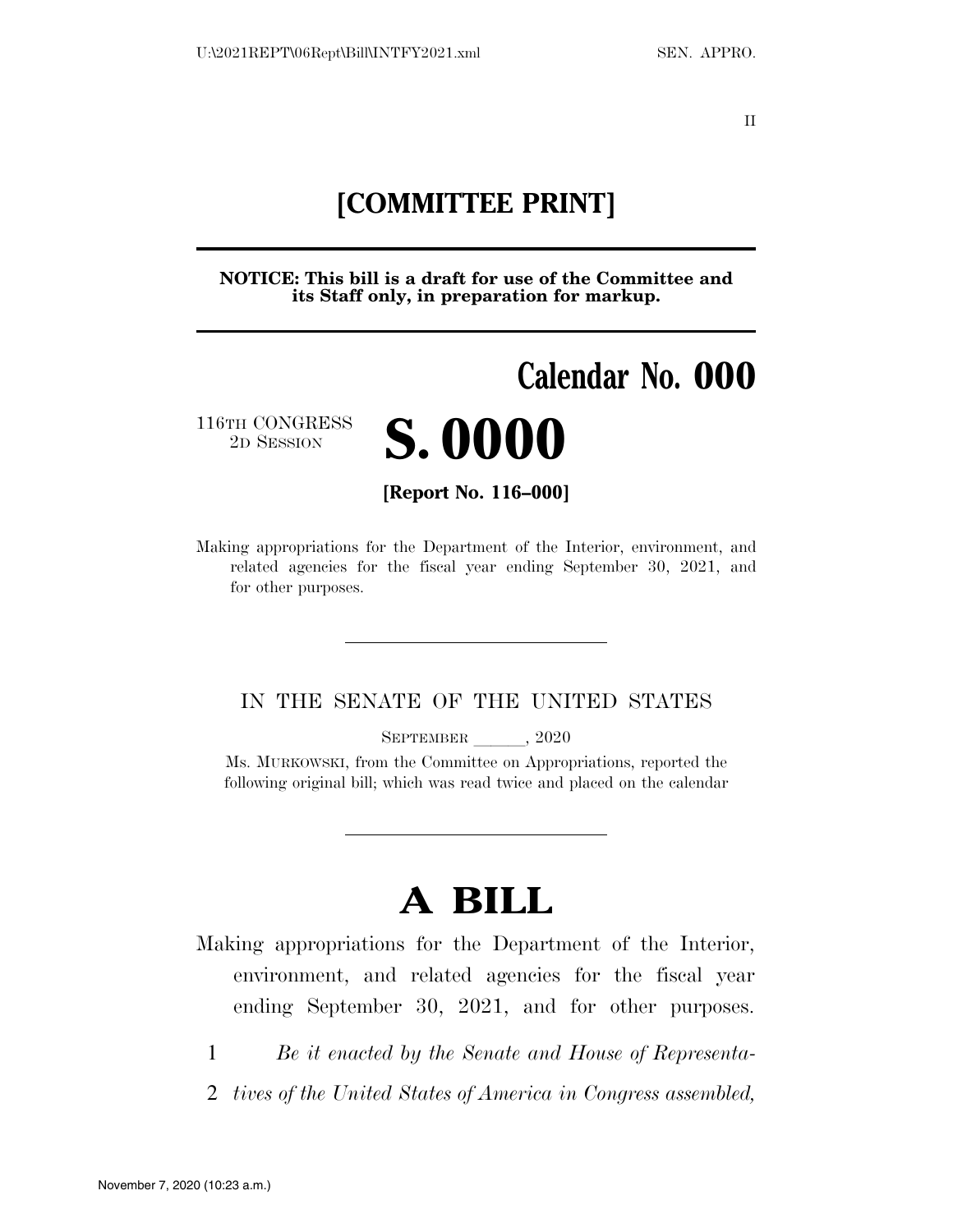$\mathfrak{D}$ 

 That the following sums are appropriated, out of any money in the Treasury not otherwise appropriated, for the Department of the Interior, environment, and related agencies for the fiscal year ending September 30, 2021, and for other purposes, namely:

 TITLE I DEPARTMENT OF THE INTERIOR 8 BUREAU OF LAND MANAGEMENT MANAGEMENT OF LANDS AND RESOURCES For necessary expenses for protection, use, improve- ment, development, disposal, cadastral surveying, classi- fication, acquisition of easements and other interests in lands, and performance of other functions, including main- tenance of facilities, as authorized by law, in the manage- ment of lands and their resources under the jurisdiction of the Bureau of Land Management, including the general administration of the Bureau, and assessment of mineral potential of public lands pursuant to section 1010(a) of Public Law 96–487 (16 U.S.C. 3150(a)), \$1,221,055,000, to remain available until September 30, 2022; of which \$34,669,000 for annual and deferred maintenance and \$115,745,000 for the wild horse and burro program, as authorized by Public Law 92–195 (16 U.S.C. 1331 et seq.), shall remain available until expended: *Provided*, That amounts in the fee account of the BLM Permit Proc-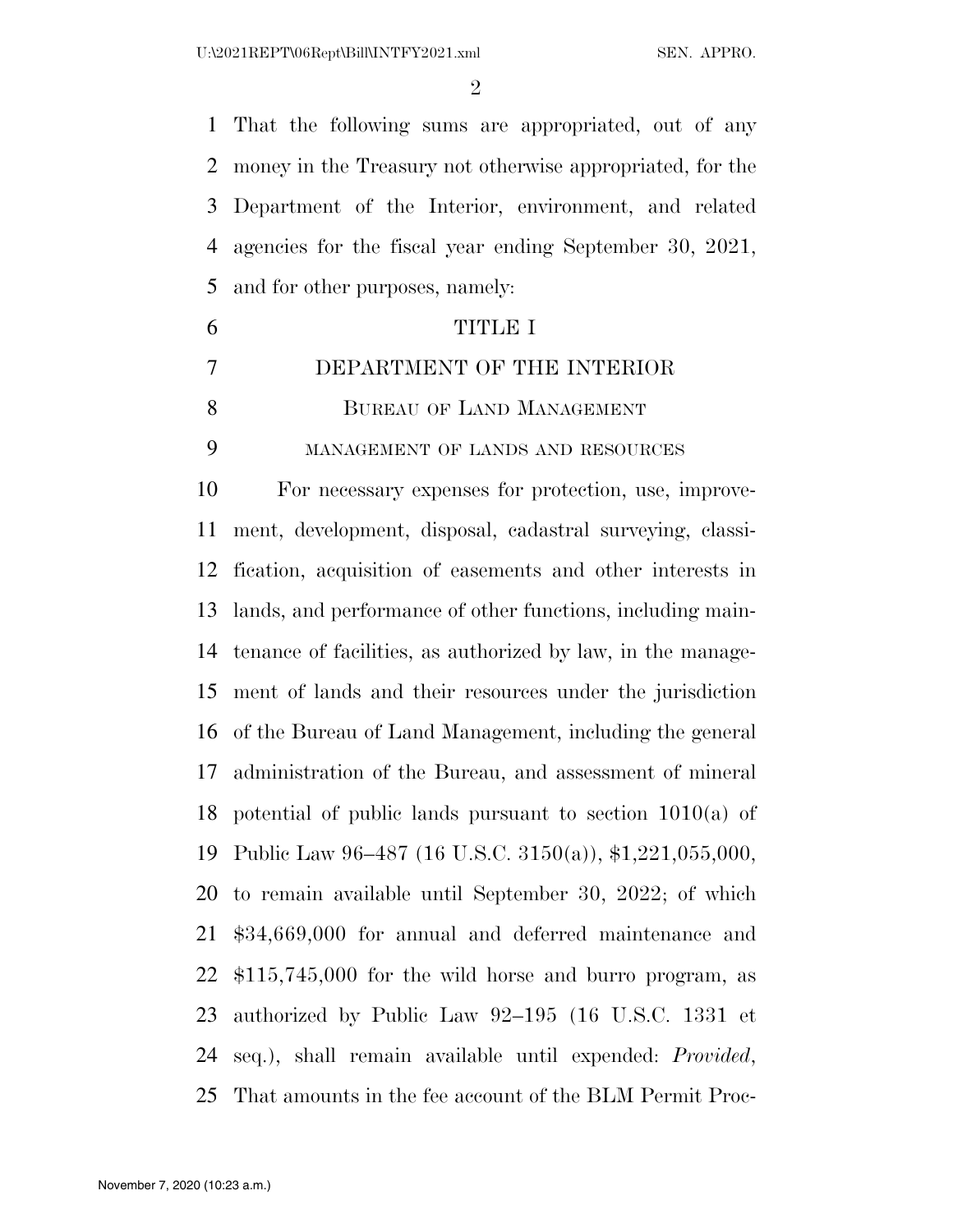essing Improvement Fund may be used for any bureau- related expenses associated with the processing of oil and gas applications for permits to drill and related use of au-thorizations.

 In addition, \$40,196,000 is for Mining Law Adminis- tration program operations, including the cost of admin- istering the mining claim fee program, to remain available until expended, to be reduced by amounts collected by the Bureau and credited to this appropriation from mining claim maintenance fees and location fees that are hereby authorized for fiscal year 2021, so as to result in a final appropriation estimated at not more than \$1,221,055,000, and \$2,000,000, to remain available until expended, from communication site rental fees established by the Bureau for the cost of administering communication site activities.

- 16 LAND ACQUISITION
- (RESCISSION OF FUNDS)

 Of the unobligated balances from amounts made available for Land Acquisition and derived from the Land and Water Conservation Fund, \$5,400,000 is hereby per- manently rescinded from projects with cost savings or failed or partially failed projects: *Provided*, That no amounts may be rescinded from amounts that were des- ignated by the Congress as an emergency requirement pursuant to the Concurrent Resolution on the Budget or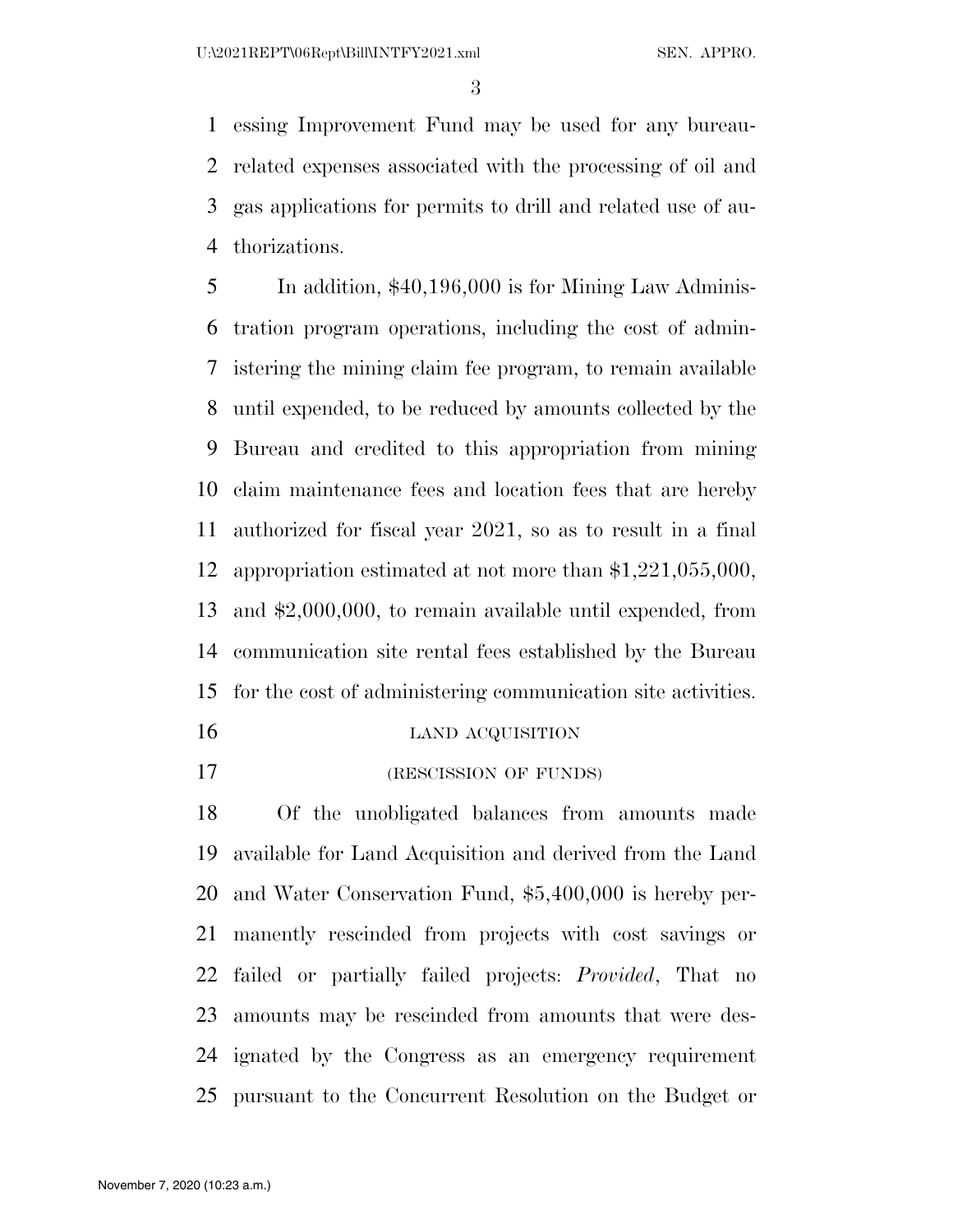the Balanced Budget and Emergency Deficit Control Act of 1985.

OREGON AND CALIFORNIA GRANT LANDS

 For expenses necessary for management, protection, and development of resources and for construction, oper- ation, and maintenance of access roads, reforestation, and other improvements on the revested Oregon and California Railroad grant lands, on other Federal lands in the Or- egon and California land-grant counties of Oregon, and on adjacent rights-of-way; and acquisition of lands or in- terests therein, including existing connecting roads on or adjacent to such grant lands; \$112,094,000, to remain available until expended: *Provided*, That 25 percent of the aggregate of all receipts during the current fiscal year from the revested Oregon and California Railroad grant lands is hereby made a charge against the Oregon and California land-grant fund and shall be transferred to the General Fund in the Treasury in accordance with the sec- ond paragraph of subsection (b) of title II of the Act of August 28, 1937 (43 U.S.C. 2605).

#### 21 RANGE IMPROVEMENTS

 For rehabilitation, protection, and acquisition of lands and interests therein, and improvement of Federal rangelands pursuant to section 401 of the Federal Land Policy and Management Act of 1976 (43 U.S.C. 1751),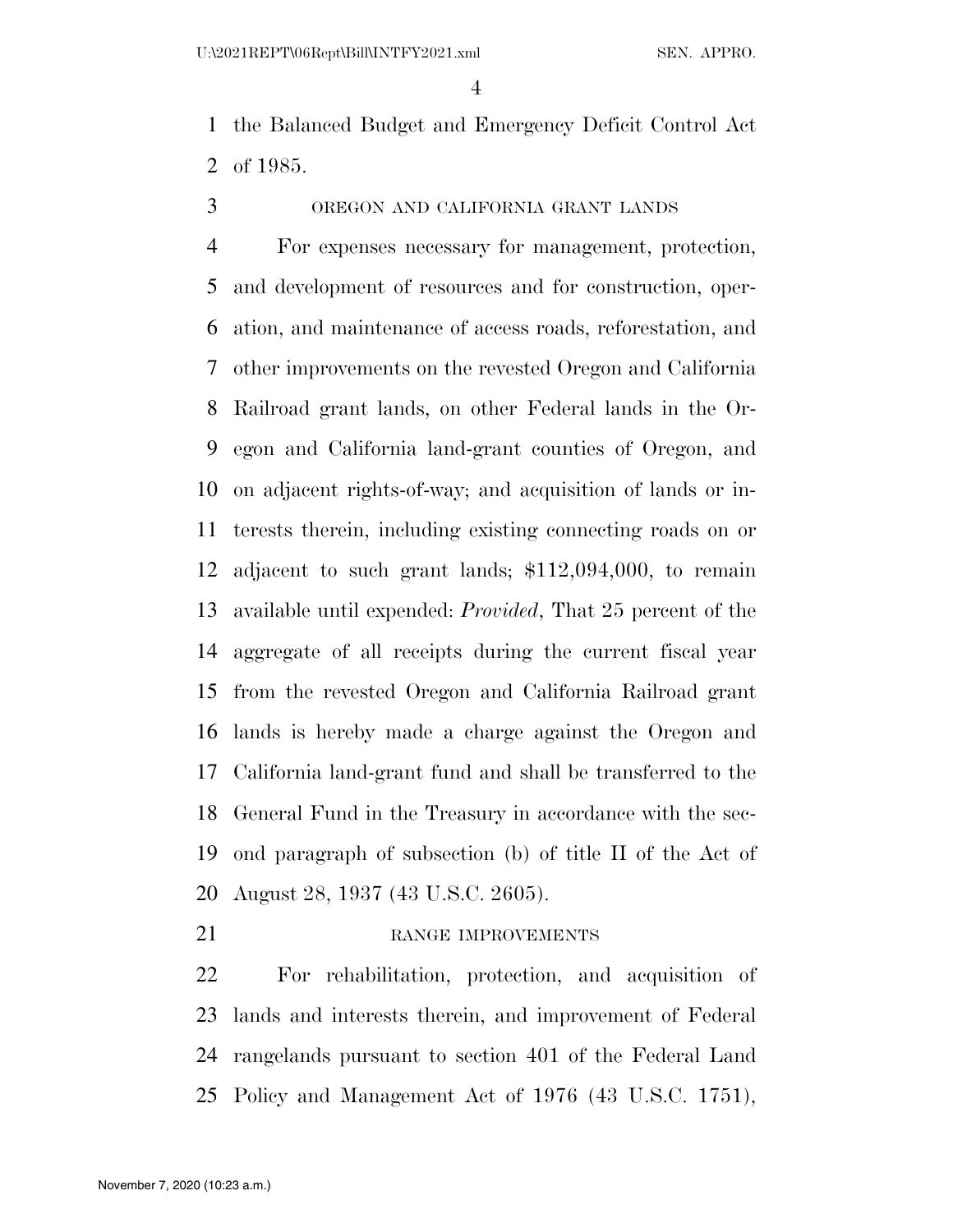notwithstanding any other Act, sums equal to 50 percent of all moneys received during the prior fiscal year under sections 3 and 15 of the Taylor Grazing Act (43 U.S.C. 315b, 315m) and the amount designated for range im- provements from grazing fees and mineral leasing receipts from Bankhead-Jones lands transferred to the Depart- ment of the Interior pursuant to law, but not less than \$10,000,000, to remain available until expended: *Pro- vided*, That not to exceed \$600,000 shall be available for administrative expenses.

SERVICE CHARGES, DEPOSITS, AND FORFEITURES

 For administrative expenses and other costs related to processing application documents and other authoriza- tions for use and disposal of public lands and resources, for costs of providing copies of official public land docu- ments, for monitoring construction, operation, and termi- nation of facilities in conjunction with use authorizations, and for rehabilitation of damaged property, such amounts as may be collected under Public Law 94–579 (43 U.S.C. 1701 et seq.), and under section 28 of the Mineral Leasing Act (30 U.S.C. 185), to remain available until expended: *Provided*, That notwithstanding any provision to the con- trary of section 305(a) of Public Law 94–579 (43 U.S.C. 1735(a)), any moneys that have been or will be received pursuant to that section, whether as a result of forfeiture,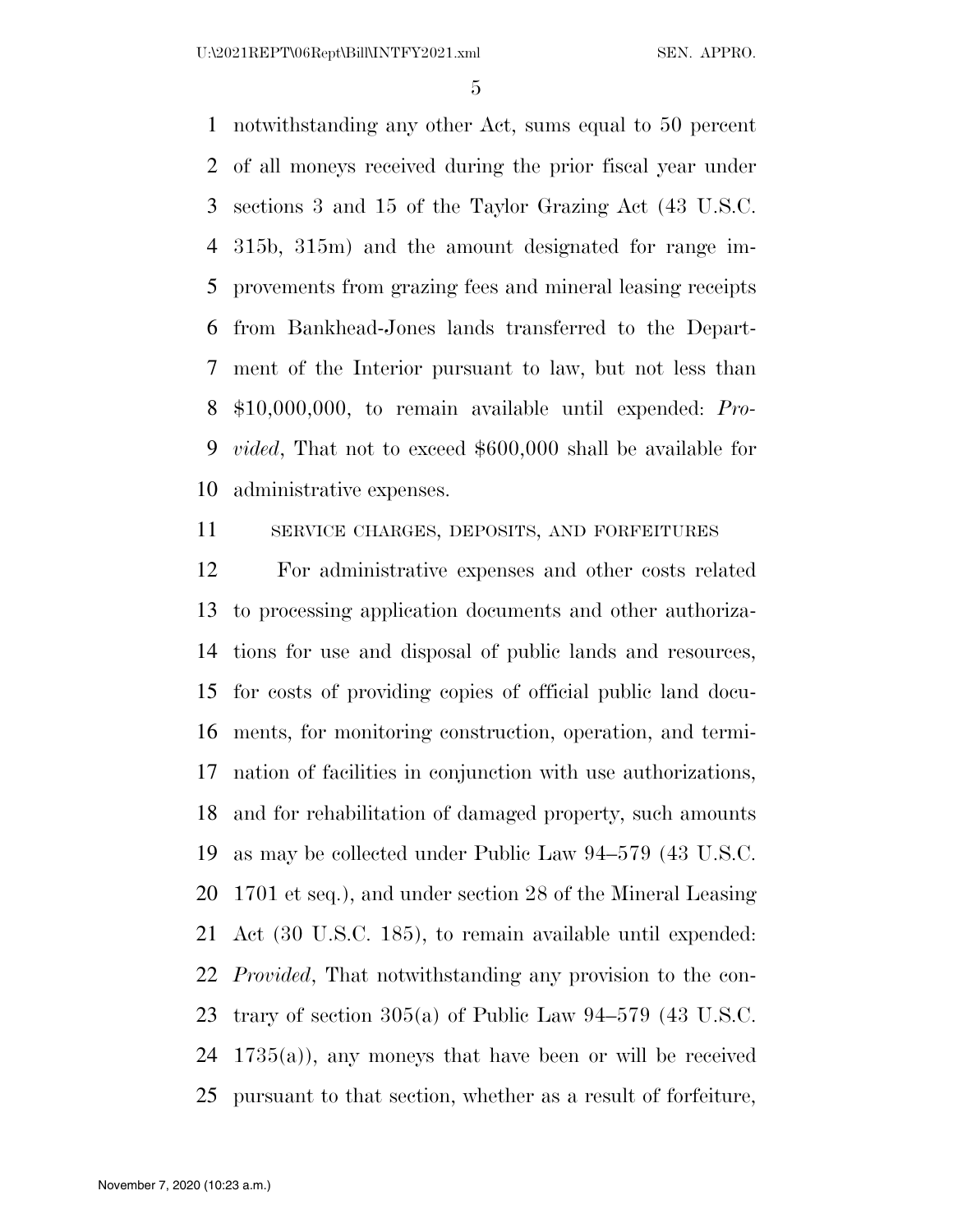compromise, or settlement, if not appropriate for refund pursuant to section 305(c) of that Act (43 U.S.C. 1735(c)), shall be available and may be expended under the authority of this Act by the Secretary of the Interior to improve, protect, or rehabilitate any public lands ad- ministered through the Bureau of Land Management which have been damaged by the action of a resource de- veloper, purchaser, permittee, or any unauthorized person, without regard to whether all moneys collected from each such action are used on the exact lands damaged which led to the action: *Provided further*, That any such moneys that are in excess of amounts needed to repair damage to the exact land for which funds were collected may be used to repair other damaged public lands.

**MISCELLANEOUS TRUST FUNDS** 

 In addition to amounts authorized to be expended under existing laws, there is hereby appropriated such amounts as may be contributed under section 307 of Pub- lic Law 94–579 (43 U.S.C. 1737), and such amounts as may be advanced for administrative costs, surveys, ap- praisals, and costs of making conveyances of omitted lands 22 under section  $211(b)$  of that Act  $(43 \text{ U.S.C. } 1721(b))$ , to remain available until expended.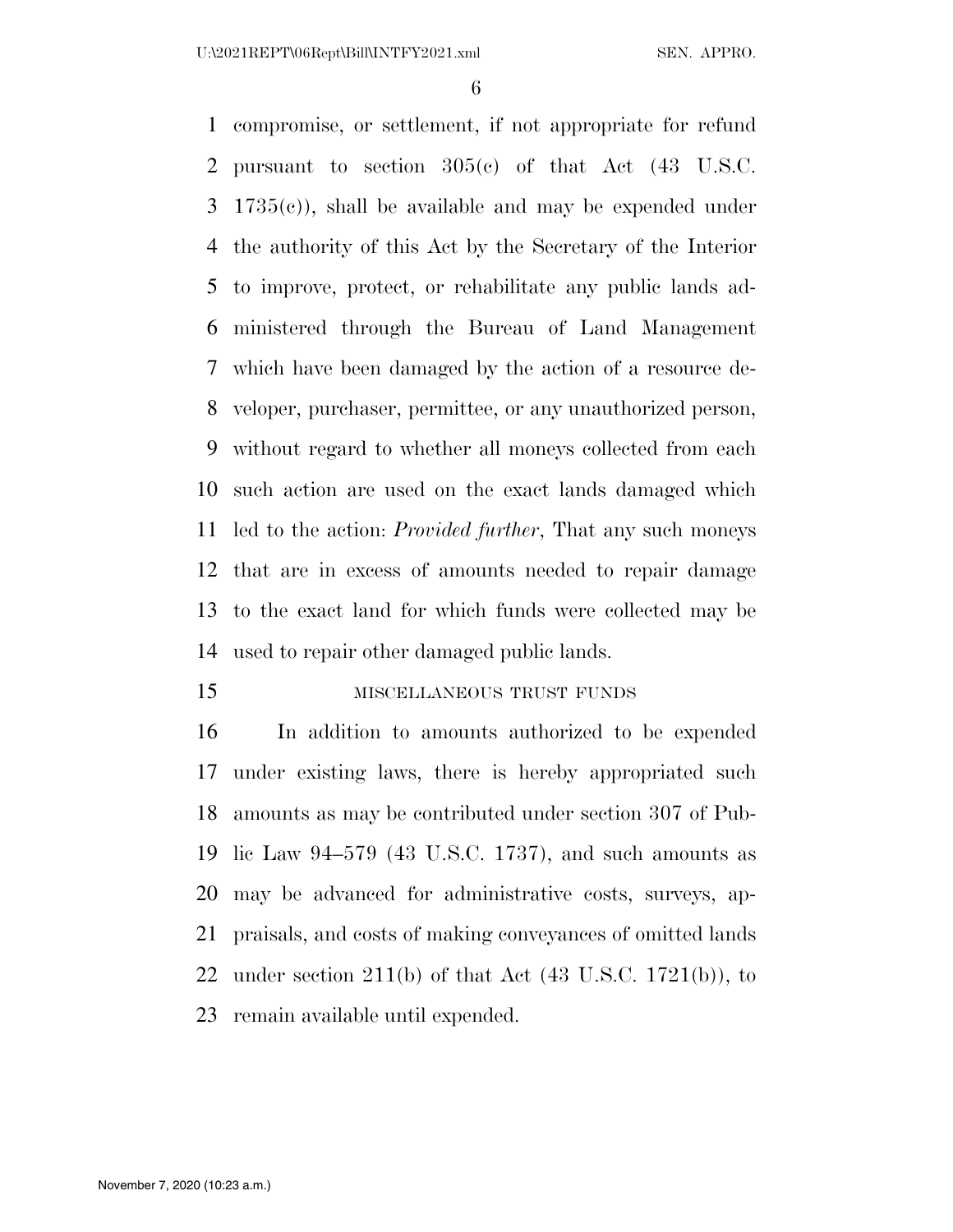# ADMINISTRATIVE PROVISIONS

 The Bureau of Land Management may carry out the operations funded under this Act by direct expenditure, contracts, grants, cooperative agreements, and reimburs- able agreements with public and private entities, including with States. Appropriations for the Bureau shall be avail- able for purchase, erection, and dismantlement of tem- porary structures, and alteration and maintenance of nec- essary buildings and appurtenant facilities to which the United States has title; up to \$100,000 for payments, at the discretion of the Secretary, for information or evidence concerning violations of laws administered by the Bureau; miscellaneous and emergency expenses of enforcement ac- tivities authorized or approved by the Secretary and to be accounted for solely on the Secretary's certificate, not to exceed \$10,000: *Provided*, That notwithstanding Public Law 90–620 (44 U.S.C. 501), the Bureau may, under co- operative cost-sharing and partnership arrangements au- thorized by law, procure printing services from cooperators in connection with jointly produced publications for which the cooperators share the cost of printing either in cash or in services, and the Bureau determines the cooperator is capable of meeting accepted quality standards: *Provided further*, That projects to be funded pursuant to a written commitment by a State government to provide an identi-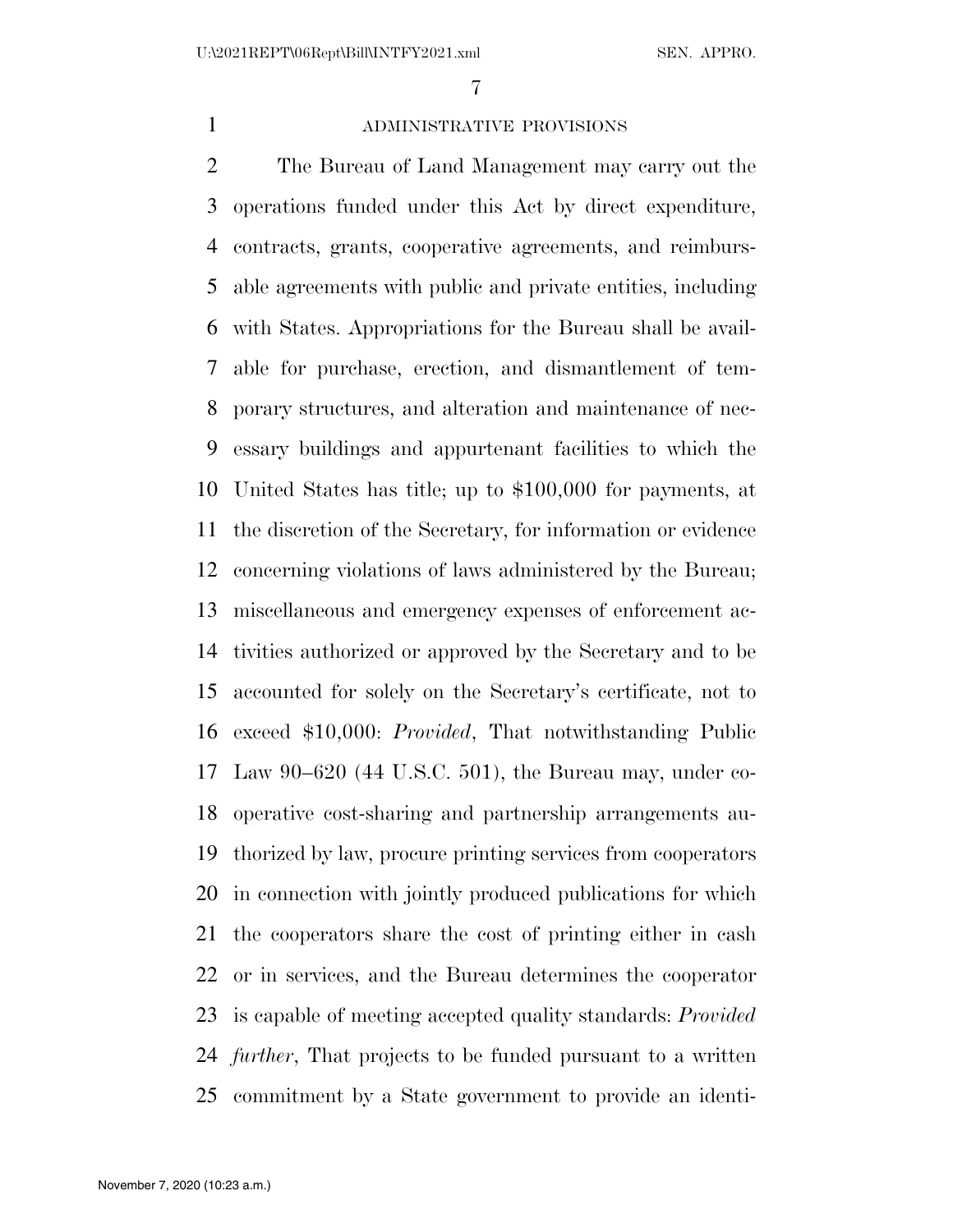fied amount of money in support of the project may be carried out by the Bureau on a reimbursable basis.

# UNITED STATES FISH AND WILDLIFE SERVICE

#### RESOURCE MANAGEMENT

 For necessary expenses of the United States Fish and Wildlife Service, as authorized by law, and for scientific and economic studies, general administration, and for the performance of other authorized functions related to such resources, \$1,371,572,000 to remain available until Sep- tember 30, 2022: *Provided*, That not to exceed \$20,267,000 shall be used for implementing subsections (a), (b), (c), and (e) of section 4 of the Endangered Spe- cies Act of 1973 (16 U.S.C. 1533) (except for processing petitions, developing and issuing proposed and final regu- lations, and taking any other steps to implement actions 16 described in subsection  $(c)(2)(A)$ ,  $(c)(2)(B)(i)$ , or (c)(2)(B)(ii)): *Provided further*, That of the amounts made available under this heading for central office operations, \$1,000,000 shall not be available for obligation until the Landscape Conservation Cooperatives report is received by the Committees on Appropriations of the House of Rep- resentatives and the Senate in accordance with the explan-atory statement accompanying this Act.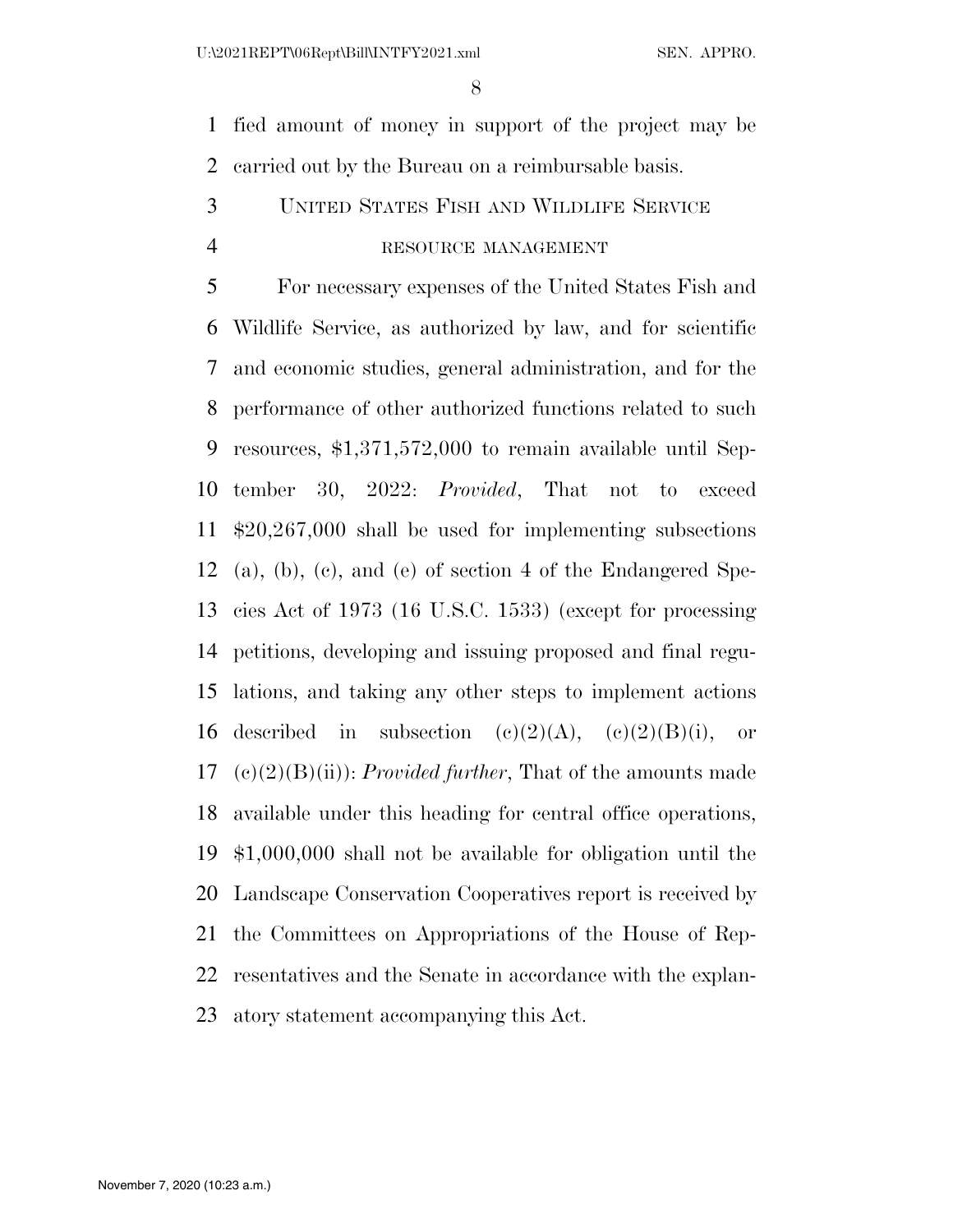#### CONSTRUCTION

 For construction, improvement, acquisition, or re- moval of buildings and other facilities required in the con- servation, management, investigation, protection, and uti- lization of fish and wildlife resources, and the acquisition of lands and interests therein; \$18,193,000, to remain available until expended.

COOPERATIVE ENDANGERED SPECIES CONSERVATION

#### FUND

**(INCLUDING RESCISSION OF FUNDS)** 

 For expenses necessary to carry out section 6 of the Endangered Species Act of 1973 (16 U.S.C. 1535), \$23,702,000 to be derived from the Cooperative Endan- gered Species Conservation Fund and to remain available until expended.

 Of the unobligated balances made available from the Cooperative Endangered Species Conservation Fund, \$10,000,000 is permanently rescinded from projects or from other grant programs with an unobligated carry over balance: *Provided*, That no amounts may be rescinded from amounts that were designated by the Congress as an emergency requirement pursuant to the Concurrent Resolution on the Budget or the Balanced Budget and Emergency Deficit Control Act of 1985.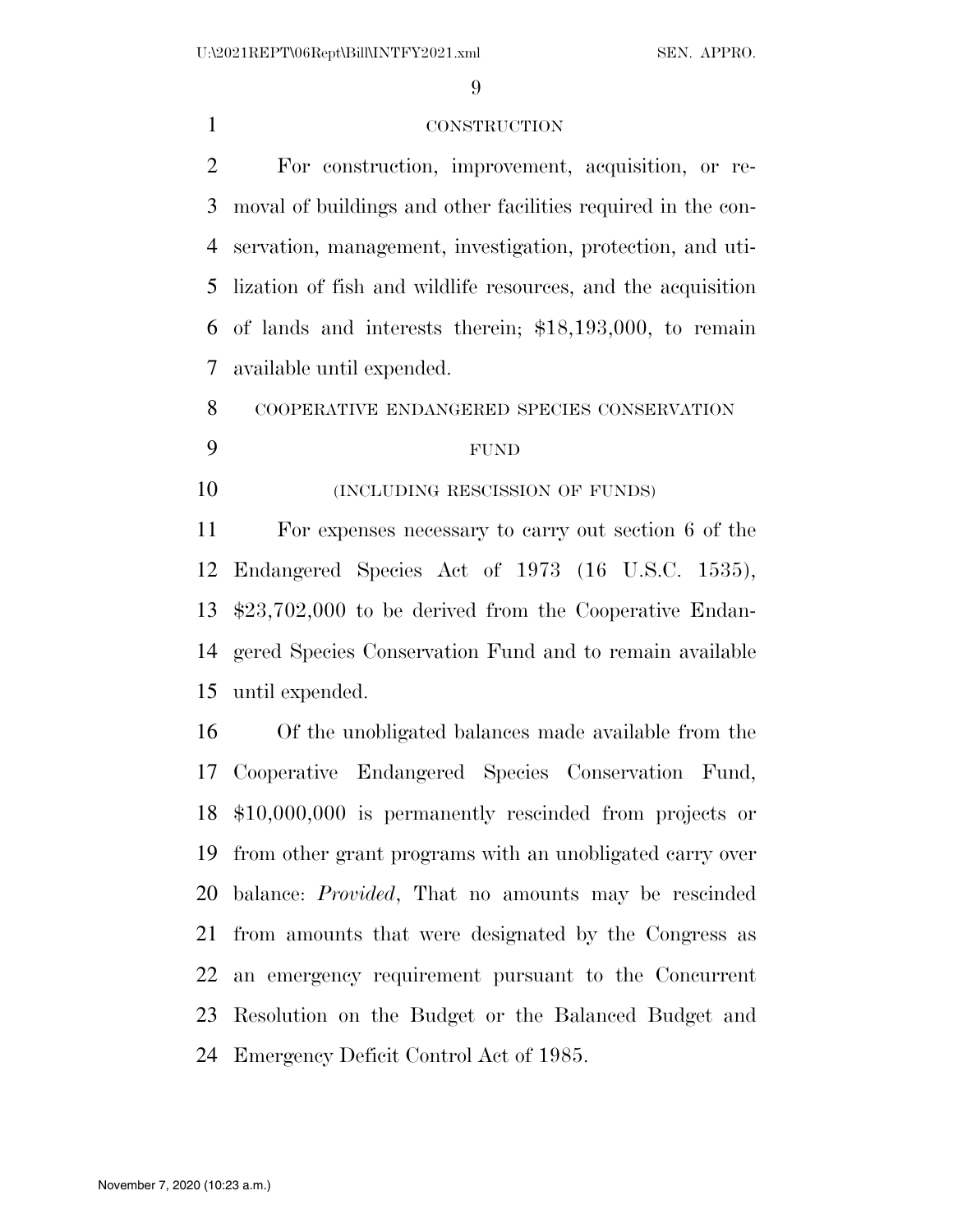NATIONAL WILDLIFE REFUGE FUND For expenses necessary to implement the Act of Octo- ber 17, 1978 (16 U.S.C. 715s), \$13,228,000. NORTH AMERICAN WETLANDS CONSERVATION FUND For expenses necessary to carry out the provisions of the North American Wetlands Conservation Act (16 U.S.C. 4401 et seq.), \$46,000,000, to remain available until expended. NEOTROPICAL MIGRATORY BIRD CONSERVATION For expenses necessary to carry out the Neotropical Migratory Bird Conservation Act (16 U.S.C. 6101 et seq.), \$4,910,000, to remain available until expended. MULTINATIONAL SPECIES CONSERVATION FUND For expenses necessary to carry out the African Ele- phant Conservation Act (16 U.S.C. 4201 et seq.), the Asian Elephant Conservation Act of 1997 (16 U.S.C. 4261 et seq.), the Rhinoceros and Tiger Conservation Act of 1994 (16 U.S.C. 5301 et seq.), the Great Ape Con- servation Act of 2000 (16 U.S.C. 6301 et seq.), and the Marine Turtle Conservation Act of 2004 (16 U.S.C. 6601 et seq.), \$15,000,000, to remain available until expended. STATE AND TRIBAL WILDLIFE GRANTS For wildlife conservation grants to States and to the District of Columbia, Puerto Rico, Guam, the United

States Virgin Islands, the Northern Mariana Islands,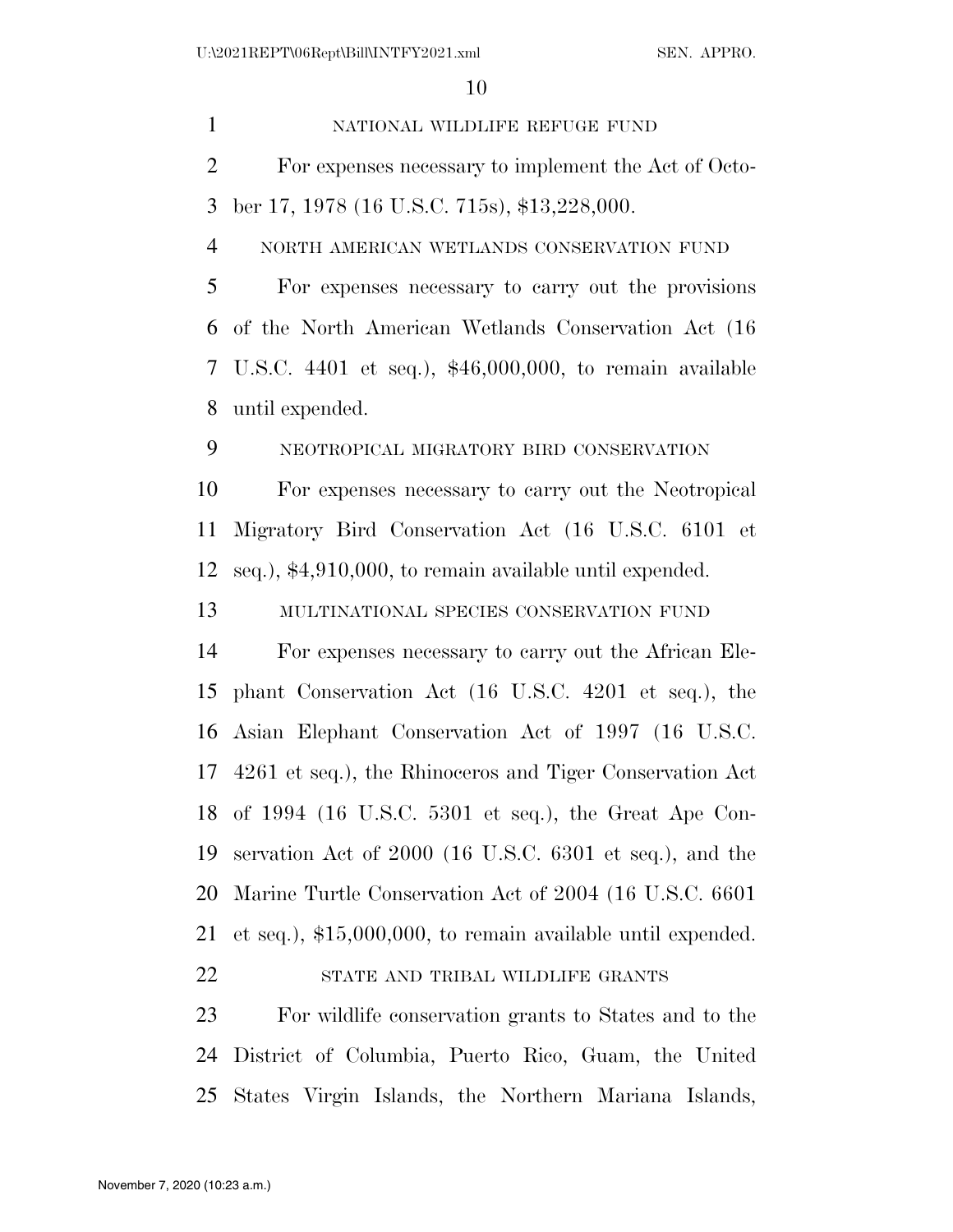American Samoa, and Indian tribes under the provisions of the Fish and Wildlife Act of 1956 and the Fish and Wildlife Coordination Act, for the development and imple- mentation of programs for the benefit of wildlife and their habitat, including species that are not hunted or fished, \$67,571,000, to remain available until expended: *Pro- vided*, That of the amount provided herein, \$5,209,000 is for a competitive grant program for Indian tribes not sub- ject to the remaining provisions of this appropriation: *Pro- vided further*, That \$7,362,000 is for a competitive grant program to implement approved plans for States, terri- tories, and other jurisdictions and at the discretion of af- fected States, the regional Associations of fish and wildlife agencies, not subject to the remaining provisions of this appropriation: *Provided further*, That the Secretary of the Interior shall, after deducting \$12,571,000 and adminis- trative expenses, apportion the amount provided herein in the following manner: (1) to the District of Columbia and to the Commonwealth of Puerto Rico, each a sum equal to not more than one-half of 1 percent thereof; and (2) to Guam, American Samoa, the United States Virgin Is- lands, and the Commonwealth of the Northern Mariana Islands, each a sum equal to not more than one-fourth of 1 percent thereof: *Provided further*, That the Secretary shall apportion the remaining amount in the following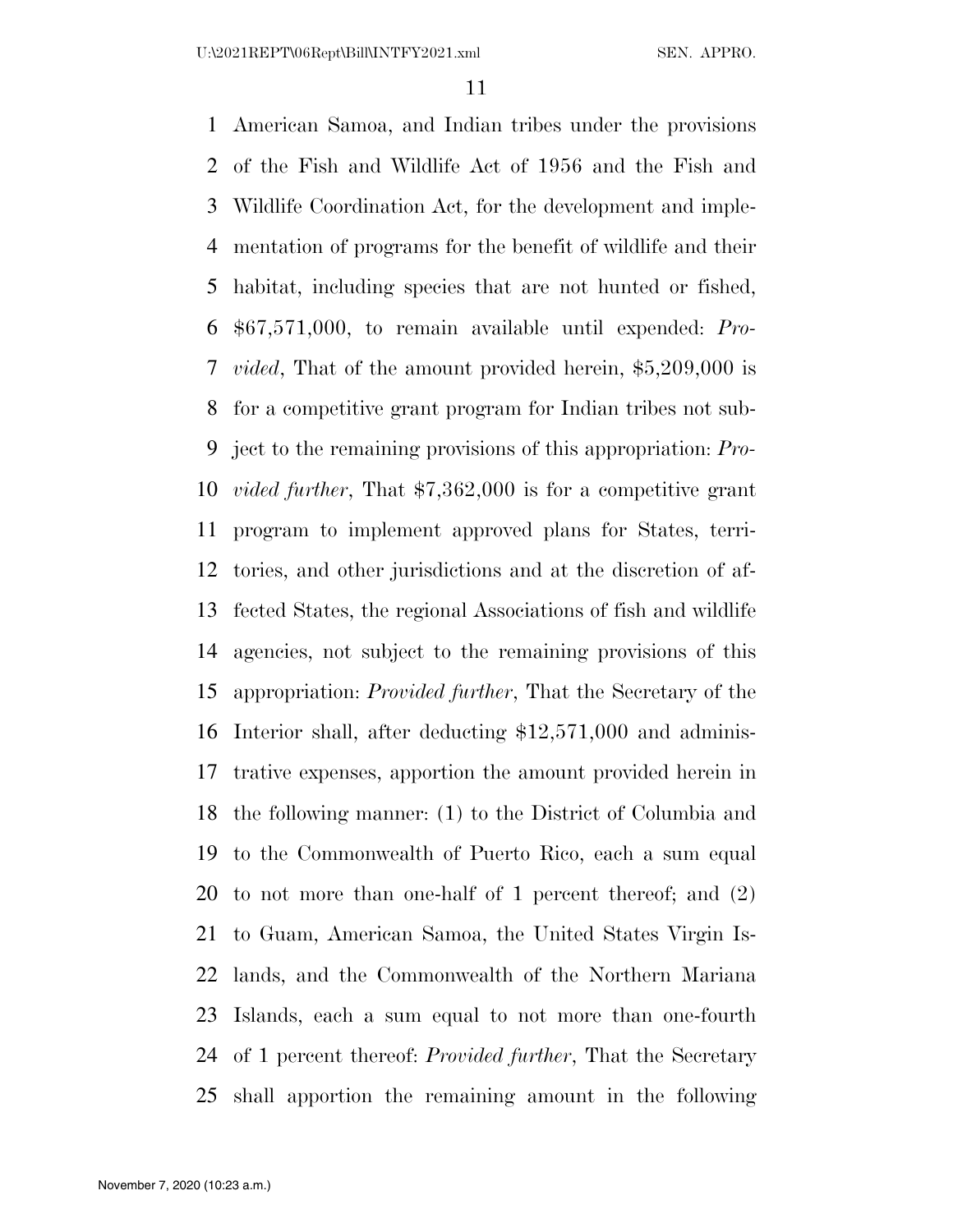manner: (1) one-third of which is based on the ratio to which the land area of such State bears to the total land area of all such States; and (2) two-thirds of which is based on the ratio to which the population of such State bears to the total population of all such States: *Provided further*, That the amounts apportioned under this para- graph shall be adjusted equitably so that no State shall be apportioned a sum which is less than 1 percent of the amount available for apportionment under this paragraph for any fiscal year or more than 5 percent of such amount: *Provided further*, That the Federal share of planning grants shall not exceed 75 percent of the total costs of such projects and the Federal share of implementation grants shall not exceed 65 percent of the total costs of such projects: *Provided further*, That the non-Federal share of such projects may not be derived from Federal grant programs: *Provided further*, That any amount ap- portioned in 2021 to any State, territory, or other jurisdic- tion that remains unobligated as of September 30, 2022, shall be reapportioned, together with funds appropriated in 2023, in the manner provided herein.

#### 22 ADMINISTRATIVE PROVISIONS

 The United States Fish and Wildlife Service may carry out the operations of Service programs by direct ex-penditure, contracts, grants, cooperative agreements and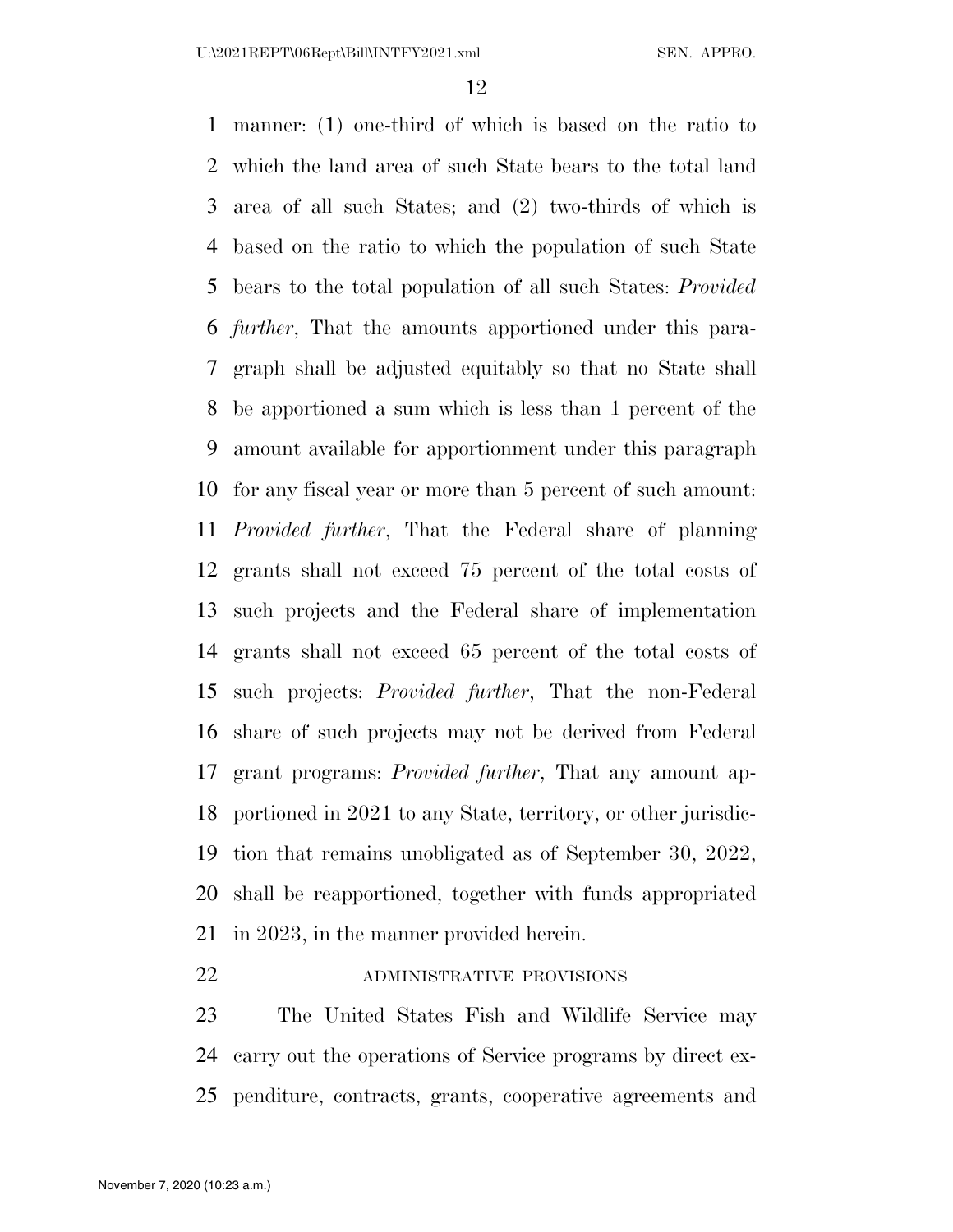reimbursable agreements with public and private entities. Appropriations and funds available to the United States Fish and Wildlife Service shall be available for repair of damage to public roads within and adjacent to reservation areas caused by operations of the Service; options for the purchase of land at not to exceed one dollar for each op- tion; facilities incident to such public recreational uses on conservation areas as are consistent with their primary purpose; and the maintenance and improvement of aquar- ia, buildings, and other facilities under the jurisdiction of the Service and to which the United States has title, and which are used pursuant to law in connection with man- agement and investigation of fish and wildlife resources: *Provided*, That notwithstanding 44 U.S.C. 501, the Serv- ice may, under cooperative cost sharing and partnership arrangements authorized by law, procure printing services from cooperators in connection with jointly produced pub- lications for which the cooperators share at least one-half the cost of printing either in cash or services and the Serv- ice determines the cooperator is capable of meeting accept- ed quality standards: *Provided further*, That the Service may accept donated aircraft as replacements for existing aircraft: *Provided further*, That notwithstanding 31 U.S.C. 3302, all fees collected for non-toxic shot review and ap-proval shall be deposited under the heading ''United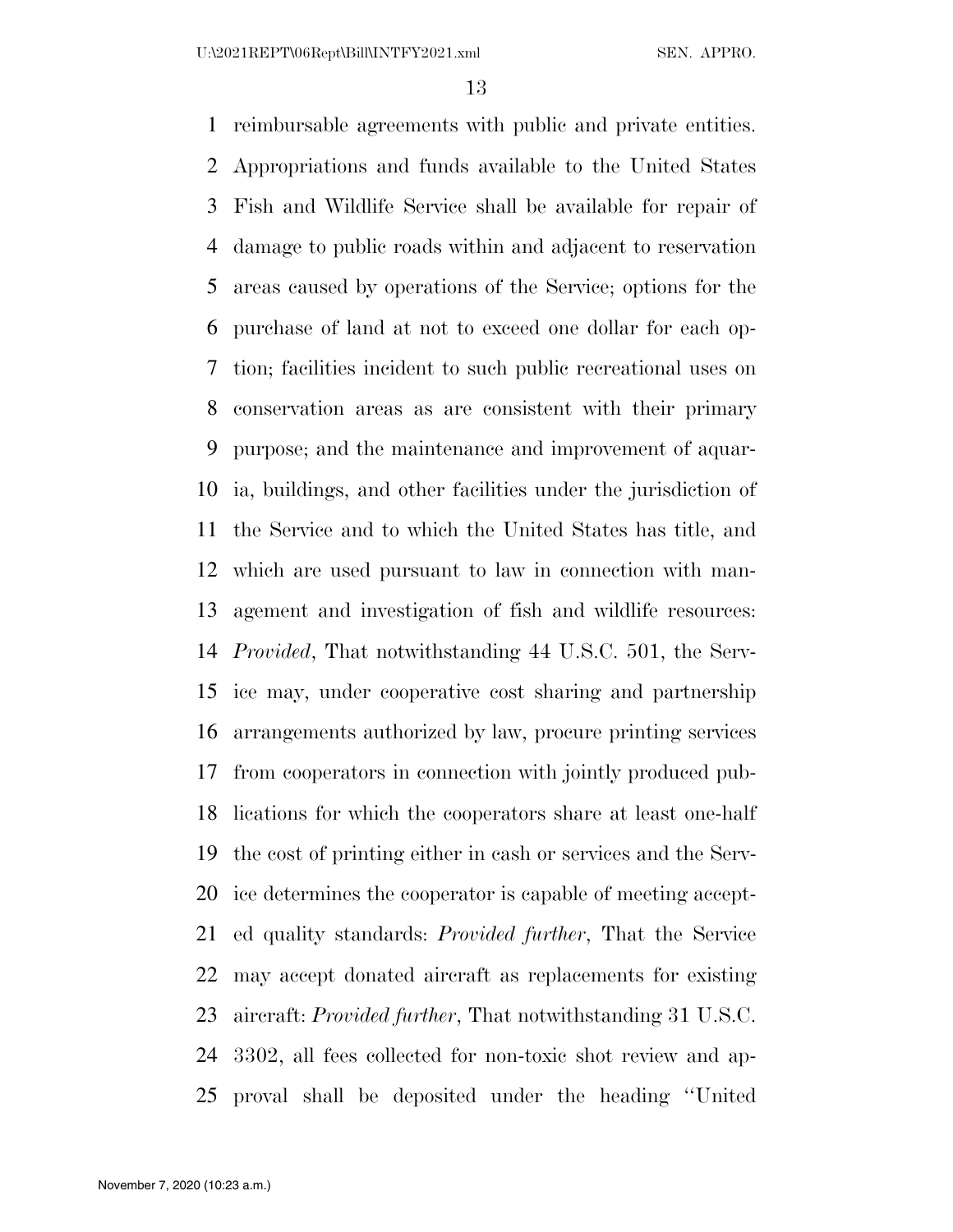States Fish and Wildlife Service—Resource Management'' and shall be available to the Secretary, without further appropriation, to be used for expenses of processing of such non-toxic shot type or coating applications and revis- ing regulations as necessary, and shall remain available until expended: *Provided further*, That obligated balances of funding originally made available under section 7060(c)(2)(B) of division K of the Consolidated Appro- priations Act, 2018 (Public Law 115–141) and trans- ferred to the Fish and Wildlife Service to combat the transnational threat of wildlife poaching and trafficking in the Central Africa Regional Program for the Environ- ment shall be distributed to recipients that were awarded grants not later than 30 days after the date of enactment of this Act: *Provided further*, That the obligated balances of funding originally made available under section  $7060(e)(2)(B)$  of division F of the Consolidated Appro- priations Act, 2019 (Public Law 116–6) to combat the transnational threat of wildlife poaching and trafficking in the Central Africa Regional Program for the Environ- ment shall be awarded and distributed to grant recipients not later than 120 days after the date of enactment of this Act: *Provided further*, That funds originally made 24 available under section  $7060(c)(2)(B)$  of division G of the Further Consolidated Appropriations Act, 2020 (Public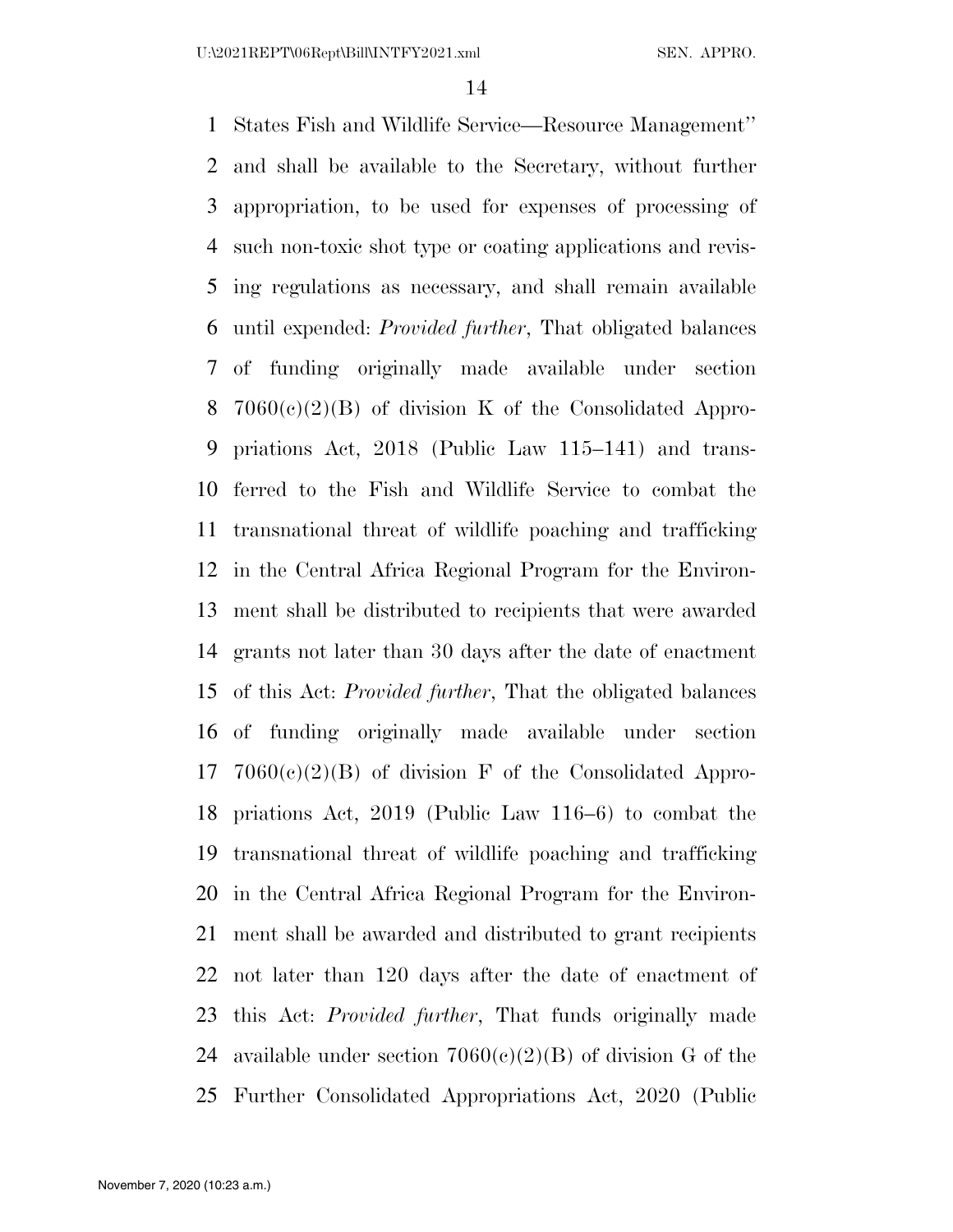Law 116–94) to combat the transnational threat of wild- life poaching and trafficking in the Great Apes program in the Central Africa Regional Program for the Environ- ment shall be awarded and disbursed to grant recipients not later than 120 days after the date of enactment of this Act: *Provided further*, That in order to determine which recipients should be awarded the grant funding identified in the previous two provisos, the United States Fish and Wildlife Service shall consult with the United States Agency for International Development and shall de- velop policies and procedures consistent with the directives outlined under the heading ''United States Fish and Wild- life Service—Resource Management'' in the explanatory statement described in section 4 in the matter preceding division A of Public Law 116–94.

NATIONAL PARK SERVICE

OPERATION OF THE NATIONAL PARK SYSTEM

 For expenses necessary for the management, oper- ation, and maintenance of areas and facilities adminis- tered by the National Park Service and for the general administration of the National Park Service, \$2,648,603,000, of which \$10,282,000 for planning and interagency coordination in support of Everglades restora- tion and \$135,980,000 for maintenance, repair, or reha-bilitation projects for constructed assets and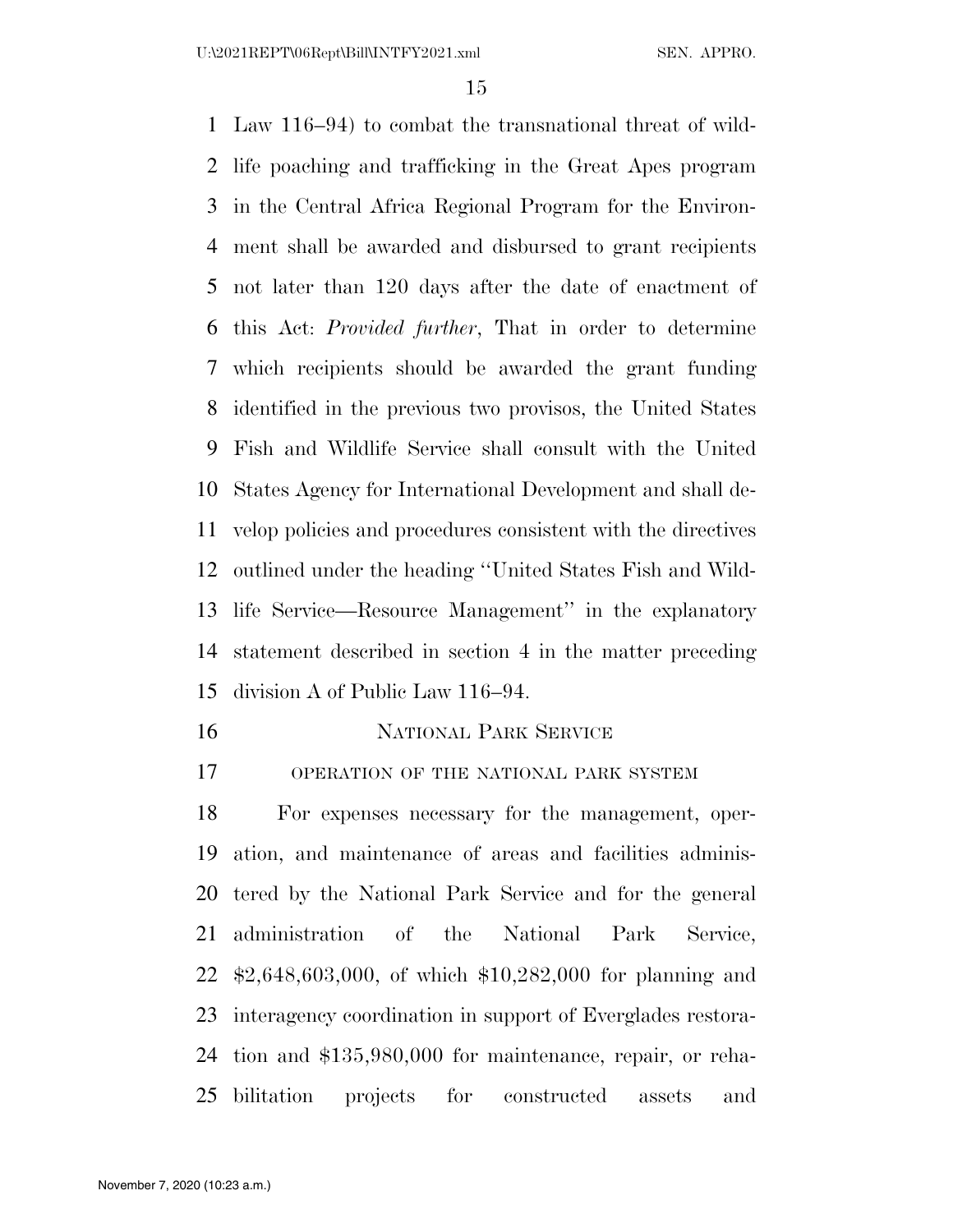\$188,184,000 for cyclic maintenance projects for con- structed assets and cultural resources and \$5,000,000 for uses authorized by section 101122 of title 54, United States Code shall remain available until September 30, 2022: *Provided*, That funds appropriated under this head- ing in this Act are available for the purposes of section 5 of Public Law 95–348: *Provided further*, That notwith- standing section 9(a) of the United States Semiquincentennial Commission Act of 2016 (Public Law 114–196; 130 Stat. 691), \$8,000,000 of the funds made available under this heading shall be provided to the orga- nization selected under section 9(b) of that Act for ex- penditure by the United States Semiquincentennial Com-mission in accordance with that Act.

 In addition, for purposes described in section 2404 of Public Law 116-9, an amount equal to the amount de- posited in this fiscal year into the National Park Medical Services Fund established pursuant to such section of such Act, to remain available until expended, shall be de-rived from such Fund.

# NATIONAL RECREATION AND PRESERVATION

 For expenses necessary to carry out recreation pro- grams, natural programs, cultural programs, heritage partnership programs, environmental compliance and re-view, international park affairs, and grant administration,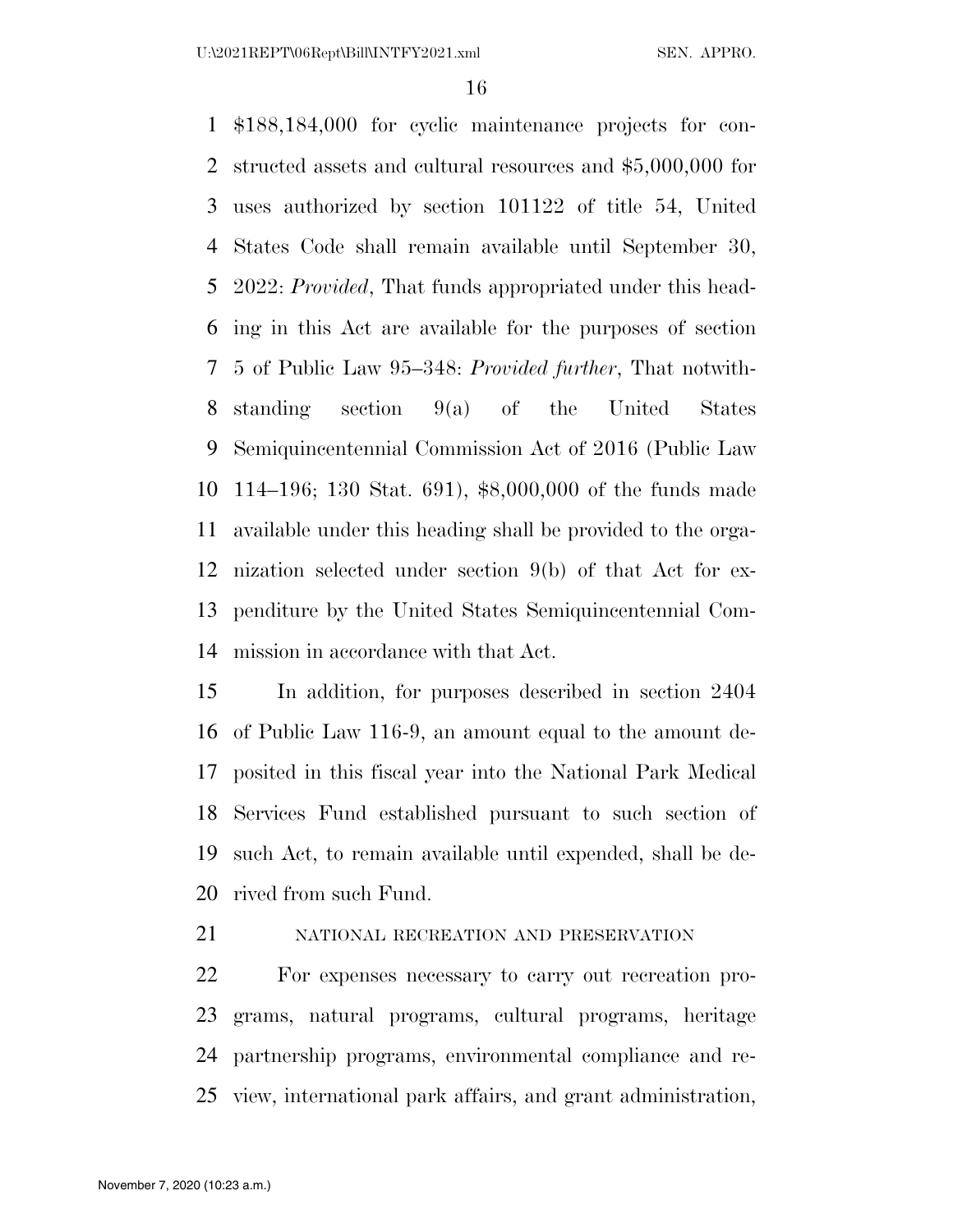not otherwise provided for, \$73,987,000, to remain avail-able until September 30, 2022.

HISTORIC PRESERVATION FUND

 For expenses necessary in carrying out the National Historic Preservation Act (division A of subtitle III of title 54, United States Code), \$138,000,000, to be derived from the Historic Preservation Fund and to remain avail- able until September 30, 2022, of which \$16,500,000 shall be for Save America's Treasures grants for preservation of nationally significant sites, structures and artifacts as authorized by section 7303 of the Omnibus Public Land Management Act of 2009 (54 U.S.C. 3089): *Provided*, That an individual Save America's Treasures grant shall be matched by non-Federal funds: *Provided further*, That individual projects shall only be eligible for one grant: *Pro- vided further*, That all projects to be funded shall be ap- proved by the Secretary of the Interior in consultation with the House and Senate Committees on Appropria- tions: *Provided further*, That of the funds provided for the Historic Preservation Fund, \$750,000 is for competitive grants for the survey and nomination of properties to the National Register of Historic Places and as National His- toric Landmarks associated with communities currently under-represented, as determined by the Secretary, \$20,750,000 is for competitive grants to preserve the sites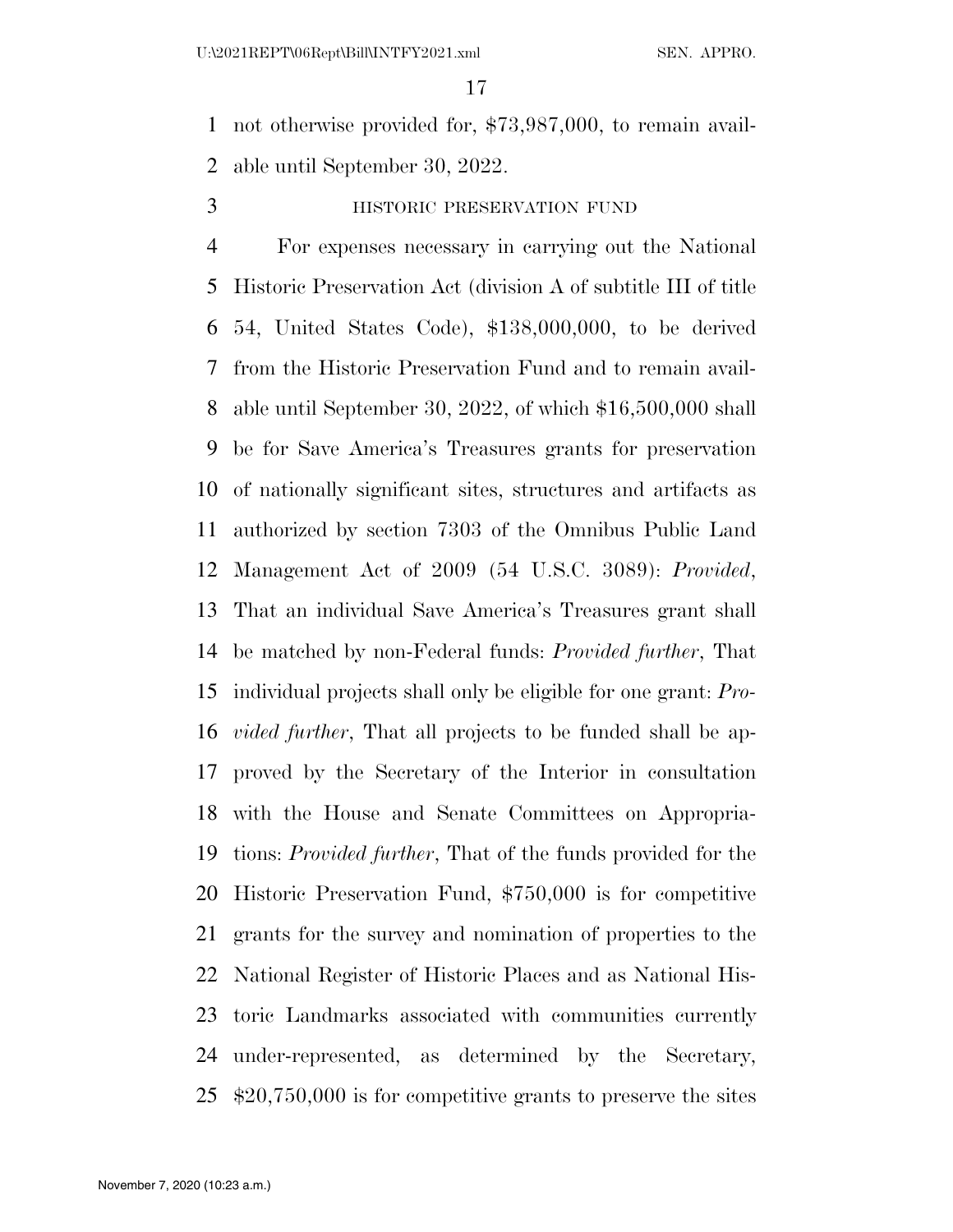and stories of the Civil Rights movement; \$10,250,000 is for grants to Historically Black Colleges and Universities; \$7,500,000 is for competitive grants for the restoration of historic properties of national, State, and local signifi- cance listed on or eligible for inclusion on the National Register of Historic Places, to be made without imposing 7 the usage or direct grant restrictions of section  $101(e)(3)$  (54 U.S.C. 302904) of the National Historical Preserva- tion Act; and \$10,000,000 is for a competitive grant pro- gram to honor the semiquincentennial anniversary of the United States by restoring and preserving state-owned sites and structures listed on the National Register of His- toric Places that commemorate the founding of the nation: *Provided further*, That such competitive grants shall be made without imposing the matching requirements in sec- tion 302902(b)(3) of title 54, United States Code to States and Indian tribes as defined in chapter 3003 of such title, Native Hawaiian organizations, local govern- ments, including Certified Local Governments, and non-profit organizations.

#### 21 CONSTRUCTION

 For construction, improvements, repair, or replace- ment of physical facilities, and compliance and planning for programs and areas administered by the National Park Service, \$248,974,000, to remain available until ex-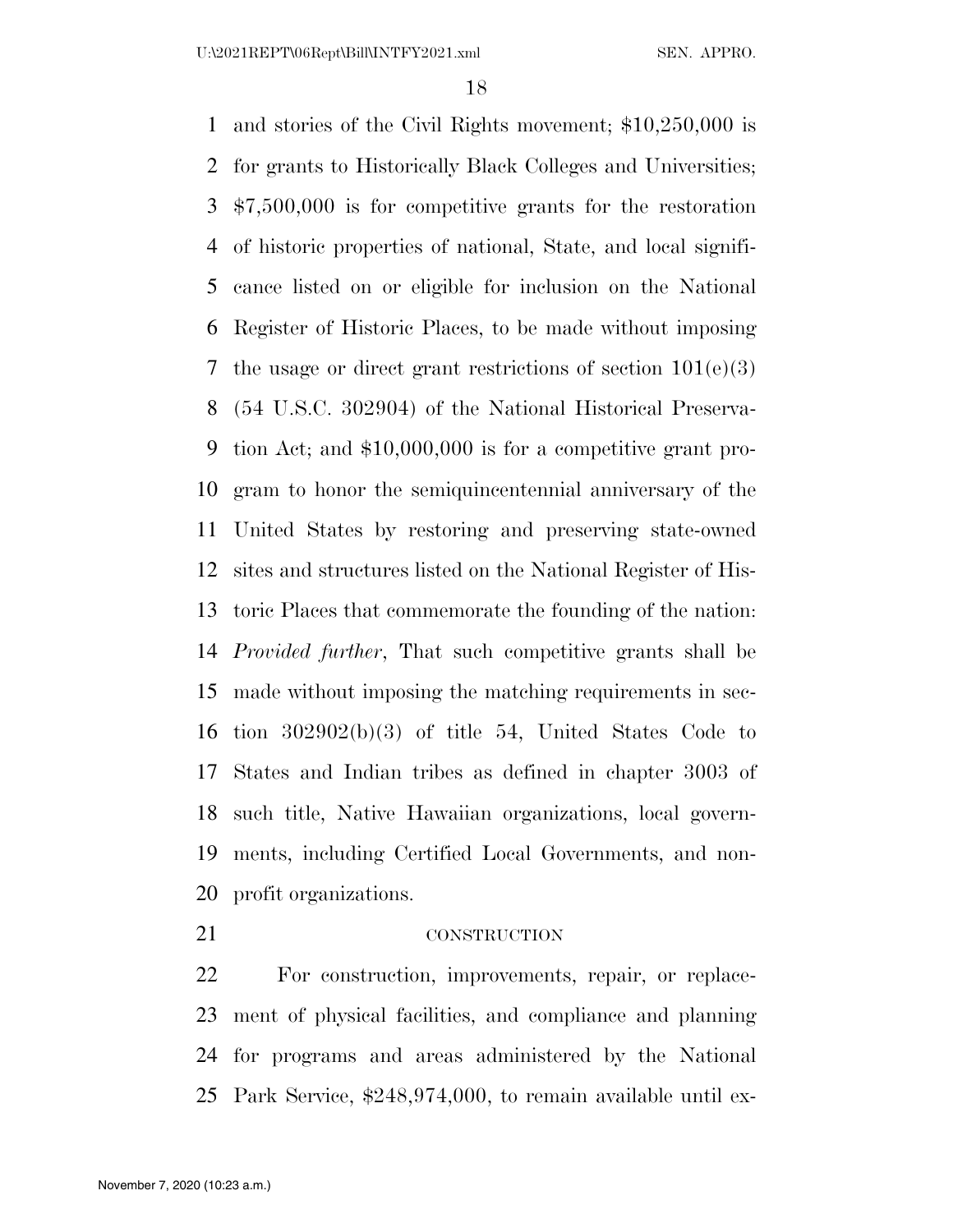pended: *Provided*, That notwithstanding any other provi- sion of law, for any project initially funded in fiscal year 2021 with a future phase indicated in the National Park Service 5-Year Line Item Construction Plan, a single pro- curement may be issued which includes the full scope of the project: *Provided further*, That the solicitation and contract shall contain the clause availability of funds found at 48 CFR 52.232–18: *Provided further*, That Na- tional Park Service Donations, Park Concessions Fran- chise Fees, and Recreation Fees may be made available for the cost of adjustments and changes within the origi- nal scope of effort for projects funded by the National Park Service Construction appropriation: *Provided further*, That the Secretary of the Interior shall consult with the Committees on Appropriations, in accordance with current reprogramming thresholds, prior to making any charges authorized by this section.

18 LAND ACQUISITION AND STATE ASSISTANCE

19 (RESCISSION OF FUNDS)

 Of the unobligated balances from amounts made available for the National Park Service and derived from the Land and Water Conservation Fund, \$2,217,000 is hereby permanently rescinded from projects or from other grant programs with an unobligated carry over balance: *Provided*, That no amounts may be rescinded from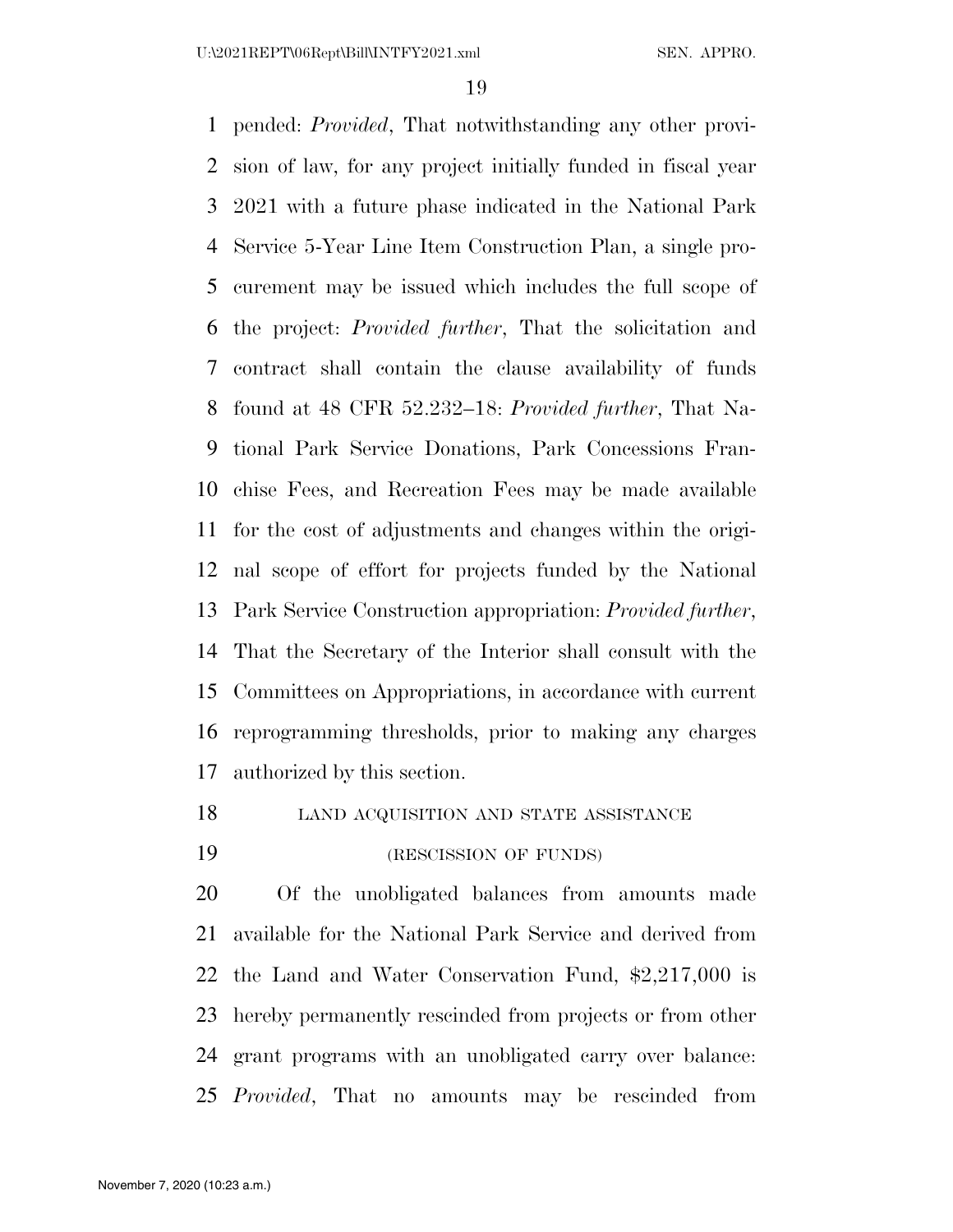amounts that were designed by the Congress as an emer- gency requirement pursuant to the Concurrent Resolution on the Budget or the Balanced Budget and Emergency Deficit Control Act of 1985.

CENTENNIAL CHALLENGE

 For expenses necessary to carry out the provisions of section 101701 of title 54, United States Code, relating to challenge cost share agreements, \$15,000,000, to re- main available until expended, for Centennial Challenge projects and programs: *Provided*, That not less than 50 percent of the total cost of each project or program shall be derived from non-Federal sources in the form of do- nated cash, assets, or a pledge of donation guaranteed by an irrevocable letter of credit.

- ADMINISTRATIVE PROVISIONS
- (INCLUDING TRANSFER OF FUNDS)

 In addition to other uses set forth in section 101917(c)(2) of title 54, United States Code, franchise fees credited to a sub-account shall be available for ex- penditure by the Secretary of the Interior, without further appropriation, for use at any unit within the National Park System to extinguish or reduce liability for Possessory Interest or leasehold surrender interest. Such funds may only be used for this purpose to the extent that the benefitting unit anticipated franchise fee receipts over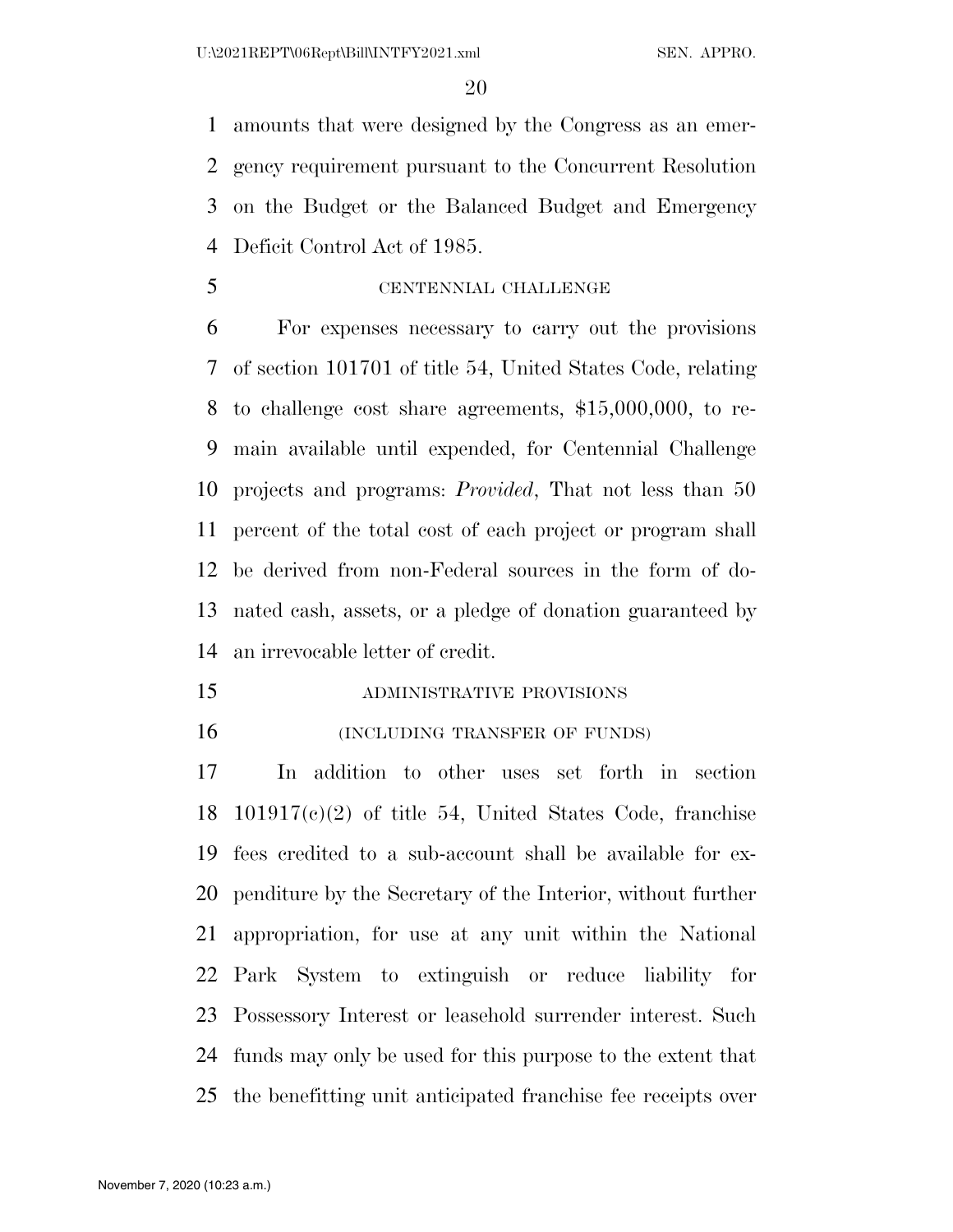the term of the contract at that unit exceed the amount of funds used to extinguish or reduce liability. Franchise fees at the benefitting unit shall be credited to the sub- account of the originating unit over a period not to exceed the term of a single contract at the benefitting unit, in the amount of funds so expended to extinguish or reduce liability.

 For the costs of administration of the Land and Water Conservation Fund grants authorized by section 105(a)(2)(B) of the Gulf of Mexico Energy Security Act of 2006 (Public Law 109–432), the National Park Service may retain up to 3 percent of the amounts which are au- thorized to be disbursed under such section, and such re-tained amounts are to remain available until expended.

 National Park Service funds may be transferred to the Federal Highway Administration (FHWA), Depart- ment of Transportation, for purposes authorized under 23 U.S.C. 203. Transfers may include a reasonable amount for FHWA administrative support costs.

UNITED STATES GEOLOGICAL SURVEY

SURVEYS, INVESTIGATIONS, AND RESEARCH

 For expenses necessary for the United States Geo- logical Survey to perform surveys, investigations, and re- search covering topography, geology, hydrology, biology, and the mineral and water resources of the United States,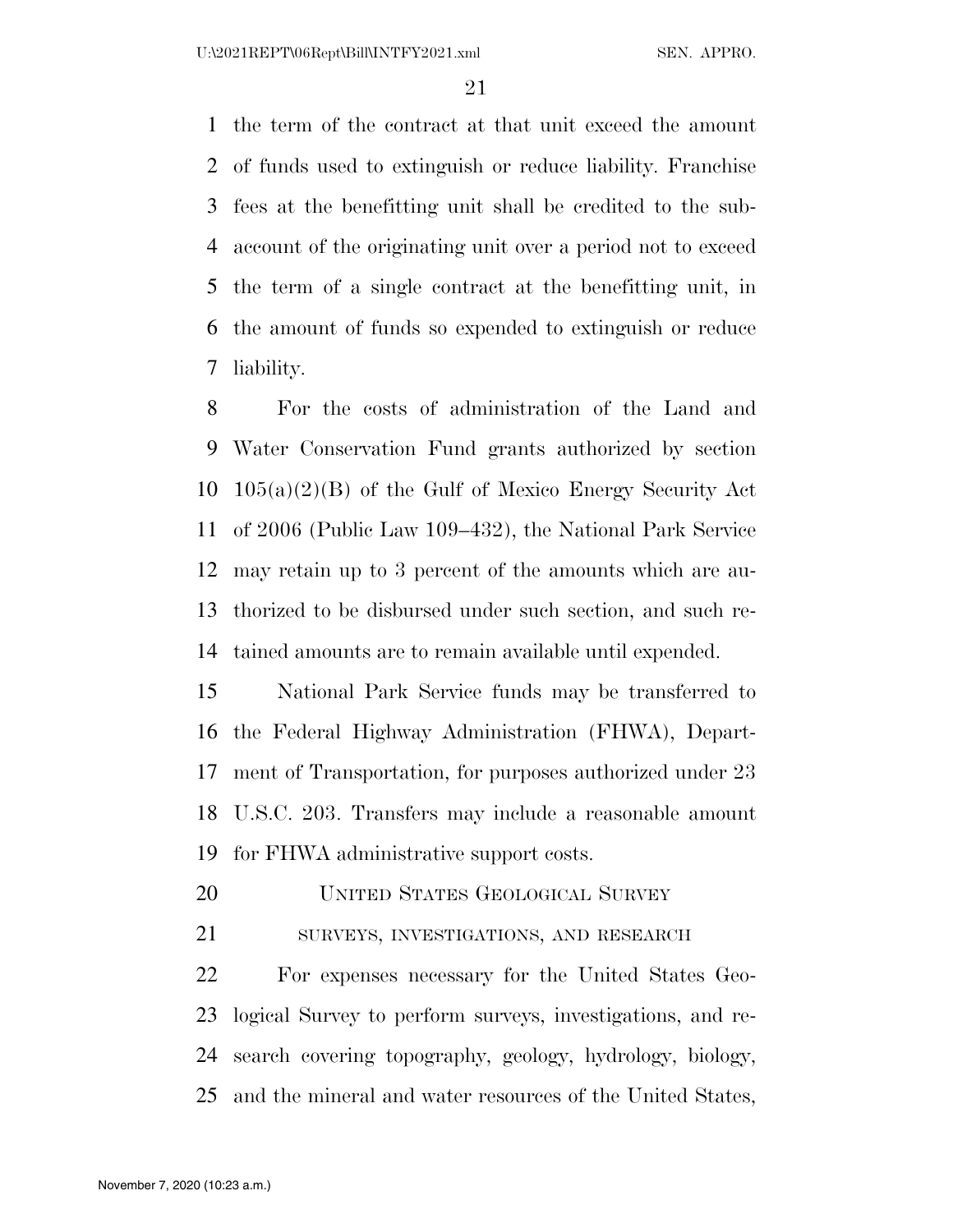its territories and possessions, and other areas as author- ized by 43 U.S.C. 31, 1332, and 1340; classify lands as to their mineral and water resources; give engineering su- pervision to power permittees and Federal Energy Regu- latory Commission licensees; administer the minerals ex- ploration program (30 U.S.C. 641); conduct inquiries into the economic conditions affecting mining and materials processing industries (30 U.S.C. 3, 21a, and 1603; 50 9 U.S.C.  $98g(a)(1)$  and related purposes as authorized by law; and to publish and disseminate data relative to the foregoing activities; \$1,265,902,000, to remain available until September 30, 2022; of which \$84,337,000 shall re- main available until expended for satellite operations; and of which \$27,164,000 shall be available until expended for deferred maintenance and capital improvement projects that exceed \$100,000 in cost: *Provided*, That none of the funds provided for the ecosystem research activity shall be used to conduct new surveys on private property, unless specifically authorized in writing by the property owner: *Provided further*, That no part of this appropriation shall be used to pay more than one-half the cost of topographic mapping or water resources data collection and investiga- tions carried on in cooperation with States and municipali-ties.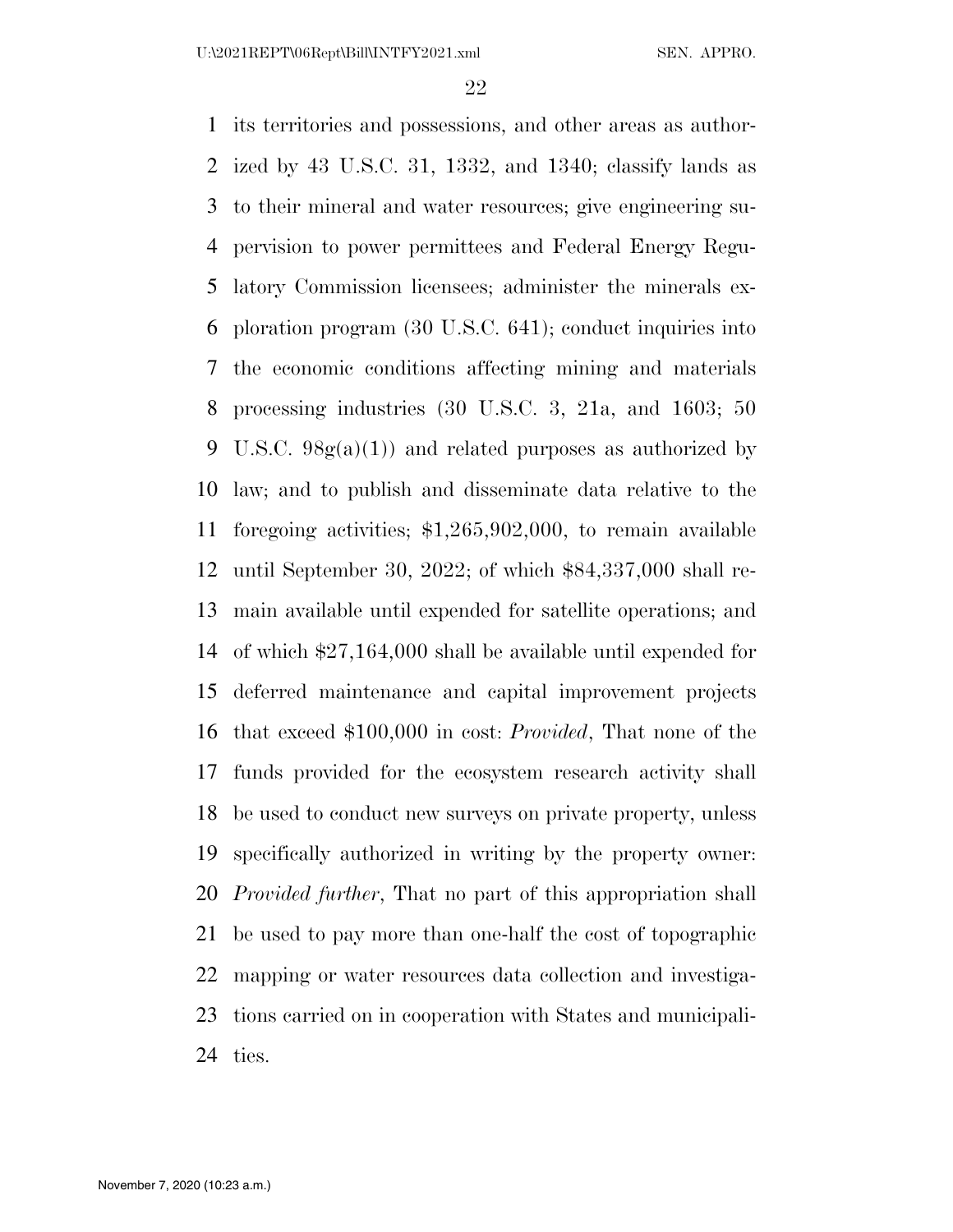# ADMINISTRATIVE PROVISIONS

 From within the amount appropriated for activities of the United States Geological Survey such sums as are necessary shall be available for contracting for the fur- nishing of topographic maps and for the making of geo- physical or other specialized surveys when it is administra- tively determined that such procedures are in the public interest; construction and maintenance of necessary build- ings and appurtenant facilities; acquisition of lands for gauging stations, observation wells, and seismic equip- ment; expenses of the United States National Committee for Geological Sciences; and payment of compensation and expenses of persons employed by the Survey duly ap- pointed to represent the United States in the negotiation and administration of interstate compacts: *Provided*, That activities funded by appropriations herein made may be accomplished through the use of contracts, grants, or co- operative agreements as defined in section 6302 of title 31, United States Code: *Provided further*, That the United States Geological Survey may enter into contracts or coop- erative agreements directly with individuals or indirectly with institutions or nonprofit organizations, without re- gard to 41 U.S.C. 6101, for the temporary or intermittent services of students or recent graduates, who shall be con-sidered employees for the purpose of chapters 57 and 81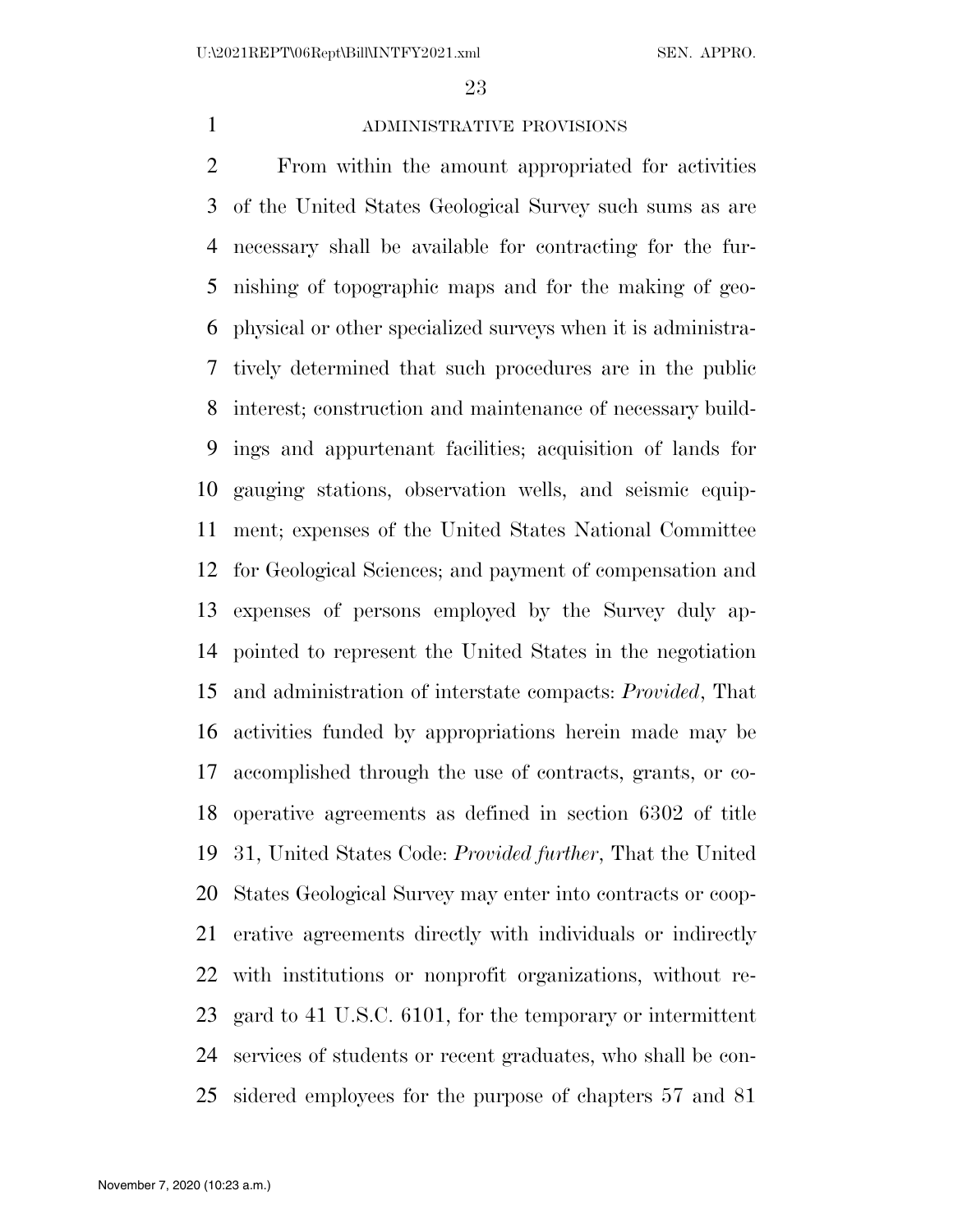of title 5, United States Code, relating to compensation for travel and work injuries, and chapter 171 of title 28, United States Code, relating to tort claims, but shall not be considered to be Federal employees for any other pur-poses.

# BUREAU OF OCEAN ENERGY MANAGEMENT OCEAN ENERGY MANAGEMENT

 For expenses necessary for granting and admin- istering leases, easements, rights-of-way, and agreements for use for oil and gas, other minerals, energy, and ma- rine-related purposes on the Outer Continental Shelf and approving operations related thereto, as authorized by law; for environmental studies, as authorized by law; for imple- menting other laws and to the extent provided by Presi- dential or Secretarial delegation; and for matching grants or cooperative agreements, \$197,815,000, of which \$134,760,000 is to remain available until September 30, 2022, and of which \$63,055,000 is to remain available until expended: *Provided*, That this total appropriation shall be reduced by amounts collected by the Secretary of the Interior and credited to this appropriation from addi- tions to receipts resulting from increases to lease rental rates in effect on August 5, 1993, and from cost recovery fees from activities conducted by the Bureau of Ocean En-ergy Management pursuant to the Outer Continental Shelf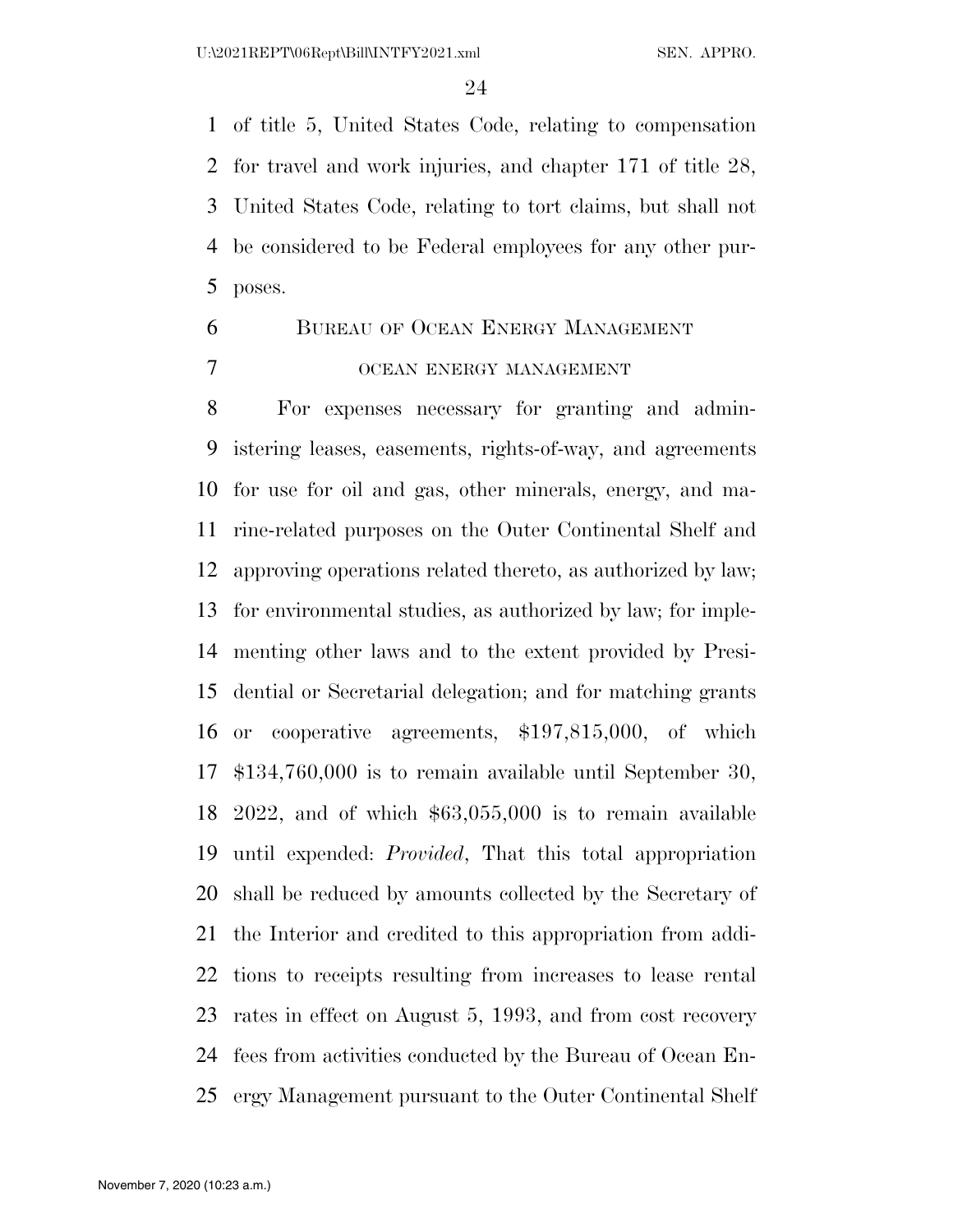U:\2021REPT\06Rept\Bill\INTFY2021.xml SEN. APPRO.

 Lands Act, including studies, assessments, analysis, and miscellaneous administrative activities: *Provided further*, That the sum herein appropriated shall be reduced as such collections are received during the fiscal year, so as to re- sult in a final fiscal year 2021 appropriation estimated at not more than \$134,760,000: *Provided further*, That not to exceed \$3,000 shall be available for reasonable ex- penses related to promoting volunteer beach and marine cleanup activities.

- BUREAU OF SAFETY AND ENVIRONMENTAL
- 

#### ENFORCEMENT

OFFSHORE SAFETY AND ENVIRONMENTAL ENFORCEMENT

**(INCLUDING RESCISSION OF FUNDS)** 

 For expenses necessary for the regulation of oper- ations related to leases, easements, rights-of-way, and agreements for use for oil and gas, other minerals, energy, and marine-related purposes on the Outer Continental Shelf, as authorized by law; for enforcing and imple- menting laws and regulations as authorized by law and to the extent provided by Presidential or Secretarial dele- gation; and for matching grants or cooperative agree- ments, \$149,812,000, of which \$119,165,000 is to remain available until September 30, 2022, and of which \$30,647,000 is to remain available until expended: *Pro-vided*, That this total appropriation shall be reduced by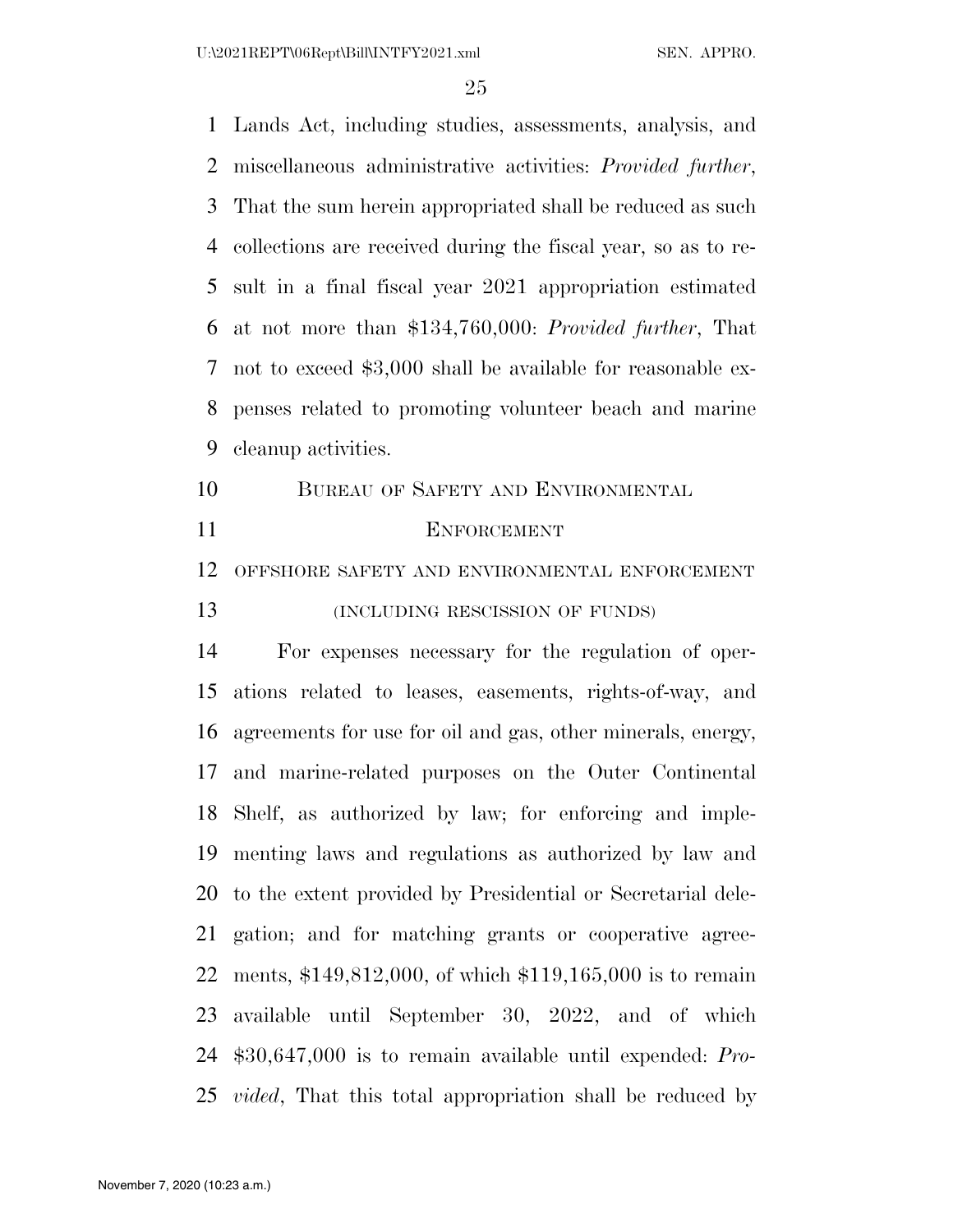amounts collected by the Secretary of the Interior and credited to this appropriation from additions to receipts resulting from increases to lease rental rates in effect on August 5, 1993, and from cost recovery fees from activi- ties conducted by the Bureau of Safety and Environmental Enforcement pursuant to the Outer Continental Shelf Lands Act, including studies, assessments, analysis, and miscellaneous administrative activities: *Provided further*, That the sum herein appropriated shall be reduced as such collections are received during the fiscal year, so as to re- sult in a final fiscal year 2021 appropriation estimated at not more than \$119,165,000: *Provided further*, That of the unobligated balances from amounts made available under this heading \$7,400,000 is permanently rescinded: *Provided further*, That no amounts may be rescinded from amounts that were designated by the Congress as an emergency requirement pursuant to the Concurrent Reso- lution on the Budget or the Balanced Budget and Emer-gency Deficit Control Act of 1985.

 For an additional amount, \$43,000,000, to remain available until expended, to be reduced by amounts col- lected by the Secretary and credited to this appropriation, which shall be derived from non-refundable inspection fees collected in fiscal year 2021, as provided in this Act: *Pro-vided*, That to the extent that amounts realized from such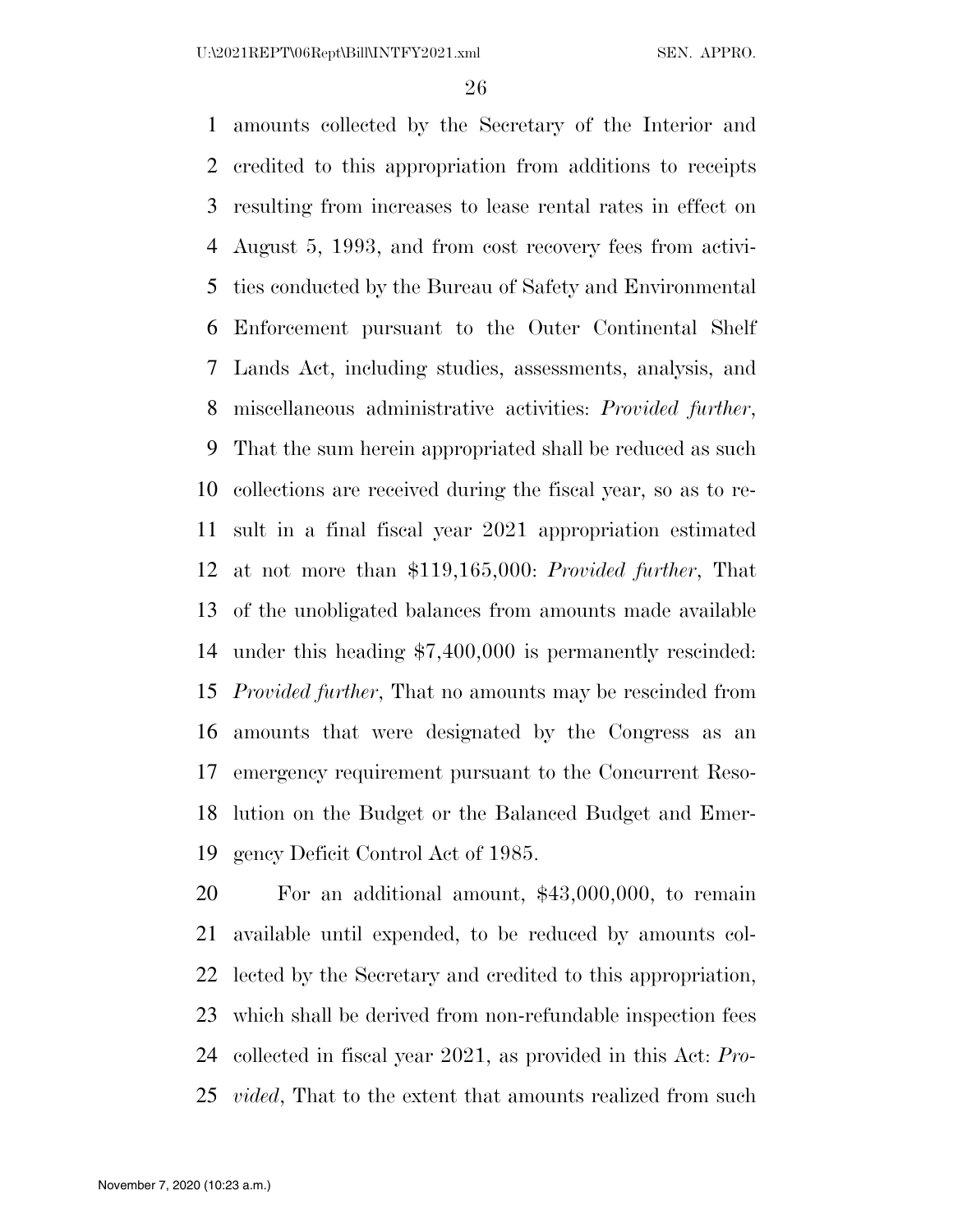inspection fees exceed \$43,000,000, the amounts realized in excess of \$43,000,000 shall be credited to this appro- priation and remain available until expended: *Provided further*, That for fiscal year 2021, not less than 50 percent of the inspection fees expended by the Bureau of Safety and Environmental Enforcement will be used to fund per- sonnel and mission-related costs to expand capacity and expedite the orderly development, subject to environmental safeguards, of the Outer Continental Shelf pursuant to the Outer Continental Shelf Lands Act (43 U.S.C. 1331 et seq.), including the review of applications for permits to drill.

OIL SPILL RESEARCH

 For necessary expenses to carry out title I, section 1016; title IV, sections 4202 and 4303; title VII; and title VIII, section 8201 of the Oil Pollution Act of 1990, \$14,899,000, which shall be derived from the Oil Spill Li-ability Trust Fund, to remain available until expended.

- OFFICE OF SURFACE MINING RECLAMATION AND
- 

#### ENFORCEMENT

21 REGULATION AND TECHNOLOGY

 For necessary expenses to carry out the provisions of the Surface Mining Control and Reclamation Act of 1977, Public Law 95–87, \$117,768,000, to remain avail-able until September 30, 2022: *Provided*, That appropria-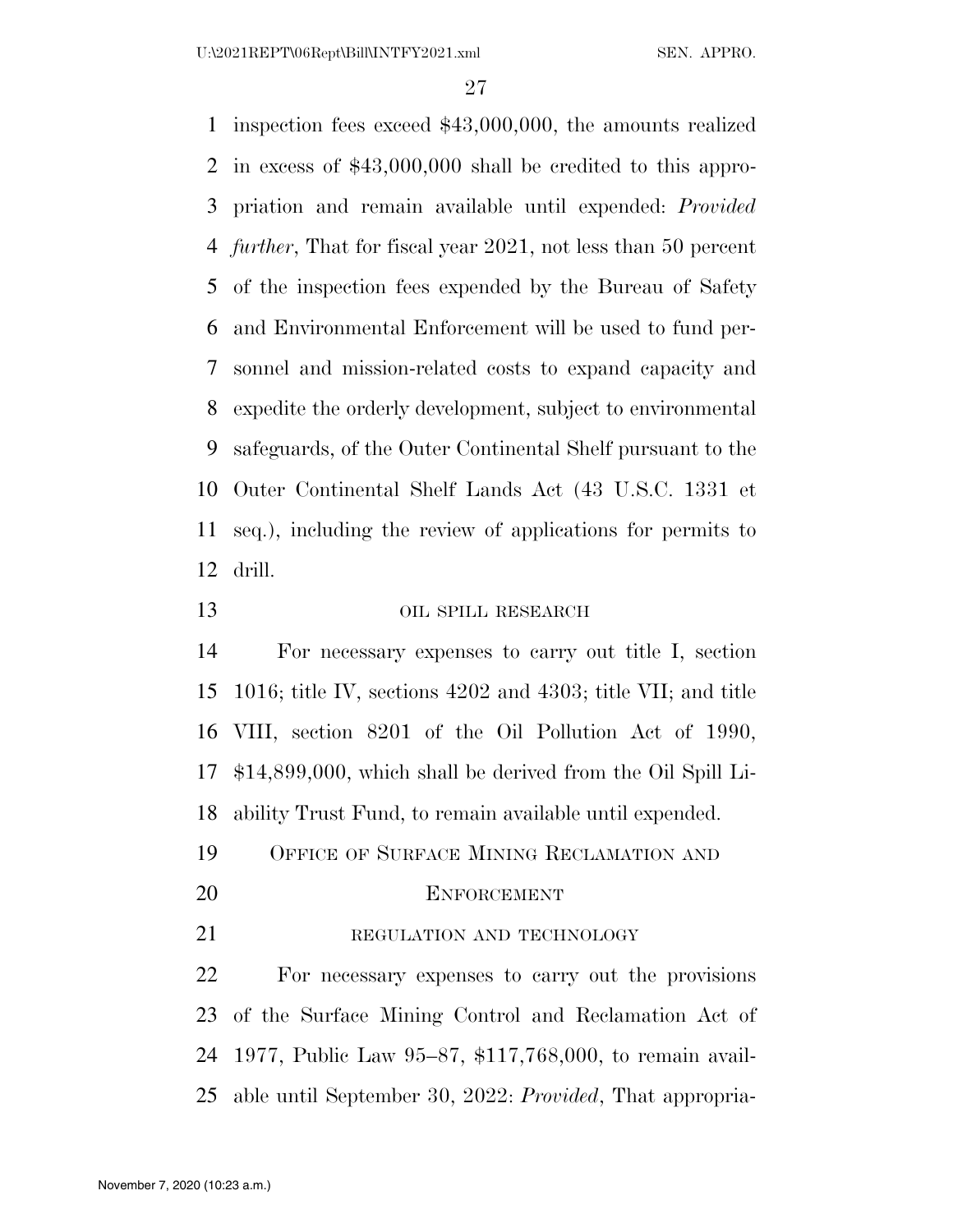tions for the Office of Surface Mining Reclamation and Enforcement may provide for the travel and per diem ex- penses of State and tribal personnel attending Office of Surface Mining Reclamation and Enforcement sponsored training.

 In addition, for costs to review, administer, and en- force permits issued by the Office pursuant to section 507 of Public Law 95–87 (30 U.S.C. 1257), \$40,000, to re- main available until expended: *Provided*, That fees as- sessed and collected by the Office pursuant to such section 507 shall be credited to this account as discretionary off- setting collections, to remain available until expended: *Provided further*, That the sum herein appropriated from the general fund shall be reduced as collections are re- ceived during the fiscal year, so as to result in a fiscal year 2021 appropriation estimated at not more than \$117,768,000.

ABANDONED MINE RECLAMATION FUND

(INCLUDING RESCISSION OF FUNDS)

 For necessary expenses to carry out title IV of the Surface Mining Control and Reclamation Act of 1977, Public Law 95–87, \$24,831,000, to be derived from re- ceipts of the Abandoned Mine Reclamation Fund and to remain available until expended: *Provided*, That pursuant to Public Law 97–365, the Department of the Interior is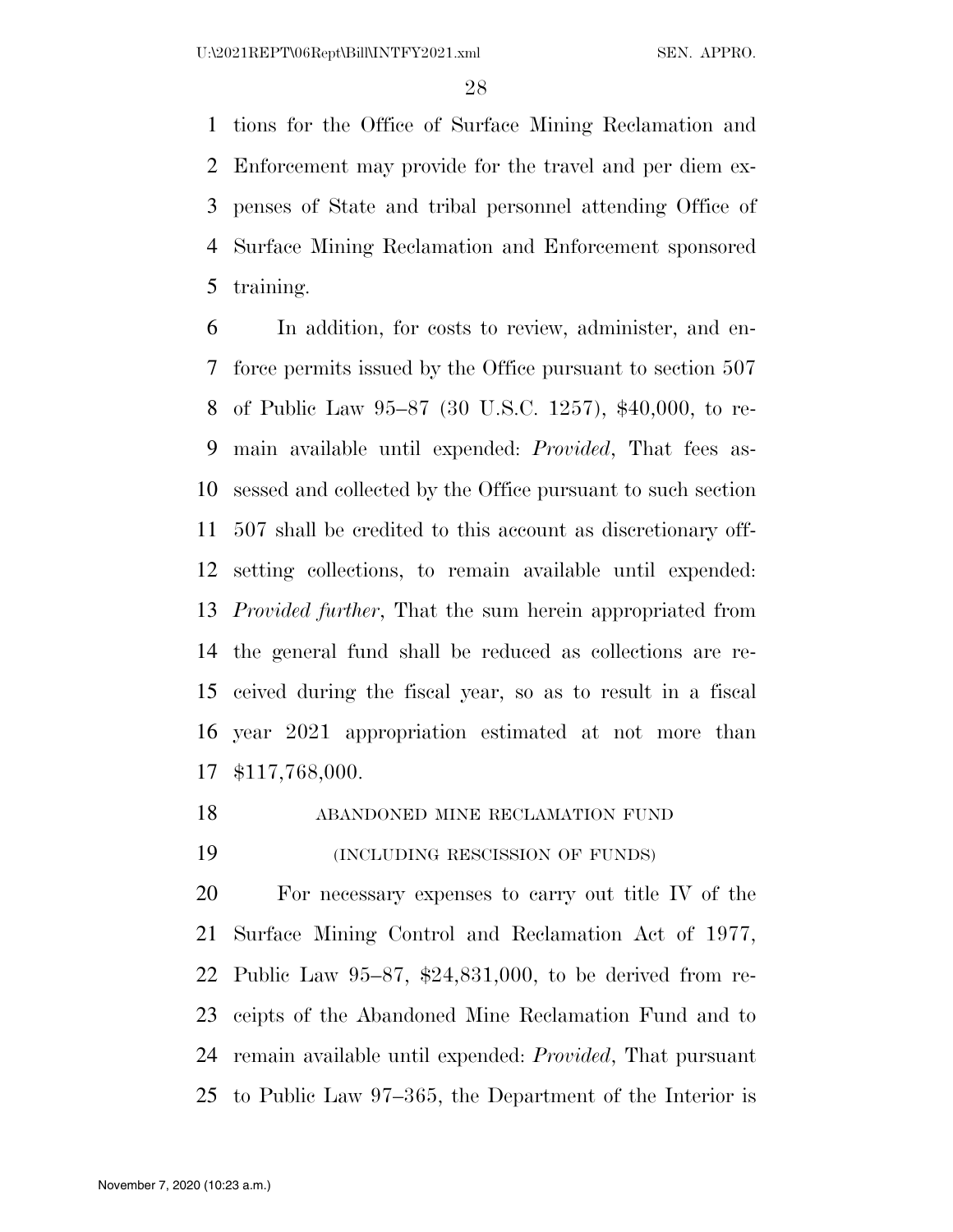authorized to use up to 20 percent from the recovery of the delinquent debt owed to the United States Government to pay for contracts to collect these debts: *Provided fur- ther*, That funds made available under title IV of Public Law 95–87 may be used for any required non-Federal share of the cost of projects funded by the Federal Gov- ernment for the purpose of environmental restoration re- lated to treatment or abatement of acid mine drainage from abandoned mines: *Provided further*, That such projects must be consistent with the purposes and prior- ities of the Surface Mining Control and Reclamation Act: *Provided further*, That amounts provided under this head- ing may be used for the travel and per diem expenses of State and tribal personnel attending Office of Surface Mining Reclamation and Enforcement sponsored training. In addition, \$115,000,000, to remain available until expended, for grants to States and federally recognized In- dian Tribes for reclamation of abandoned mine lands and other related activities in accordance with the terms and conditions described in the explanatory statement accom- panying this Act: *Provided*, That such additional amount shall be used for economic and community development in conjunction with the priorities in section 403(a) of the Surface Mining Control and Reclamation Act of 1977 (30 U.S.C. 1233(a)): *Provided further*, That of such additional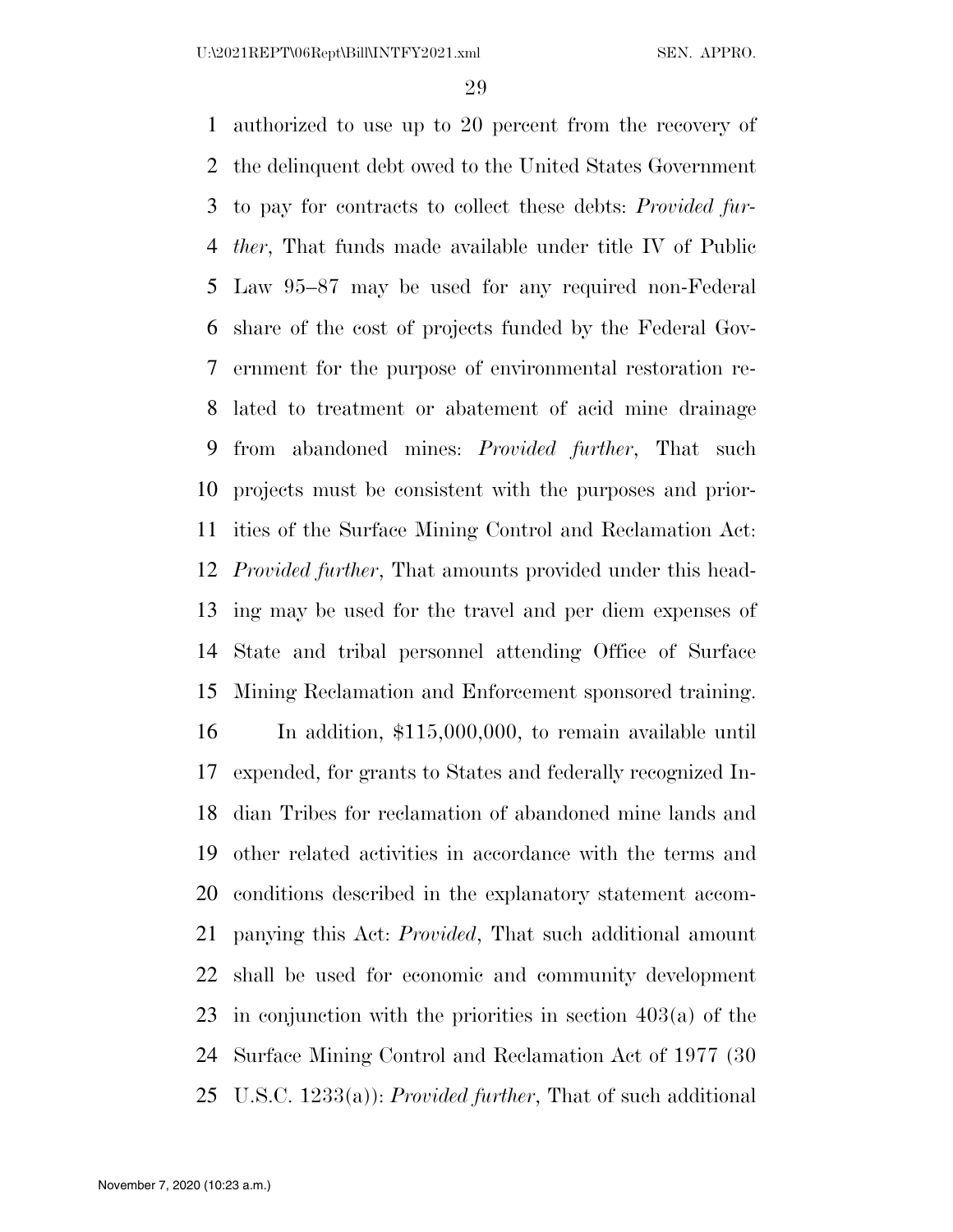amount, \$75,000,000 shall be distributed in equal amounts to the three Appalachian States with the greatest amount of unfunded needs to meet the priorities described in paragraphs (1) and (2) of such section, \$30,000,000 shall be distributed in equal amounts to the 3 Appalachian States with the subsequent greatest amount of unfunded needs to meet such priorities, and \$10,000,000 shall be for grants to federally recognized Indian Tribes without regard to their status as certified or uncertified under the Surface Mining Control and Reclamation Act of 1977 (30 U.S.C. 1233(a)), for reclamation of abandoned mine lands and other related activities in accordance with the terms and conditions described in the explanatory statement ac- companying this Act and shall be used for economic and community development in conjunction with the priorities in section 403(a) of the Surface Mining Control and Rec- lamation Act of 1977: *Provided further*, That such addi- tional amount shall be allocated to States and Indian Tribes within 60 days after the date of enactment of this Act.

 Of the unobligated balances from amounts made available for necessary expenses to carry out title IV of the Surface Mining Control and Reclamation Act of 1977, Public Law 95–87, in fiscal year 2016 or before, \$5,000,000 is permanently rescinded: *Provided*, That no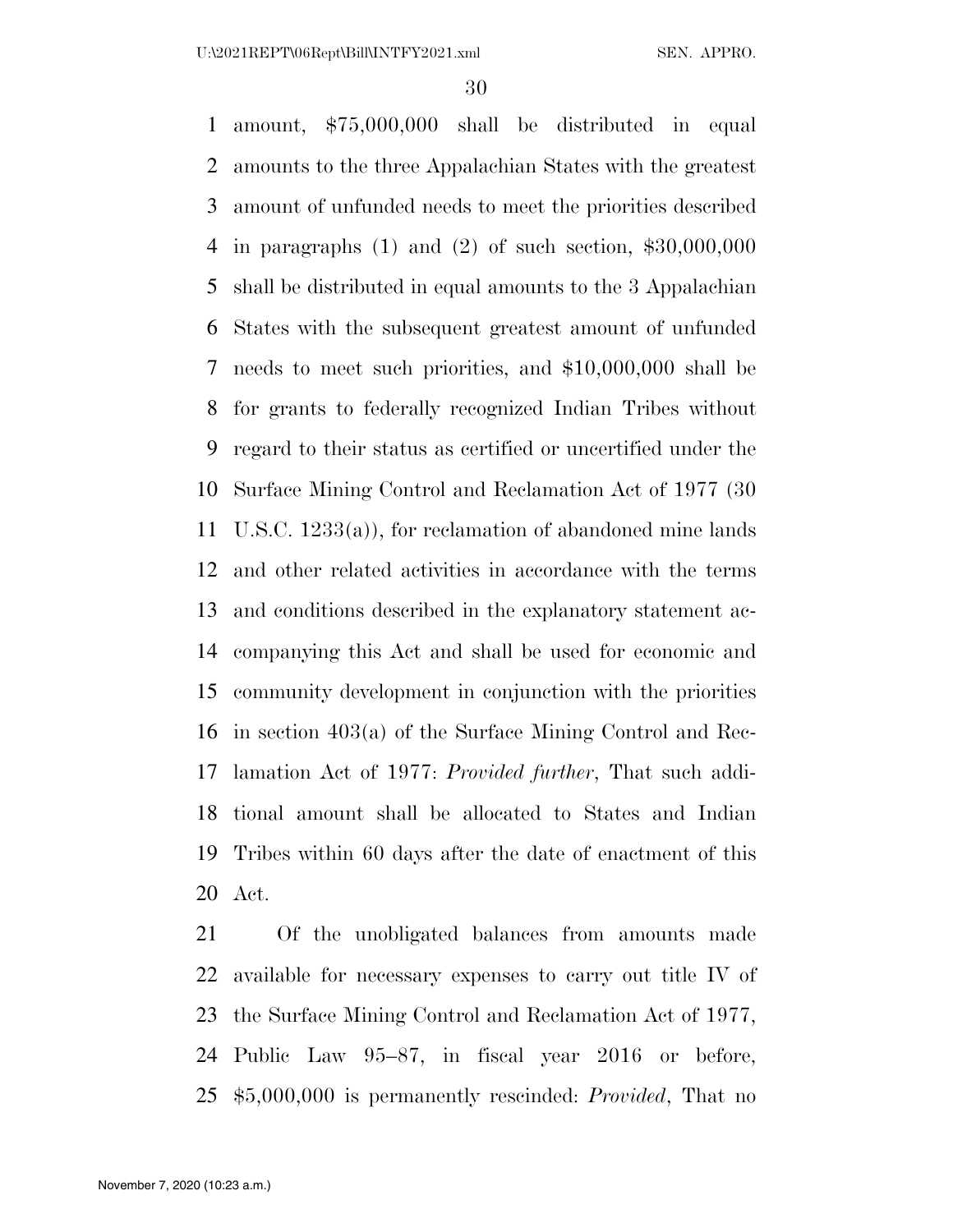amounts may be rescinded from amounts that were des- ignated by the Congress as an emergency requirement pursuant to the Concurrent Resolution on the Budget or the Balanced Budget and Emergency Deficit Control Act of 1985.

|    | <b>INDIAN AFFAIRS</b>                                    |
|----|----------------------------------------------------------|
|    | <b>BUREAU OF INDIAN AFFAIRS</b>                          |
| 8  | OPERATION OF INDIAN PROGRAMS                             |
|    | (INCLUDING TRANSFERS OF FUNDS)                           |
| 10 | For expenses necessary for the operation of Indian       |
| 11 | programs, as authorized by law, including the Snyder Act |
|    |                                                          |

 of November 2, 1921 (25 U.S.C. 13), the Indian Self-De- termination and Education Assistance Act of 1975 (25 U.S.C. 5301 et seq.), \$1,605,469,000, to remain available until September 30, 2022, except as otherwise provided herein; of which not to exceed \$8,500 may be for official reception and representation expenses; of which not to ex- ceed \$76,000,000 shall be for welfare assistance pay- ments: *Provided*, That in cases of designated Federal dis- asters, the Secretary of the Interior may exceed such cap for welfare payments from the amounts provided herein, to provide for disaster relief to Indian communities af- fected by the disaster: *Provided further*, That federally rec- ognized Indian tribes and tribal organizations of federally recognized Indian tribes may use their tribal priority allo-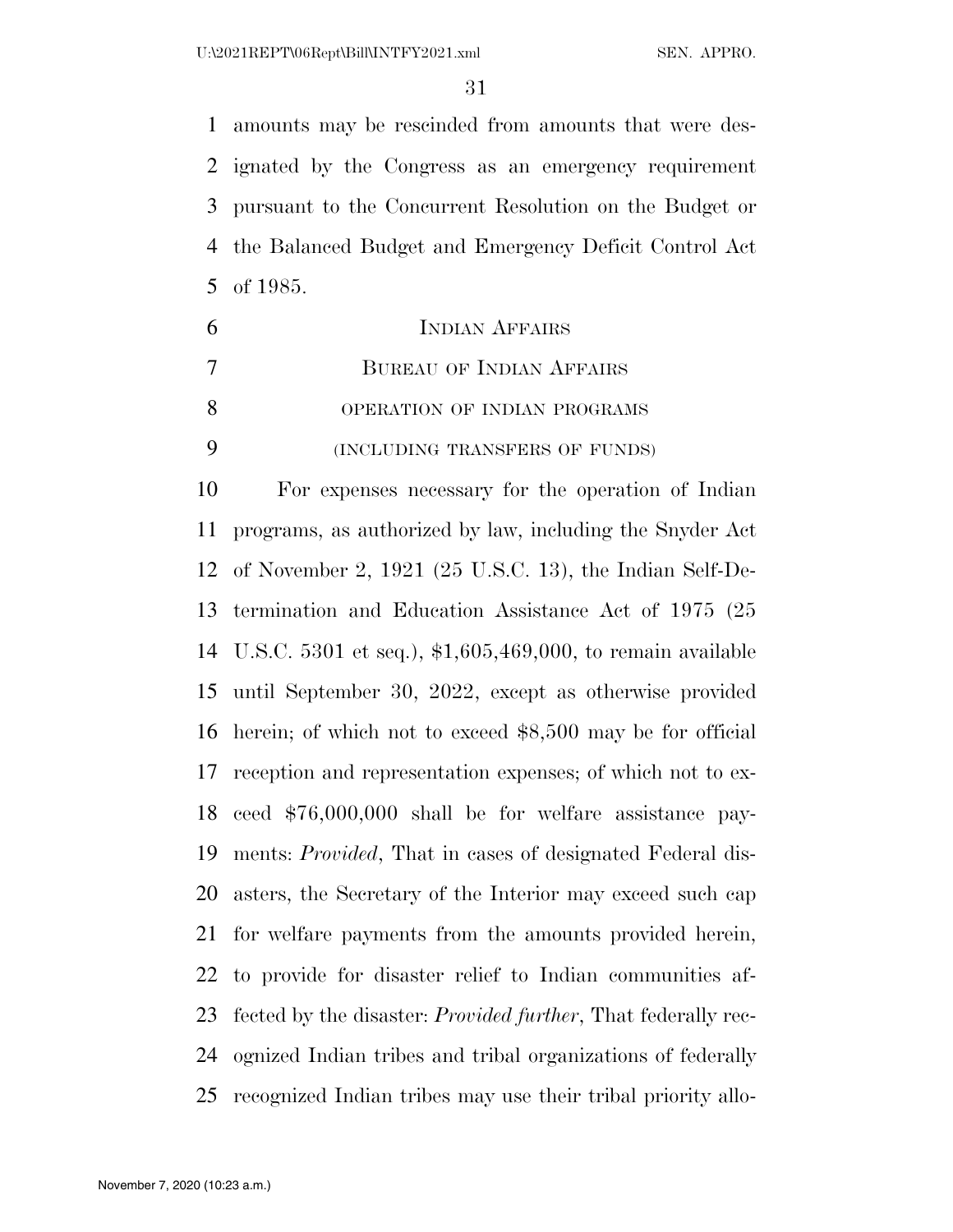cations for unmet welfare assistance costs: *Provided fur- ther*, That not to exceed \$57,692,000 shall remain avail- able until expended for housing improvement, road main- tenance, attorney fees, litigation support, land records im- provement, and the Navajo-Hopi Settlement Program: *Provided further*, That any forestry funds allocated to a federally recognized tribe which remain unobligated as of September 30, 2022, may be transferred during fiscal year 2023 to an Indian forest land assistance account estab- lished for the benefit of the holder of the funds within the holder's trust fund account: *Provided further*, That any such unobligated balances not so transferred shall ex- pire on September 30, 2023: *Provided further*, That in order to enhance the safety of Bureau field employees, the Bureau may use funds to purchase uniforms or other iden- tifying articles of clothing for personnel: *Provided further*, That the Bureau of Indian Affairs may accept transfers of funds from United States Customs and Border Protec- tion to supplement any other funding available for recon- struction or repair of roads owned by the Bureau of Indian Affairs as identified on the National Tribal Transpor-tation Facility Inventory, 23 U.S.C. 202(b)(1).

23 CONTRACT SUPPORT COSTS

 For payments to tribes and tribal organizations for contract support costs associated with Indian Self-Deter-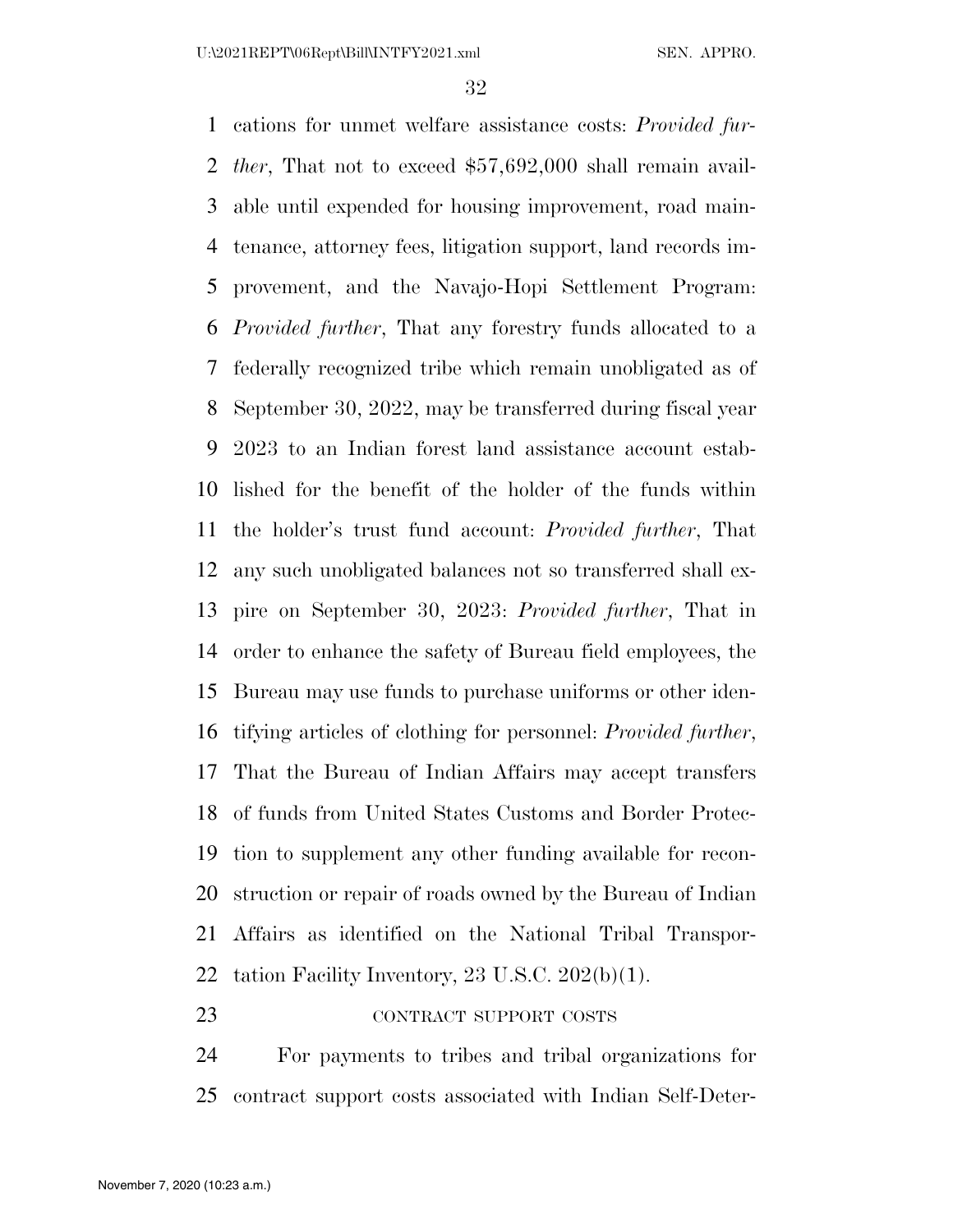mination and Education Assistance Act agreements with the Bureau of Indian Affairs and the Bureau of Indian Education for fiscal year 2021, such sums as may be nec- essary, which shall be available for obligation through Sep- tember 30, 2022: *Provided*, That notwithstanding any other provision of law, no amounts made available under this heading shall be available for transfer to another budget account.

# PAYMENTS FOR TRIBAL LEASES

 For payments to tribes and tribal organization for leases pursuant to section 105 (l) of the Indian Self-Deter- mination and Education Assistance Act (25 U.S.C. 5324(l)) for fiscal year 2021, such sums as be necessary, which shall be available for obligation through September 30, 2022: *Provided*, That notwithstanding any other provi- sion of law, no amounts made available under this heading shall be available for transfer to another budget account.

# CONSTRUCTION

(INCLUDING TRANSFERS OF FUNDS)

 For construction, repair, improvement, and mainte- nance of irrigation and power systems, buildings, utilities, and other facilities, including architectural and engineer- ing services by contract; acquisition of lands, and interests in lands; and preparation of lands for farming, and for construction of the Navajo Indian Irrigation Project pur-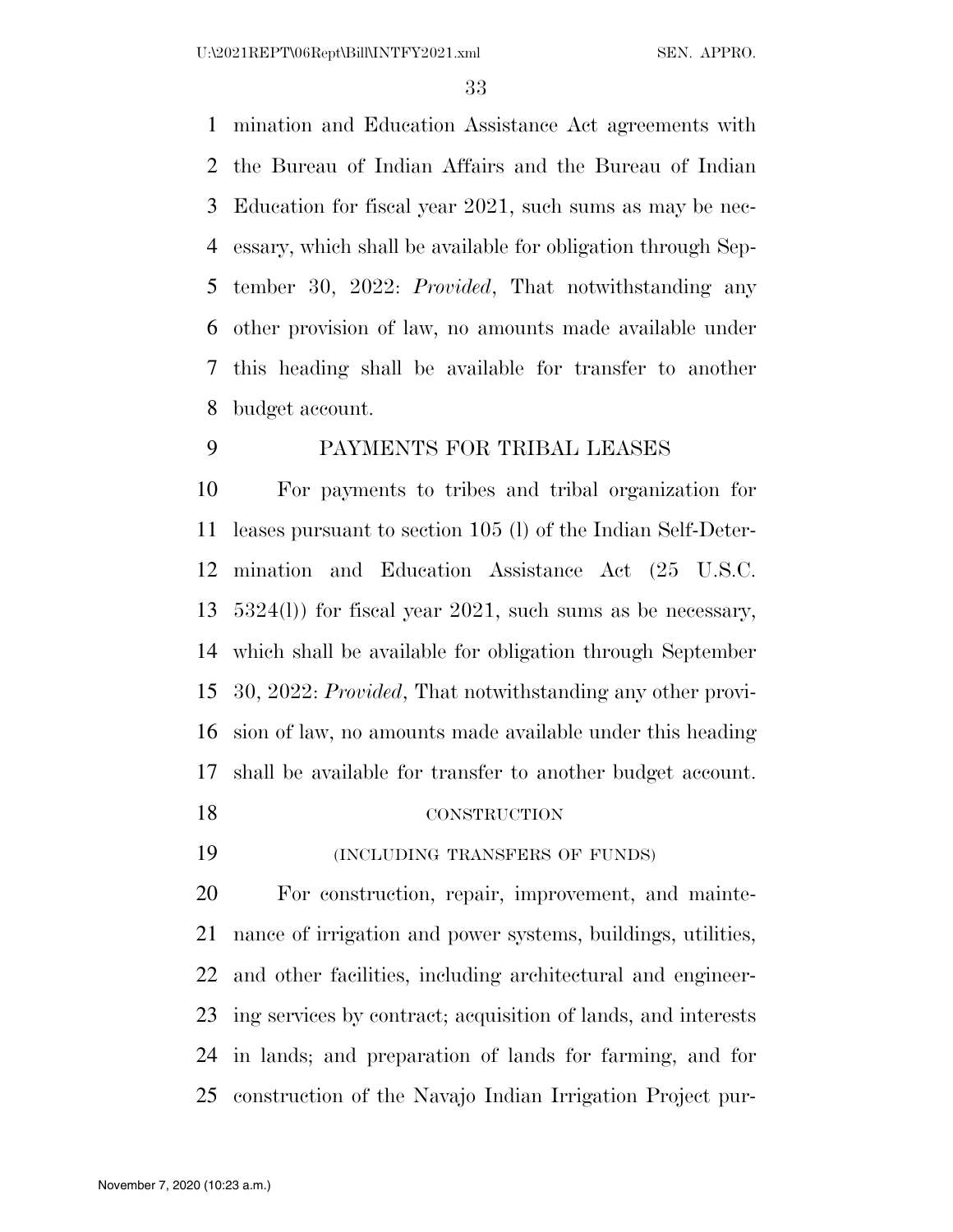suant to Public Law 87–483; \$128,773,000, to remain available until expended: *Provided*, That such amounts as may be available for the construction of the Navajo Indian Irrigation Project may be transferred to the Bureau of Reclamation: *Provided further*, That any funds provided for the Safety of Dams program pursuant to the Act of November 2, 1921 (25 U.S.C. 13), shall be made available on a nonreimbursable basis: *Provided further*, That this appropriation may be reimbursed from the Bureau of Trust Funds Administration appropriation for the appro- priate share of construction costs for space expansion needed in agency offices: *Provided further*, That of the funds made available under this heading, \$10,000,000 shall be derived from the Indian Irrigation Fund estab- lished by section 3211 of the WIIN Act (Public Law 114– 322; 130 Stat. 1749).

## INDIAN LAND AND WATER CLAIM SETTLEMENTS AND

### MISCELLANEOUS PAYMENTS TO INDIANS

 For payments and necessary administrative expenses for implementation of Indian land and water claim settle- ments pursuant to Public Laws 99–264, 100–580, 101– 618, 111–11, 111–291, and 114–322, and for implemen- tation of other land and water rights settlements, \$45,644,000, to remain available until expended.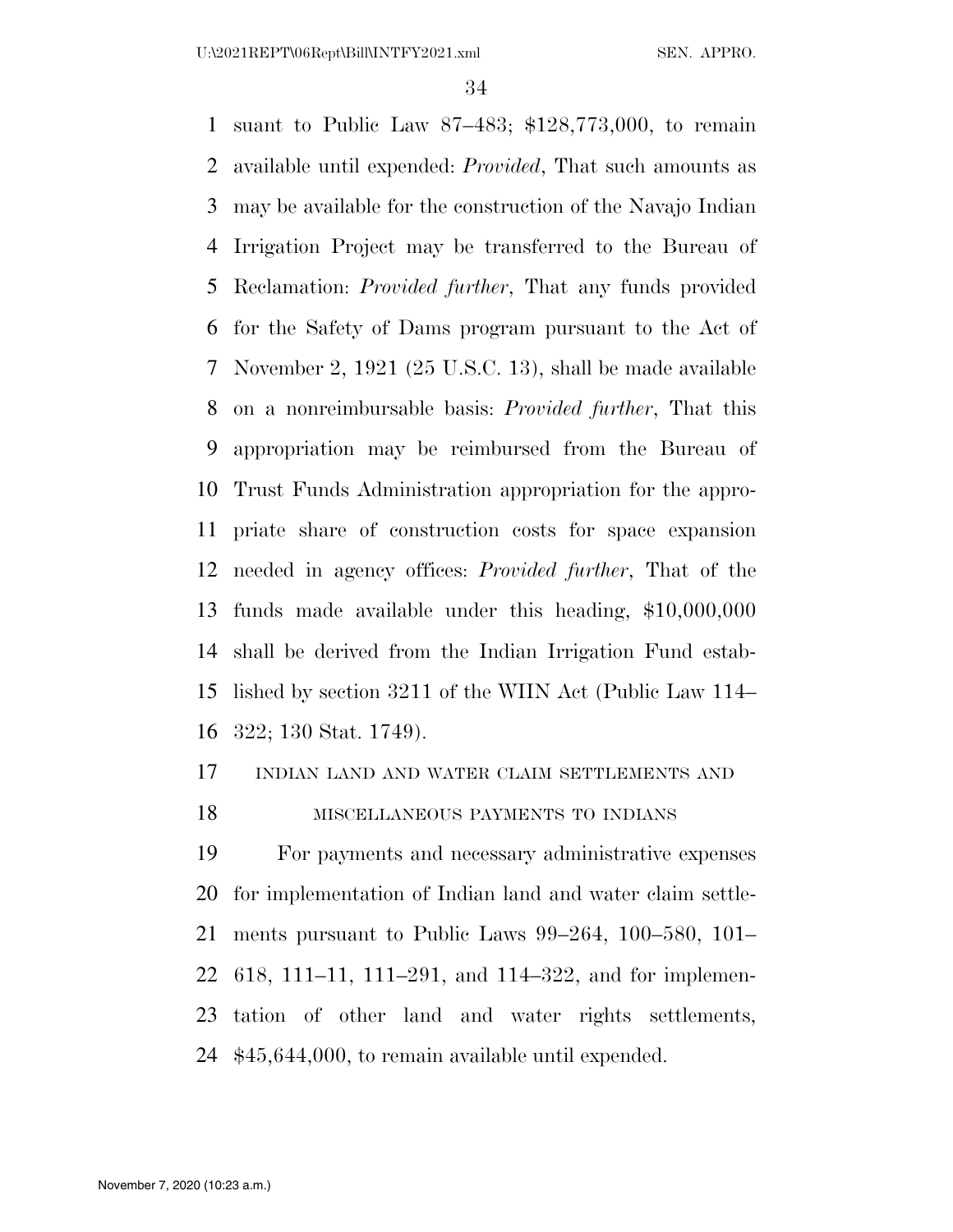U:\2021REPT\06Rept\Bill\INTFY2021.xml SEN. APPRO.

INDIAN GUARANTEED LOAN PROGRAM ACCOUNT

 For the cost of guaranteed loans and insured loans, \$11,779,000, of which \$1,590,000 is for administrative expenses, as authorized by the Indian Financing Act of 1974: *Provided*, That such costs, including the cost of modifying such loans, shall be as defined in section 502 of the Congressional Budget Act of 1974: *Provided fur- ther*, That these funds are available to subsidize total loan principal, any part of which is to be guaranteed or insured, not to exceed \$183,476,740.

11 BUREAU OF INDIAN EDUCATION OPERATION OF INDIAN EDUCATION PROGRAMS **(INCLUDING TRANSFERS OF FUNDS)** 

 For expenses necessary for the operation of Indian education programs, as authorized by law, including the Snyder Act of November 2, 1921 (25 U.S.C. 13), the In- dian Self-Determination and Education Assistance Act of 1975 (25 U.S.C. 5301 et seq.), the Education Amend- ments of 1978 (25 U.S.C. 2001–2019), and the Tribally Controlled Schools Act of 1988 (25 U.S.C. 2501 et seq.), \$945,173,000, to remain available until September 30, 2022, except as otherwise provided herein: *Provided*, That federally recognized Indian tribes and tribal organizations of federally recognized Indian tribes may use their tribal priority allocations for unmet welfare assistance costs: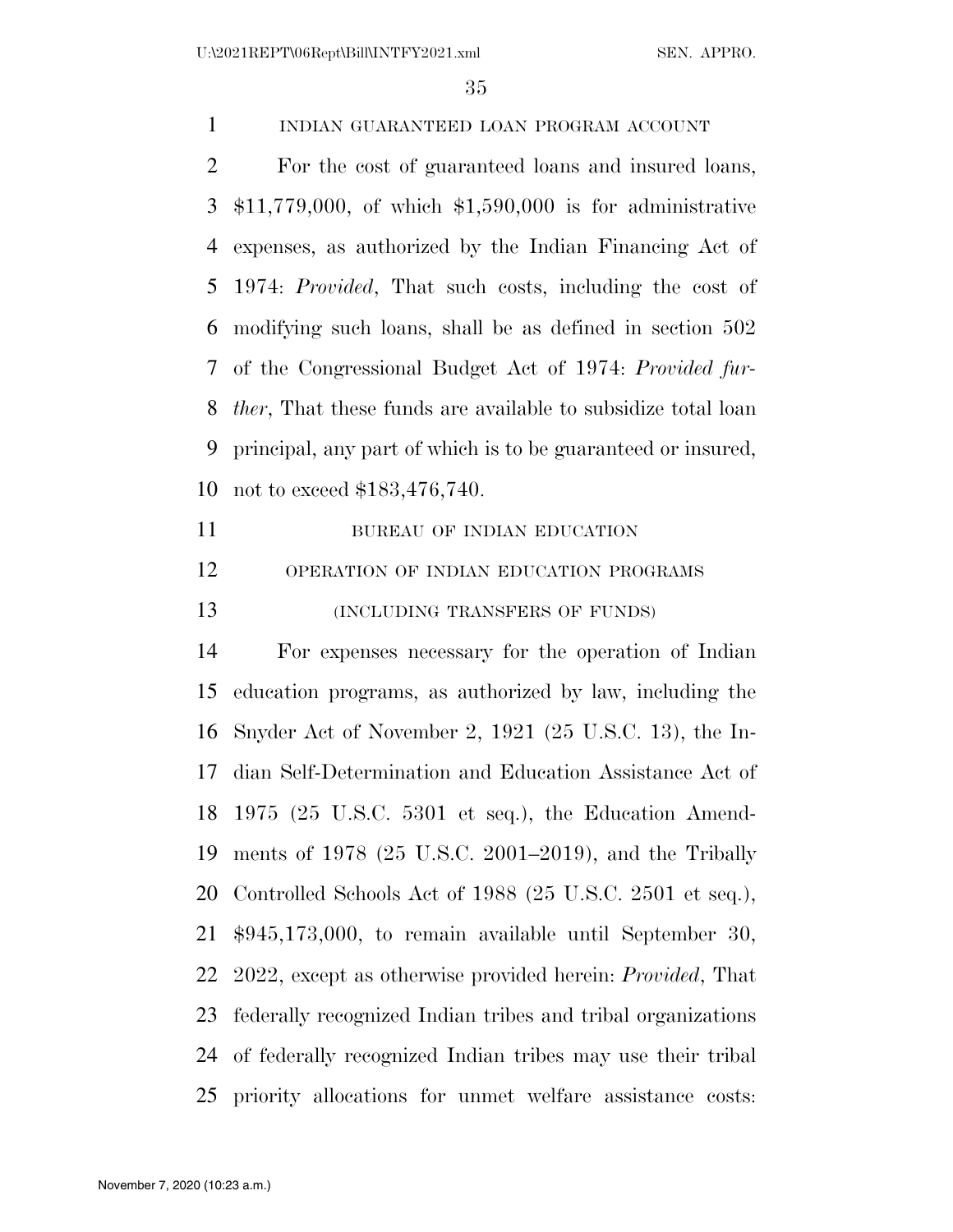*Provided further*, That not to exceed \$710,451,000 for school operations costs of Bureau-funded schools and other education programs shall become available on July 1, 2021, and shall remain available until September 30, 2022: *Provided further*, That notwithstanding any other provision of law, including but not limited to the Indian Self–Determination Act of 1975 (25 U.S.C. 5301 et seq.) and section 1128 of the Education Amendments of 1978 (25 U.S.C. 2008), not to exceed \$83,407,000 within and only from such amounts made available for school oper- ations shall be available for administrative cost grants as- sociated with grants approved prior to July 1, 2021: *Pro- vided further*, That in order to enhance the safety of Bu- reau field employees, the Bureau may use funds to pur- chase uniforms or other identifying articles of clothing for personnel.

#### EDUCATION CONSTRUCTION

 For construction, repair, improvement, and mainte- nance of buildings, utilities, and other facilities necessary for the operation of Indian education programs, including architectural and engineering services by contract; acquisi- tion of lands, and interests in lands; \$243,277,000 to re- main available until expended: *Provided*, That in order to ensure timely completion of construction projects, the Sec-retary of the Interior may assume control of a project and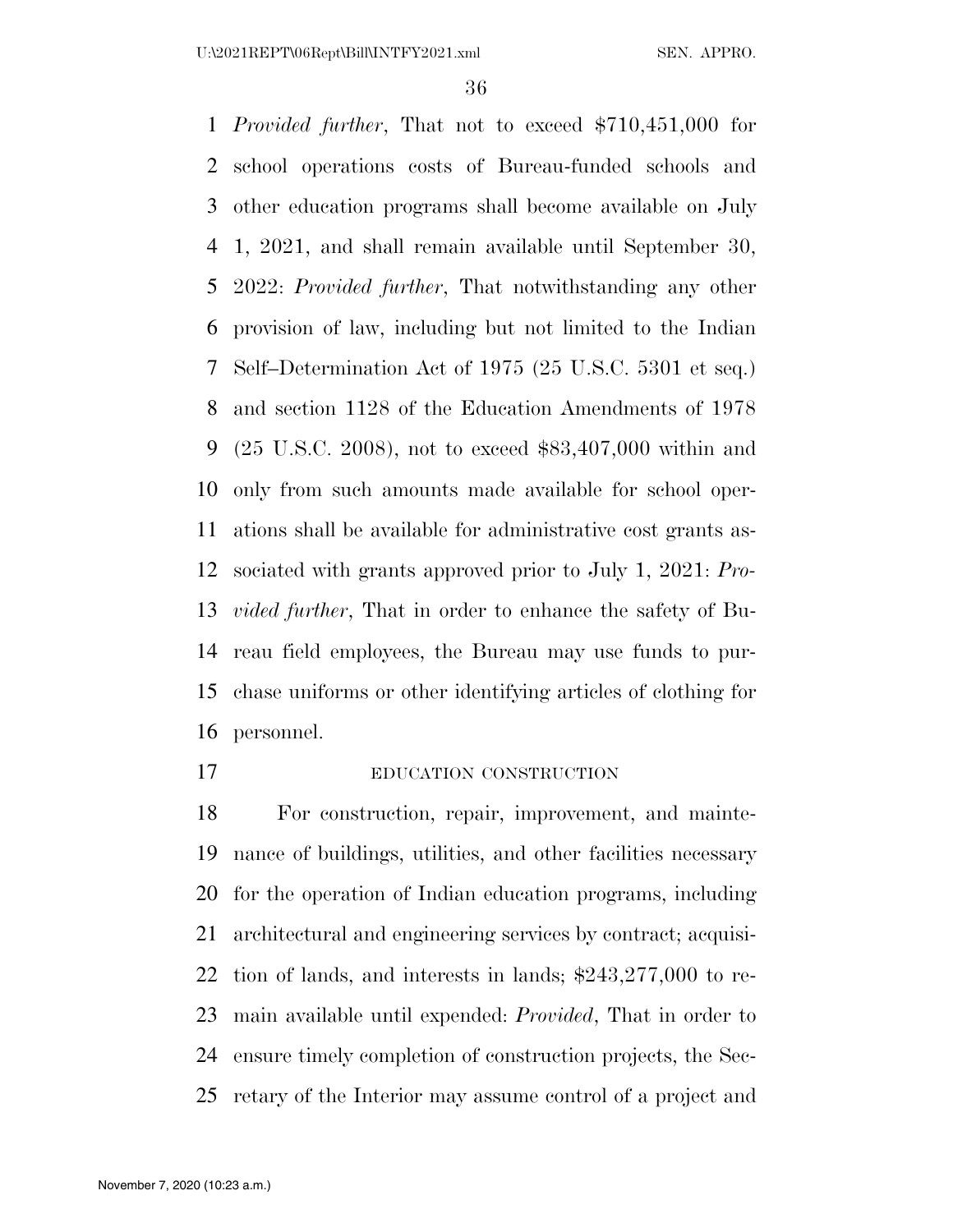all funds related to the project, if, not later than 18 months after the date of the enactment of this Act, any Public Law 100–297 (25 U.S.C. 2501, et seq.) grantee receiving funds appropriated in this Act or in any prior Act, has not completed the planning and design phase of the project and commenced construction.

 ADMINISTRATIVE PROVISIONS (INCLUDING TRANSFERS OF FUNDS)

 The Bureau of Indian Affairs and the Bureau of In- dian Education may carry out the operation of Indian pro- grams by direct expenditure, contracts, cooperative agree- ments, compacts, and grants, either directly or in coopera-tion with States and other organizations.

 Notwithstanding Public Law 87–279 (25 U.S.C. 15), the Bureau of Indian Affairs may contract for services in support of the management, operation, and maintenance of the Power Division of the San Carlos Irrigation Project. Notwithstanding any other provision of law, no funds available to the Bureau of Indian Affairs or the Bureau of Indian Education for central office oversight and Exec- utive Direction and Administrative Services (except Exec- utive Direction and Administrative Services funding for Tribal Priority Allocations, regional offices, and facilities operations and maintenance) shall be available for con-tracts, grants, compacts, or cooperative agreements with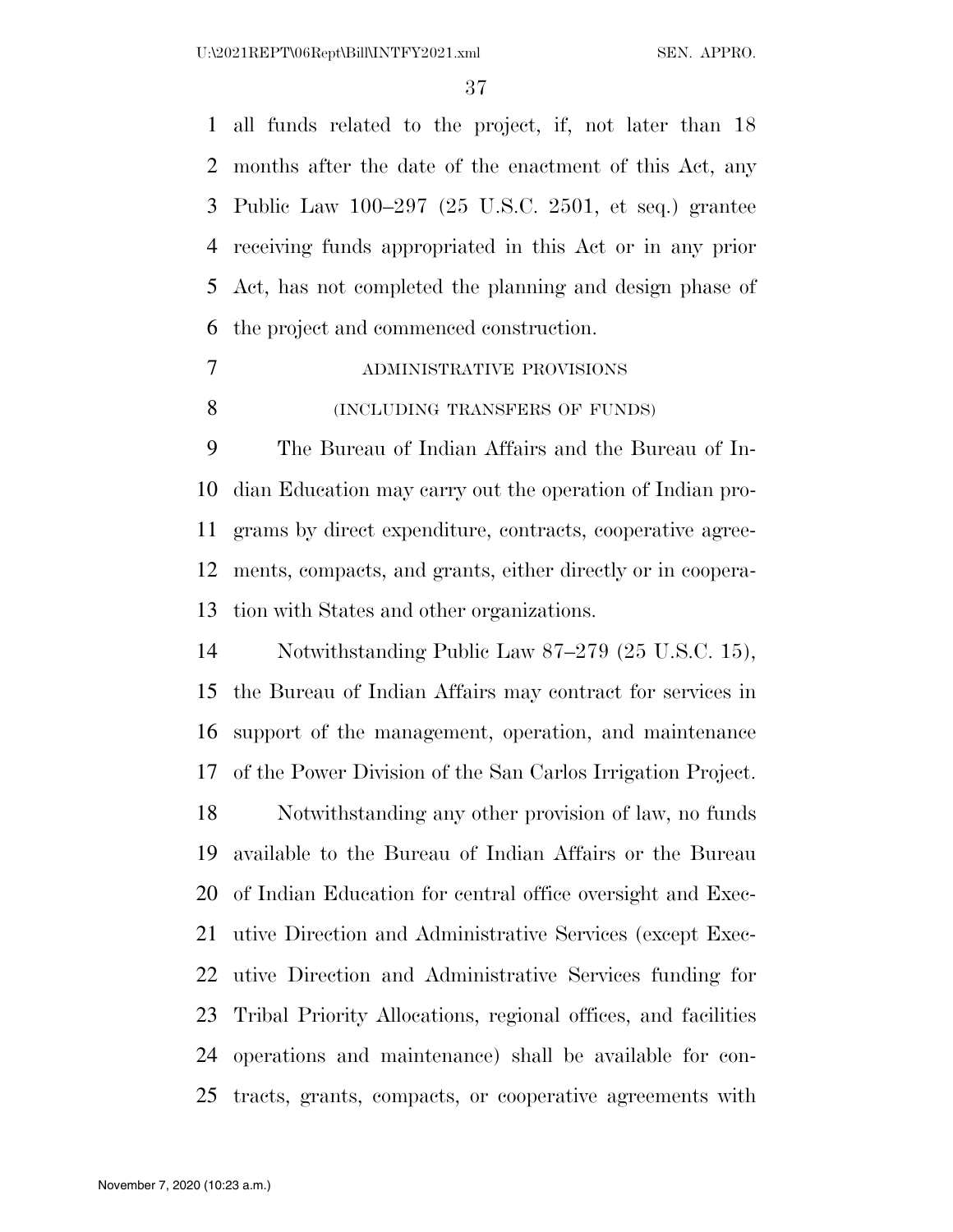the Bureau of Indian Affairs or the Bureau of Indian Education under the provisions of the Indian Self-Deter- mination Act or the Tribal Self-Governance Act of 1994 (Public Law 103–413).

 In the event any tribe returns appropriations made available by this Act to the Bureau of Indian Affairs or the Bureau of Indian Education, this action shall not di- minish the Federal Government's trust responsibility to that tribe, or the government-to-government relationship between the United States and that tribe, or that tribe's ability to access future appropriations.

 Notwithstanding any other provision of law, no funds available to the Bureau of Indian Education, other than the amounts provided herein for assistance to public schools under 25 U.S.C. 452 et seq., shall be available to support the operation of any elementary or secondary school in the State of Alaska.

 No funds available to the Bureau of Indian Edu- cation shall be used to support expanded grades for any school or dormitory beyond the grade structure in place or approved by the Secretary of the Interior at each school in the Bureau of Indian Education school system as of October 1, 1995, except that the Secretary of the Interior may waive this prohibition to support expansion of up to one additional grade when the Secretary determines such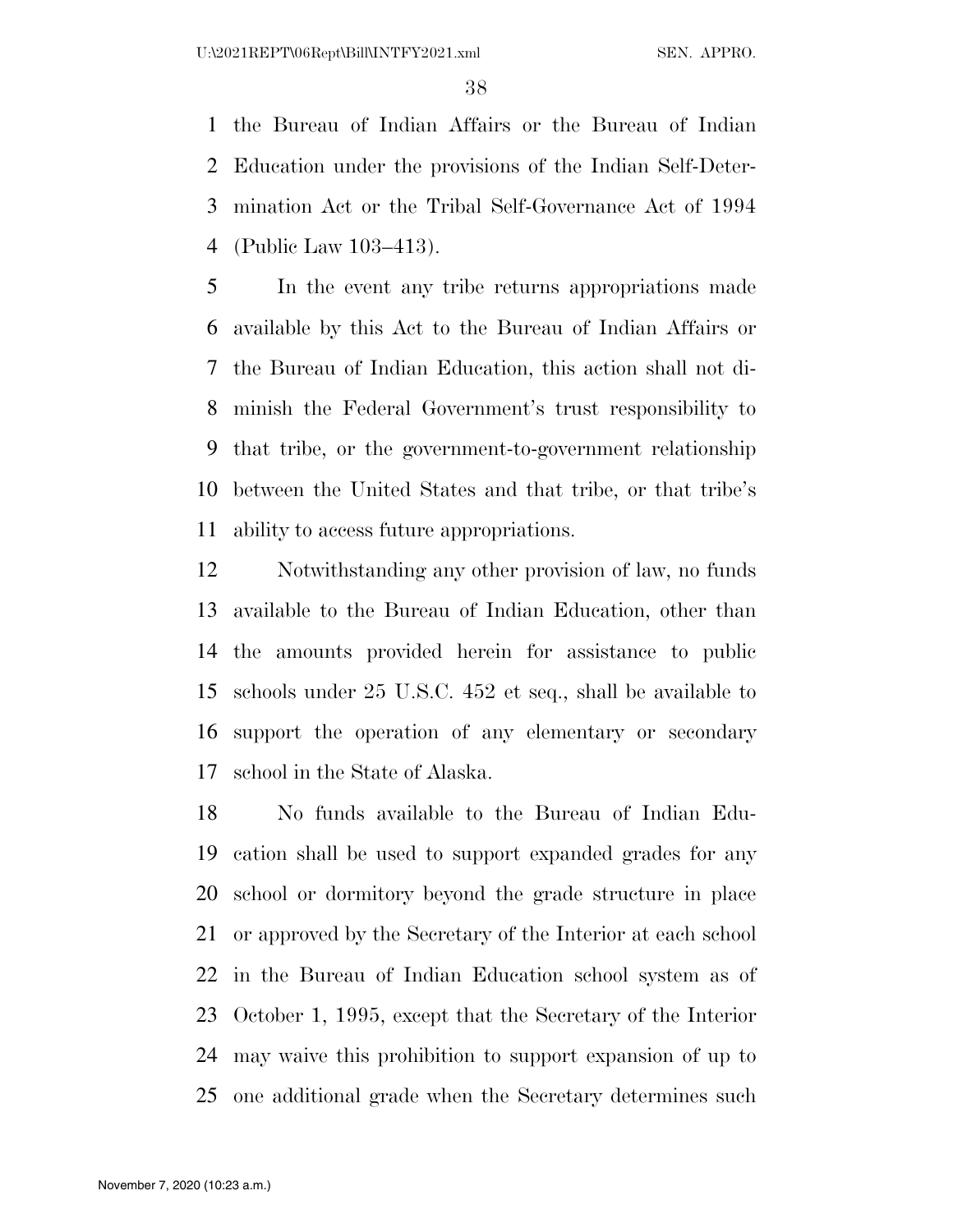U:\2021REPT\06Rept\Bill\INTFY2021.xml SEN. APPRO.

 waiver is needed to support accomplishment of the mission of the Bureau of Indian Education, or more than one grade to expand the elementary grade structure for Bu- reau-funded schools with a K–2 grade structure on Octo- ber 1, 1996. Appropriations made available in this or any prior Act for schools funded by the Bureau shall be avail- able, in accordance with the Bureau's funding formula, only to the schools in the Bureau school system as of Sep- tember 1, 1996, and to any school or school program that was reinstated in fiscal year 2012. Funds made available under this Act may not be used to establish a charter school at a Bureau-funded school (as that term is defined in section 1141 of the Education Amendments of 1978 (25 U.S.C. 2021)), except that a charter school that is in existence on the date of the enactment of this Act and that has operated at a Bureau-funded school before Sep- tember 1, 1999, may continue to operate during that pe- riod, but only if the charter school pays to the Bureau a pro rata share of funds to reimburse the Bureau for the use of the real and personal property (including buses and vans), the funds of the charter school are kept sepa- rate and apart from Bureau funds, and the Bureau does not assume any obligation for charter school programs of the State in which the school is located if the charter school loses such funding. Employees of Bureau-funded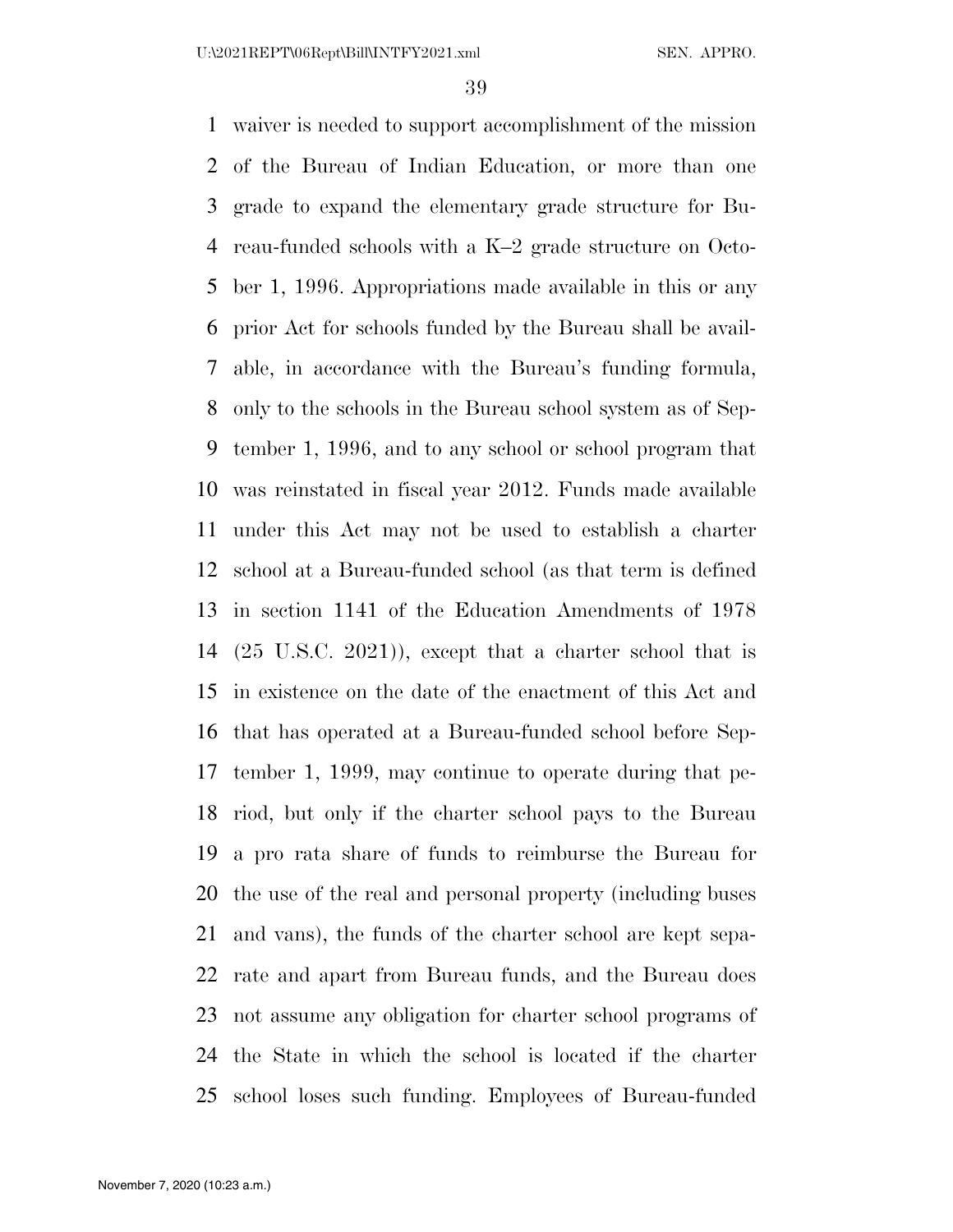schools sharing a campus with a charter school and per- forming functions related to the charter school's operation and employees of a charter school shall not be treated as Federal employees for purposes of chapter 171 of title 28, United States Code.

 Notwithstanding any other provision of law, including section 113 of title I of appendix C of Public Law 106– 113, if in fiscal year 2003 or 2004 a grantee received indi- rect and administrative costs pursuant to a distribution formula based on section 5(f) of Public Law 101–301, the Secretary shall continue to distribute indirect and admin- istrative cost funds to such grantee using the section 5(f) distribution formula.

 Funds available under this Act may not be used to establish satellite locations of schools in the Bureau school system as of September 1, 1996, except that the Secretary may waive this prohibition in order for an Indian tribe to provide language and cultural immersion educational programs for non-public schools located within the juris- dictional area of the tribal government which exclusively serve tribal members, do not include grades beyond those currently served at the existing Bureau-funded school, provide an educational environment with educator pres- ence and academic facilities comparable to the Bureau-funded school, comply with all applicable Tribal, Federal,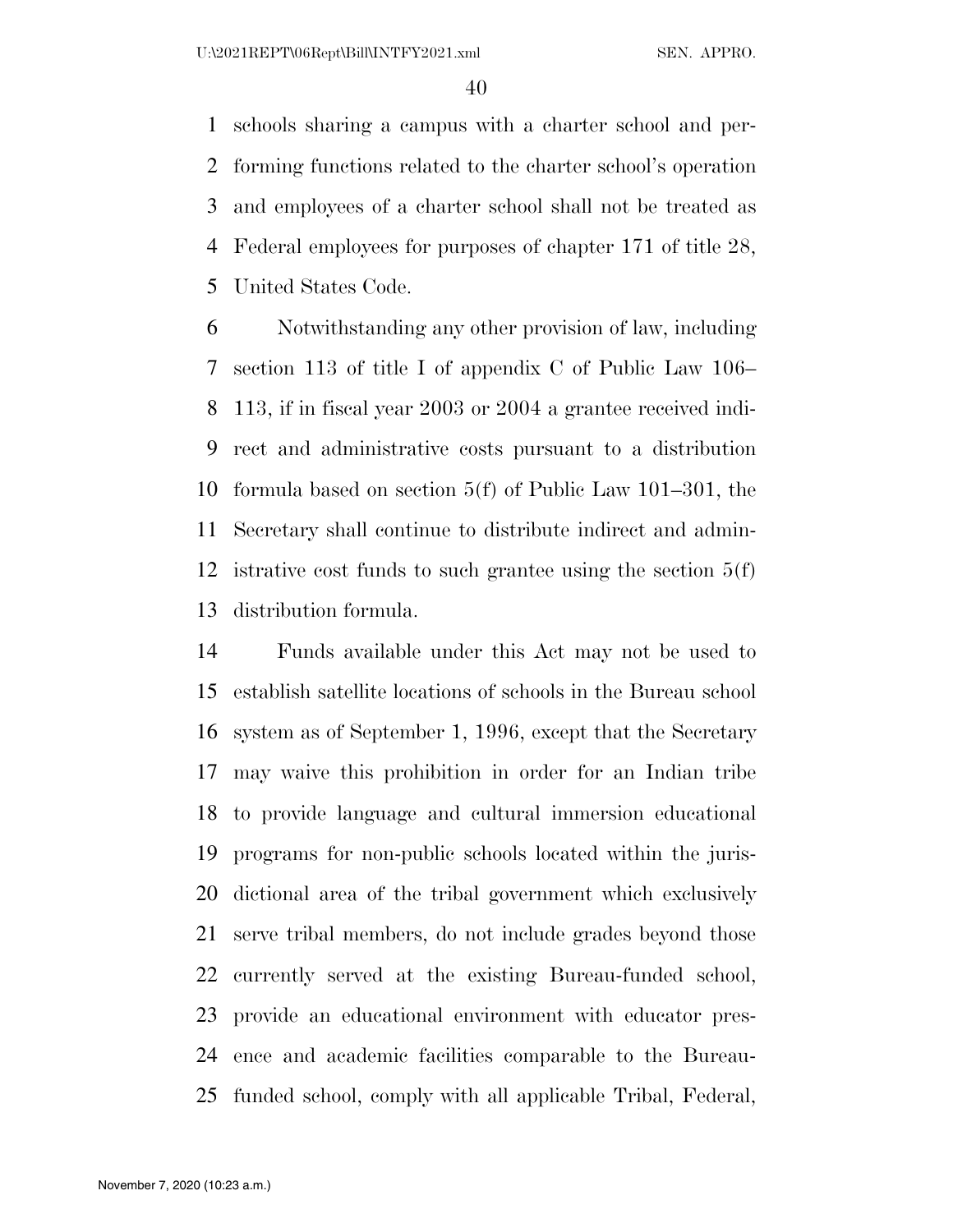or State health and safety standards, and the Americans with Disabilities Act, and demonstrate the benefits of es- tablishing operations at a satellite location in lieu of incur- ring extraordinary costs, such as for transportation or other impacts to students such as those caused by busing students extended distances: *Provided*, That no funds available under this Act may be used to fund operations, maintenance, rehabilitation, construction, or other facili- ties-related costs for such assets that are not owned by the Bureau: *Provided further*, That the term ''satellite school'' means a school location physically separated from the existing Bureau school by more than 50 miles but that forms part of the existing school in all other respects.

 Funds made available for Tribal Priority Allocations within Operation of Indian Programs and Operation of In- dian Education Programs may be used to execute re- quested adjustments in tribal priority allocations initiated by an Indian Tribe.

## BUREAU OF TRUST FUNDS ADMINISTRATION

## 20 FEDERAL TRUST PROGRAMS

**(INCLUDING TRANSFER OF FUNDS)** 

 For the operation of trust programs for Indians by direct expenditure, contracts, cooperative agreements, compacts, and grants, \$108,399,000, to remain available until expended, of which not to exceed \$17,940,000 from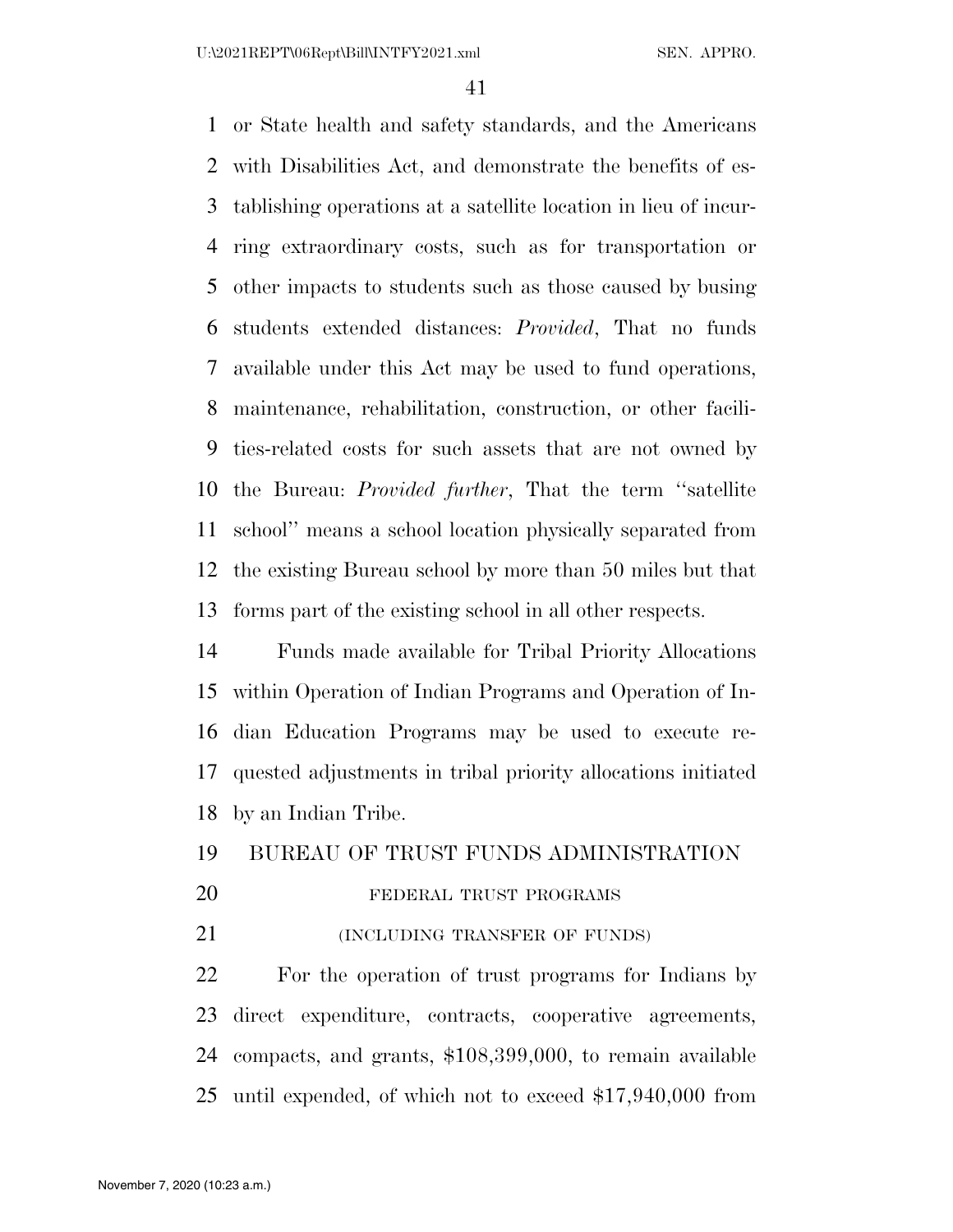this or any other Act, may be available for settlement sup- port: *Provided*, That funds for trust management improve- ments and litigation support may, as needed, be trans- ferred to or merged with the Bureau of Indian Affairs, ''Operation of Indian Programs'' and Bureau of Indian Education, ''Operation of Indian Education Programs'' accounts; the Office of the Solicitor, ''Salaries and Ex- penses'' account; and the Office of the Secretary, ''Depart- mental Operations'' account: *Provided further*, That funds made available through contracts or grants obligated dur- ing fiscal year 2021, as authorized by the Indian Self-De- termination Act of 1975 (25 U.S.C. 5301 et seq.), shall remain available until expended by the contractor or grantee: *Provided further*, That notwithstanding any other provision of law, the Secretary of the Interior shall not be required to provide a quarterly statement of perform- ance for any Indian trust account that has not had activity for at least 15 months and has a balance of \$15 or less: *Provided further*, That the Secretary shall issue an annual account statement and maintain a record of any such ac- counts and shall permit the balance in each such account to be withdrawn upon the express written request of the account holder: *Provided further*, That not to exceed \$50,000 is available for the Secretary to make payments to correct administrative errors of either disbursements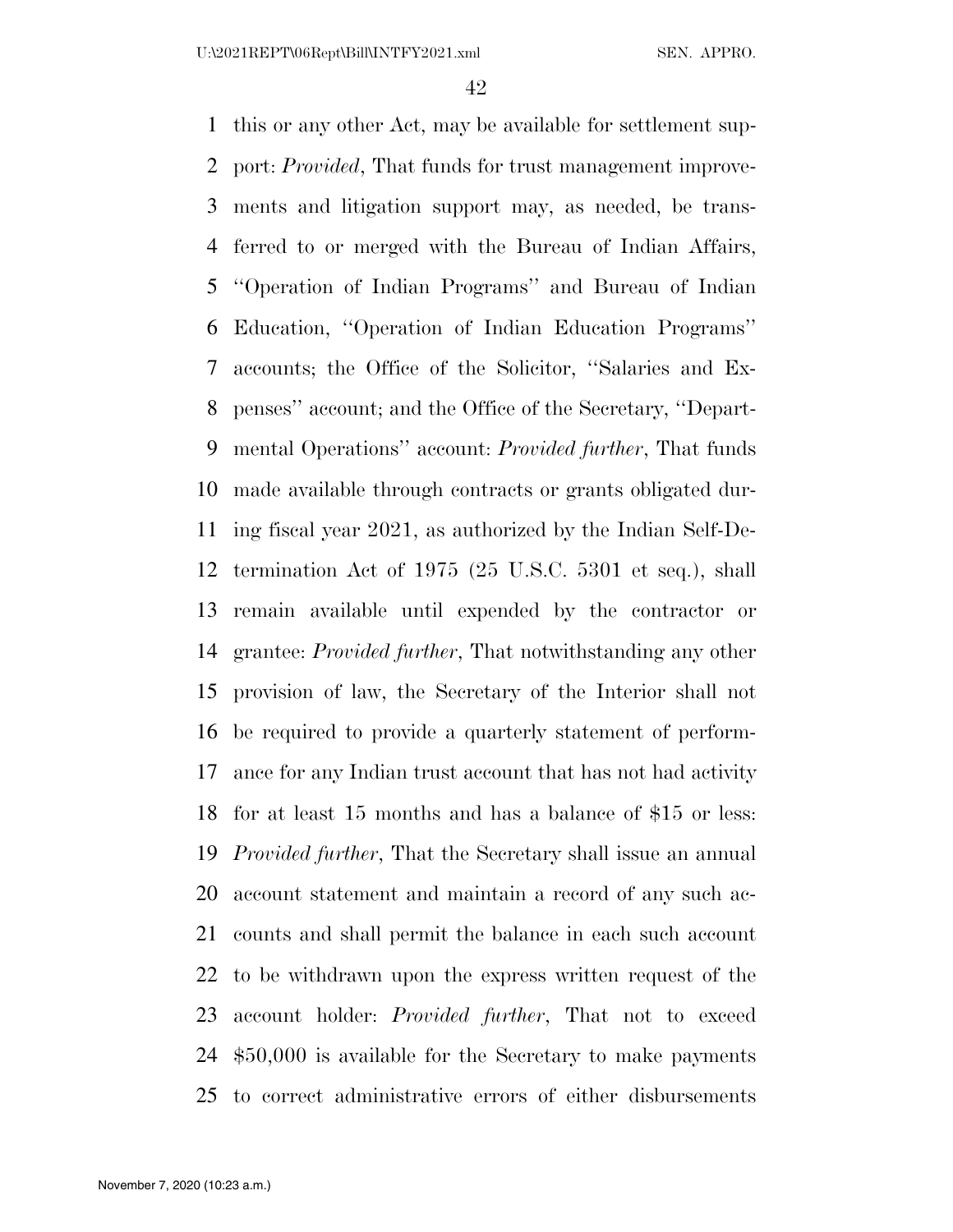U:\2021REPT\06Rept\Bill\INTFY2021.xml SEN. APPRO.

 from or deposits to Individual Indian Money or Tribal ac- counts after September 30, 2002: *Provided further*, That erroneous payments that are recovered shall be credited to and remain available in this account for this purpose: *Provided further*, That the Secretary shall not be required to reconcile Special Deposit Accounts with a balance of less than \$500 unless the Office of the Special Trustee of American Indians or Bureau of Trust Funds Adminis- tration receives proof of ownership from a Special Deposit Accounts claimant: *Provided further*, That notwith- standing section 102 of the American Indian Trust Fund Management Reform Act of 1994 (Public Law 103–412) or any other provision of law, the Secretary may aggregate the trust accounts of individuals whose whereabouts are unknown for a continuous period of at least five years and shall not be required to generate periodic statements of performance for the individual accounts: *Provided further*, That with respect to the eighth proviso, the Secretary shall continue to maintain sufficient records to determine the balance of the individual accounts, including any accrued interest and income, and such funds shall remain available to the individual account holders: *Provided further*, That the Secretary, in order to implement an orderly transition of functions from the Office of Special Trustee for Amer-ican Indians to the Bureau of Trust Funds Administra-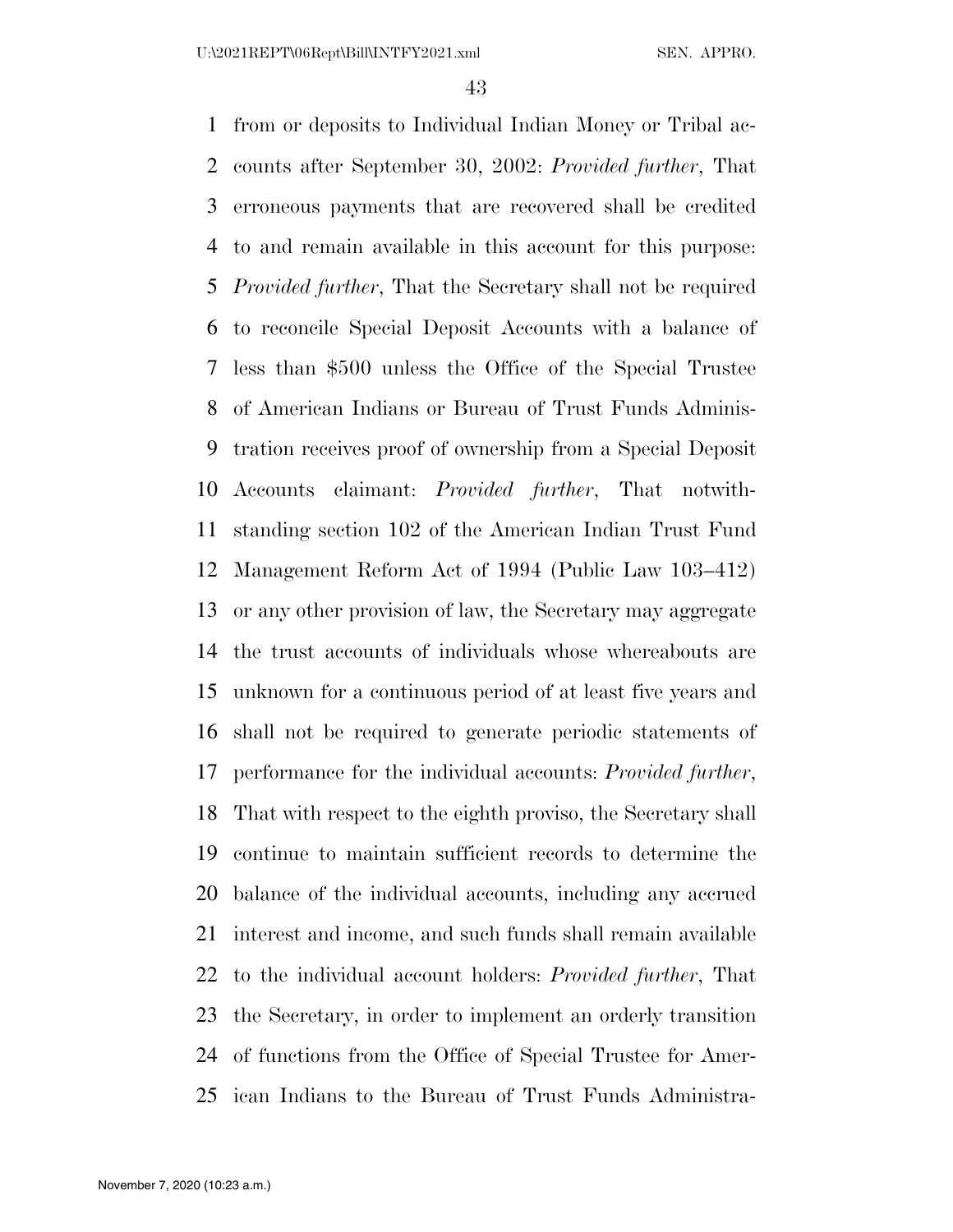tion, may transfer funds between appropriations available to the Office of Special Trustee for American Indians and the Bureau of Trust Funds Administration.

| 4 | DEPARTMENTAL OFFICES          |
|---|-------------------------------|
| 5 | OFFICE OF THE SECRETARY       |
| 6 | DEPARTMENTAL OPERATIONS       |
|   | (INCLUDING TRANSFER OF FUNDS) |

 For necessary expenses for management of the De- partment of the Interior and for grants and cooperative agreements, as authorized by law, \$120,832,000, to re- main available until September 30, 2022; of which no less than \$1,860,000 shall be to continue to support the cur- rent number of staff positions that assist the Department with its compliance responsibilities under 5 U.S.C. 552; of which not to exceed \$15,000 may be for official recep- tion and representation expenses; of which up to \$1,000,000 shall be available for workers compensation payments and unemployment compensation payments as- sociated with the orderly closure of the United States Bu- reau of Mines; and of which \$11,061,000 for Indian land, mineral, and resource valuation activities shall remain available until expended: *Provided*, That funds for Indian land, mineral, and resource valuation activities may, as needed, be transferred to and merged with the Bureau of Indian Affairs ''Operation of Indian Programs'' and Bu-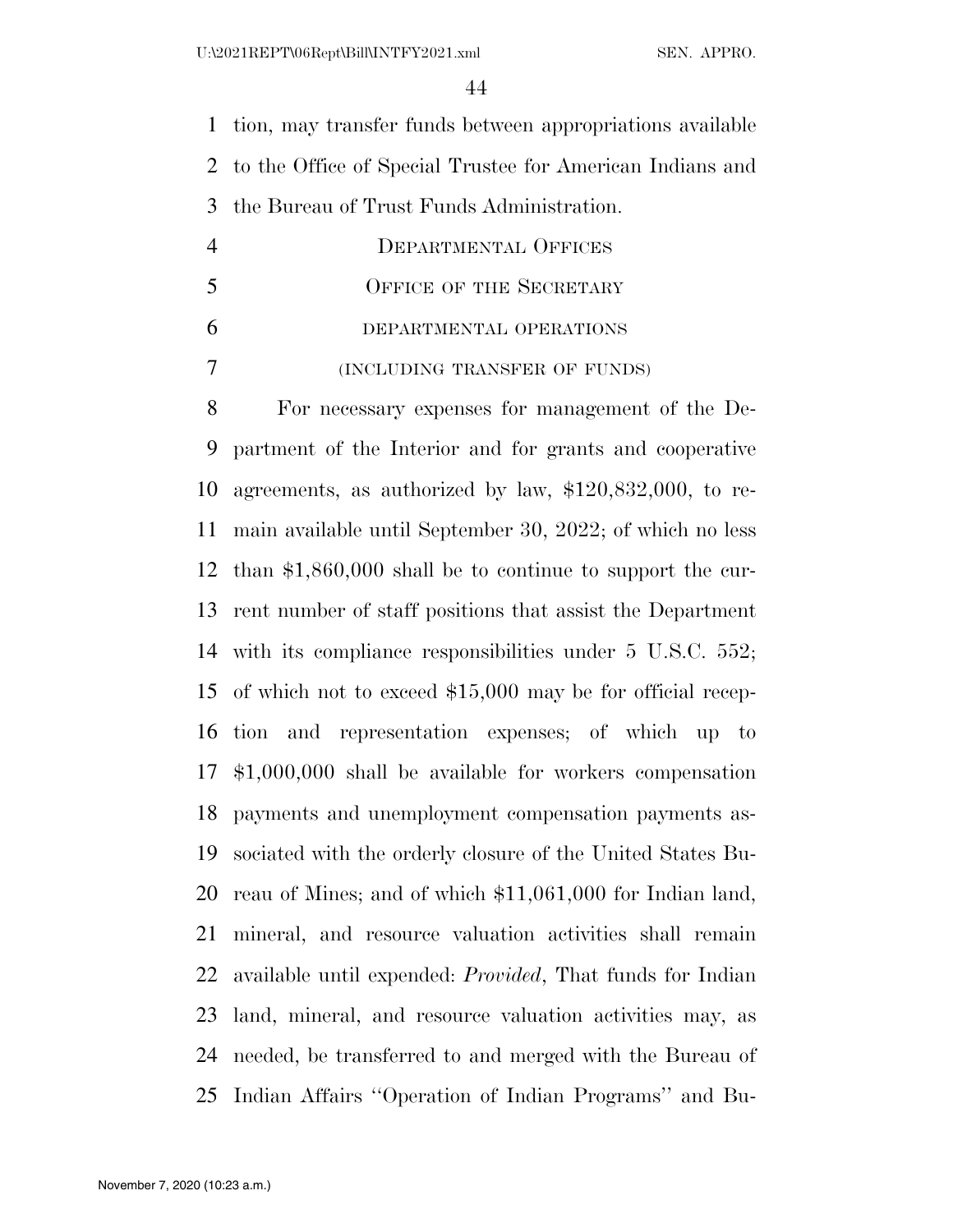reau of Indian Education ''Operation of Indian Education Programs'' accounts and the Bureau of Trust Funds Ad- ministration ''Federal Trust Programs'' account: *Provided further*, That funds made available through contracts or grants obligated during fiscal year 2021, as authorized by the Indian Self-Determination Act of 1975 (25 U.S.C. 5301 et seq.), shall remain available until expended by the contractor or grantee.

## ADMINISTRATIVE PROVISIONS

 For fiscal year 2021, up to \$400,000 of the payments authorized by chapter 69 of title 31, United States Code, may be retained for administrative expenses of the Pay- ments in Lieu of Taxes Program: *Provided*, That the amounts provided under this Act specifically for the Pay- ments in Lieu of Taxes program are the only amounts available for payments authorized under chapter 69 of title 31, United States Code: *Provided further*, That in the event the sums appropriated for any fiscal year for pay- ments pursuant to this chapter are insufficient to make the full payments authorized by that chapter to all units of local government, then the payment to each local gov- ernment shall be made proportionally: *Provided further*, That the Secretary of the Interior may make adjustments to payment to individual units of local government to cor-rect for prior overpayments or underpayments: *Provided*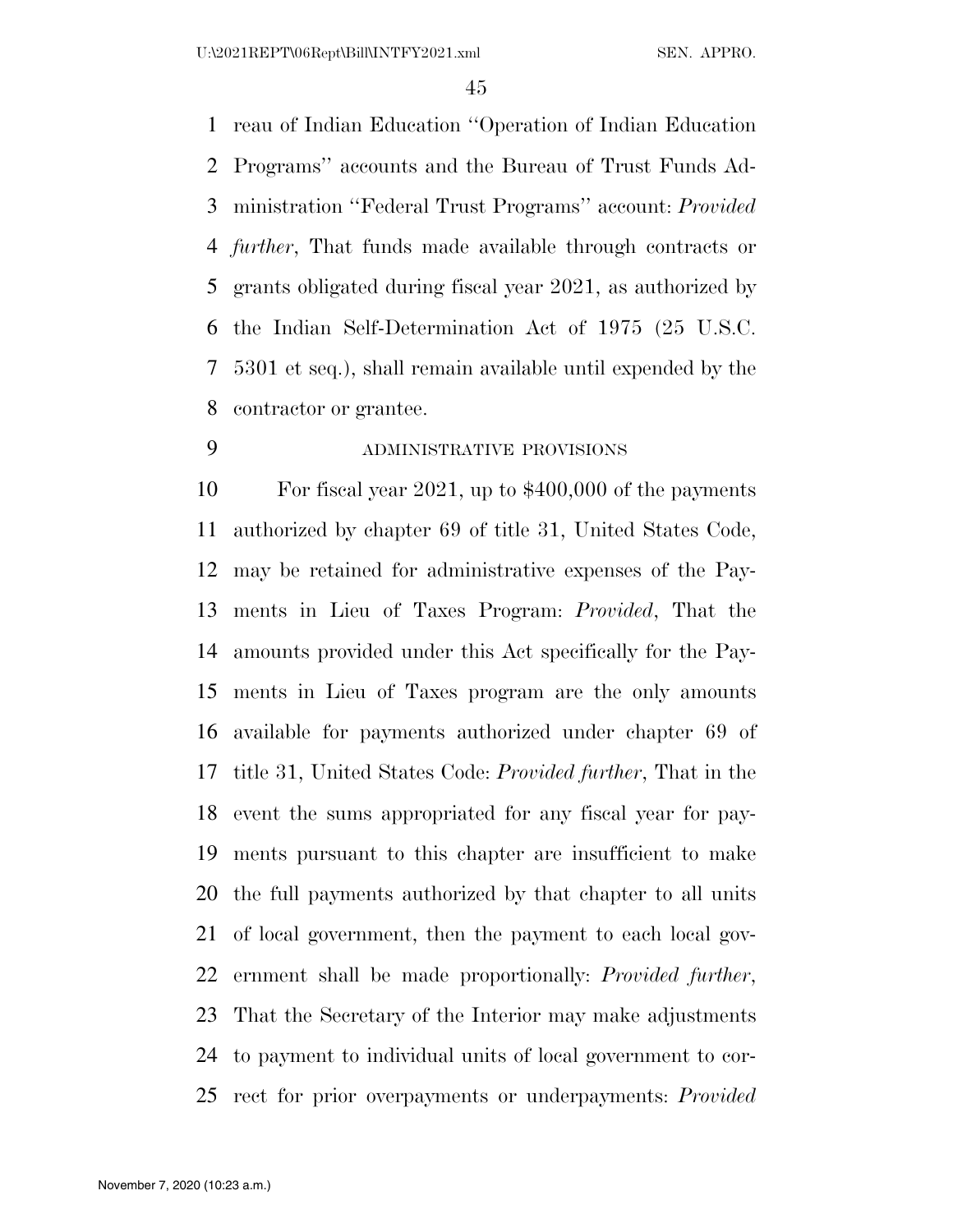*further*, That no payment shall be made pursuant to that chapter to otherwise eligible units of local government if the computed amount of the payment is less than \$100.

## INSULAR AFFAIRS

ASSISTANCE TO TERRITORIES

 For expenses necessary for assistance to territories under the jurisdiction of the Department of the Interior and other jurisdictions identified in section 104(e) of Pub- lic Law 108–188, \$102,943,000, of which: (1) \$93,390,000 shall remain available until expended for ter- ritorial assistance, including general technical assistance, maintenance assistance, disaster assistance, coral reef ini- tiative and natural resources activities, and brown tree snake control and research; grants to the judiciary in American Samoa for compensation and expenses, as au-16 thorized by law  $(48 \text{ U.S.C. } 1661(c))$ ; grants to the Govern- ment of American Samoa, in addition to current local rev- enues, for construction and support of governmental func- tions; grants to the Government of the Virgin Islands, as authorized by law; grants to the Government of Guam, as authorized by law; and grants to the Government of the Northern Mariana Islands, as authorized by law (Pub- lic Law 94–241; 90 Stat. 272); and (2) \$9,553,000 shall be available until September 30, 2022, for salaries and expenses of the Office of Insular Affairs: *Provided*, That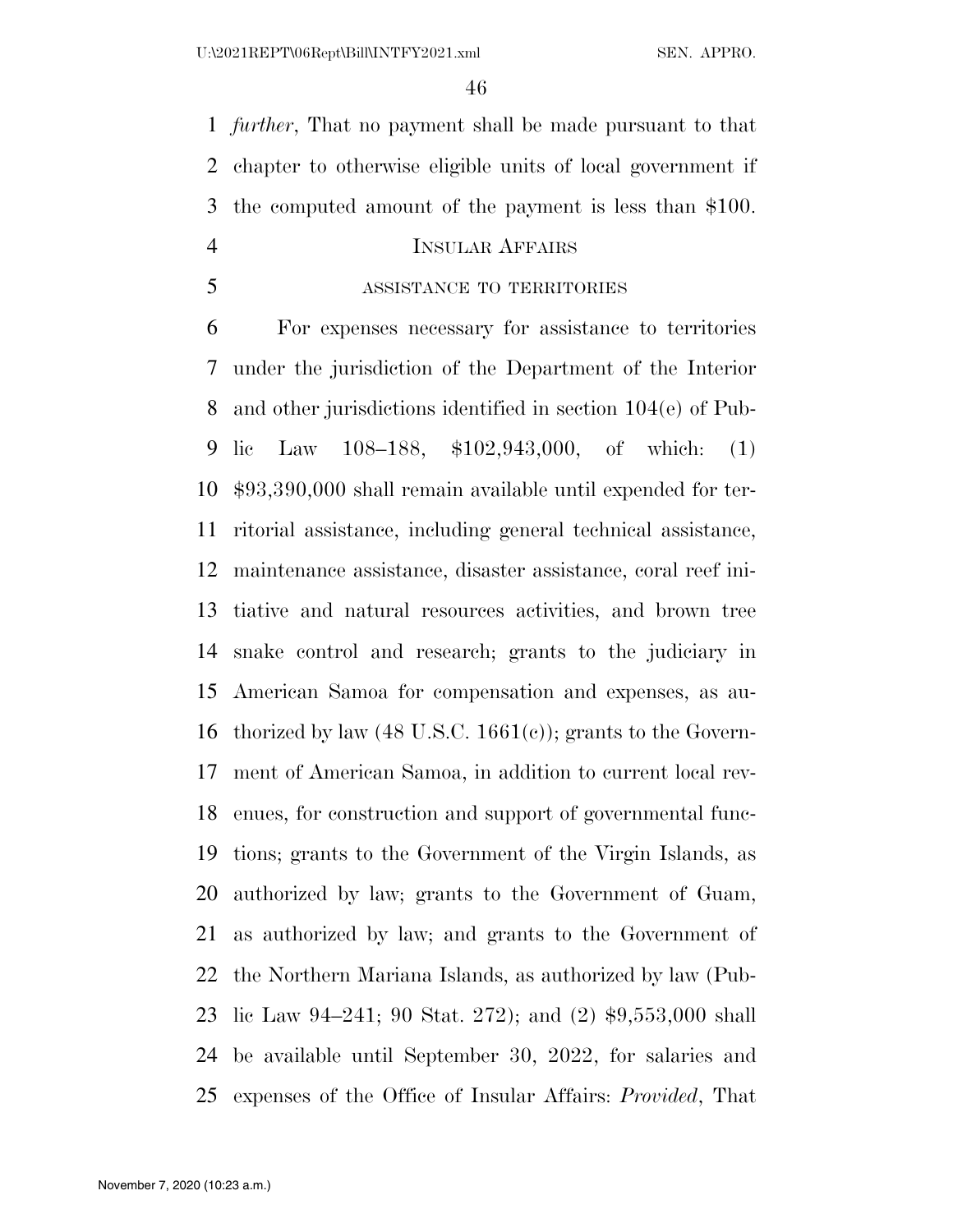all financial transactions of the territorial and local gov- ernments herein provided for, including such transactions of all agencies or instrumentalities established or used by such governments, may be audited by the Government Ac- countability Office, at its discretion, in accordance with chapter 35 of title 31, United States Code: *Provided fur- ther*, That Northern Mariana Islands Covenant grant funding shall be provided according to those terms of the Agreement of the Special Representatives on Future United States Financial Assistance for the Northern Mar- iana Islands approved by Public Law 104–134: *Provided further*, That the funds for the program of operations and maintenance improvement are appropriated to institu- tionalize routine operations and maintenance improvement of capital infrastructure with territorial participation and cost sharing to be determined by the Secretary of the Inte- rior based on the grantee's commitment to timely mainte- nance of its capital assets: *Provided further*, That any ap- propriation for disaster assistance under this heading in this Act or previous appropriations Acts may be used as non–Federal matching funds for the purpose of hazard mitigation grants provided pursuant to section 404 of the Robert T. Stafford Disaster Relief and Emergency Assist-ance Act (42 U.S.C. 5170c).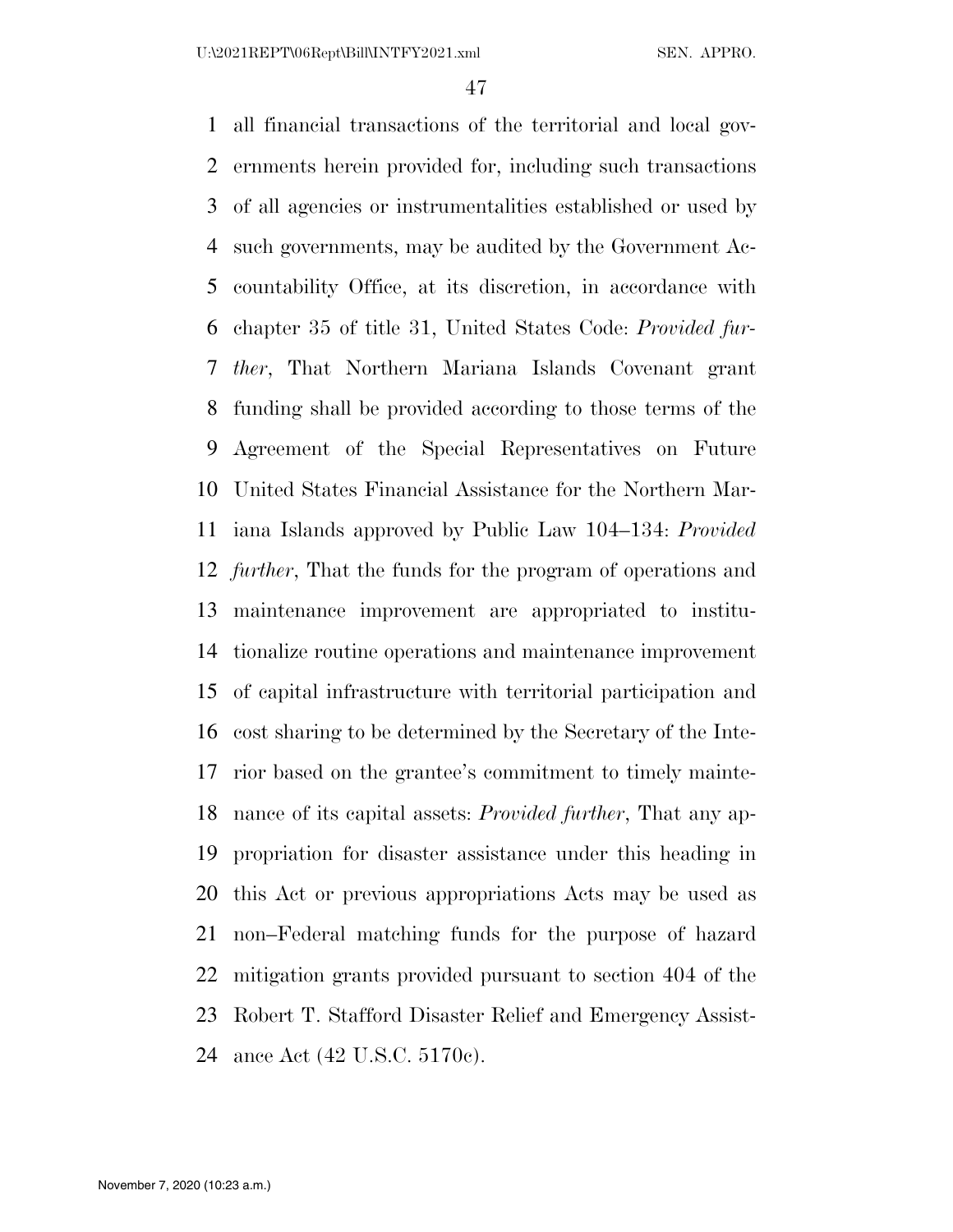## COMPACT OF FREE ASSOCIATION

 For grants and necessary expenses, \$8,463,000, to remain available until expended, as provided for in sec- tions 221(a)(2) and 233 of the Compact of Free Associa-5 tion for the Republic of Palau; and section  $221(a)(2)$  of the Compacts of Free Association for the Government of the Republic of the Marshall Islands and the Federated States of Micronesia, as authorized by Public Law 99– 658 and Public Law 108–188: *Provided*, That of the funds appropriated under this heading, \$5,000,000 is for deposit into the Compact Trust Fund of the Republic of the Mar- shall Islands as compensation authorized by Public Law 108–188 for adverse financial and economic impacts.

## ADMINISTRATIVE PROVISIONS

## (INCLUDING TRANSFER OF FUNDS)

 At the request of the Governor of Guam, the Sec- retary of the Interior may transfer discretionary funds or mandatory funds provided under section 104(e) of Public Law 108–188 and Public Law 104–134, that are allocated for Guam, to the Secretary of Agriculture for the subsidy cost of direct or guaranteed loans, plus not to exceed three percent of the amount of the subsidy transferred for the cost of loan administration, for the purposes authorized by the Rural Electrification Act of 1936 and section 306(a)(1) of the Consolidated Farm and Rural Develop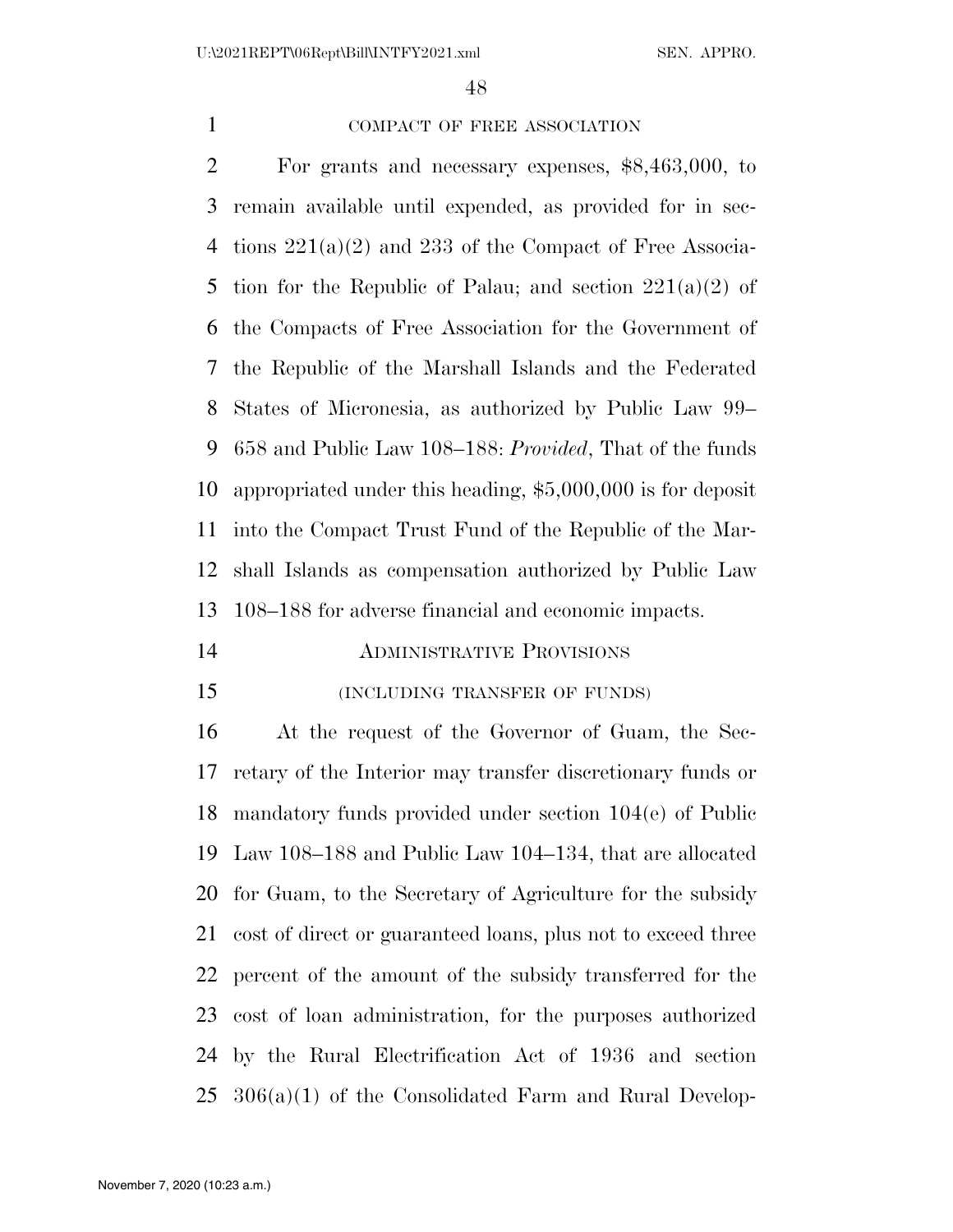U:\2021REPT\06Rept\Bill\INTFY2021.xml SEN. APPRO.

 ment Act for construction and repair projects in Guam, and such funds shall remain available until expended: *Pro- vided*, That such costs, including the cost of modifying such loans, shall be as defined in section 502 of the Con- gressional Budget Act of 1974: *Provided further*, That such loans or loan guarantees may be made without re- gard to the population of the area, credit elsewhere re- quirements, and restrictions on the types of eligible enti- ties under the Rural Electrification Act of 1936 and sec- tion 306(a)(1) of the Consolidated Farm and Rural Devel- opment Act: *Provided further*, That any funds transferred to the Secretary of Agriculture shall be in addition to funds otherwise made available to make or guarantee loans under such authorities. 15 OFFICE OF THE SOLICITOR SALARIES AND EXPENSES

 For necessary expenses of the Office of the Solicitor, \$86,429,000.

- OFFICE OF INSPECTOR GENERAL
- 20 SALARIES AND EXPENSES

 For necessary expenses of the Office of Inspector General, \$56,986,000, to remain available until September 30, 2022.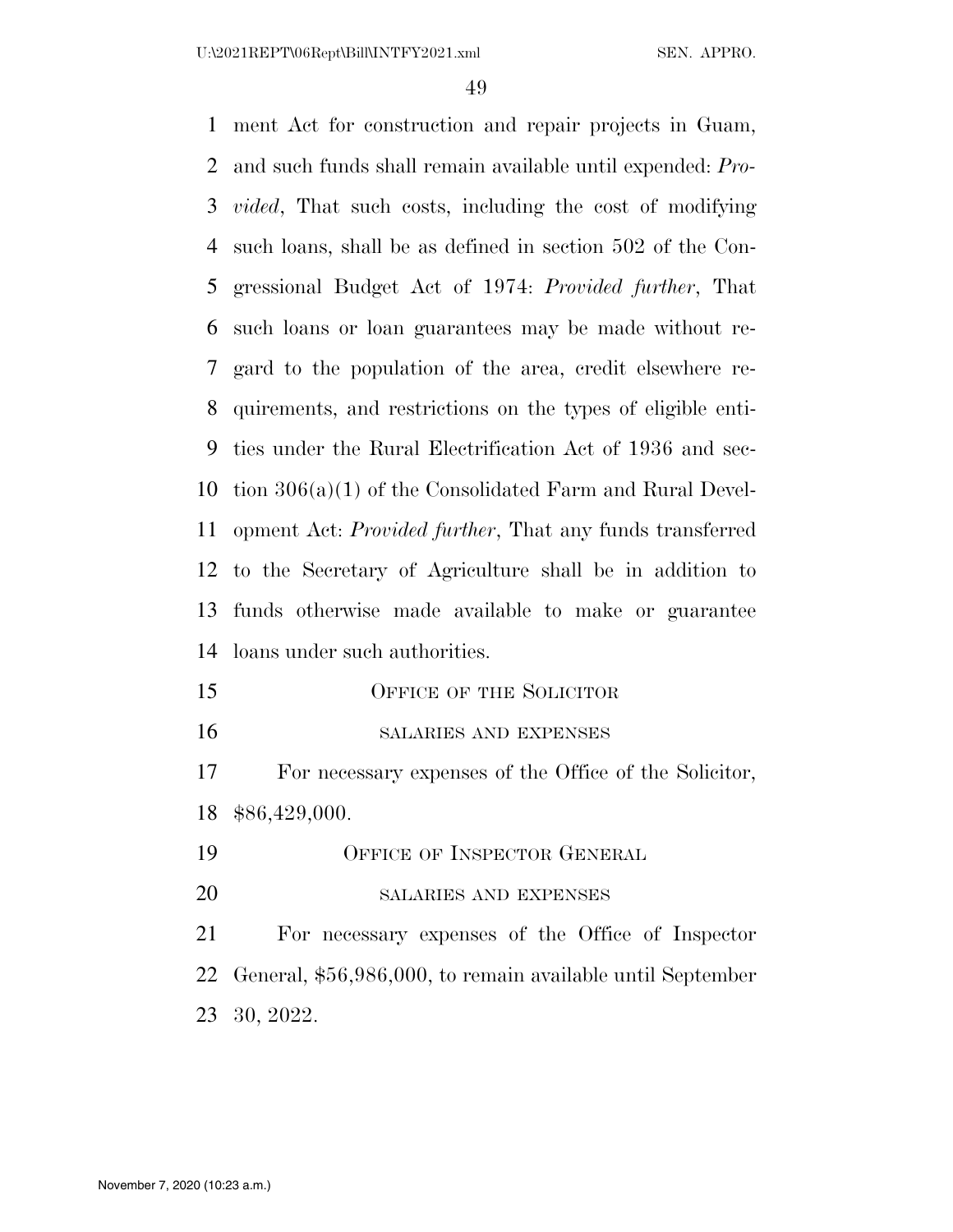# DEPARTMENT-WIDE PROGRAMS WILDLAND FIRE MANAGEMENT (INCLUDING TRANSFERS OF FUNDS)

 For necessary expenses for fire preparedness, fire suppression operations, fire science and research, emer- gency rehabilitation, fuels management activities, and rural fire assistance by the Department of the Interior, \$1,003,672,000, to remain available until expended, of which not to exceed \$18,427,000 shall be for the renova- tion or construction of fire facilities: *Provided*, That such funds are also available for repayment of advances to other appropriation accounts from which funds were pre- viously transferred for such purposes: *Provided further*, That of the funds provided \$219,104,000 is for fuels man- agement activities: *Provided further*, That of the funds provided \$20,470,000 is for burned area rehabilitation: *Provided further*, That persons hired pursuant to 43 U.S.C. 1469 may be furnished subsistence and lodging without cost from funds available from this appropriation: *Provided further*, That notwithstanding 42 U.S.C. 1856d, sums received by a bureau or office of the Department of the Interior for fire protection rendered pursuant to 42 U.S.C. 1856 et seq., (protection of United States prop- erty,) may be credited to the appropriation from which funds were expended to provide that protection, and are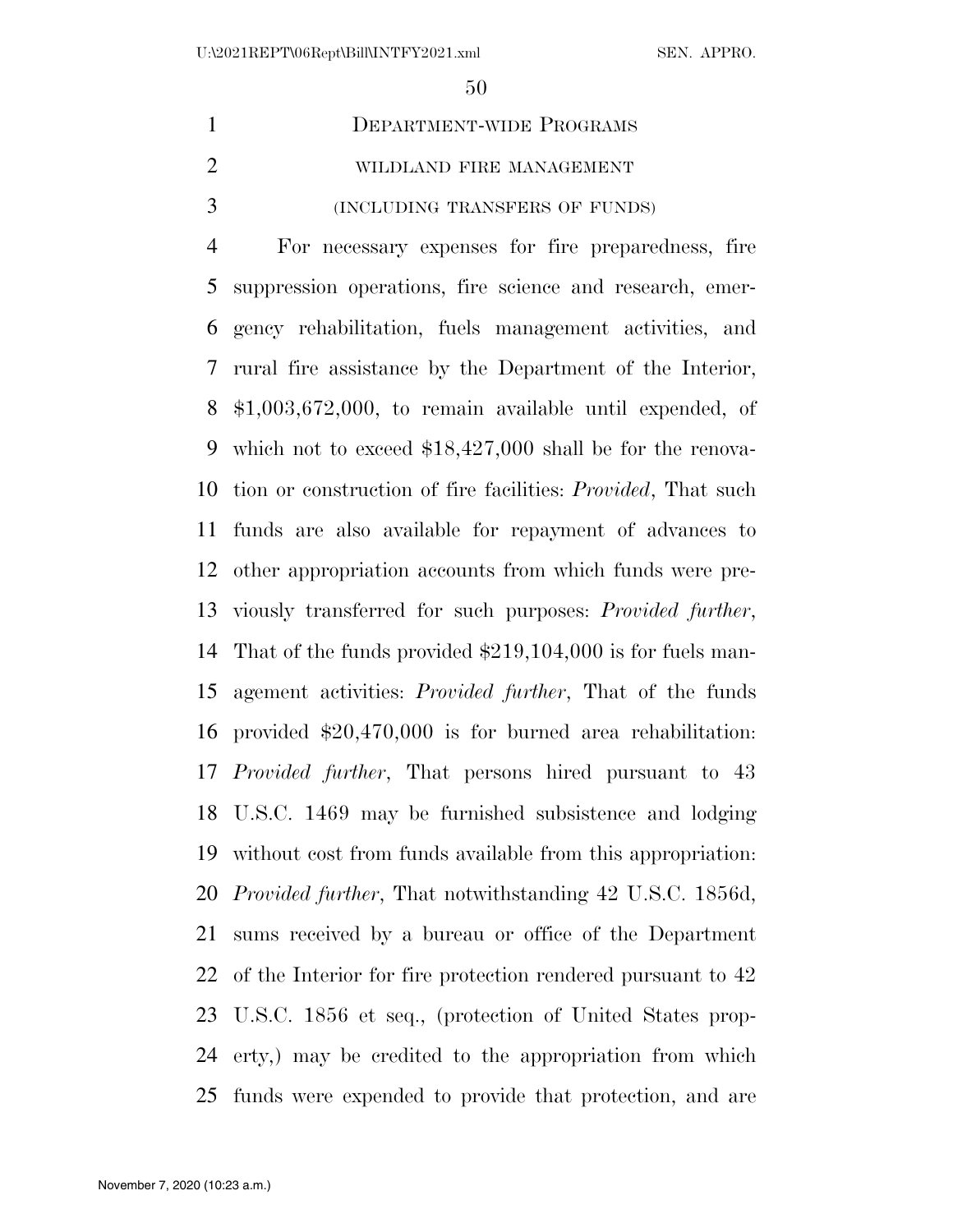available without fiscal year limitation: *Provided further*, That using the amounts designated under this title of this Act, the Secretary of the Interior may enter into procure- ment contracts, grants, or cooperative agreements, for fuels management activities, and for training and moni- toring associated with such fuels management activities on Federal land, or on adjacent non-Federal land for activi- ties that benefit resources on Federal land: *Provided fur- ther*, That the costs of implementing any cooperative agreement between the Federal Government and any non- Federal entity may be shared, as mutually agreed on by the affected parties: *Provided further*, That notwith- standing requirements of the Competition in Contracting Act, the Secretary, for purposes of fuels management ac- tivities, may obtain maximum practicable competition among: (1) local private, nonprofit, or cooperative entities; (2) Youth Conservation Corps crews, Public Lands Corps (Public Law 109–154), or related partnerships with State, local, or nonprofit youth groups; (3) small or micro-busi- nesses; or (4) other entities that will hire or train locally a significant percentage, defined as 50 percent or more, of the project workforce to complete such contracts: *Pro- vided further*, That in implementing this section, the Sec- retary shall develop written guidance to field units to en-sure accountability and consistent application of the au-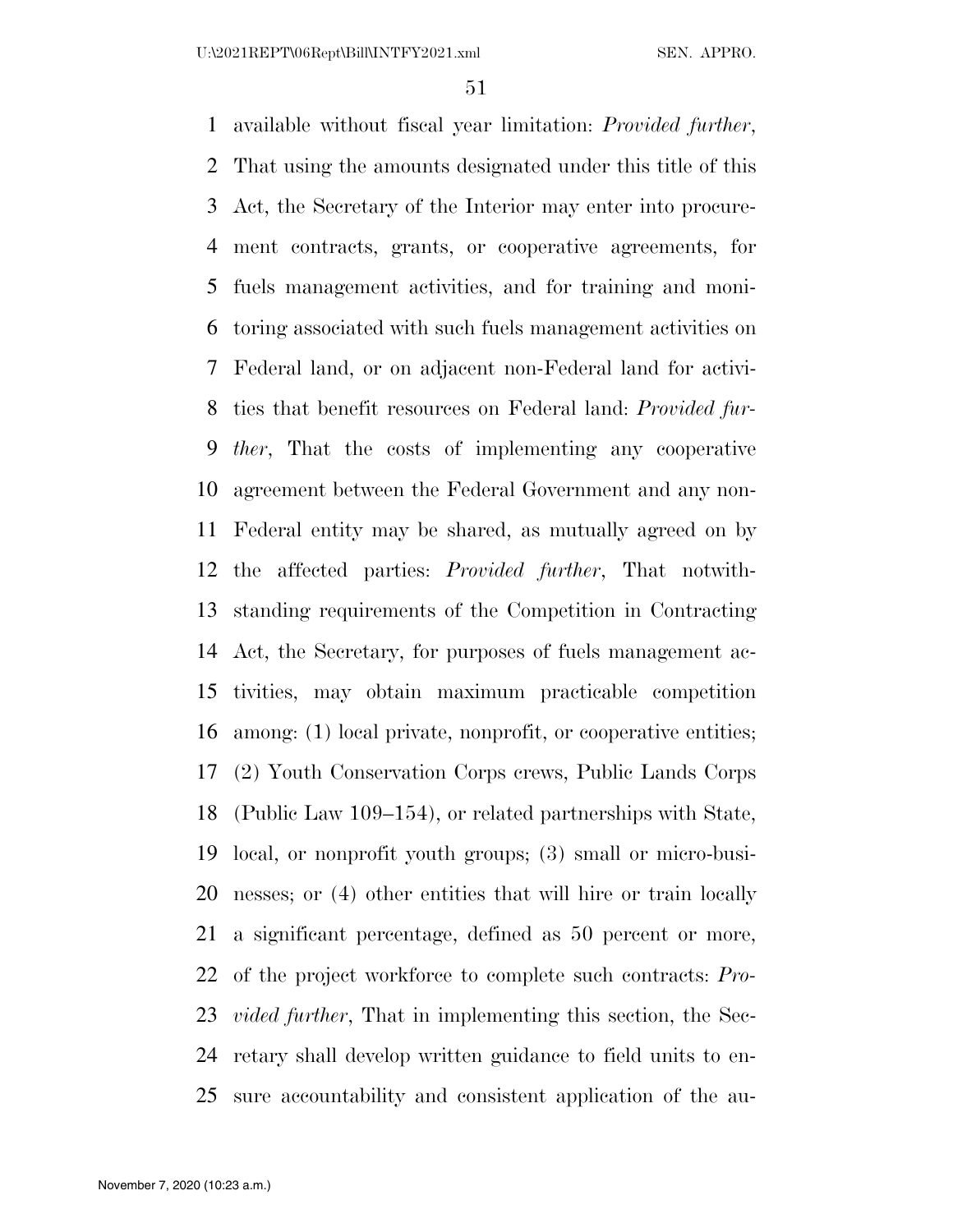thorities provided herein: *Provided further*, That funds ap- propriated under this heading may be used to reimburse the United States Fish and Wildlife Service and the Na- tional Marine Fisheries Service for the costs of carrying out their responsibilities under the Endangered Species Act of 1973 (16 U.S.C. 1531 et seq.) to consult and con- ference, as required by section 7 of such Act, in connection with wildland fire management activities: *Provided further*, That the Secretary of the Interior may use wildland fire appropriations to enter into leases of real property with local governments, at or below fair market value, to con- struct capitalized improvements for fire facilities on such leased properties, including but not limited to fire guard stations, retardant stations, and other initial attack and fire support facilities, and to make advance payments for any such lease or for construction activity associated with the lease: *Provided further*, That the Secretary of the Inte- rior and the Secretary of Agriculture may authorize the transfer of funds appropriated for wildland fire manage- ment, in an aggregate amount not to exceed \$50,000,000 between the Departments when such transfers would fa- cilitate and expedite wildland fire management programs and projects: *Provided further*, That funds provided for wildfire suppression shall be available for support of Fed-eral emergency response actions: *Provided further*, That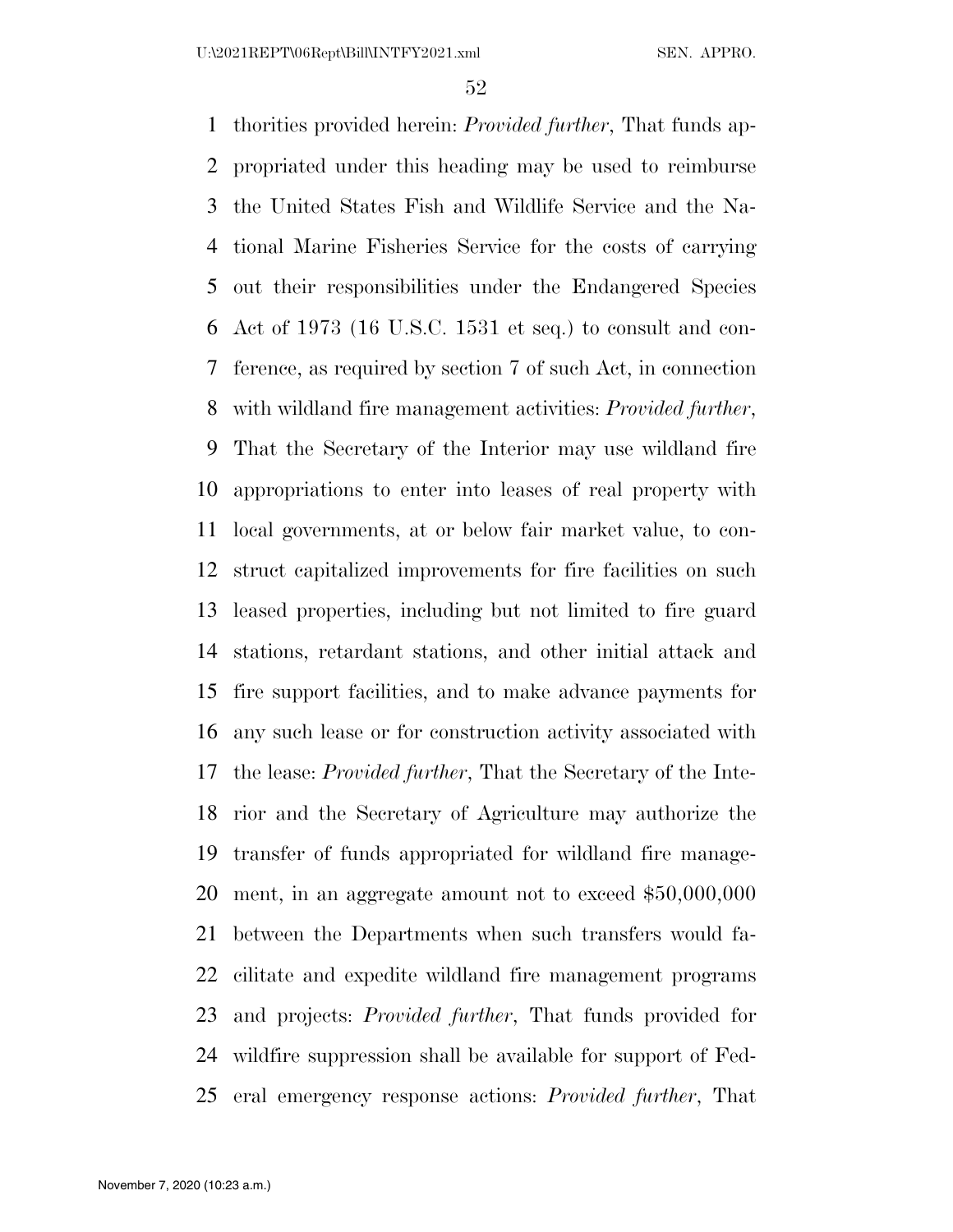funds appropriated under this heading shall be available for assistance to or through the Department of State in connection with forest and rangeland research, technical information, and assistance in foreign countries, and, with the concurrence of the Secretary of State, shall be avail- able to support forestry, wildland fire management, and related natural resource activities outside the United States and its territories and possessions, including tech- nical assistance, education and training, and cooperation with United States and international organizations: *Pro- vided further*, That of the funds provided under this head- ing \$383,657,000 is provided to meet the terms of section  $251(b)(2)(F)(ii)(I)$  of the Balanced Budget and Emer-gency Deficit Control Act of 1985, as amended.

## WILDFIRE SUPPRESSION OPERATIONS RESERVE FUND 16 (INCLUDING TRANSFERS OF FUNDS)

 In addition to the amounts provided under the head- ing ''Department of the Interior—Department-Wide Pro- grams—Wildland Fire Management'' for wildfire suppres- sion operations, \$310,000,000, to remain available until transferred, is additional new budget authority as speci-22 fied for purposes of section  $251(b)(2)(F)$  of the Balanced Budget and Emergency Deficit Control Act of 1985: *Pro- vided*, That such amounts may be transferred to and merged with amounts made available under the headings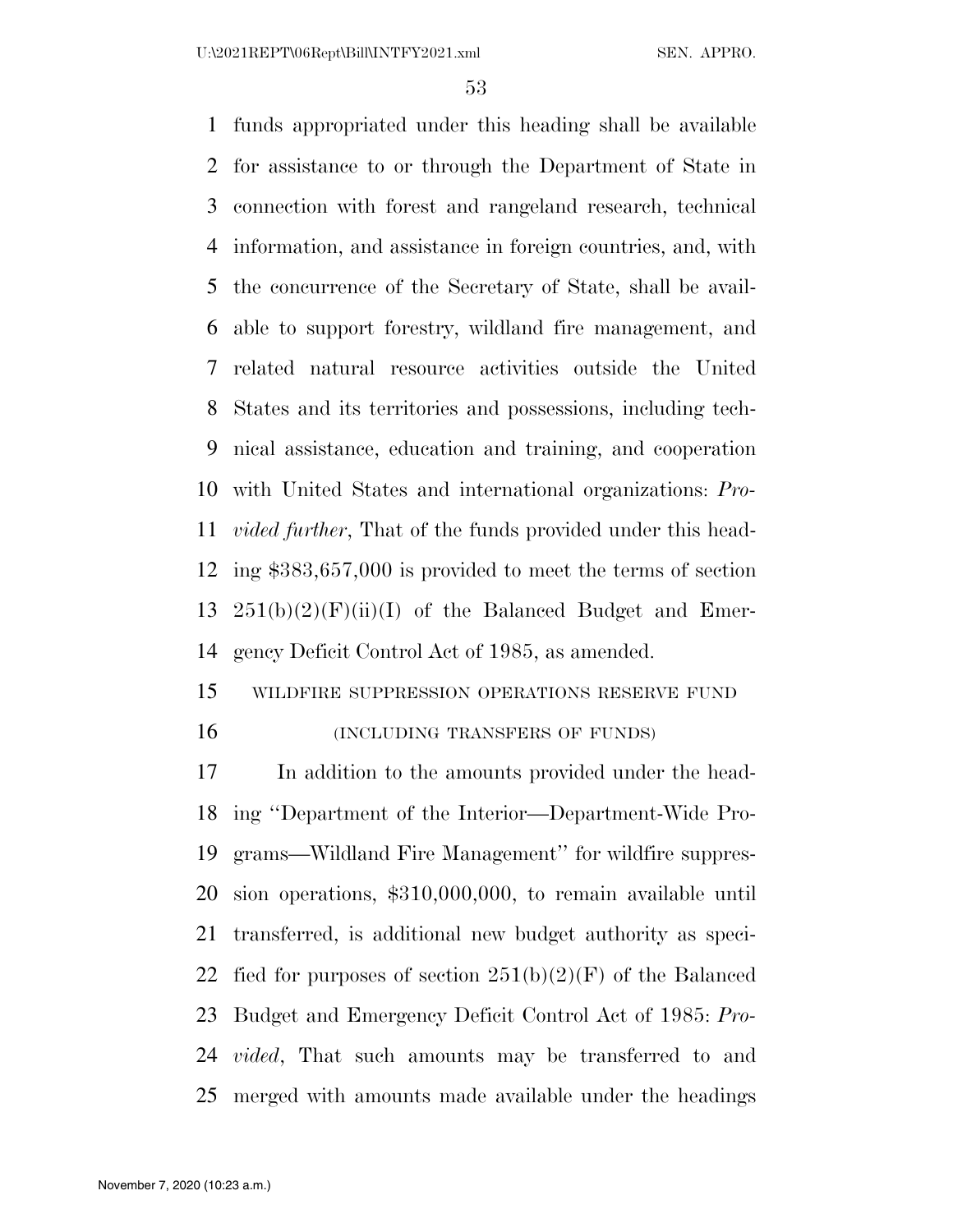''Department of Agriculture—Forest Service—Wildland Fire Management'' and ''Department of the Interior—De- partment-Wide Programs—Wildland Fire Management'' for wildfire suppression operations in the fiscal year in which such amounts are transferred: *Provided further*, That amounts may be transferred to the ''Wildland Fire Management'' accounts in the Department of Agriculture or the Department of the Interior only upon the notifica- tion of the House and Senate Committees on Appropria- tions that all wildfire suppression operations funds appro- priated under that heading in this and prior appropria- tions Acts to the agency to which the funds will be trans- ferred will be obligated within 30 days: *Provided further*, That the transfer authority provided under this heading is in addition to any other transfer authority provided by law: *Provided further*, That, in determining whether all wildfire suppression operations funds appropriated under the heading ''Wildland Fire Management'' in this and prior appropriations Acts to either the Department of Ag- riculture or the Department of the Interior will be obli- gated within 30 days pursuant to the previous proviso, any funds transferred or permitted to be transferred pursuant to any other transfer authority provided by law shall be excluded.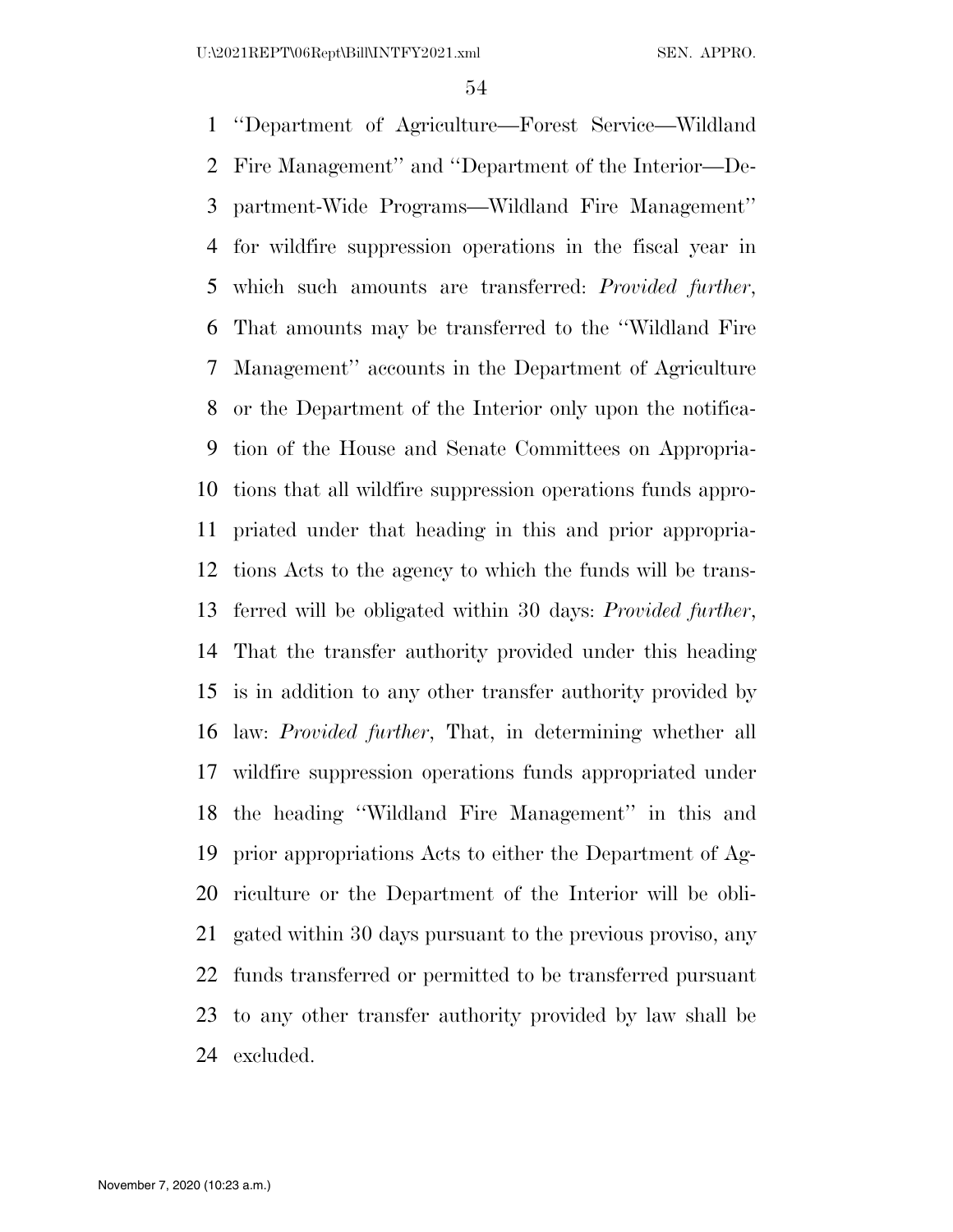| $\mathbf{1}$   | CENTRAL HAZARDOUS MATERIALS FUND                              |
|----------------|---------------------------------------------------------------|
| $\overline{2}$ | For necessary expenses of the Department of the In-           |
| 3              | terior and any of its component offices and bureaus for       |
| 4              | the response action, including associated activities, per-    |
| 5              | formed pursuant to the Comprehensive Environmental Re-        |
| 6              | sponse, Compensation, and Liability Act (42 U.S.C. 9601)      |
| 7              | et seq.), $$10,010,000$ , to remain available until expended. |
| 8              | NATURAL RESOURCE DAMAGE ASSESSMENT AND                        |
| 9              | <b>RESTORATION</b>                                            |
| 10             | NATURAL RESOURCE DAMAGE ASSESSMENT FUND                       |
| 11             | To conduct natural resource damage assessment, res-           |
| 12             | toration activities, and onshore oil spill preparedness by    |
| 13             | the Department of the Interior necessary to carry out the     |
| 14             | provisions of the Comprehensive Environmental Response,       |
| 15             | Compensation, and Liability Act (42 U.S.C. 9601 et seq.),     |
| 16             | the Federal Water Pollution Control Act (33 U.S.C. 1251)      |
|                | 17 et seq.), the Oil Pollution Act of 1990 (33 U.S.C. 2701    |
| 18             | et seq.), and 54 U.S.C. $100721$ et seq., \$7,767,000, to     |
| 19             | remain available until expended.                              |
| 20             | WORKING CAPITAL FUND                                          |
| 21             | For the operation and maintenance of a departmental           |
| 22             | financial and business management system, information         |
| 23             | technology improvements of general benefit to the Depart-     |
| 24             | ment, cybersecurity, and the consolidation of facilities and  |
| 25             | operations throughout the Department, \$56,735,000, to        |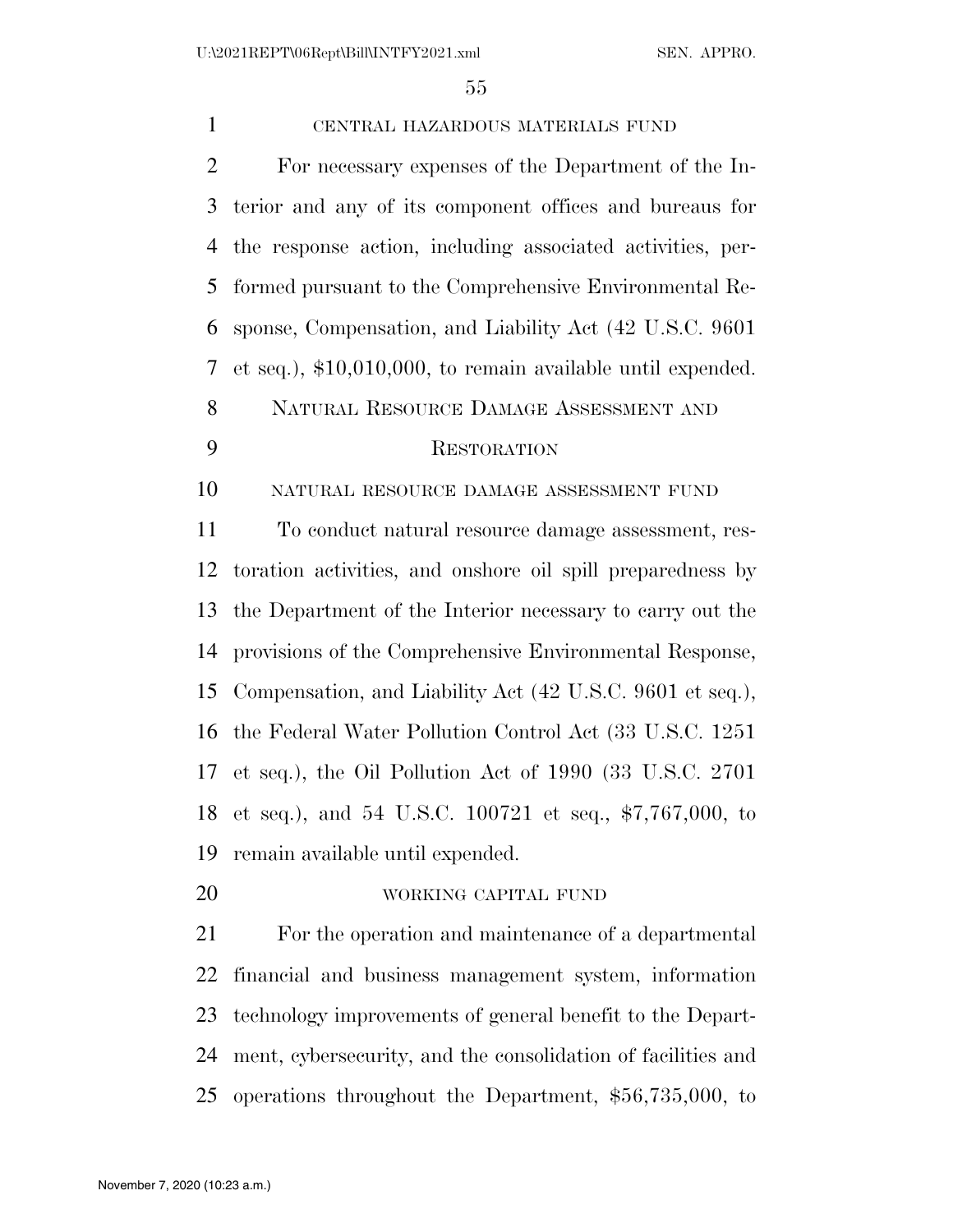remain available until expended: *Provided*, That none of the funds appropriated in this Act or any other Act may be used to establish reserves in the Working Capital Fund account other than for accrued annual leave and deprecia- tion of equipment without prior approval of the Commit- tees on Appropriations of the House of Representatives and the Senate: *Provided further*, That the Secretary of the Interior may assess reasonable charges to State, local, and tribal government employees for training services pro- vided by the National Indian Program Training Center, other than training related to Public Law 93–638: *Pro- vided further*, That the Secretary may lease or otherwise provide space and related facilities, equipment, or profes- sional services of the National Indian Program Training Center to State, local and tribal government employees or persons or organizations engaged in cultural, educational, or recreational activities (as defined in section 3306(a) of title 40, United States Code) at the prevailing rate for similar space, facilities, equipment, or services in the vicin- ity of the National Indian Program Training Center: *Pro- vided further*, That all funds received pursuant to the two preceding provisos shall be credited to this account, shall be available until expended, and shall be used by the Sec- retary for necessary expenses of the National Indian Pro-gram Training Center: *Provided further*, That the Sec-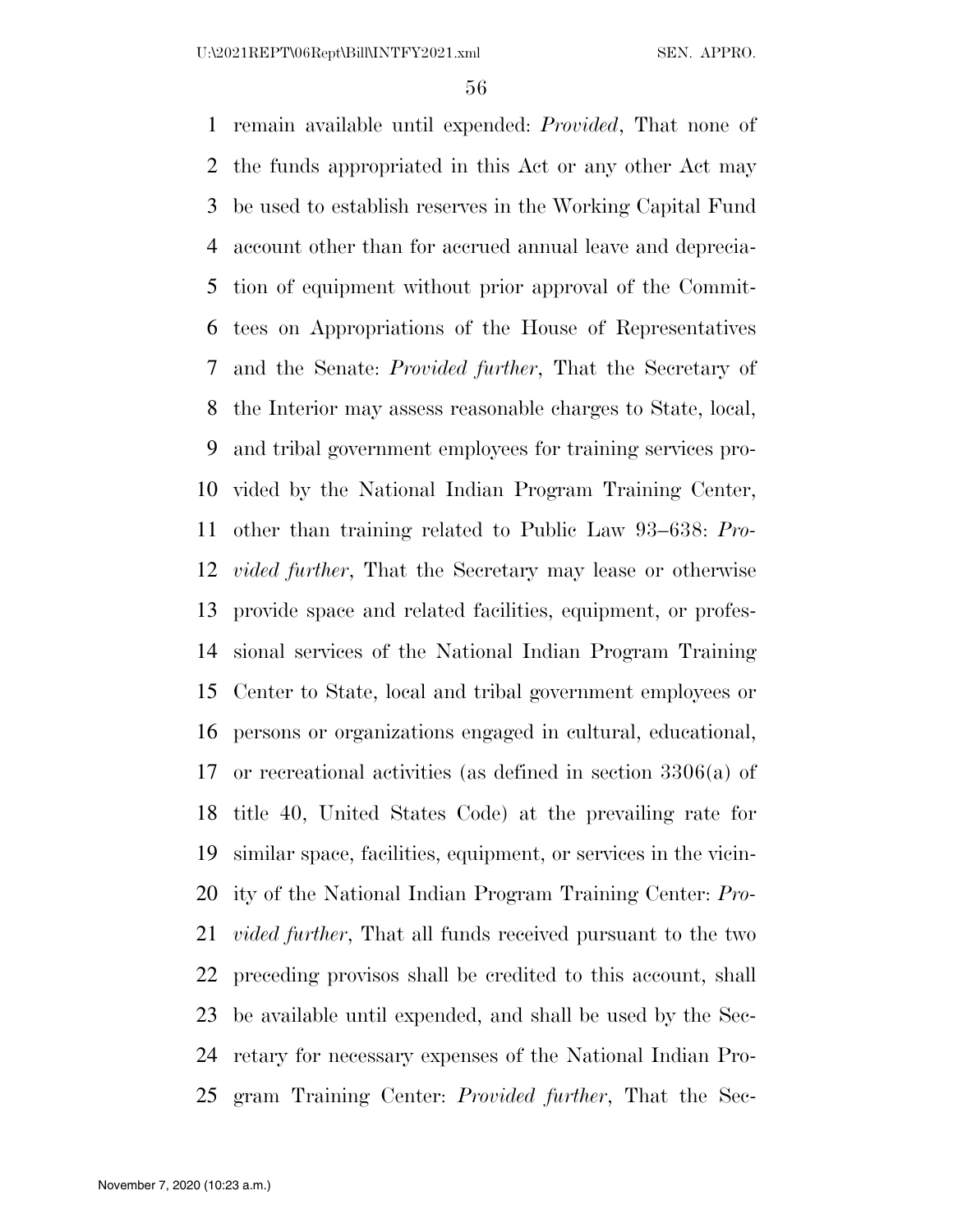retary may enter into grants and cooperative agreements to support the Office of Natural Resource Revenue's col- lection and disbursement of royalties, fees, and other min-eral revenue proceeds, as authorized by law.

ADMINISTRATIVE PROVISION

 There is hereby authorized for acquisition from avail- able resources within the Working Capital Fund, aircraft which may be obtained by donation, purchase, or through available excess surplus property: *Provided*, That existing aircraft being replaced may be sold, with proceeds derived or trade-in value used to offset the purchase price for the replacement aircraft.

OFFICE OF NATURAL RESOURCES REVENUE

(INCLUDING RESCISSION OF FUNDS)

 For necessary expenses for management of the collec- tion and disbursement of royalties, fees, and other mineral revenue proceeds, and for grants and cooperative agree- ments, as authorized by law, \$148,407,000, to remain available until September 30, 2022; of which \$50,651,000 shall remain available until expended for the purpose of mineral revenue management activities: *Provided*, That notwithstanding any other provision of law, \$15,000 shall be available for refunds of overpayments in connection with certain Indian leases in which the Secretary of the Interior concurred with the claimed refund due, to pay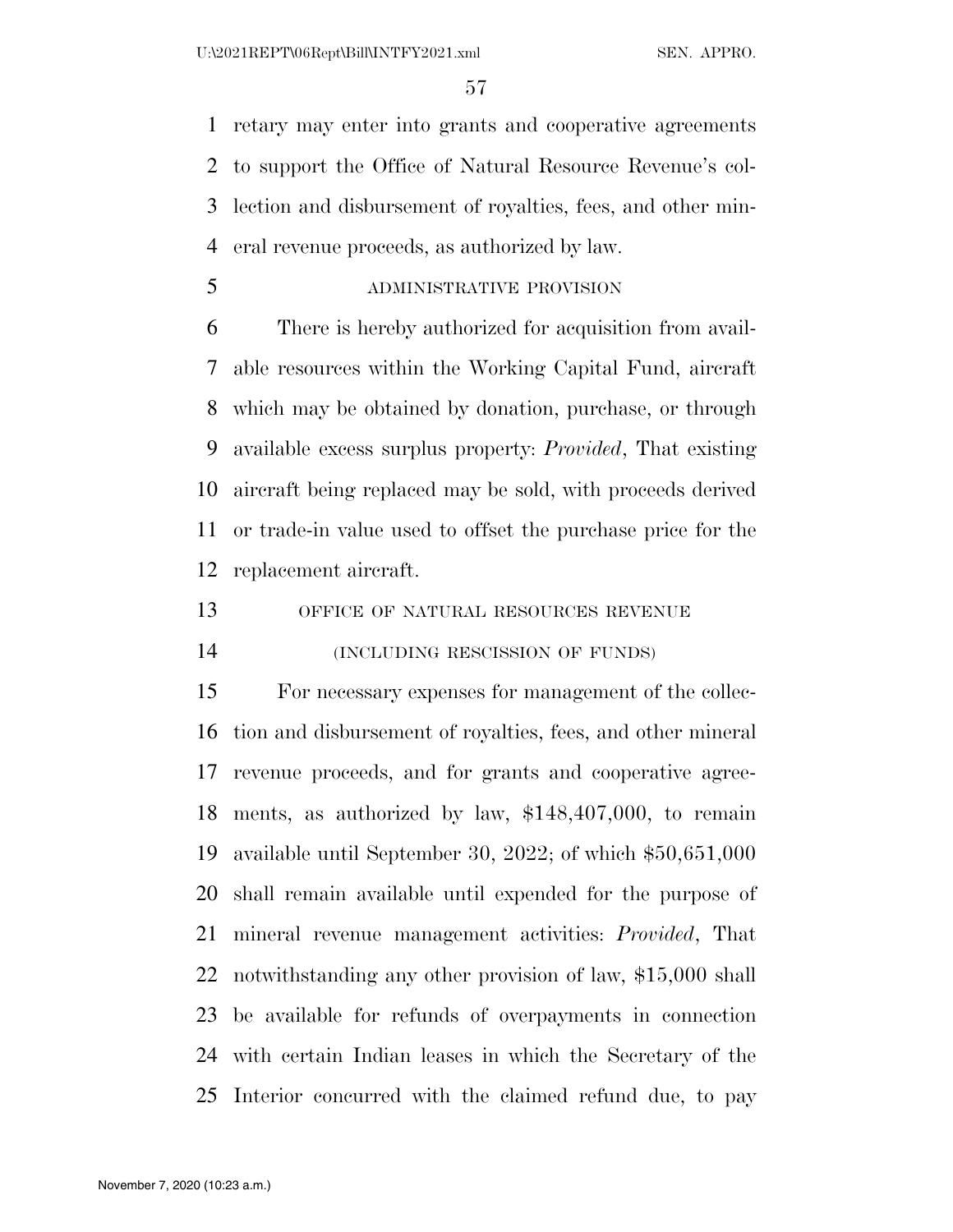amounts owed to Indian allottees or tribes, or to correct prior unrecoverable erroneous payments.

 Of the unobligated balances from amounts made available under this heading in fiscal year 2016 or before, \$17,398,000 is permanently rescinded: *Provided*, That no amounts may be rescinded from amounts that were des- ignated by the Congress as an emergency requirement pursuant to the Concurrent Resolution on the Budget or the Balanced Budget and Emergency Deficit Control Act of 1985.

 GENERAL PROVISIONS, DEPARTMENT OF THE INTERIOR **(INCLUDING TRANSFERS OF FUNDS)** 

EMERGENCY TRANSFER AUTHORITY—INTRA-BUREAU

 SEC. 101. Appropriations made in this title shall be available for expenditure or transfer (within each bureau or office), with the approval of the Secretary of the Inte- rior, for the emergency reconstruction, replacement, or re- pair of aircraft, buildings, utilities, or other facilities or equipment damaged or destroyed by fire, flood, storm, or other unavoidable causes: *Provided*, That no funds shall be made available under this authority until funds specifi- cally made available to the Department of the Interior for emergencies shall have been exhausted: *Provided further*, That all funds used pursuant to this section must be re-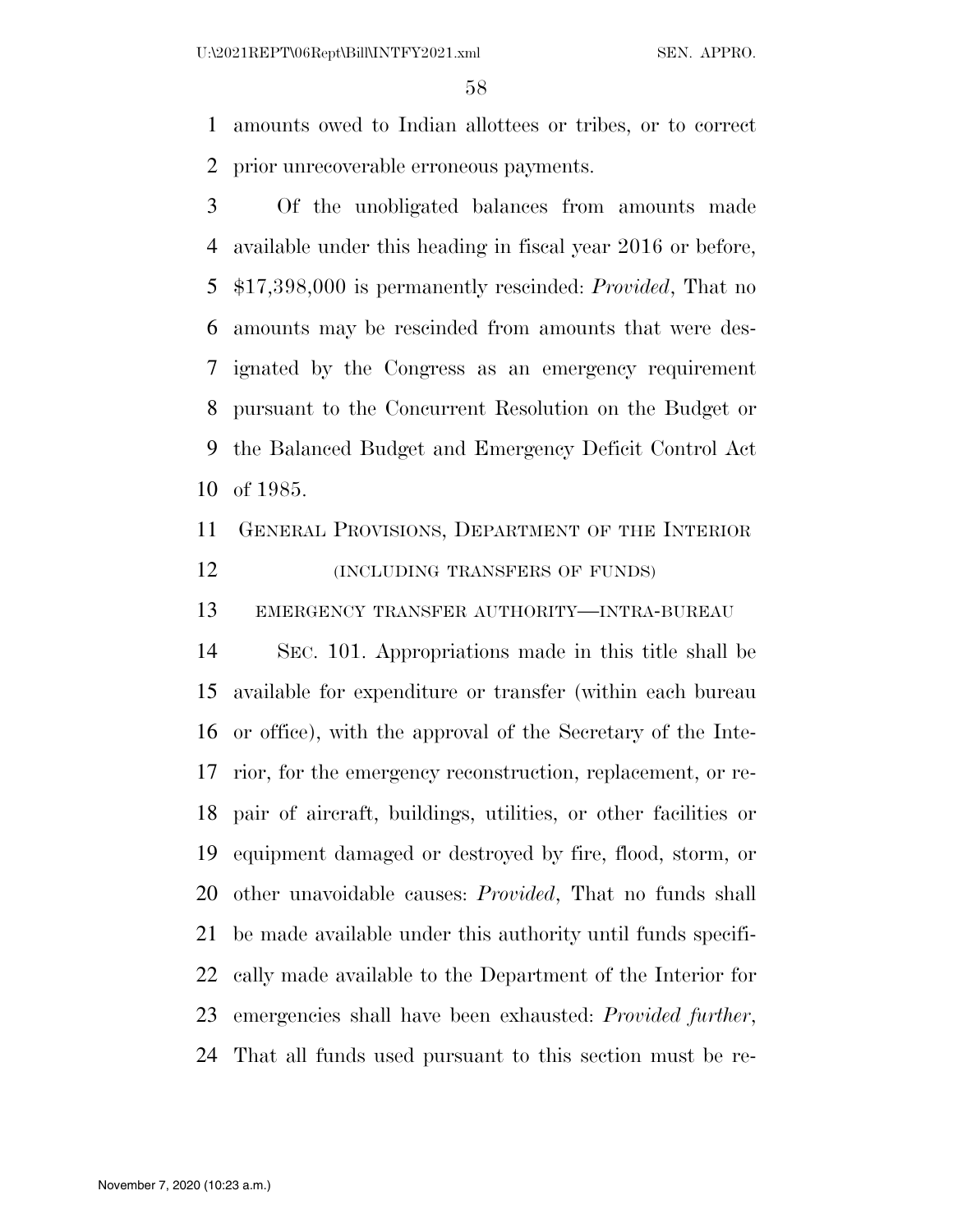plenished by a supplemental appropriation, which must be requested as promptly as possible.

## EMERGENCY TRANSFER AUTHORITY—DEPARTMENT-WIDE

 SEC. 102. The Secretary of the Interior may author- ize the expenditure or transfer of any no year appropria- tion in this title, in addition to the amounts included in the budget programs of the several agencies, for the sup- pression or emergency prevention of wildland fires on or threatening lands under the jurisdiction of the Depart- ment of the Interior; for the emergency rehabilitation of burned-over lands under its jurisdiction; for emergency ac- tions related to potential or actual earthquakes, floods, volcanoes, storms, or other unavoidable causes; for contin- gency planning subsequent to actual oil spills; for response and natural resource damage assessment activities related to actual oil spills or releases of hazardous substances into the environment; for the prevention, suppression, and con- trol of actual or potential grasshopper and Mormon cricket outbreaks on lands under the jurisdiction of the Secretary, pursuant to the authority in section 417(b) of Public Law 106–224 (7 U.S.C. 7717(b)); for emergency reclamation projects under section 410 of Public Law 95–87; and shall transfer, from any no year funds available to the Office of Surface Mining Reclamation and Enforcement, such funds as may be necessary to permit assumption of regu-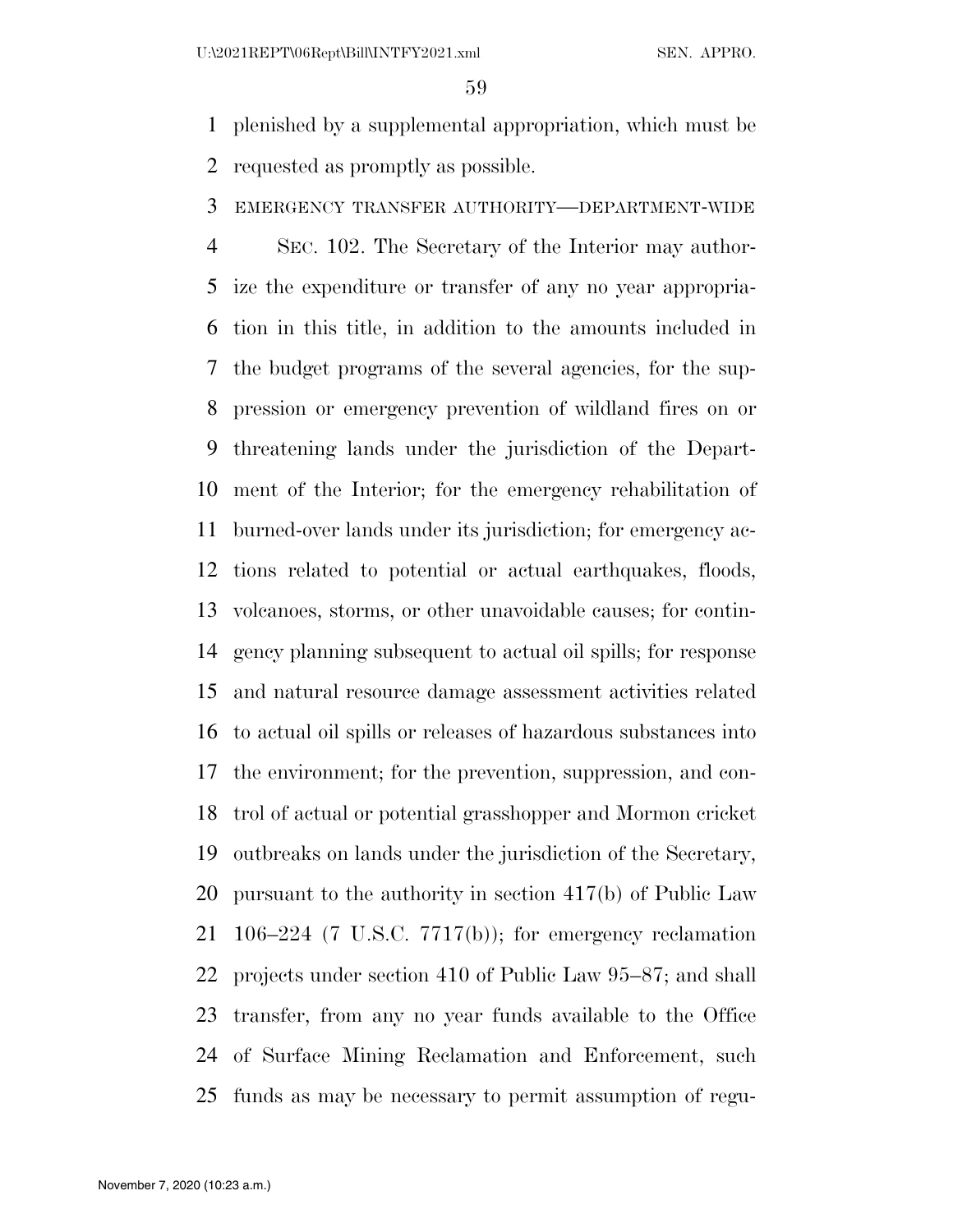latory authority in the event a primacy State is not car- rying out the regulatory provisions of the Surface Mining Act: *Provided*, That appropriations made in this title for wildland fire operations shall be available for the payment of obligations incurred during the preceding fiscal year, and for reimbursement to other Federal agencies for de- struction of vehicles, aircraft, or other equipment in con- nection with their use for wildland fire operations, with such reimbursement to be credited to appropriations cur- rently available at the time of receipt thereof: *Provided further*, That for wildland fire operations, no funds shall be made available under this authority until the Secretary determines that funds appropriated for ''wildland fire sup- pression'' shall be exhausted within 30 days: *Provided fur- ther*, That all funds used pursuant to this section must be replenished by a supplemental appropriation, which must be requested as promptly as possible: *Provided fur- ther*, That such replenishment funds shall be used to reim- burse, on a pro rata basis, accounts from which emergency funds were transferred.

21 AUTHORIZED USE OF FUNDS

 SEC. 103. Appropriations made to the Department of the Interior in this title shall be available for services as authorized by section 3109 of title 5, United States Code, when authorized by the Secretary of the Interior,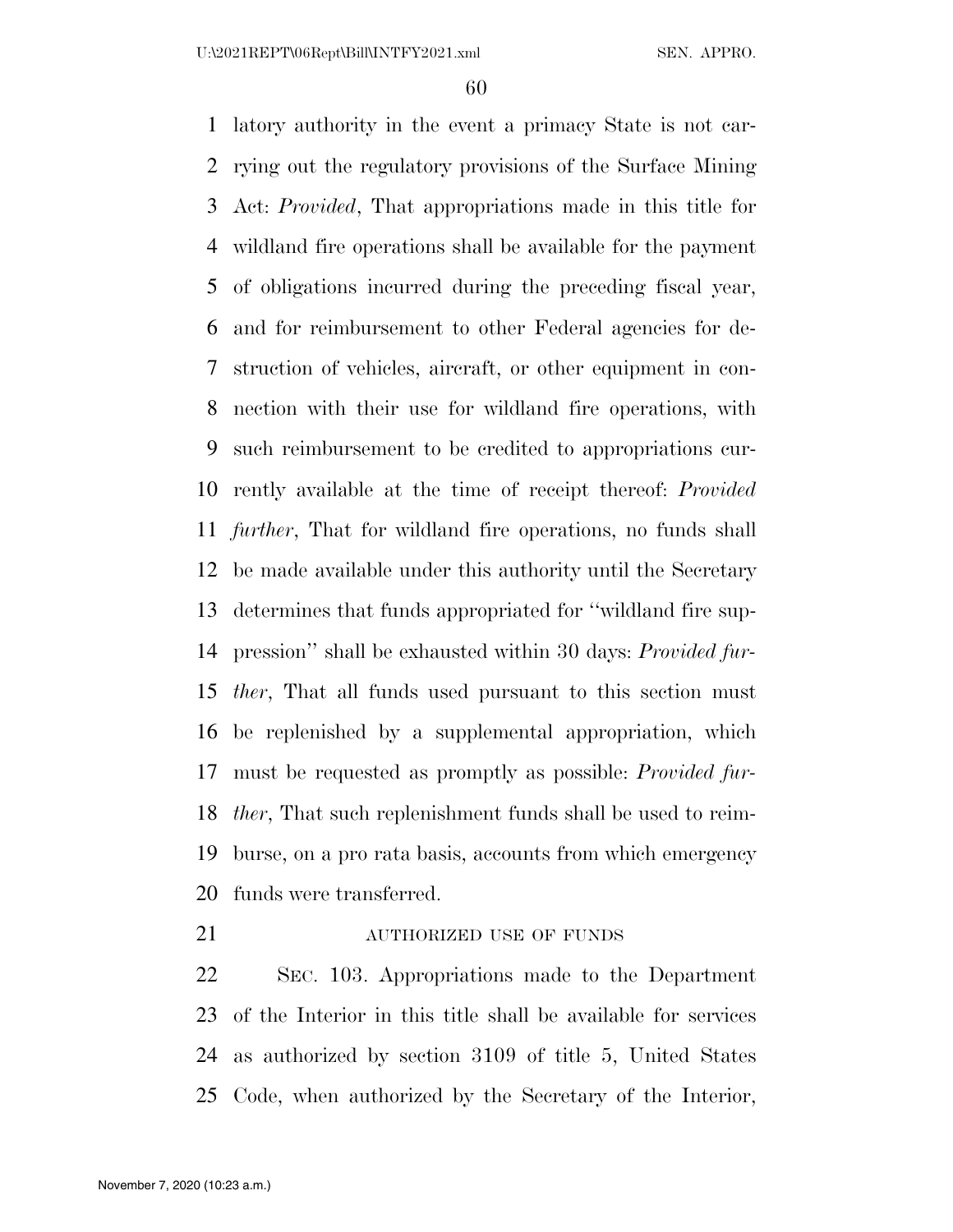in total amount not to exceed \$500,000; purchase and re- placement of motor vehicles, including specially equipped law enforcement vehicles; hire, maintenance, and oper- ation of aircraft; hire of passenger motor vehicles; pur- chase of reprints; payment for telephone service in private residences in the field, when authorized under regulations approved by the Secretary; and the payment of dues, when authorized by the Secretary, for library membership in so- cieties or associations which issue publications to members only or at a price to members lower than to subscribers who are not members.

## AUTHORIZED USE OF FUNDS, INDIAN TRUST MANAGEMENT

 SEC. 104. Appropriations made in this Act under the headings Bureau of Indian Affairs and Bureau of Indian Education, and Bureau of Trust Funds Administration and any unobligated balances from prior appropriations Acts made under the same headings or under the heading Office of the Special Trustee shall be available for expendi- ture or transfer for Indian trust management and reform activities. Total funding for settlement support activities shall not exceed amounts specifically designated in this Act for such purpose. The Secretary of the Interior shall notify the House and Senate Committees on Appropria-tions within 60 days of the expenditure or transfer of any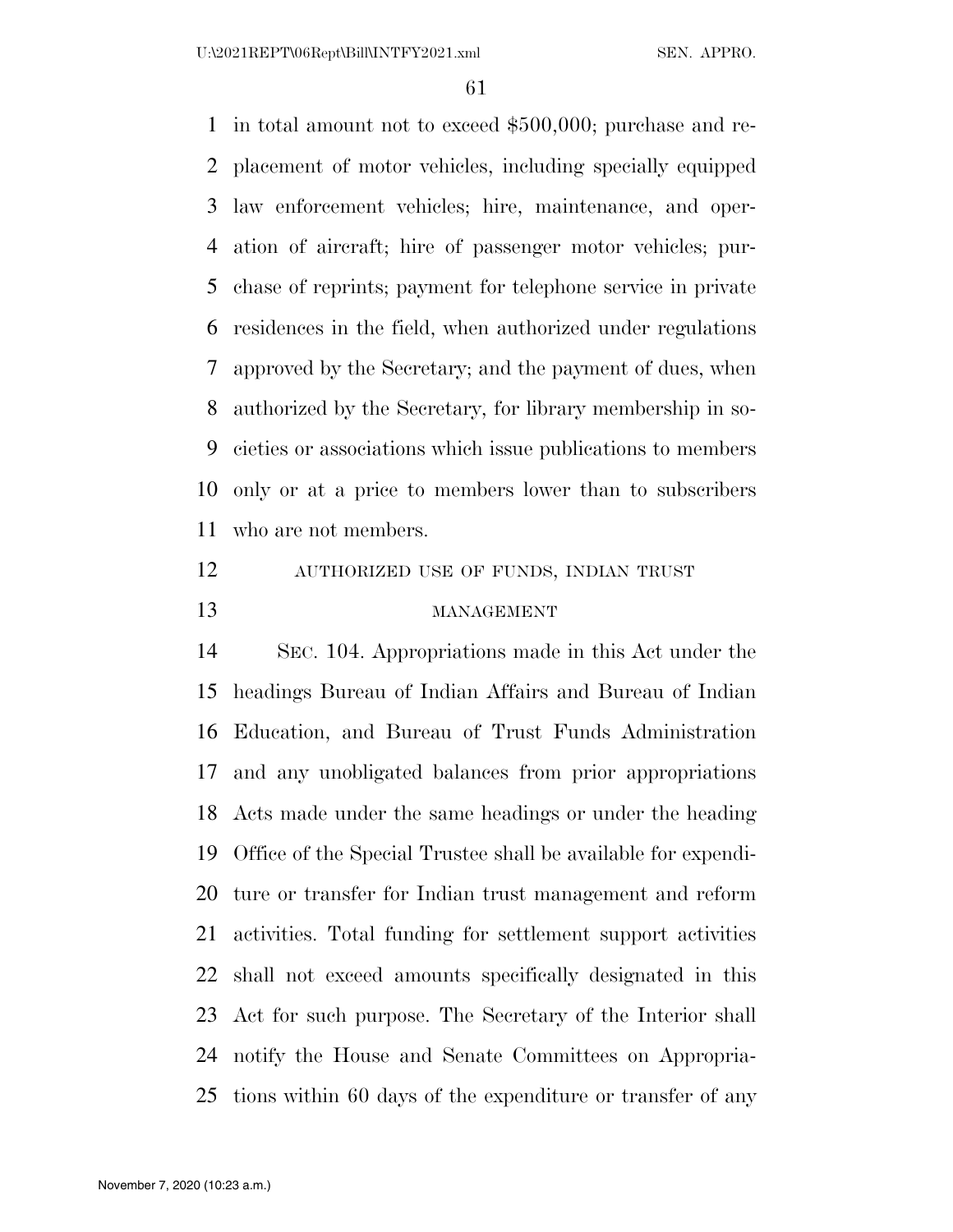funds under this section, including the amount expended or transferred and how the funds will be used.

REDISTRIBUTION OF FUNDS, BUREAU OF INDIAN

## AFFAIRS

 SEC. 105. Notwithstanding any other provision of law, the Secretary of the Interior is authorized to redis- tribute any Tribal Priority Allocation funds, including tribal base funds, to alleviate tribal funding inequities by transferring funds to address identified, unmet needs, dual enrollment, overlapping service areas, or inaccurate distribution methodologies. No tribe shall receive a reduc- tion in Tribal Priority Allocation funds of more than 10 percent in fiscal year 2021. Under circumstances of dual enrollment, overlapping service areas or inaccurate dis- tribution methodologies, the 10 percent limitation does not apply.

ELLIS, GOVERNORS, AND LIBERTY ISLANDS

 SEC. 106. Notwithstanding any other provision of law, the Secretary of the Interior is authorized to acquire lands, waters, or interests therein, including the use of all or part of any pier, dock, or landing within the State of New York and the State of New Jersey, for the purpose of operating and maintaining facilities in the support of transportation and accommodation of visitors to Ellis, Governors, and Liberty Islands, and of other program and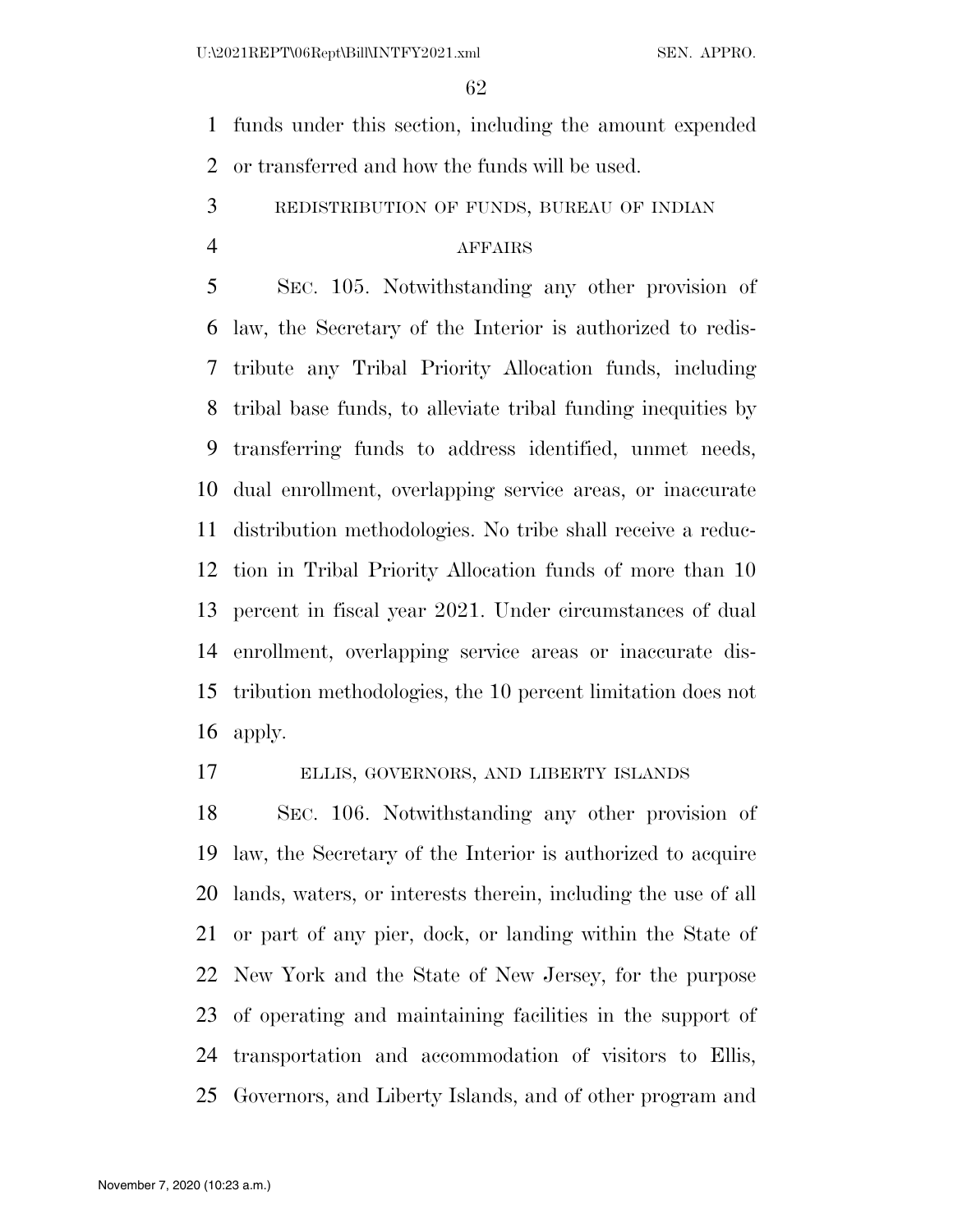U:\2021REPT\06Rept\Bill\INTFY2021.xml SEN. APPRO.

 administrative activities, by donation or with appropriated funds, including franchise fees (and other monetary con- sideration), or by exchange; and the Secretary is author- ized to negotiate and enter into leases, subleases, conces- sion contracts, or other agreements for the use of such facilities on such terms and conditions as the Secretary may determine reasonable.

8 OUTER CONTINENTAL SHELF INSPECTION FEES

 SEC. 107. (a) In fiscal year 2021, the Secretary of the Interior shall collect a nonrefundable inspection fee, which shall be deposited in the ''Offshore Safety and Envi- ronmental Enforcement'' account, from the designated op- erator for facilities subject to inspection under 43 U.S.C. 1348(c).

 (b) Annual fees shall be collected for facilities that are above the waterline, excluding drilling rigs, and are in place at the start of the fiscal year. Fees for fiscal year 2021 shall be—

 (1) \$10,500 for facilities with no wells, but with 20 processing equipment or gathering lines;

 (2) \$17,000 for facilities with 1 to 10 wells, with any combination of active or inactive wells; and (3) \$31,500 for facilities with more than 10 wells, with any combination of active or inactive wells.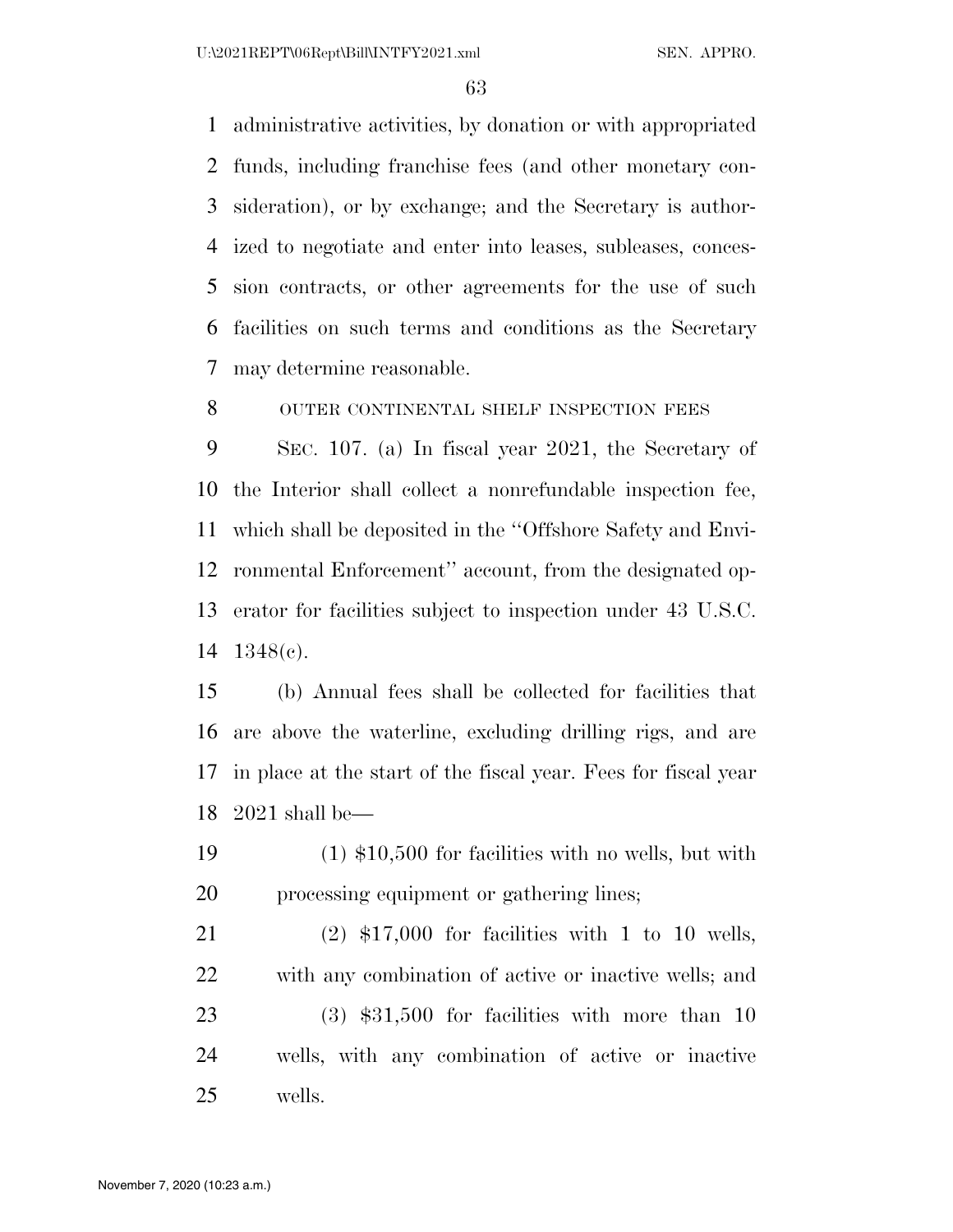(c) Fees for drilling rigs shall be assessed for all in- spections completed in fiscal year 2021. Fees for fiscal year 2021 shall be—

 (1) \$30,500 per inspection for rigs operating in water depths of 500 feet or more; and

 (2) \$16,700 per inspection for rigs operating in water depths of less than 500 feet.

 (d) Fees for inspection of well operations conducted via non-rig units as outlined in title 30 CFR 250 subparts D, E, F, and Q shall be assessed for all inspections com- pleted in fiscal year 2021. Fees for fiscal year 2021 shall be—

 (1) \$13,260 per inspection for non-rig units op-erating in water depths of 2,500 feet or more;

 (2) \$11,530 per inspection for non-rig units op- erating in water depths between 500 and 2,499 feet; and

 (3) \$4,470 per inspection for non-rig units op-erating in water depths of less than 500 feet.

 (e) The Secretary shall bill designated operators under subsection (b) quarterly, with payment required within 30 days of billing. The Secretary shall bill des- ignated operators under subsection (c) within 30 days of the end of the month in which the inspection occurred, with payment required within 30 days of billing. The Sec-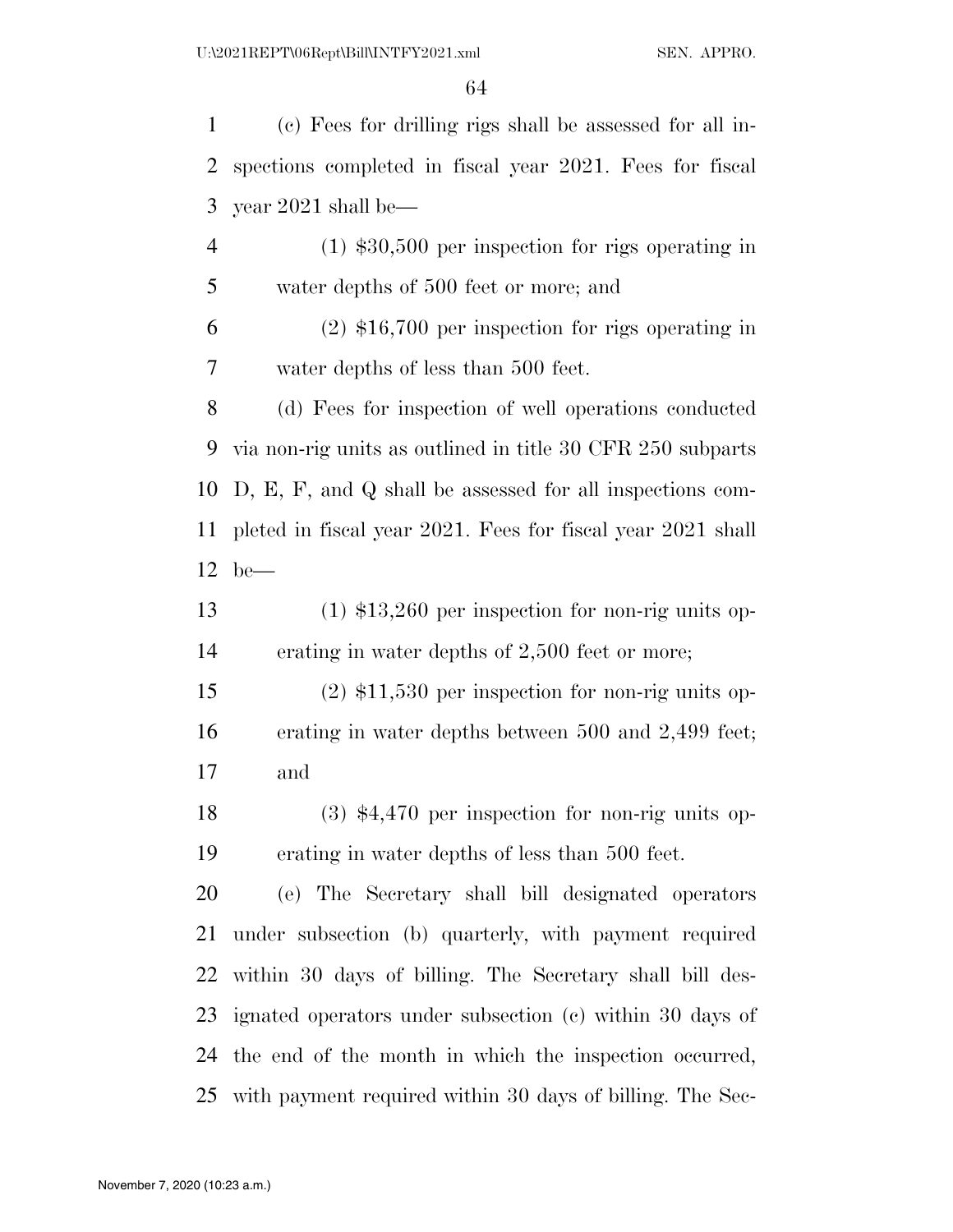retary shall bill designated operators under subsection (d) with payment required by the end of the following quarter. CONTRACTS AND AGREEMENTS FOR WILD HORSE AND BURRO HOLDING FACILITIES

 SEC. 108. Notwithstanding any other provision of this Act, the Secretary of the Interior may enter into multiyear cooperative agreements with nonprofit organiza- tions and other appropriate entities, and may enter into multiyear contracts in accordance with the provisions of section 3903 of title 41, United States Code (except that the 5-year term restriction in subsection (a) shall not apply), for the long-term care and maintenance of excess wild free roaming horses and burros by such organizations or entities on private land. Such cooperative agreements and contracts may not exceed 10 years, subject to renewal at the discretion of the Secretary.

MASS MARKING OF SALMONIDS

 SEC. 109. The United States Fish and Wildlife Serv- ice shall, in carrying out its responsibilities to protect threatened and endangered species of salmon, implement a system of mass marking of salmonid stocks, intended for harvest, that are released from federally operated or federally financed hatcheries including but not limited to fish releases of coho, chinook, and steelhead species.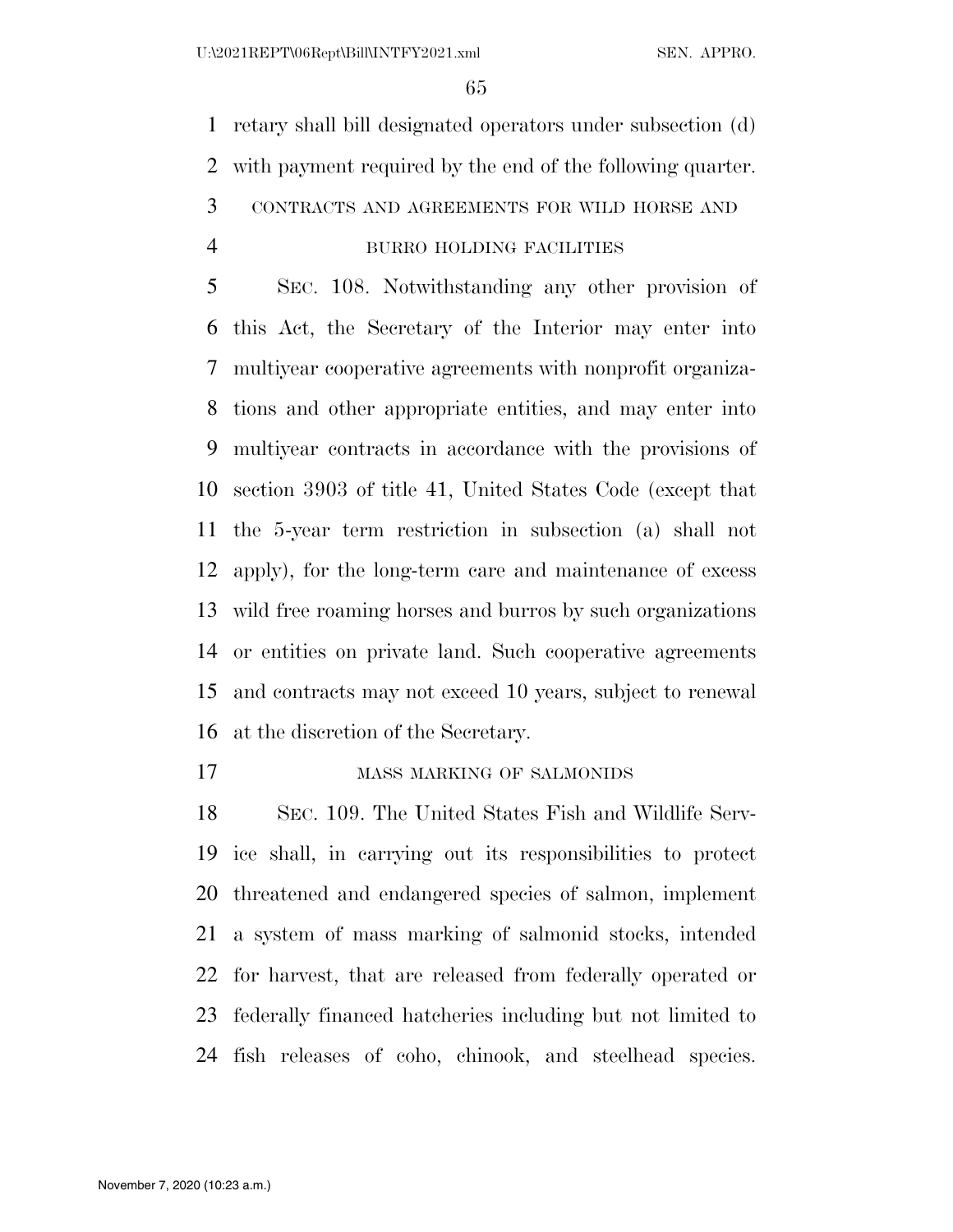Marked fish must have a visible mark that can be readily identified by commercial and recreational fishers.

CONTRACTS AND AGREEMENTS WITH INDIAN AFFAIRS

 SEC. 110. Notwithstanding any other provision of law, during fiscal year 2021, in carrying out work involv- ing cooperation with State, local, and tribal governments or any political subdivision thereof, Indian Affairs may record obligations against accounts receivable from any such entities, except that total obligations at the end of the fiscal year shall not exceed total budgetary resources available at the end of the fiscal year.

 DEPARTMENT OF THE INTERIOR EXPERIENCED SERVICES PROGRAM

 SEC. 111. (a) Notwithstanding any other provision of law relating to Federal grants and cooperative agree- ments, the Secretary of the Interior is authorized to make grants to, or enter into cooperative agreements with, pri- vate nonprofit organizations designated by the Secretary of Labor under title V of the Older Americans Act of 1965 to utilize the talents of older Americans in programs au- thorized by other provisions of law administered by the Secretary and consistent with such provisions of law.

 (b) Prior to awarding any grant or agreement under subsection (a), the Secretary shall ensure that the agree-ment would not—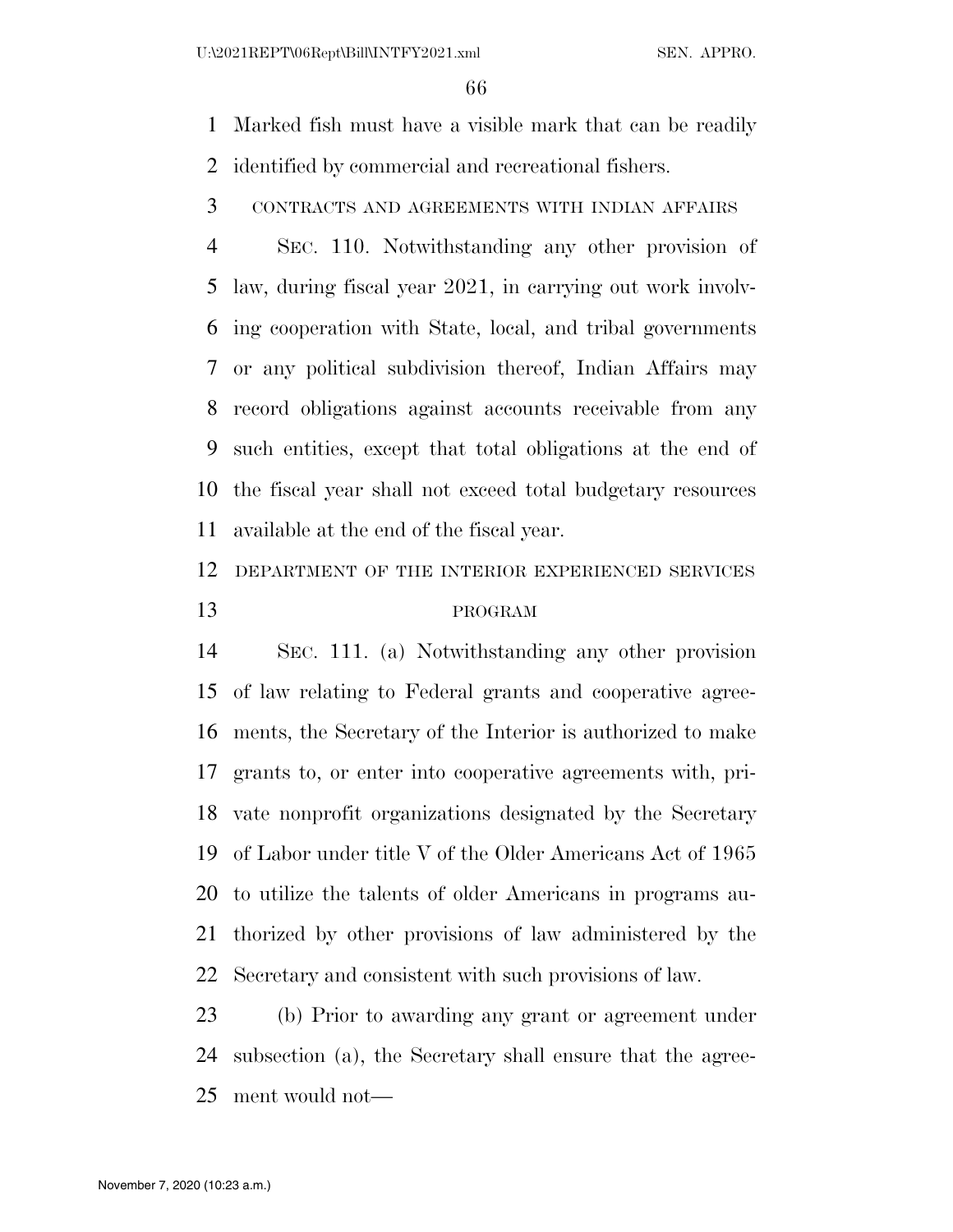(1) result in the displacement of individuals currently employed by the Department, including partial displacement through reduction of non-over- time hours, wages, or employment benefits; (2) result in the use of an individual under the Department of the Interior Experienced Services Program for a job or function in a case in which a Federal employee is in a layoff status from the same or substantially equivalent job within the Depart- ment; or (3) affect existing contracts for services. 12 OBLIGATION OF FUNDS SEC. 112. Amounts appropriated by this Act to the Department of the Interior shall be available for obligation and expenditure not later than 60 days after the date of enactment of this Act. 17 SEPARATION OF ACCOUNTS SEC. 113. The Secretary of the Interior, in order to implement an orderly transition to separate accounts of the Bureau of Indian Affairs and the Bureau of Indian Education, may transfer funds among and between the successor offices and bureaus affected by the reorganiza- tion only in conformance with the reprogramming guide-lines described in this Act.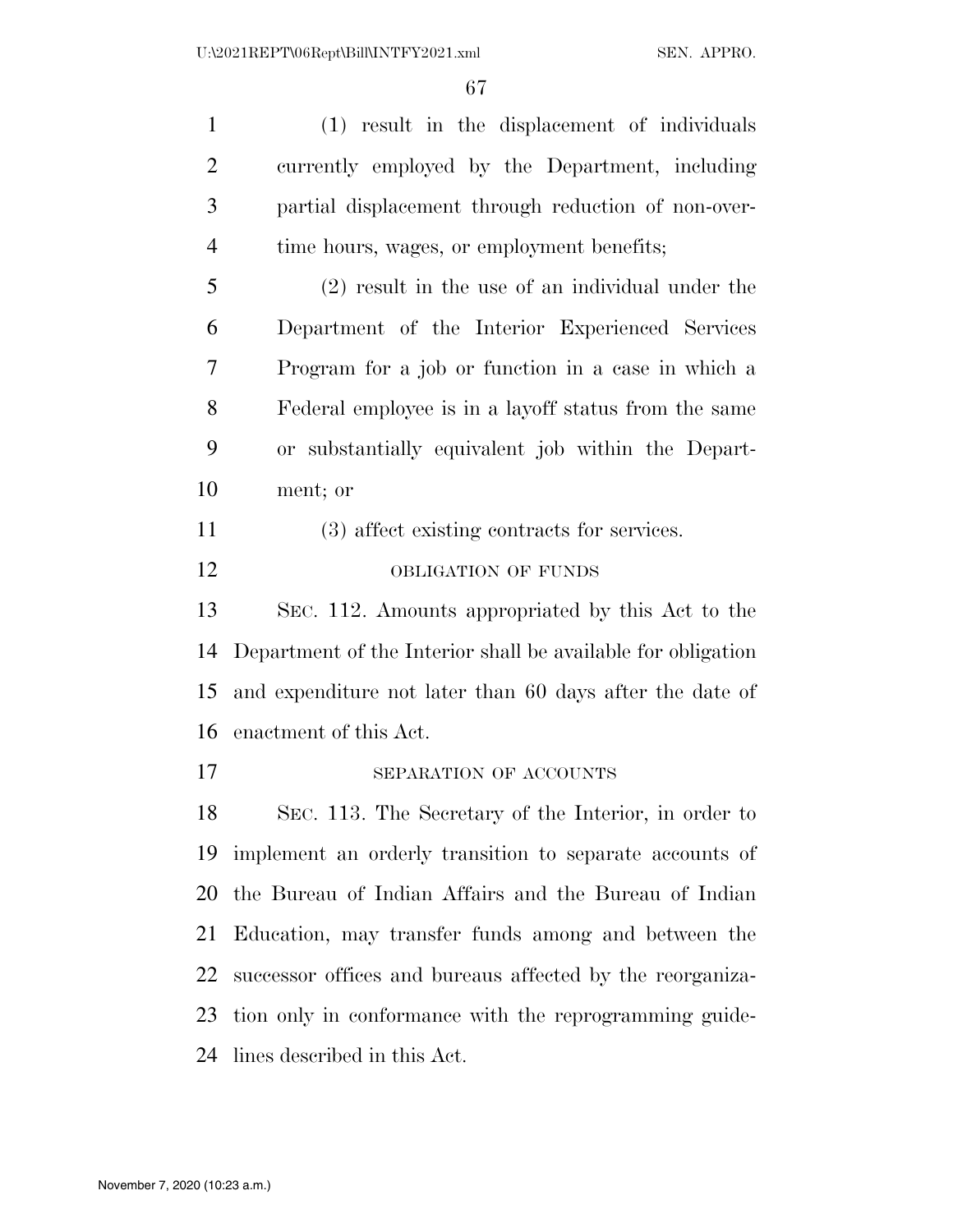PAYMENTS IN LIEU OF TAXES (PILT)

 SEC. 114. Section 6906 of title 31, United States Code, shall be applied by substituting ''fiscal year 2021'' for ''fiscal year 2019''.

SAGE-GROUSE

 SEC. 115. None of the funds made available by this or any other Act may be used by the Secretary of the Inte- rior to write or issue pursuant to section 4 of the Endan-gered Species Act of 1973 (16 U.S.C. 1533)—

 (1) a proposed rule for greater sage-grouse (Centrocercus urophasianus);

 (2) a proposed rule for the Columbia basin dis-tinct population segment of greater sage-grouse.

DISCLOSURE OF DEPARTURE OR ALTERNATE PROCEDURE

### APPROVAL

 SEC. 116. (a) Subject to subsection (b), beginning no later than 180 days after the enactment of this Act, in any case in which the Bureau of Safety and Environ- mental Enforcement or the Bureau of Ocean Energy Man- agement prescribes or approves any departure or use of alternate procedure or equipment, in regards to a plan or permit, under 30 CFR § 585.103, 30 CFR § 550.141; 30 CFR §550.142; 30 CFR § 250.141, or 30 CFR § 250.142, the head of such bureau shall post a description of such departure or alternate procedure or equipment use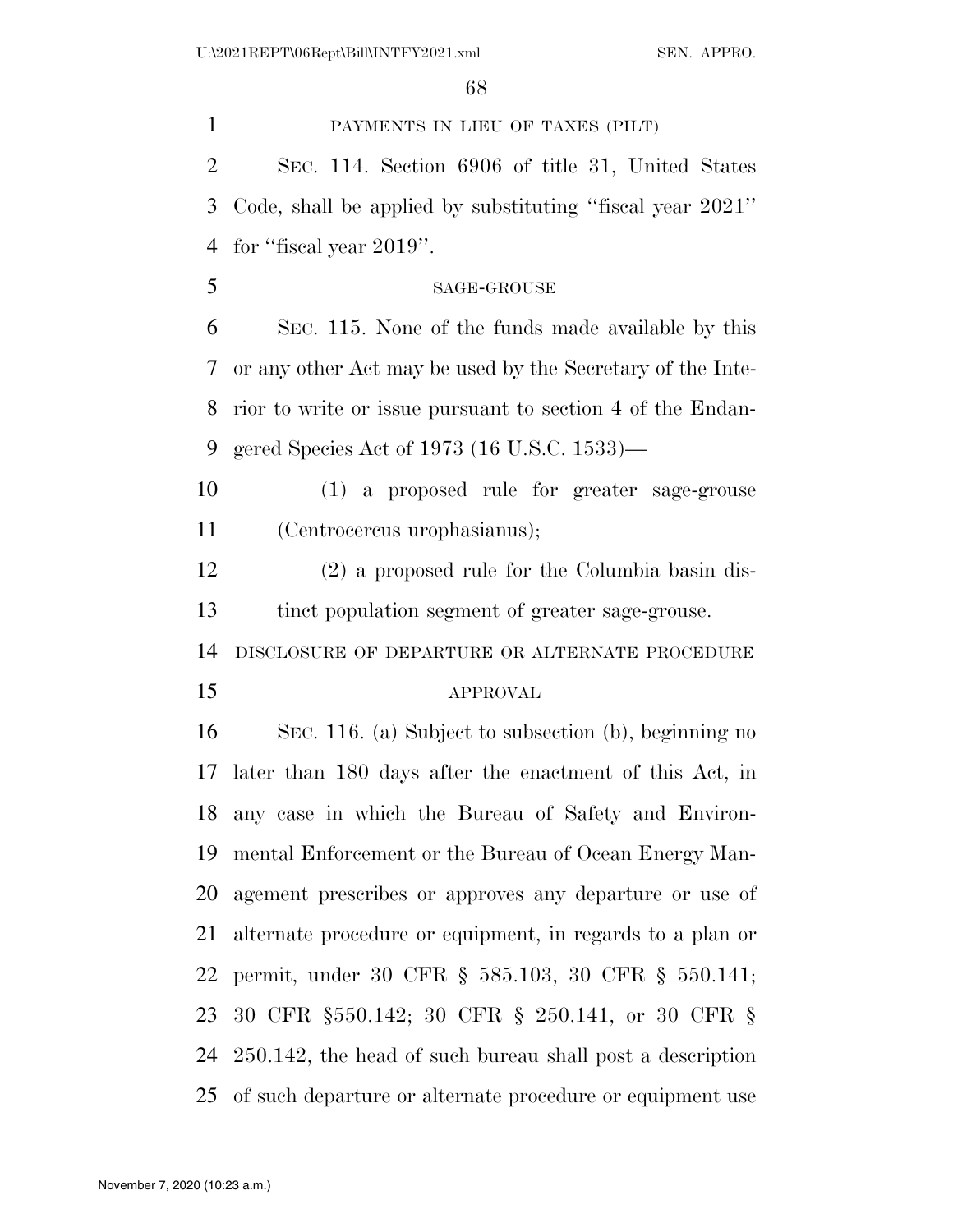- approval on such bureau's publicly available website not
- more than 15 business days after such issuance.
- (b) The head of each bureau may exclude confidential
- business information.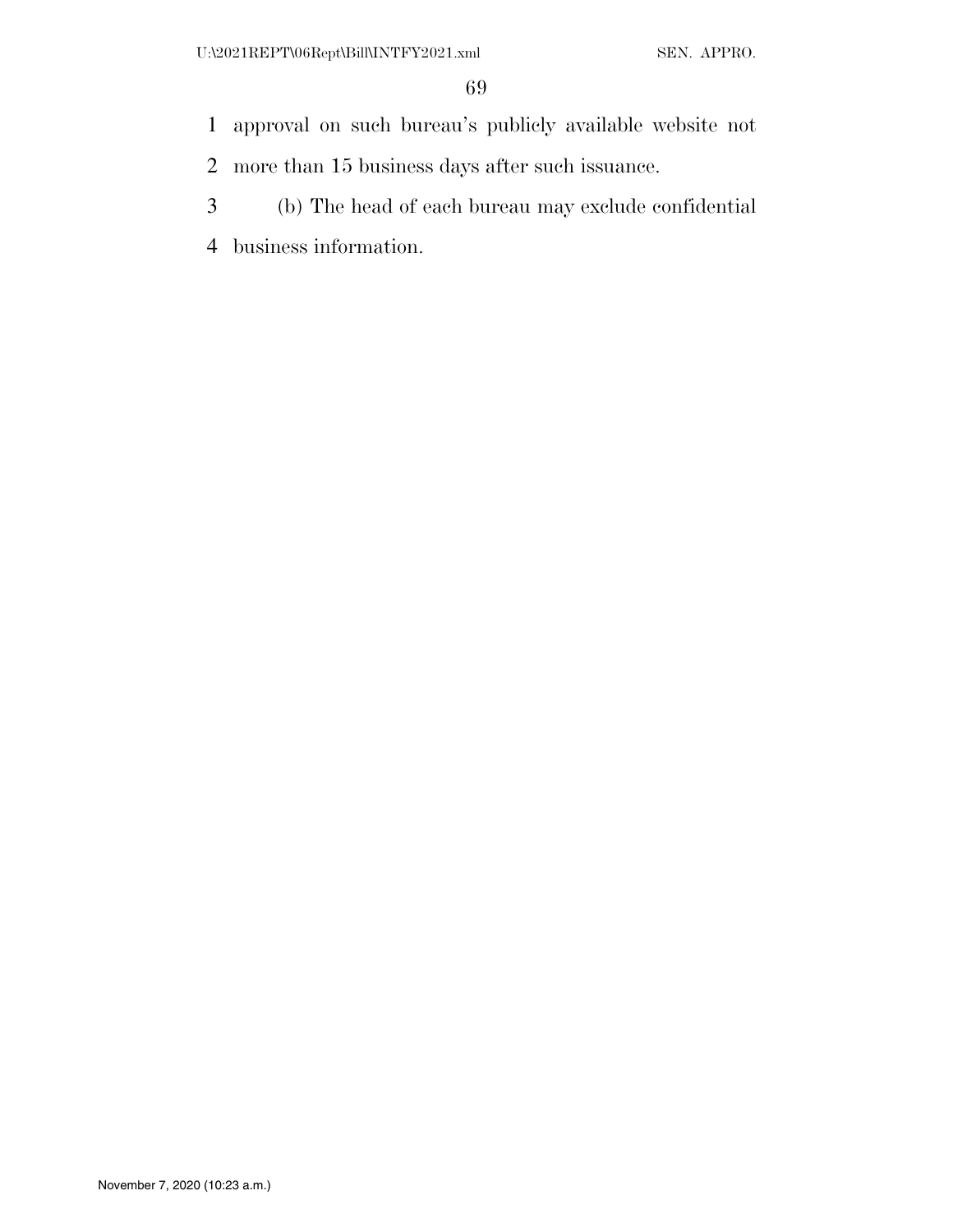# TITLE II ENVIRONMENTAL PROTECTION AGENCY 3 SCIENCE AND TECHNOLOGY For science and technology, including research and development activities, which shall include research and development activities under the Comprehensive Environ- mental Response, Compensation, and Liability Act of 1980; necessary expenses for personnel and related costs and travel expenses; procurement of laboratory equipment and supplies; and other operating expenses in support of research and development, \$717,649,000, to remain avail- able until September 30, 2022: *Provided*, That of the funds included under this heading, \$8,000,000 shall be for

 Research: National Priorities as specified in the explana-tory statement accompanying this Act.

ENVIRONMENTAL PROGRAMS AND MANAGEMENT

 For environmental programs and management, in- cluding necessary expenses not otherwise provided for, for personnel and related costs and travel expenses; hire of passenger motor vehicles; hire, maintenance, and oper- ation of aircraft; purchase of reprints; library member- ships in societies or associations which issue publications to members only or at a price to members lower than to subscribers who are not members; administrative costs of the brownfields program under the Small Business Liabil-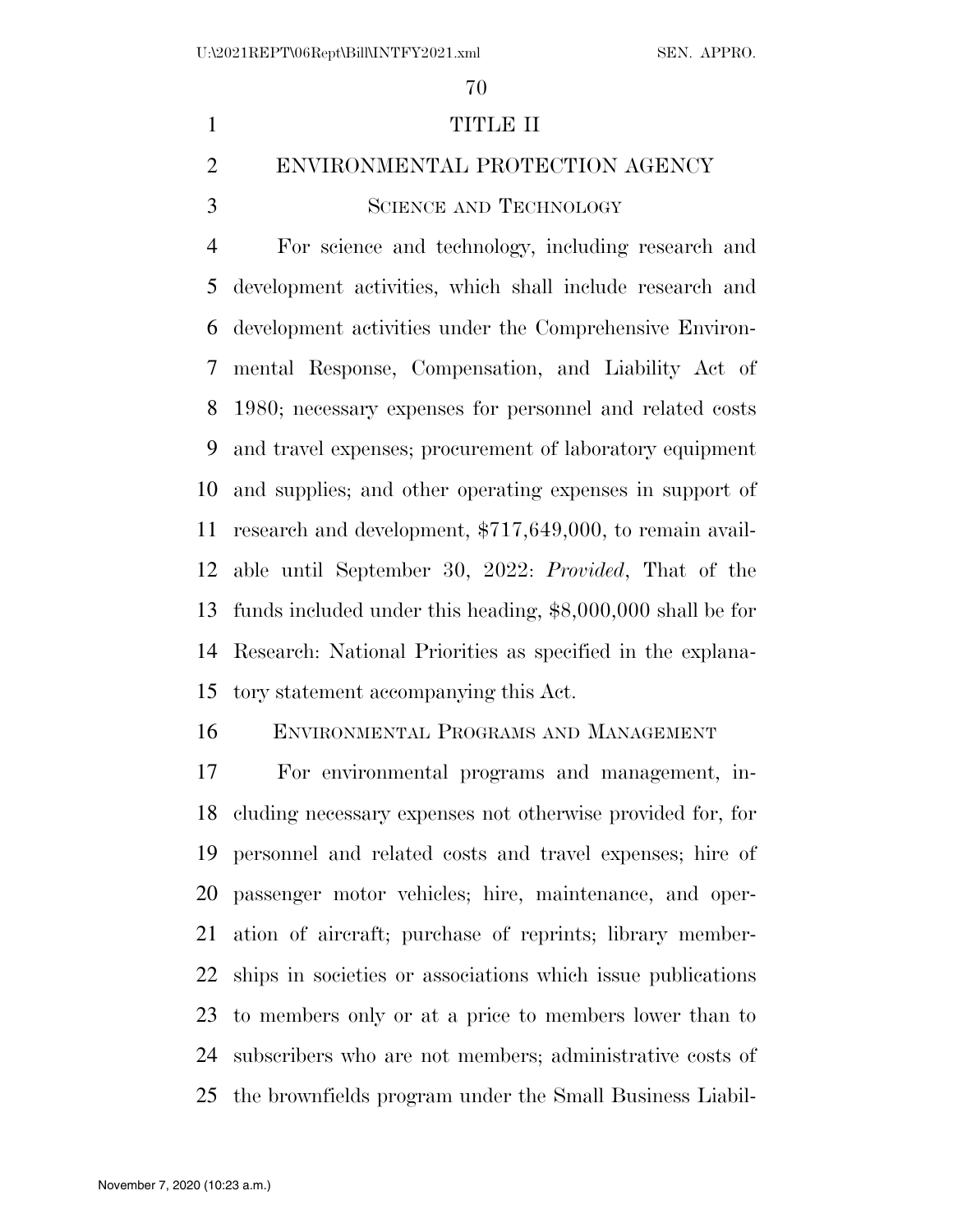ity Relief and Brownfields Revitalization Act of 2002; im- plementation of a coal combustion residual permit pro- gram under section 2301 of the Water and Waste Act of 2016; and not to exceed \$19,000 for official reception and representation expenses, \$2,680,626,000, to remain avail- able until September 30, 2022: *Provided*, That of the funds included under this heading, \$21,700,000 shall be for Environmental Protection: National Priorities as speci- fied in the explanatory statement accompanying this Act: *Provided further*, That of the funds included under this heading, \$513,496,000 shall be for Geographic Programs specified in the explanatory statement accompanying this Act.

 In addition, \$5,000,000 to remain available until ex- pended, for necessary expenses of activities described in section 26(b)(1) of the Toxic Substances Control Act (15 U.S.C. 2625(b)(1)): *Provided*, That fees collected pursu- ant to that section of that Act and deposited in the ''TSCA Service Fee Fund'' as discretionary offsetting receipts in fiscal year 2021 shall be retained and used for necessary salaries and expenses in this appropriation and shall re- main available until expended: *Provided further*, That the sum herein appropriated in this paragraph from the gen- eral fund for fiscal year 2021 shall be reduced by the amount of discretionary offsetting receipts received during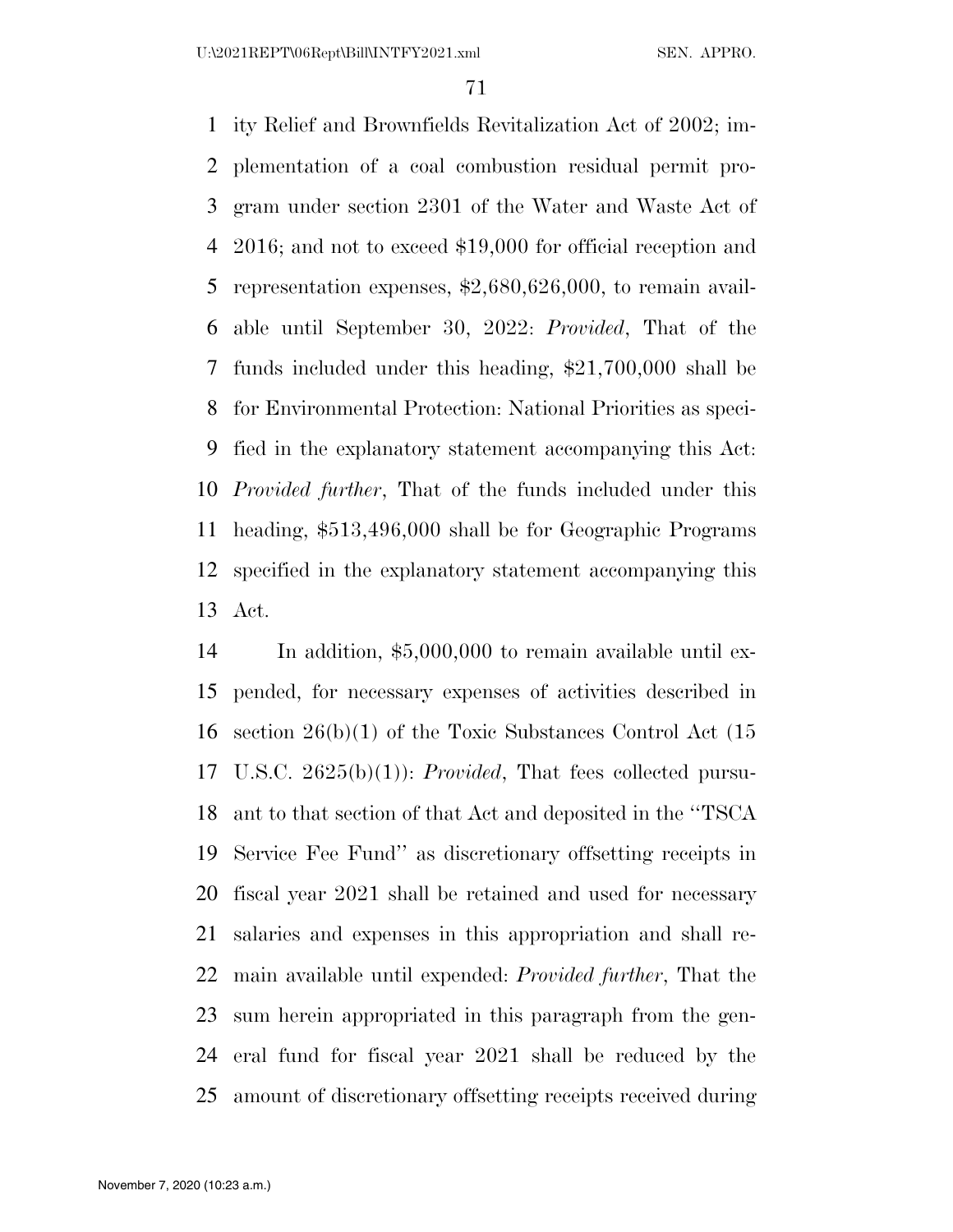fiscal year 2021, so as to result in a final fiscal year 2021 appropriation from the general fund estimated at not more than \$0: *Provided further*, That to the extent that amounts realized from such receipts exceed \$5,000,000, those amount in excess of \$5,000,000 shall be deposited in the ''TSCA Service Fee Fund'' as discretionary offsetting re- ceipts in fiscal year 2021, shall be retained and used for necessary salaries and expenses in this account, and shall remain available until expended: *Provided further*, That of the funds included in the first paragraph under this head- ing, the Chemical Risk Review and Reduction program project shall be allocated for this fiscal year, excluding the amount of any fees appropriated, not less than the amount of appropriations for that program project for fiscal year 2014.

HAZARDOUS WASTE ELECTRONIC MANIFEST SYSTEM

FUND

 For necessary expenses to carry out section 3024 of the Solid Waste Disposal Act (42 U.S.C. 6939g), includ- ing the development, operation, maintenance, and upgrad- ing of the hazardous waste electronic manifest system es- tablished by such section, \$8,000,000, to remain available until expended: *Provided*, That the sum herein appro- priated from the general fund shall be reduced as offset-ting collections under such section 3024 are received dur-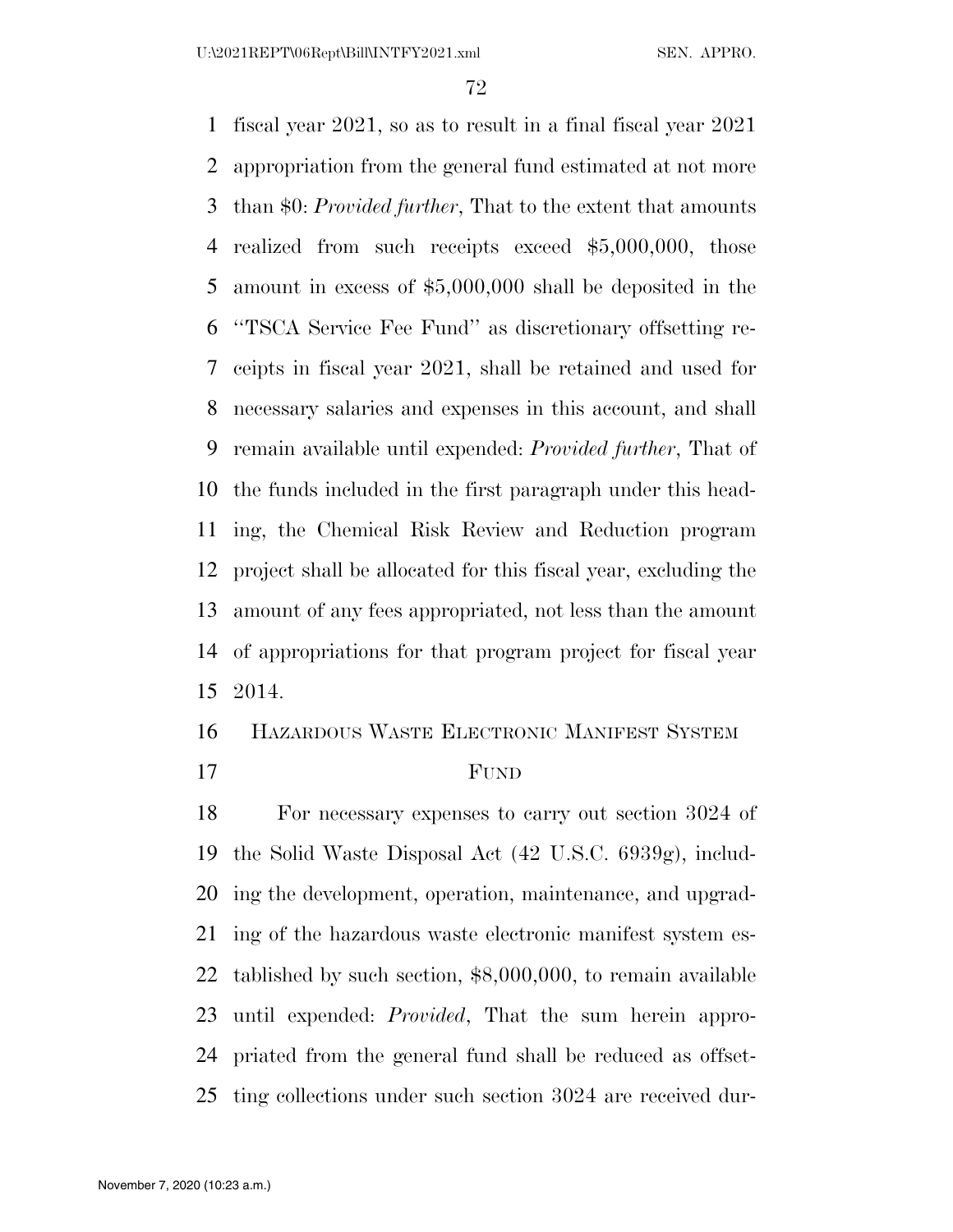ing fiscal year 2021, which shall remain available until ex- pended and be used for necessary expenses in this appro- priation, so as to result in a final fiscal year 2021 appro- priation from the general fund estimated at not more than \$0: *Provided further*, That to the extent such offsetting collections received in fiscal year 2021 exceed \$8,000,000, those excess amounts shall remain available until ex- pended and be used for necessary expenses in this appro-priation.

10 OFFICE OF INSPECTOR GENERAL

 For necessary expenses of the Office of Inspector General in carrying out the provisions of the Inspector General Act of 1978, \$41,489,000, to remain available until September 30, 2022.

**BUILDINGS AND FACILITIES** 

 For construction, repair, improvement, extension, al- teration, and purchase of fixed equipment or facilities of, or for use by, the Environmental Protection Agency, \$33,598,000, to remain available until expended.

HAZARDOUS SUBSTANCE SUPERFUND

21 (INCLUDING TRANSFERS OF FUNDS)

 For necessary expenses to carry out the Comprehen- sive Environmental Response, Compensation, and Liabil-24 ity Act of 1980 (CERCLA), including sections  $111(c)(3)$ , 25 (e)(5), (e)(6), and (e)(4) (42 U.S.C. 9611), and hire,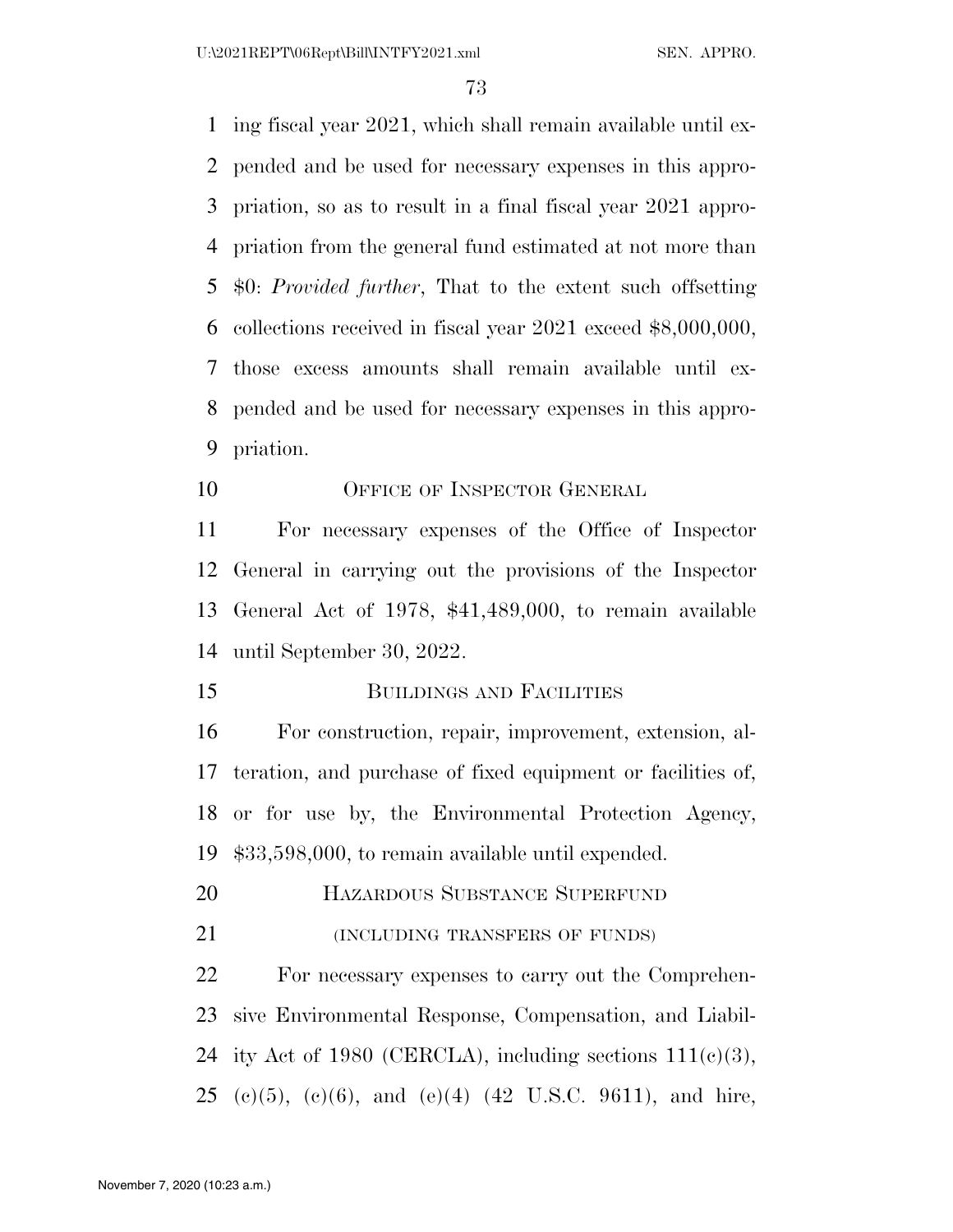maintenance, and operation of aircraft, \$1,184,755,000, to remain available until expended, consisting of such sums as are available in the Trust Fund on September 30, 2020, as authorized by section 517(a) of the Super- fund Amendments and Reauthorization Act of 1986 (SARA) and up to \$1,184,755,000 as a payment from general revenues to the Hazardous Substance Superfund for purposes as authorized by section 517(b) of SARA: *Provided*, That funds appropriated under this heading may be allocated to other Federal agencies in accordance with section 111(a) of CERCLA: *Provided further*, That of the funds appropriated under this heading, \$11,586,000 shall be paid to the ''Office of Inspector Gen- eral'' appropriation to remain available until September 30, 2022, and \$30,747,000 shall be paid to the ''Science and Technology'' appropriation to remain available until September 30, 2022.

LEAKING UNDERGROUND STORAGE TANK TRUST FUND

### PROGRAM

 For necessary expenses to carry out leaking under- ground storage tank cleanup activities authorized by sub- title I of the Solid Waste Disposal Act, \$91,941,000, to remain available until expended, of which \$66,572,000 shall be for carrying out leaking underground storage tank cleanup activities authorized by section 9003(h) of the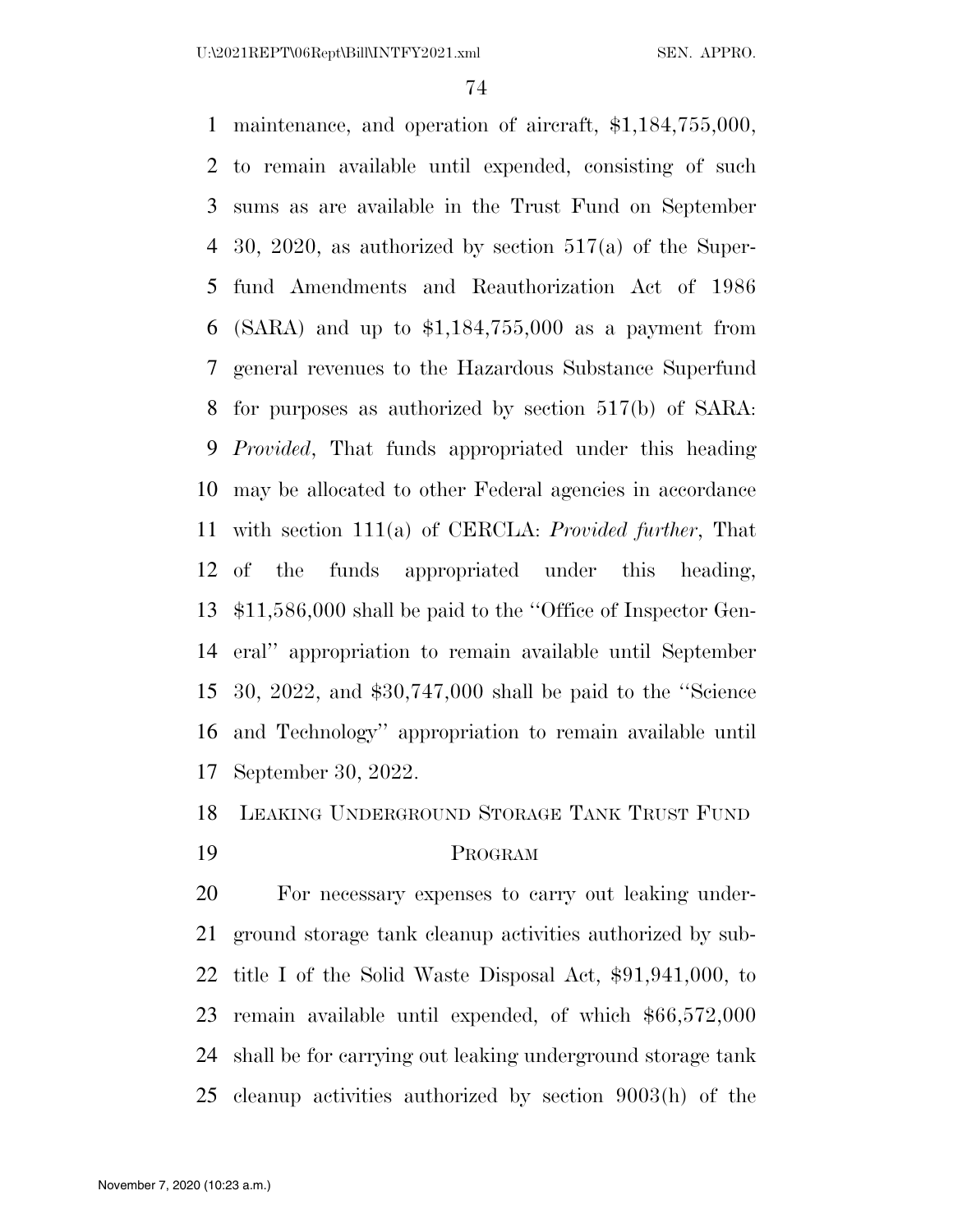U:\2021REPT\06Rept\Bill\INTFY2021.xml SEN. APPRO.

 Solid Waste Disposal Act; \$25,369,000 shall be for car- rying out the other provisions of the Solid Waste Disposal Act specified in section 9508(c) of the Internal Revenue Code: *Provided*, That the Administrator is authorized to use appropriations made available under this heading to implement section 9013 of the Solid Waste Disposal Act to provide financial assistance to federally recognized In- dian tribes for the development and implementation of programs to manage underground storage tanks.

10 INLAND OIL SPILL PROGRAMS

 For expenses necessary to carry out the Environ- mental Protection Agency's responsibilities under the Oil Pollution Act of 1990, including hire, maintenance, and operation of aircraft, \$19,581,000, to be derived from the Oil Spill Liability trust fund, to remain available until ex-pended.

STATE AND TRIBAL ASSISTANCE GRANTS

 For environmental programs and infrastructure as- sistance, including capitalization grants for State revolv- ing funds and performance partnership grants, \$4,283,732,000, to remain available until expended, of which—

 (1) \$1,638,826,000 shall be for making capital- ization grants for the Clean Water State Revolving Funds under title VI of the Federal Water Pollution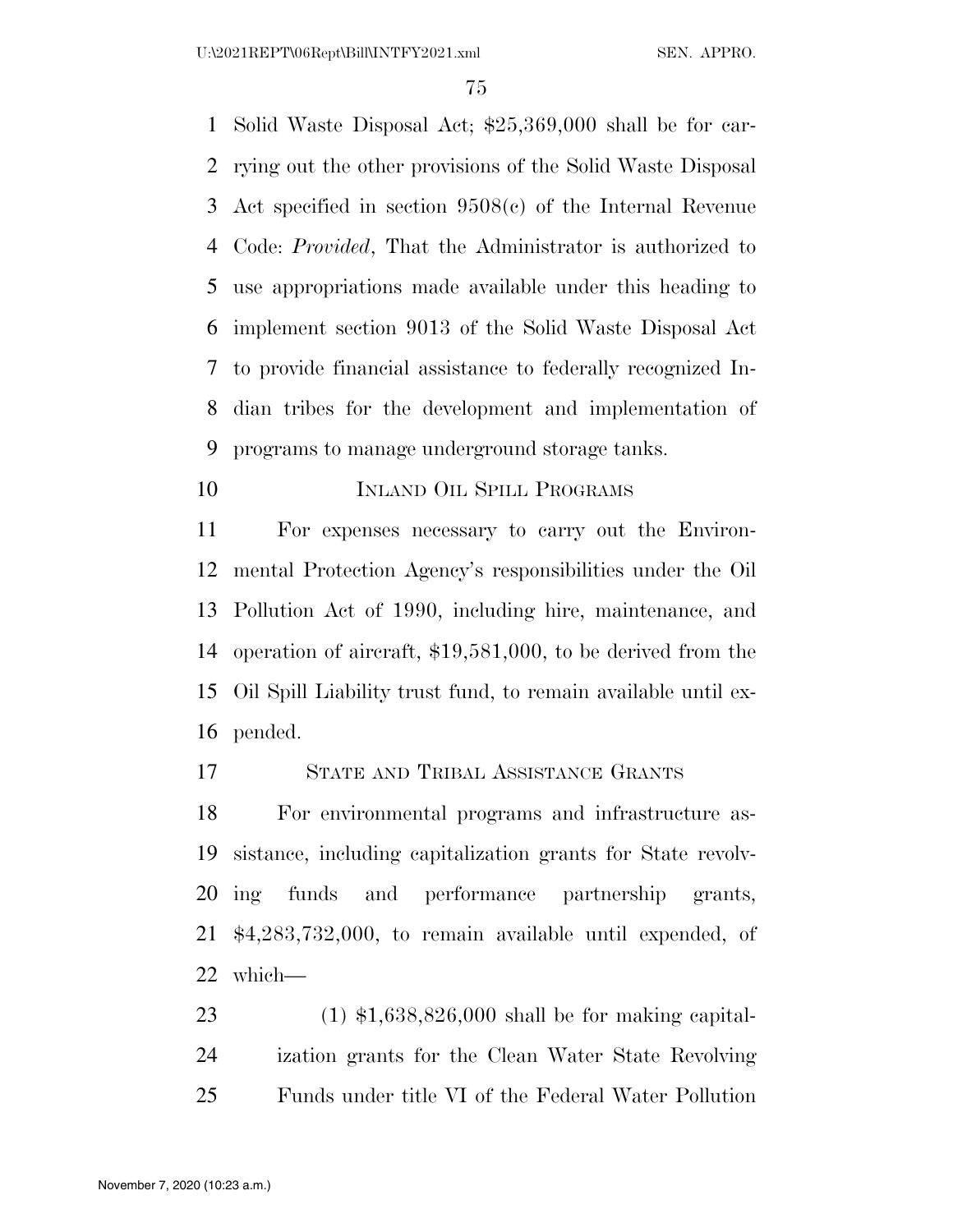Control Act; and of which \$1,126,088,000 shall be for making capitalization grants for the Drinking Water State Revolving Funds under section 1452 of the Safe Drinking Water Act: *Provided*, That for fis- cal year 2021, to the extent there are sufficient eligi- ble project applications and projects are consistent with State Intended Use Plans, not less than 10 per- cent of the funds made available under this title to each State for Clean Water State Revolving Fund capitalization grants shall be used by the State for projects to address green infrastructure, water or energy efficiency improvements, or other environ- mentally innovative activities: *Provided further*, That for fiscal year 2021, funds made available under this title to each State for Drinking Water State Revolv- ing Fund capitalization grants may, at the discretion of each State, be used for projects to address green infrastructure, water or energy efficiency improve- ments, or other environmentally innovative activities: *Provided further*, That notwithstanding section 603(d)(7) of the Federal Water Pollution Control Act, the limitation on the amounts in a State water pollution control revolving fund that may be used by a State to administer the fund shall not apply to amounts included as principal in loans made by such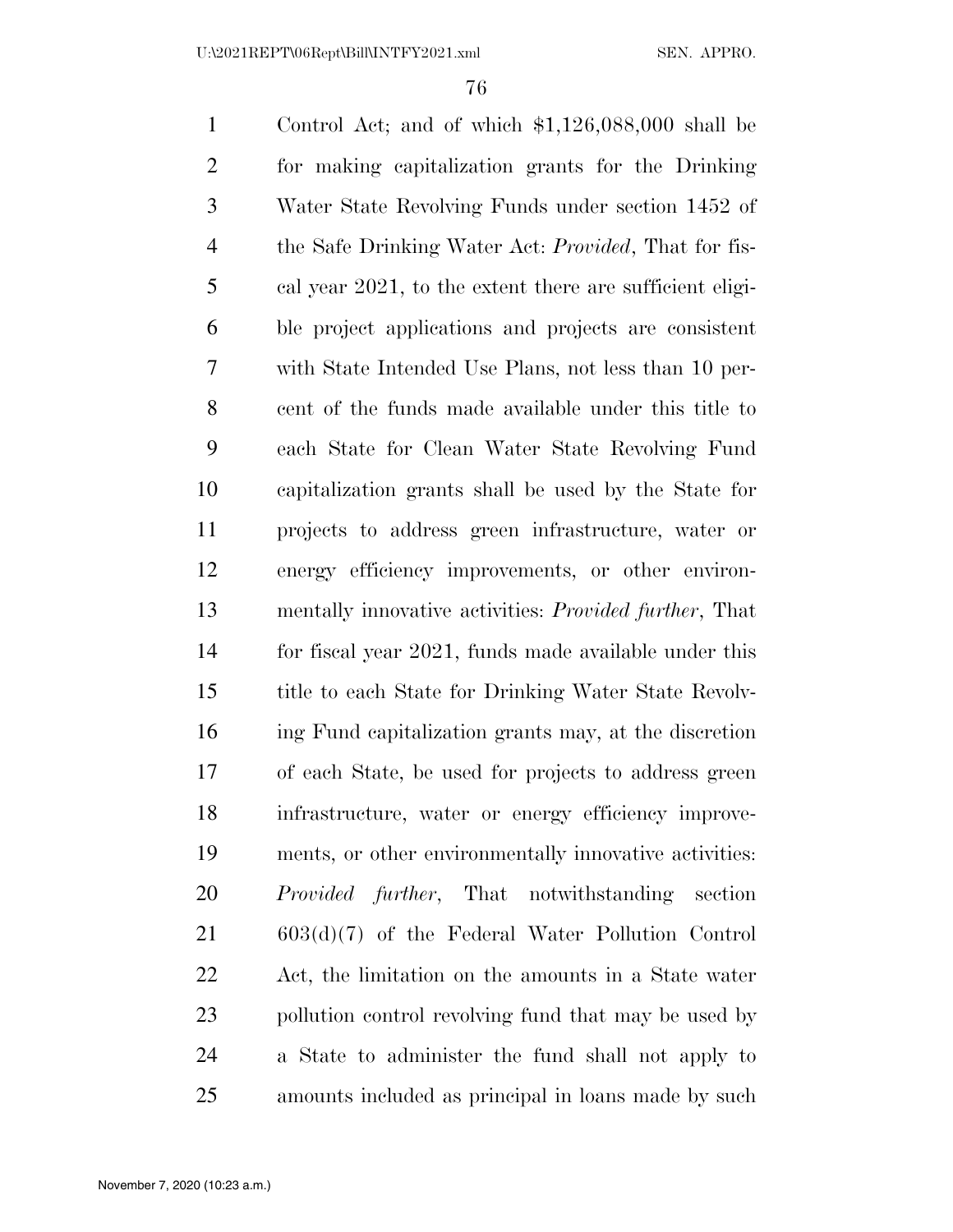fund in fiscal year 2021 and prior years where such amounts represent costs of administering the fund to the extent that such amounts are or were deemed reasonable by the Administrator, accounted for sepa- rately from other assets in the fund, and used for eligible purposes of the fund, including administra- tion: *Provided further*, That for fiscal year 2021, 8 notwithstanding the provisions of subsections  $(g)(1)$ , (h), and (l) of section 201 of the Federal Water Pol- lution Control Act, grants made under title II of such Act for American Samoa, Guam, the Common- wealth of the Northern Marianas, the United States Virgin Islands, and the District of Columbia may also be made for the purpose of providing assistance: (1) solely for facility plans, design activities, or plans, specifications, and estimates for any proposed project for the construction of treatment works; and (2) for the construction, repair, or replacement of privately owned treatment works serving one or more principal residences or small commercial estab- lishments: *Provided further*, That for fiscal year 2021, notwithstanding the provisions of such sub-23 sections  $(g)(1)$ ,  $(h)$ , and  $(l)$  of section 201 and sec- tion 518(c) of the Federal Water Pollution Control Act, funds reserved by the Administrator for grants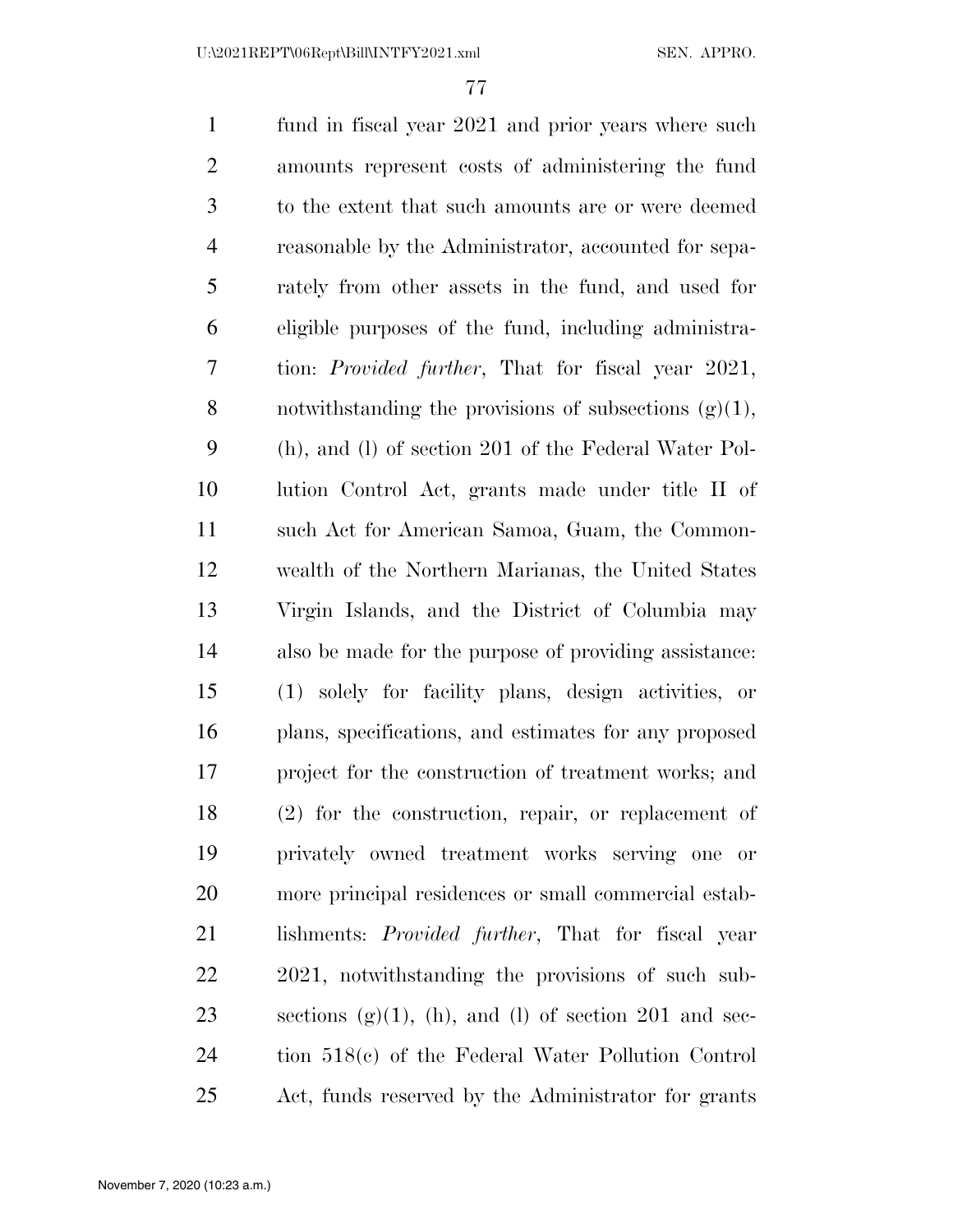under section 518(c) of the Federal Water Pollution Control Act may also be used to provide assistance: (1) solely for facility plans, design activities, or plans, specifications, and estimates for any proposed project for the construction of treatment works; and (2) for the construction, repair, or replacement of privately owned treatment works serving one or more principal residences or small commercial estab- lishments: *Provided further*, That for fiscal year 2021, notwithstanding any provision of the Federal Water Pollution Control Act and regulations issued pursuant thereof, up to a total of \$2,000,000 of the funds reserved by the Administrator for grants under section 518(c) of such Act may also be used for grants for training, technical assistance, and educational programs relating to the operation and management of the treatment works specified in sec- tion 518(c) of such Act: *Provided further*, That for fiscal year 2021, funds reserved under section 20 518(c) of such Act shall be available for grants only to Indian tribes, as defined in section 518(h) of such Act and former Indian reservations in Oklahoma (as determined by the Secretary of the Interior) and Na- tive Villages as defined in Public Law 92–203: *Pro-vided further*, That for fiscal year 2021, notwith-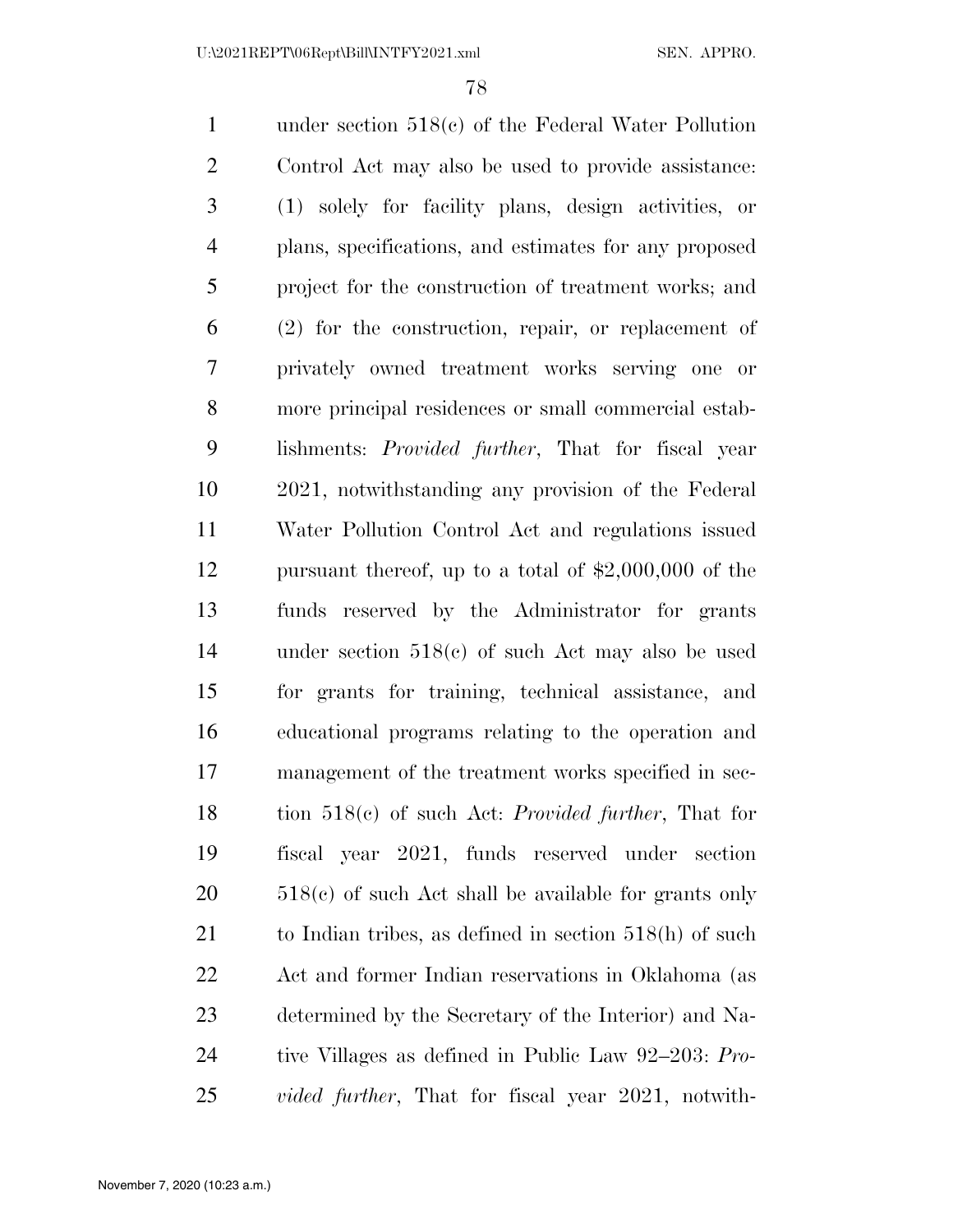standing the limitation on amounts in section 518(c) of the Federal Water Pollution Control Act, up to a total of 2 percent of the funds appropriated, or \$30,000,000, whichever is greater, and notwith- standing the limitation on amounts in section 1452(i) of the Safe Drinking Water Act, up to a total of 2 percent of the funds appropriated, or \$20,000,000, whichever is greater, for State Revolv- ing Funds under such Acts may be reserved by the Administrator for grants under section 518(c) and section 1452(i) of such Acts: *Provided further*, That for fiscal year 2021, notwithstanding the amounts specified in section 205(c) of the Federal Water Pol-14 lution Control Act, up to 1.5 percent of the aggre- gate funds appropriated for the Clean Water State Revolving Fund program under the Act less any sums reserved under section 518(c) of the Act, may be reserved by the Administrator for grants made under title II of the Federal Water Pollution Control Act for American Samoa, Guam, the Commonwealth of the Northern Marianas, and United States Virgin Islands: *Provided further*, That for fiscal year 2021, notwithstanding the limitations on amounts specified in section 1452(j) of the Safe Drinking Water Act, up to 1.5 percent of the funds appropriated for the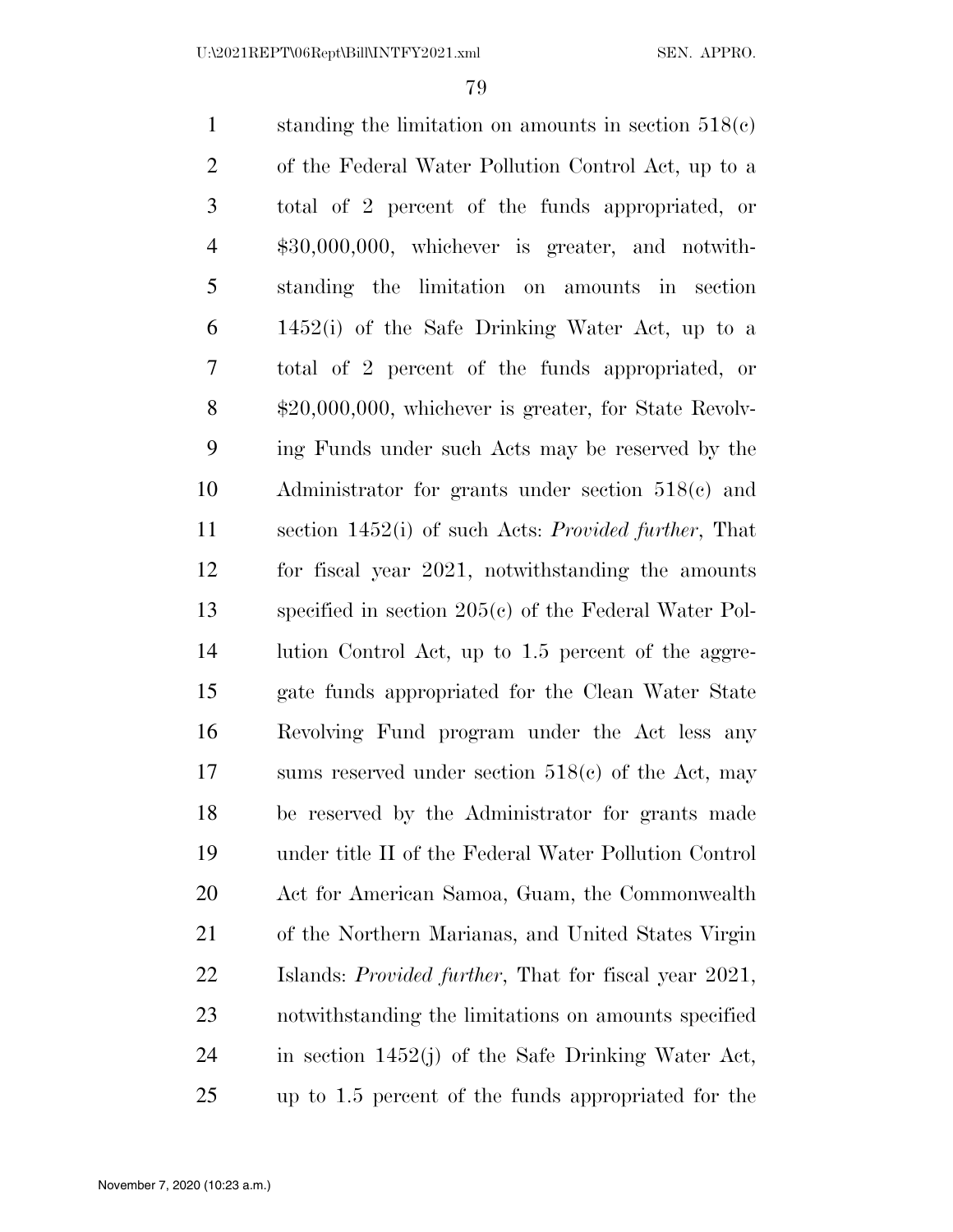U:\2021REPT\06Rept\Bill\INTFY2021.xml SEN. APPRO.

 Drinking Water State Revolving Fund programs under the Safe Drinking Water Act may be reserved by the Administrator for grants made under section 1452(j) of the Safe Drinking Water Act: *Provided further*, That 10 percent of the funds made available under this title to each State for Clean Water State Revolving Fund capitalization grants and 14 percent of the funds made available under this title to each State for Drinking Water State Revolving Fund cap- italization grants shall be used by the State to pro- vide additional subsidy to eligible recipients in the form of forgiveness of principal, negative interest loans, or grants (or any combination of these), and shall be so used by the State only where such funds are provided as initial financing for an eligible re- cipient or to buy, refinance, or restructure the debt obligations of eligible recipients only where such debt was incurred on or after the date of enactment of this Act, or where such debt was incurred prior to the date of enactment of this Act if the State, with concurrence from the Administrator, determines that such funds could be used to help address a threat to public health from heightened exposure to lead in drinking water or if a Federal or State emergency declaration has been issued due to a threat to public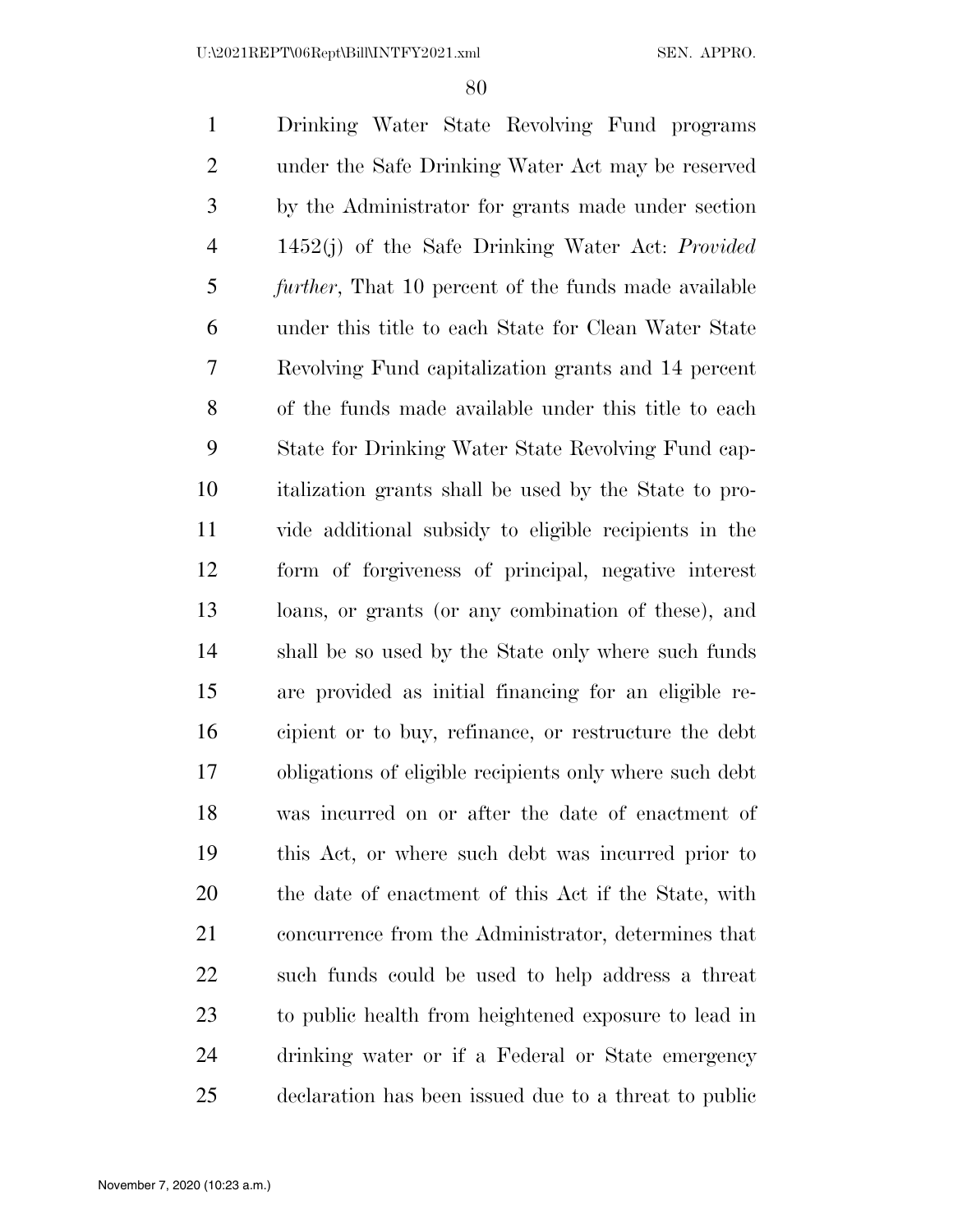U:\2021REPT\06Rept\Bill\INTFY2021.xml SEN. APPRO.

 health from heightened exposure to lead in a munic- ipal drinking water supply before the date of enact- ment of this Act: *Provided further*, That in a State in which such an emergency declaration has been issued, the State may use more than 14 percent of the funds made available under this title to the State for Drinking Water State Revolving Fund cap- italization grants to provide additional subsidy to eli-gible recipients;

 (2) \$30,000,000 shall be for architectural, engi- neering, planning, design, construction and related activities in connection with the construction of high priority water and wastewater facilities in the area of the United States-Mexico Border, after consulta- tion with the appropriate border commission: *Pro- vided*, That no funds provided by this appropriations Act to address the water, wastewater and other crit- ical infrastructure needs of the colonias in the United States along the United States-Mexico bor- der shall be made available to a county or municipal government unless that government has established an enforceable local ordinance, or other zoning rule, which prevents in that jurisdiction the development or construction of any additional colonia areas, or the development within an existing colonia the con-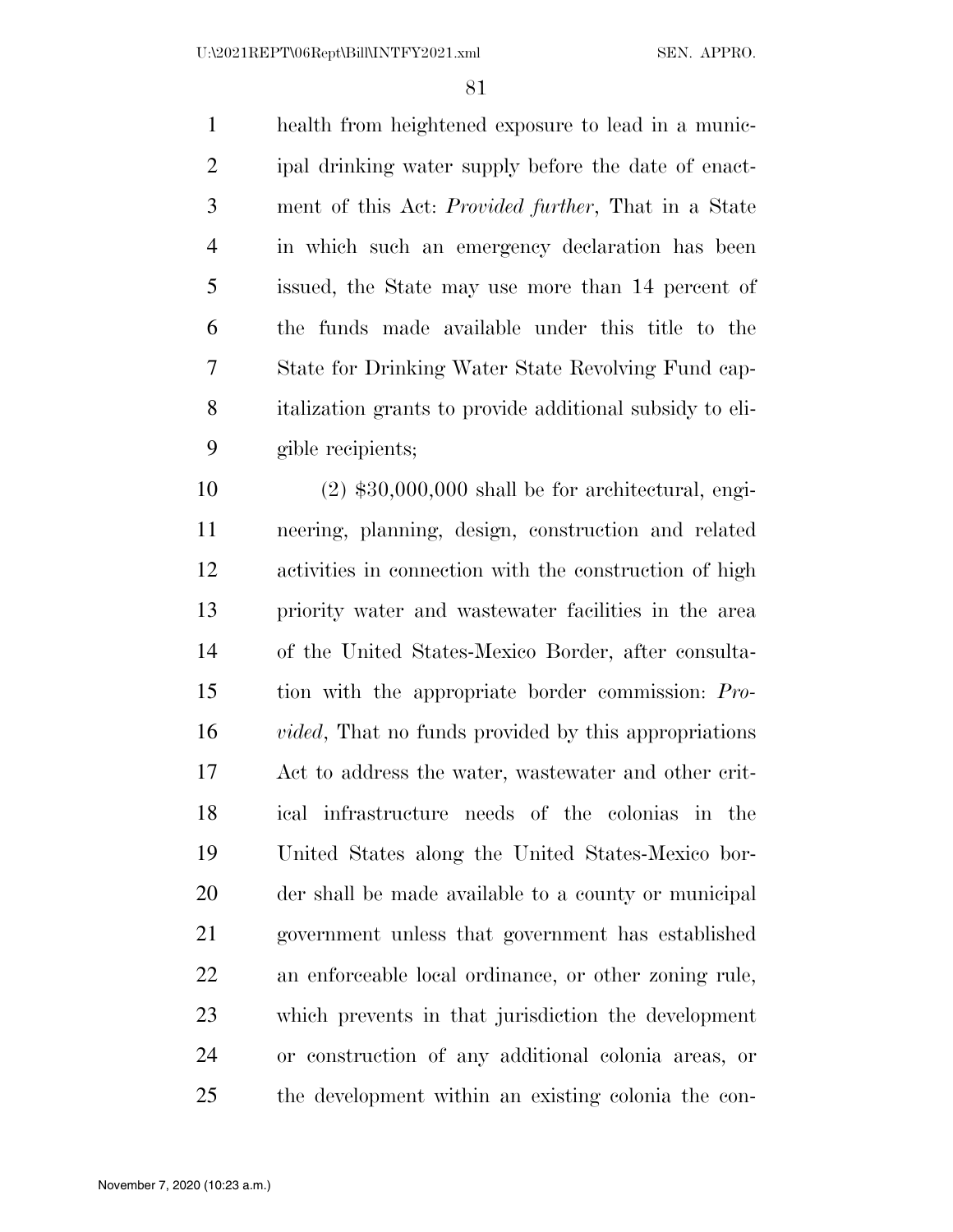struction of any new home, business, or other struc- ture which lacks water, wastewater, or other nec-essary infrastructure;

 (3) \$36,186,000 shall be for grants to the State of Alaska to address drinking water and wastewater infrastructure needs of rural and Alaska Native Vil- lages: *Provided*, That of these funds: (A) the State of Alaska shall provide a match of 25 percent; (B) no more than 5 percent of the funds may be used for administrative and overhead expenses; and (C) the State of Alaska shall make awards consistent with the Statewide priority list established in con-13 junction with the Agency and the U.S. Department of Agriculture for all water, sewer, waste disposal, and similar projects carried out by the State of Alas- ka that are funded under section 221 of the Federal Water Pollution Control Act (33 U.S.C. 1301) or the Consolidated Farm and Rural Development Act (7 U.S.C. 1921 et seq.) which shall allocate not less than 25 percent of the funds provided for projects 21 in regional hub communities;

 (4) \$89,000,000 shall be to carry out section 104(k) of the Comprehensive Environmental Re- sponse, Compensation, and Liability Act of 1980 (CERCLA), including grants, interagency agree-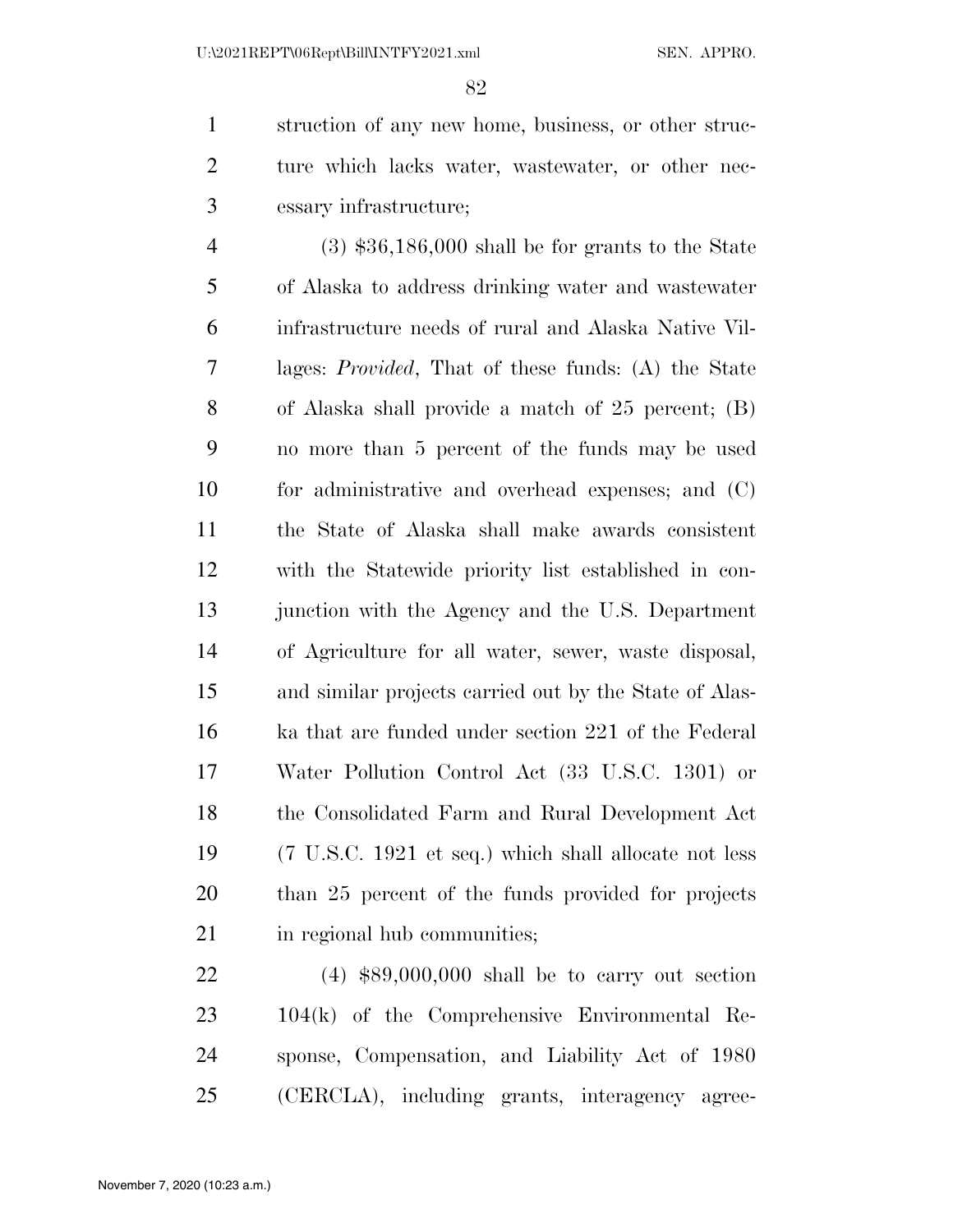| $\mathbf{1}$   | ments, and associated program support costs: Pro-              |
|----------------|----------------------------------------------------------------|
| $\overline{2}$ | <i>vided</i> , That at least 10 percent shall be allocated for |
| 3              | assistance in persistent poverty counties: <i>Provided</i>     |
| $\overline{4}$ | <i>further</i> , That for purposes of this section, the term   |
| 5              | "persistent poverty counties" means any county that            |
| 6              | has had 20 percent or more of its population living            |
| 7              | in poverty over the past 30 years, as measured by              |
| 8              | the 1990 and 2000 decennial censuses and the most              |
| 9              | recent Small Area Income and Poverty Estimates, or             |
| 10             | any territory or possession of the United States;              |
| 11             | $(5)$ \$87,000,000 shall be for grants under title             |
| 12             | VII, subtitle G of the Energy Policy Act of 2005;              |
| 13             | $(6)$ \$58,306,000 shall be for targeted airshed               |
| 14             | grants in accordance with the terms and conditions             |
| 15             | in the explanatory statement accompanying this Act;            |
| 16             | $(7)$ \$4,000,000 shall be to carry out the water              |
| 17             | quality program authorized in section $5004(d)$ of the         |
| 18             | Water Infrastructure Improvements for the Nation               |
| 19             | Act (Public Law $114-322$ );                                   |
| 20             | $(8)$ \$26,408,000 shall be for grants under sub-              |
| 21             | sections (a) through (j) of section 1459A of the Safe          |
| <u>22</u>      | Drinking Water Act (42 U.S.C. 300j-19a);                       |
| 23             | $(9)$ \$26,500,000 shall be for grants under sec-              |
| 24             | tion $1464(d)$ of the Safe Drinking Water Act $(42)$           |
| 25             | U.S.C. $300j - 24(d)$ ;                                        |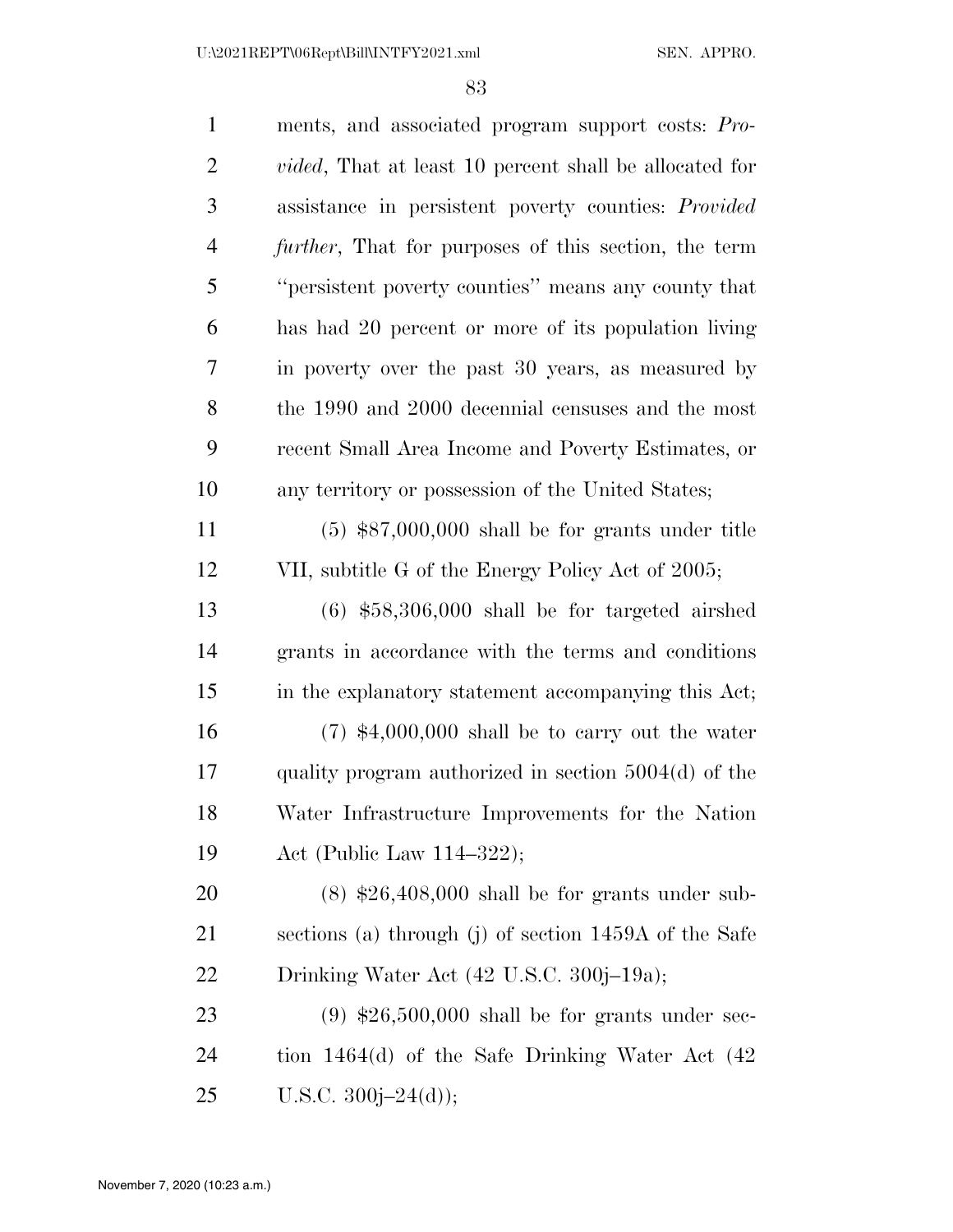| $\mathbf{1}$   | $(10)$ \$21,511,000 shall be for grants under sec-     |
|----------------|--------------------------------------------------------|
| $\overline{2}$ | tion 1459B of the Safe Drinking Water Act (42          |
| 3              | U.S.C. $300j-19b$ ;                                    |
| $\overline{4}$ | $(11)$ \$4,000,000 shall be for grants under sec-      |
| 5              | tion 1459A(l) of the Safe Drinking Water Act (42       |
| 6              | U.S.C. $300j-19a(l)$ ;                                 |
| 7              | $(12)$ \$18,000,000 shall be for grants under sec-     |
| 8              | tion $104(b)(8)$ of the Federal Water Pollution Con-   |
| 9              | trol Act $(33 \text{ U.S.C. } 1254(b)(8));$            |
| 10             | $(13)$ \$32,000,000 shall be for grants under sec-     |
| 11             | tion 221 of the Federal Water Pollution Control Act    |
| 12             | $(33 \text{ U.S.C. } 1301);$                           |
| 13             | $(14)$ \$1,000,000 shall be for grants under sec-      |
| 14             | tion 4304(b) of the America's Water Infrastructure     |
| 15             | Act of 2018 (Public Law 115–270); and                  |
| 16             | $(15)$ \$1,084,907,000 shall be for grants, includ-    |
| 17             | ing associated program support costs, to States, fed-  |
| 18             | erally recognized tribes, interstate agencies, tribal  |
| 19             | consortia, and air pollution control agencies for      |
| 20             | multi-media or single media pollution prevention,      |
| 21             | control and abatement, and related activities, includ- |
| 22             | ing activities pursuant to the provisions set forth    |
| 23             | under this heading in Public Law 104–134, and for      |
| 24             | making grants under section 103 of the Clean Air       |
| 25             | Act for particulate matter monitoring and data col-    |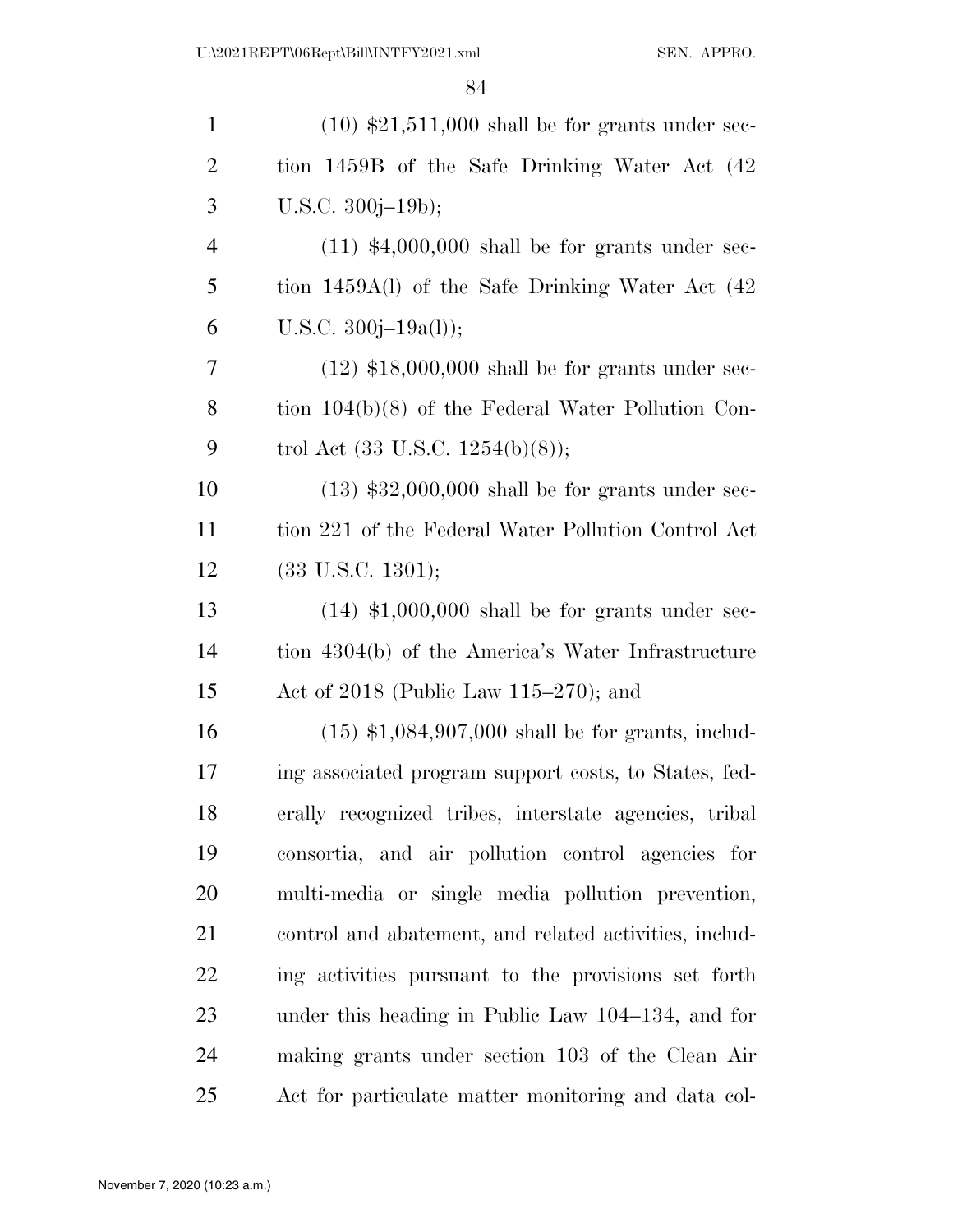lection activities subject to terms and conditions specified by the Administrator, and under section 2301 of the Water and Waste Act of 2016 to assist States in developing and implementing programs for control of coal combustion residuals, of which: \$46,190,000 shall be for carrying out section 128 of CERCLA; \$9,332,000 shall be for Environmental Information Exchange Network grants, including as- sociated program support costs; \$1,449,000 shall be 10 for grants to States under section  $2007(f)(2)$  of the Solid Waste Disposal Act, which shall be in addition to funds appropriated under the heading ''Leaking Underground Storage Tank Trust Fund Program'' to carry out the provisions of the Solid Waste Dis- posal Act specified in section 9508(c) of the Internal Revenue Code other than section 9003(h) of the Solid Waste Disposal Act; \$17,848,000 of the funds available for grants under section 106 of the Federal Water Pollution Control Act shall be for State par- ticipation in national- and State-level statistical sur- veys of water resources and enhancements to State monitoring programs; \$10,000,000 shall be for mul- tipurpose grants, including interagency agreements, in accordance with the terms and conditions in the explanatory statement accompanying this Act.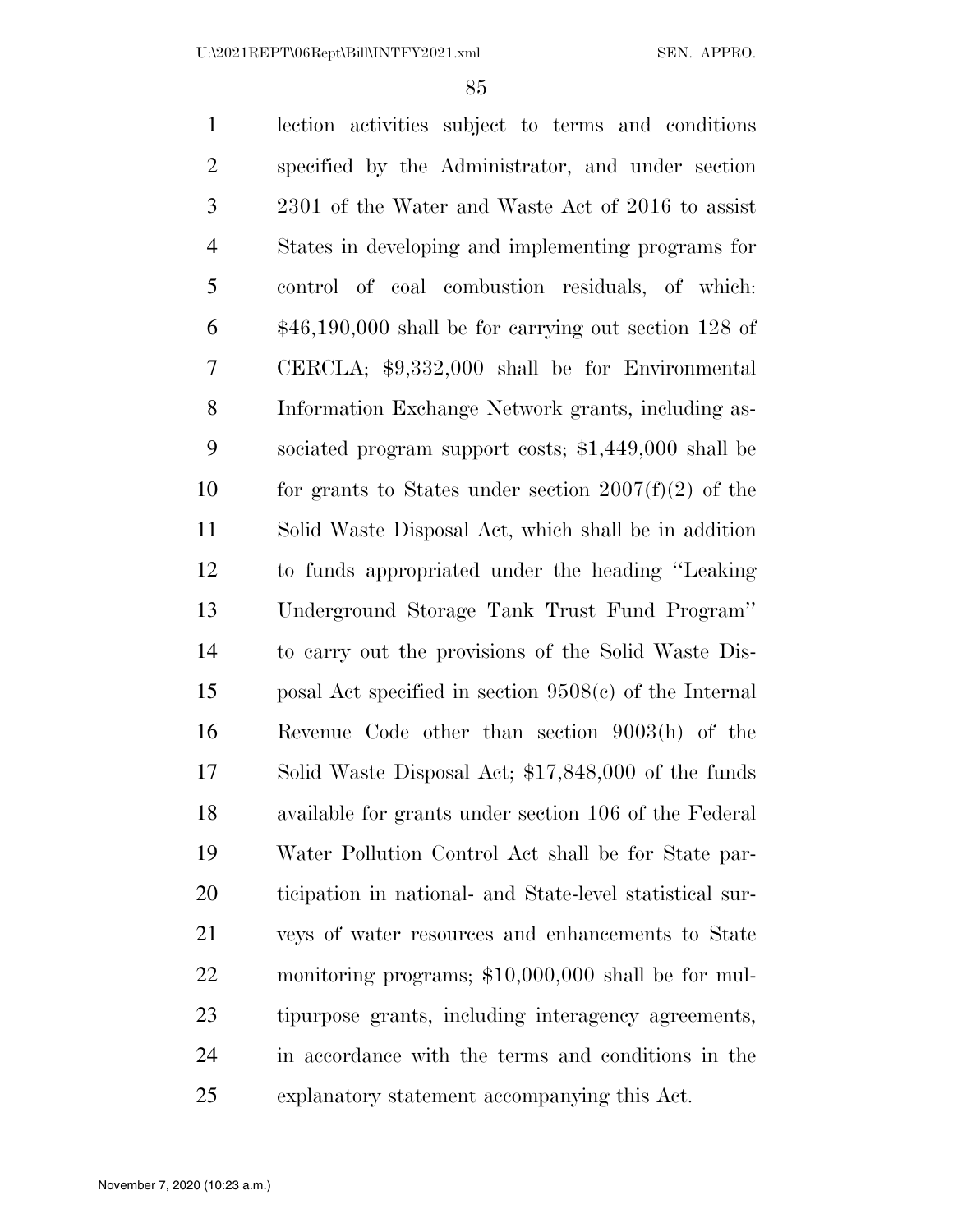# WATER INFRASTRUCTURE FINANCE AND INNOVATION

# PROGRAM ACCOUNT

 For the cost of direct loans and for the cost of guar- anteed loans, as authorized by the Water Infrastructure Finance and Innovation Act of 2014, \$55,000,000, to re- main available until expended: *Provided*, That such costs, including the cost of modifying such loans, shall be as de- fined in section 502 of the Congressional Budget Act of 1974: *Provided further*, That these funds are available to subsidize gross obligations for the principal amount of di- rect loans, including capitalized interest, and total loan principal, including capitalized interest, any part of which is to be guaranteed, not to exceed \$11,500,000,000: *Pro- vided further*, That of the funds made available under this heading, \$5,000,000 shall be used solely for the cost of direct loans and for the cost of guaranteed loans for projects described in section 5026(9) of the Water Infra- structure Finance and Innovation Act of 2014 to State infrastructure financing authorities, as authorized by sec- tion 5033(e) of such Act: *Provided further*, That the use of direct loans or loan guarantee authority under this heading for direct loans or commitments to guarantee loans for any project shall be in accordance with the cri- teria published in the Federal Register on June 30, 2020 (85 FR 39189) pursuant to the fourth proviso under the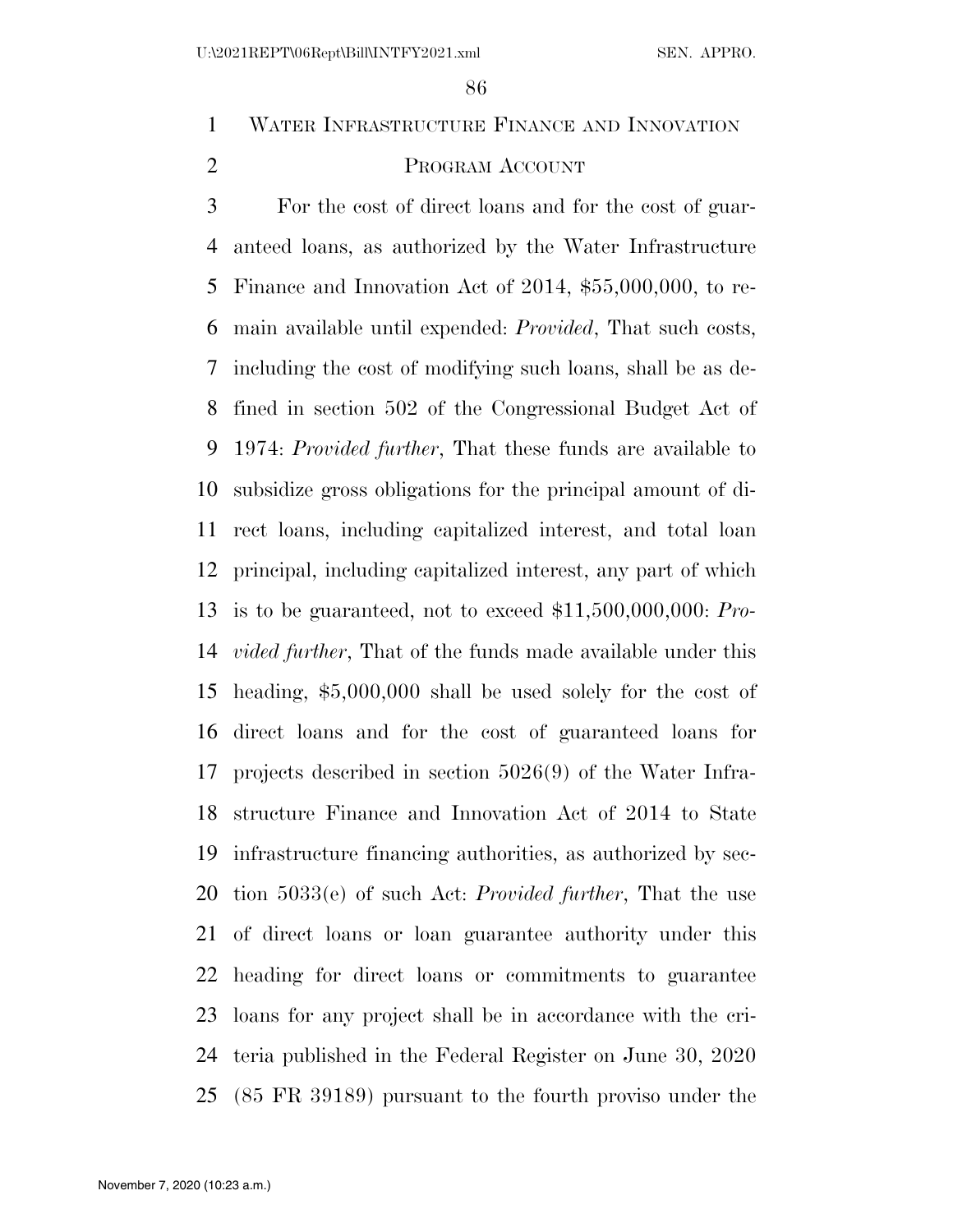heading ''Water Infrastructure Finance and Innovation Program Account'' in division D of the Further Consoli- dated Appropriations Act, 2020 (Public Law 116–94): *Provided further*, That none of the direct loans or loan guarantee authority made available under this heading shall be available for any project unless the Administrator and the Director of the Office of Management and Budget have certified in advance in writing that the direct loan or loan guarantee, as applicable, and the project comply with the criteria referenced in the previous proviso: *Pro- vided further*, That, for the purposes of carrying out the Congressional Budget Act of 1974, the Director of the Congressional Budget Office may request, and the Admin- istrator shall promptly provide, documentation and infor- mation relating to a project identified in a Letter of Inter- est submitted to the Administrator pursuant to a Notice of Funding Availability for applications for credit assist- ance under the Water Infrastructure Finance and Innova- tion Act Program, including with respect to a project that was initiated or completed before the date of enactment of this Act.

 In addition, fees authorized to be collected pursuant to sections 5029 and 5030 of the Water Infrastructure Finance and Innovation Act of 2014 shall be deposited in this account, to remain available until expended.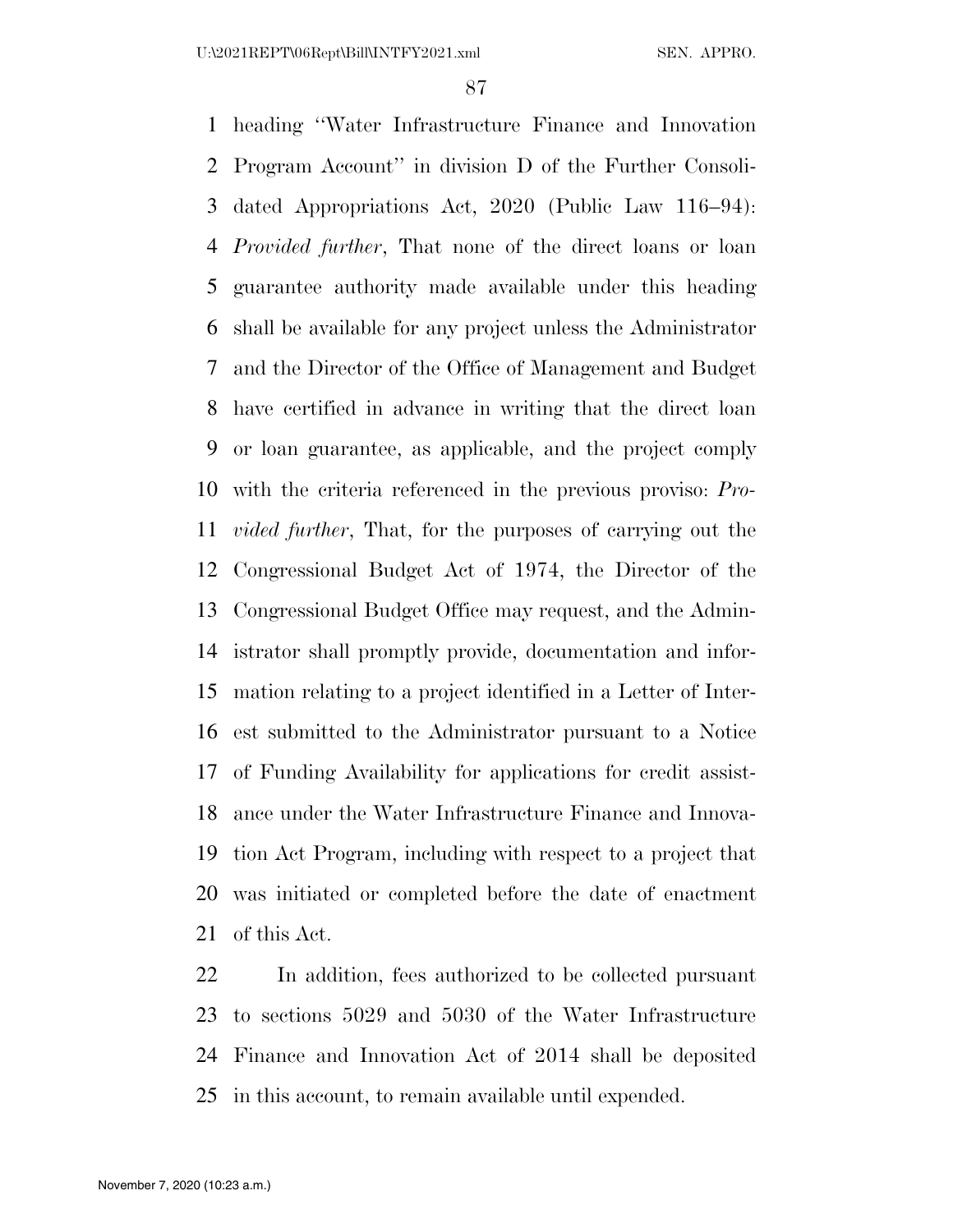In addition, for administrative expenses to carry out the direct and guaranteed loan programs, notwithstanding section 5033 of the Water Infrastructure Finance and In- novation Act of 2014, \$5,000,000, to remain available until September 30, 2022.

# ADMINISTRATIVE PROVISIONS—ENVIRONMENTAL PROTECTION AGENCY

(INCLUDING TRANSFERS AND RESCISSION OF FUNDS)

 For fiscal year 2021, notwithstanding 31 U.S.C. 6303(1) and 6305(1), the Administrator of the Environ- mental Protection Agency, in carrying out the Agency's function to implement directly Federal environmental pro- grams required or authorized by law in the absence of an acceptable tribal program, may award cooperative agree- ments to federally recognized Indian tribes or Intertribal consortia, if authorized by their member tribes, to assist the Administrator in implementing Federal environmental programs for Indian tribes required or authorized by law, except that no such cooperative agreements may be award- ed from funds designated for State financial assistance agreements.

 The Administrator of the Environmental Protection Agency is authorized to collect and obligate pesticide reg-istration service fees in accordance with section 33 of the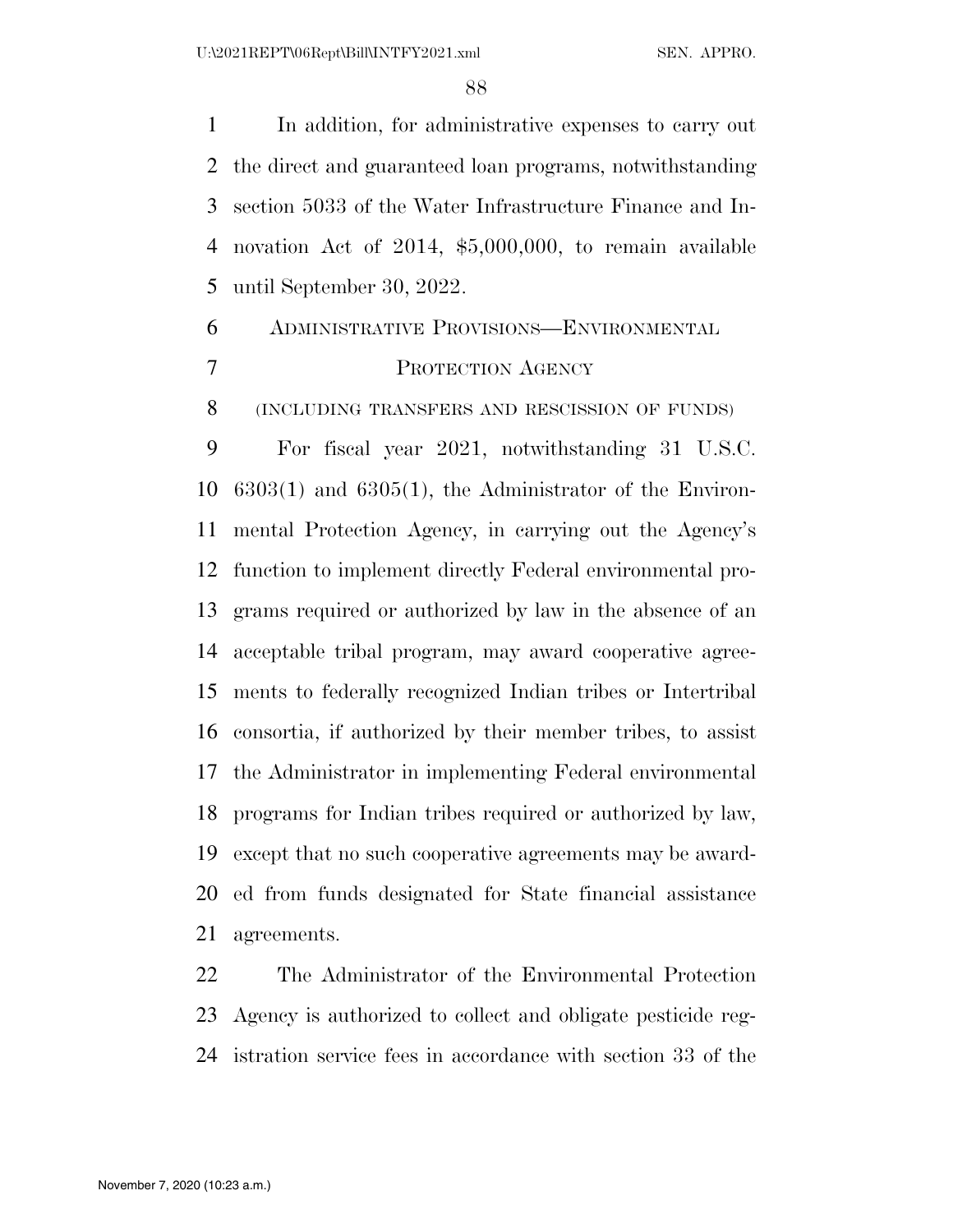Federal Insecticide, Fungicide, and Rodenticide Act (7 U.S.C 136w–8).

 Notwithstanding section 33(d)(2) of the Federal In- secticide, Fungicide, and Rodenticide Act (FIFRA) (7 U.S.C. 136w–8(d)(2)), the Administrator of the Environ- mental Protection Agency may assess fees under section 33 of FIFRA (7 U.S.C. 136w–8) for fiscal year 2021.

 The Administrator is authorized to transfer up to \$320,000,000 of the funds appropriated for the Great Lakes Restoration Initiative under the heading ''Environ- mental Programs and Management'' to the head of any Federal department or agency, with the concurrence of such head, to carry out activities that would support the Great Lakes Restoration Initiative and Great Lakes Water Quality Agreement programs, projects, or activities; to enter into an interagency agreement with the head of such Federal department or agency to carry out these ac- tivities; and to make grants to governmental entities, non- profit organizations, institutions, and individuals for plan- ning, research, monitoring, outreach, and implementation in furtherance of the Great Lakes Restoration Initiative and the Great Lakes Water Quality Agreement.

 The Science and Technology, Environmental Pro- grams and Management, Office of Inspector General, Haz-ardous Substance Superfund, and Leaking Underground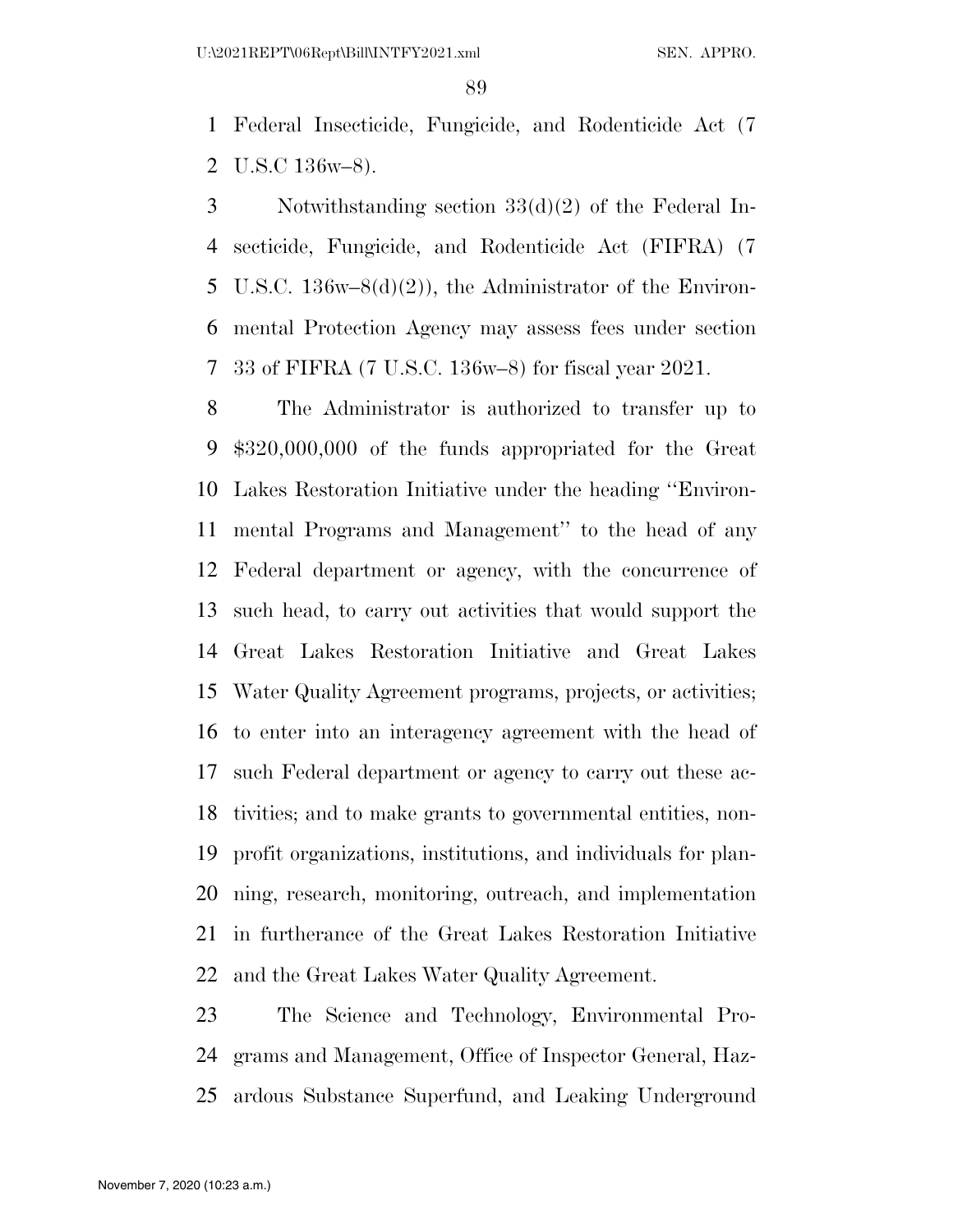Storage Tank Trust Fund Program Accounts, are avail- able for the construction, alteration, repair, rehabilitation, and renovation of facilities, provided that the cost does not exceed \$150,000 per project.

 For fiscal year 2021, and notwithstanding section 518(f) of the Federal Water Pollution Control Act (33 U.S.C. 1377(f)), the Administrator is authorized to use the amounts appropriated for any fiscal year under section 319 of the Act to make grants to Indian tribes pursuant to sections 319(h) and 518(e) of that Act.

 The Administrator is authorized to use the amounts appropriated under the heading ''Environmental Pro- grams and Management'' for fiscal year 2021 to provide grants to implement the Southeastern New England Wa-tershed Restoration Program.

 Notwithstanding the limitations on amounts in sec- tion 320(i)(2)(B) of the Federal Water Pollution Control Act, not less than \$1,350,000 of the funds made available under this title for the National Estuary Program shall be for making competitive awards described in section  $320(g)(4)$ .

 Of the unobligated balances available for the ''State and Tribal Assistance Grants'' account, \$28,000,000 are hereby permanently rescinded: *Provided*, That no amounts may be rescinded from amounts that were designated by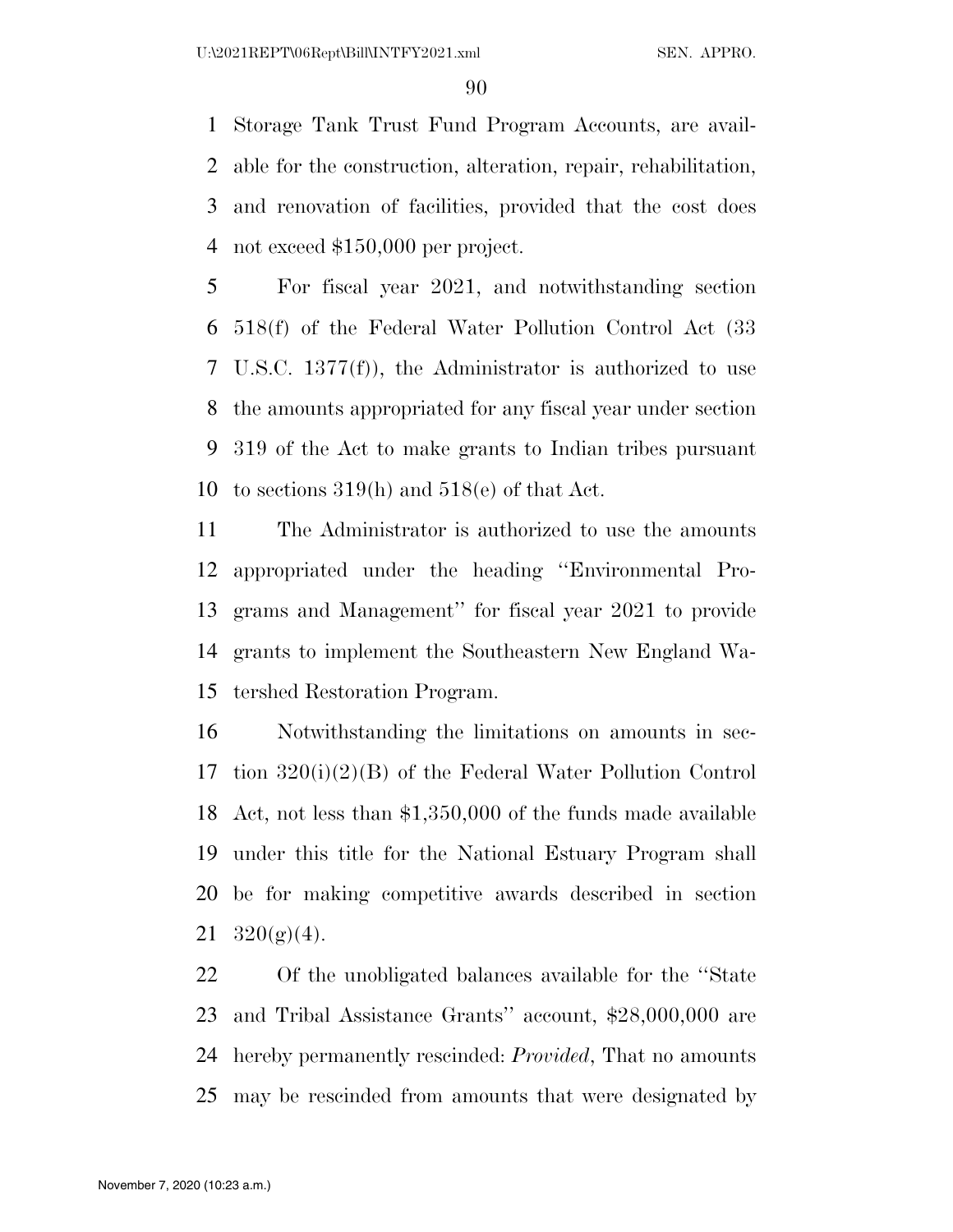- the Congress as an emergency requirement pursuant to
- the Concurrent Resolution on the Budget or the Balanced
- Budget and Emergency Deficit Control Act of 1985.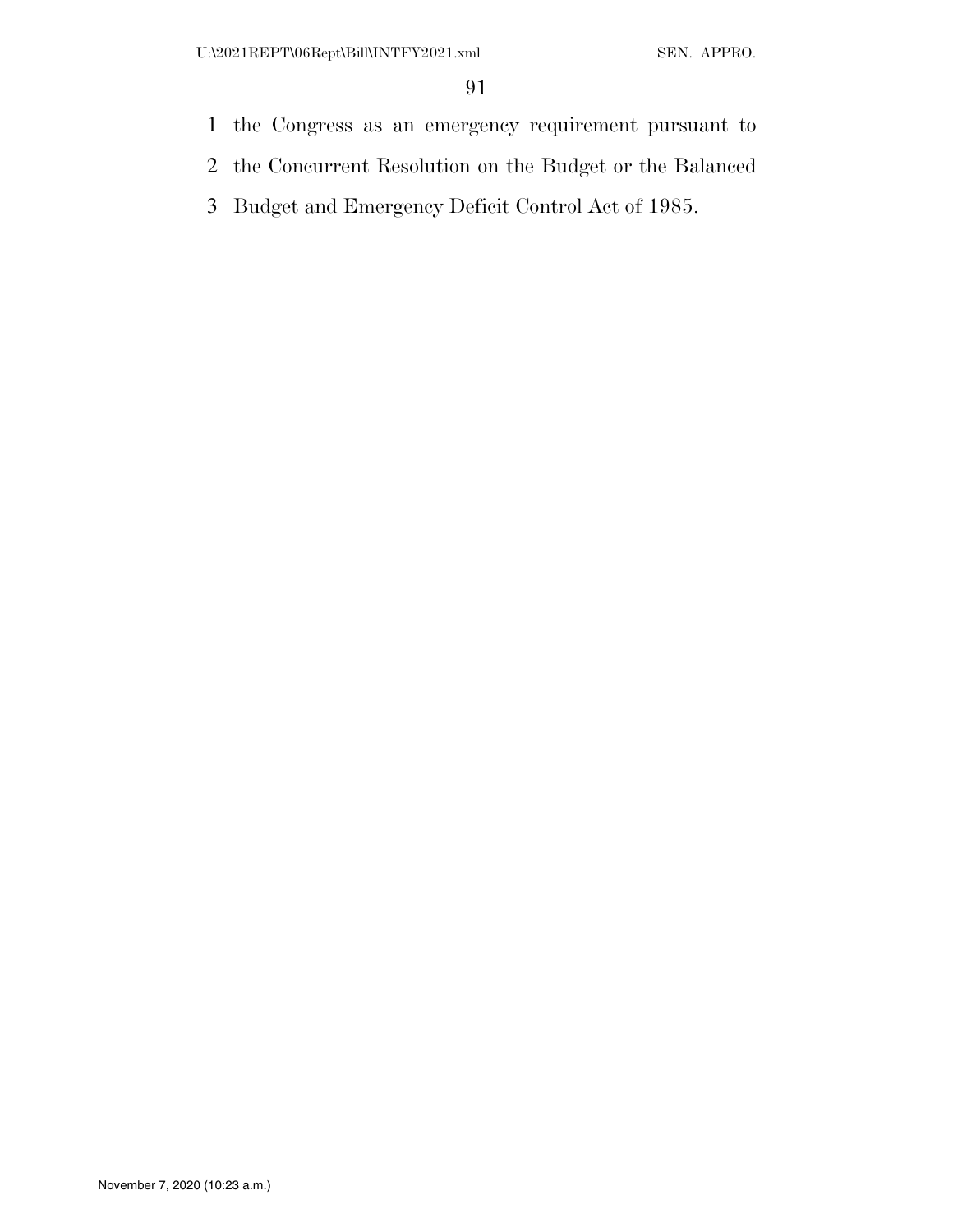| $\mathbf{1}$   | TITLE III                                                           |
|----------------|---------------------------------------------------------------------|
| $\overline{2}$ | RELATED AGENCIES                                                    |
| 3              | DEPARTMENT OF AGRICULTURE                                           |
| $\overline{4}$ | OFFICE OF THE UNDER SECRETARY FOR NATURAL                           |
| 5              | RESOURCES AND ENVIRONMENT                                           |
| 6              | For necessary expenses of the Office of the Under                   |
| 7              | Secretary for Natural Resources and Environment,                    |
| 8              | \$875,000: Provided, That funds made available by this              |
| 9              | Act to any agency in the Natural Resources and Environ-             |
| 10             | ment mission area for salaries and expenses are available           |
| 11             | to fund up to one administrative support staff for the of-          |
| 12             | fice.                                                               |
| 13             | <b>FOREST SERVICE</b>                                               |
| 14             | FOREST SERVICE OPERATIONS                                           |
| 15             | (INCLUDING TRANSFERS OF FUNDS)                                      |
| 16             | For necessary expenses of the Forest Service, not                   |
| 17             | otherwise provided for, $$1,039,984,000$ , to remain avail-         |
|                | 18 able through September 30, 2024: Provided, That a por-           |
| 19             | tion of the funds made available under this heading shall           |
| 20             | be for the base salary and expenses of employees in the             |
| 21             | Chief's Office, the Work Environment and Performance                |
| 22             | Office, the Business Operations Deputy Area, and the                |
| 23             | Chief Financial Officer's Office to carry out administra-           |
| 24             | tive and general management support functions: <i>Provided</i>      |
|                | 25 <i>further</i> , That funds provided under this heading shall be |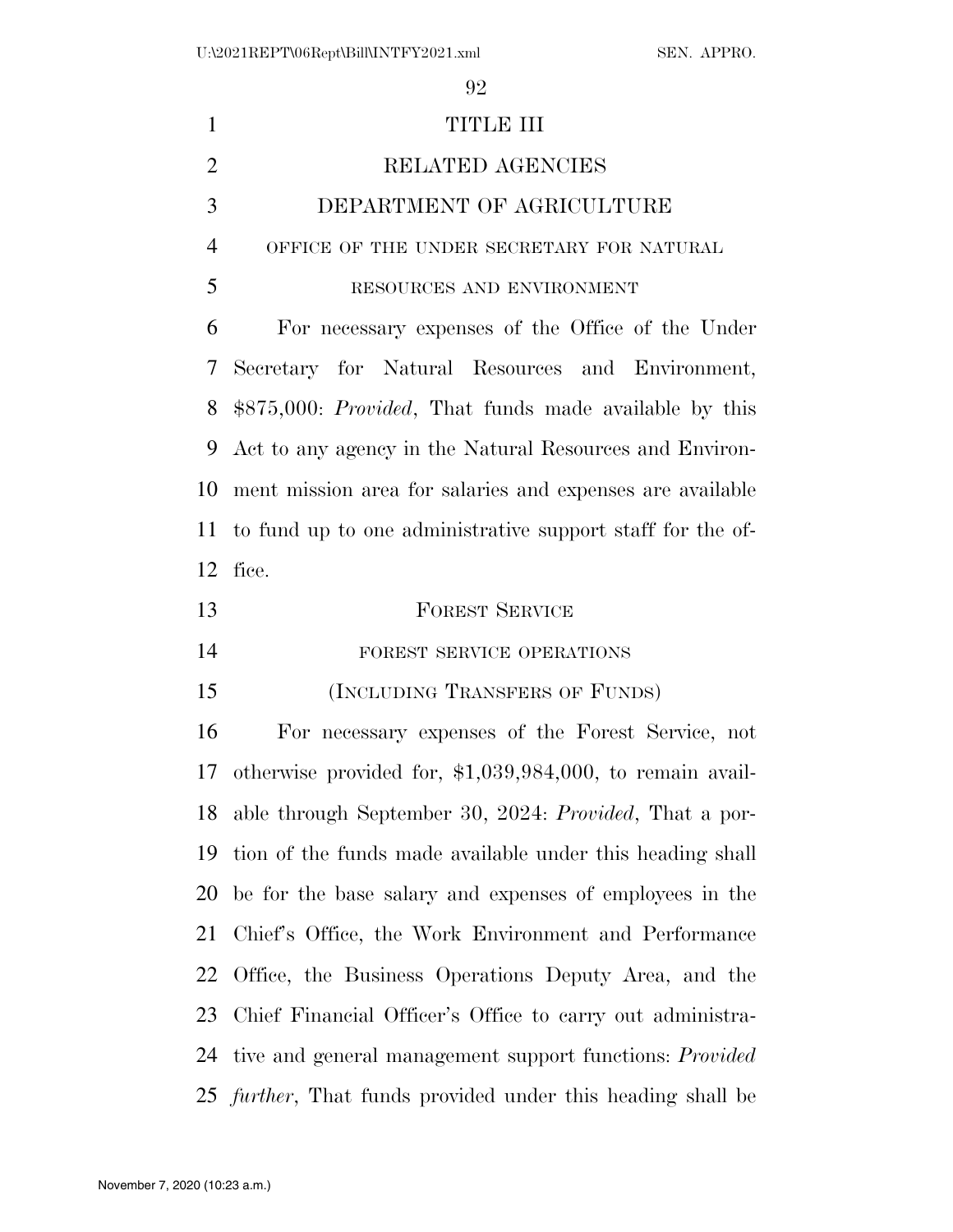available for the costs of facility maintenance, repairs, and leases for buildings and sites where these support func- tions take place; the costs of all utility and telecommuni- cation expenses of the Forest Service, as well as business services; and, for information technology, including cyber security requirements: *Provided further*, That funds pro- vided under this heading may be used for necessary ad- ministrative support function expenses of the Forest Serv- ice not otherwise provided for and necessary for its oper-ation.

### FOREST AND RANGELAND RESEARCH

 For necessary expenses of forest and rangeland re- search as authorized by law, \$260,801,000, to remain available through September 30, 2024: *Provided*, That of the funds provided, \$77,000,000 is for the forest inventory and analysis program, including salaries and expenses: *Provided further*, That all authorities for the use of funds, including the use of contracts, grants, and cooperative agreements, available to execute the Forest and Range- land Research appropriation, are also available in the utili-zation of these funds for Fire Science Research.

# 22 STATE AND PRIVATE FORESTRY

23 (INCLUDING RESCISSION OF FUNDS)

 For necessary expenses of cooperating with and pro-viding technical and financial assistance to States, terri-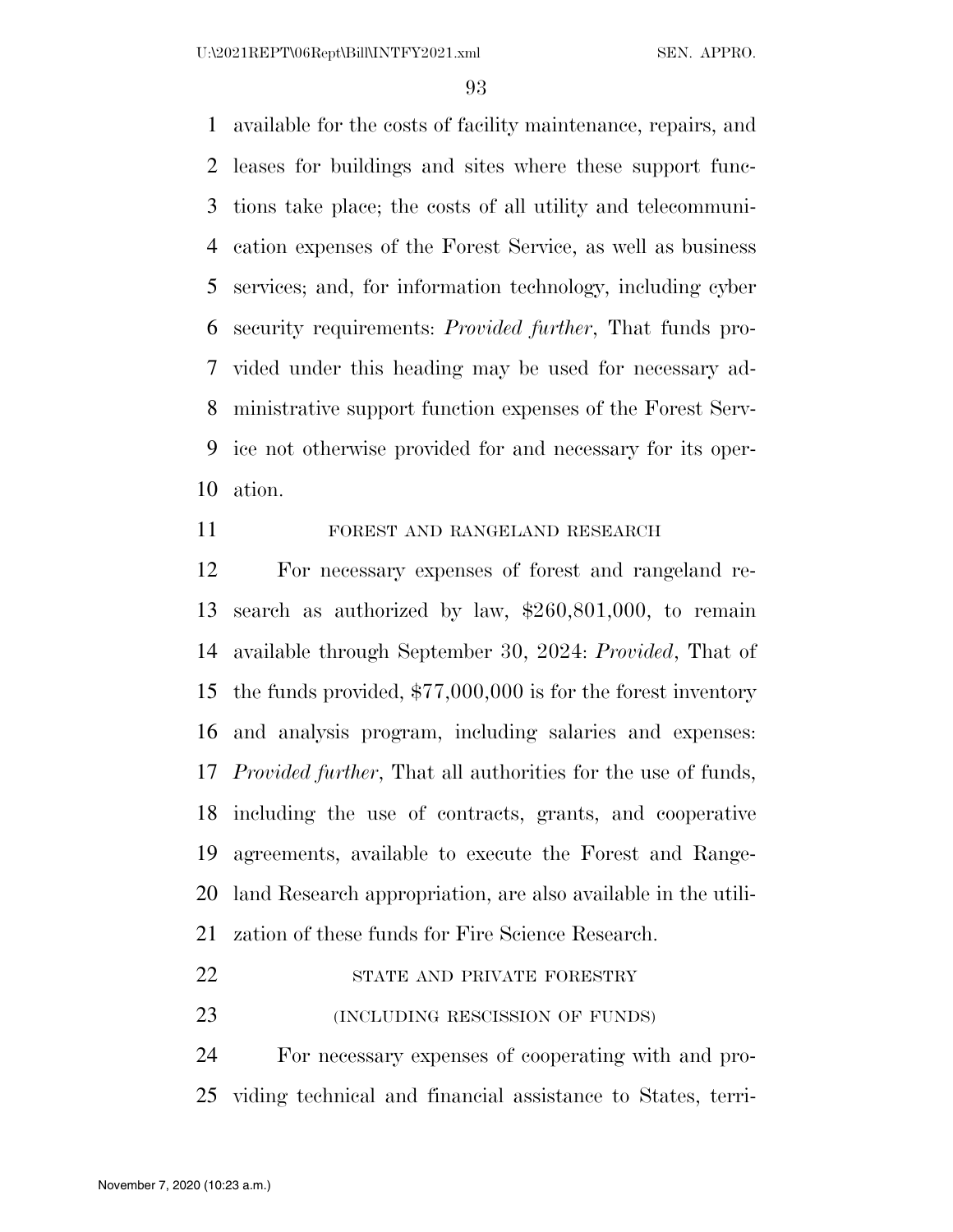tories, possessions, and others, and for forest health man- agement, and conducting an international program and trade compliance activities as authorized, \$251,196,000, to remain available through September 30, 2024, as au-thorized by law.

 Of the unobligated balances from amounts made available for the Forest Legacy Program and derived from the Land and Water Conservation Fund, \$5,809,000 is hereby permanently rescinded from projects with cost sav- ings or failed or partially failed projects that had funds returned: *Provided*, That no amounts may be rescinded from amounts that were designated by the Congress as an emergency requirement pursuant to the Concurrent Resolution on the Budget or the Balanced Budget and Emergency Deficit Control Act of 1985.

16 NATIONAL FOREST SYSTEM

 For necessary expenses of the Forest Service, not otherwise provided for, for management, protection, im- provement, and utilization of the National Forest System, and for hazardous fuels management on or adjacent to such lands, \$1,770,470,000, to remain available through September 30, 2024: *Provided*, That of the funds pro- vided, \$12,555,000 shall be deposited in the Collaborative Forest Landscape Restoration Fund for ecological restora-tion treatments as authorized by 16 U.S.C. 7303(f): *Pro-*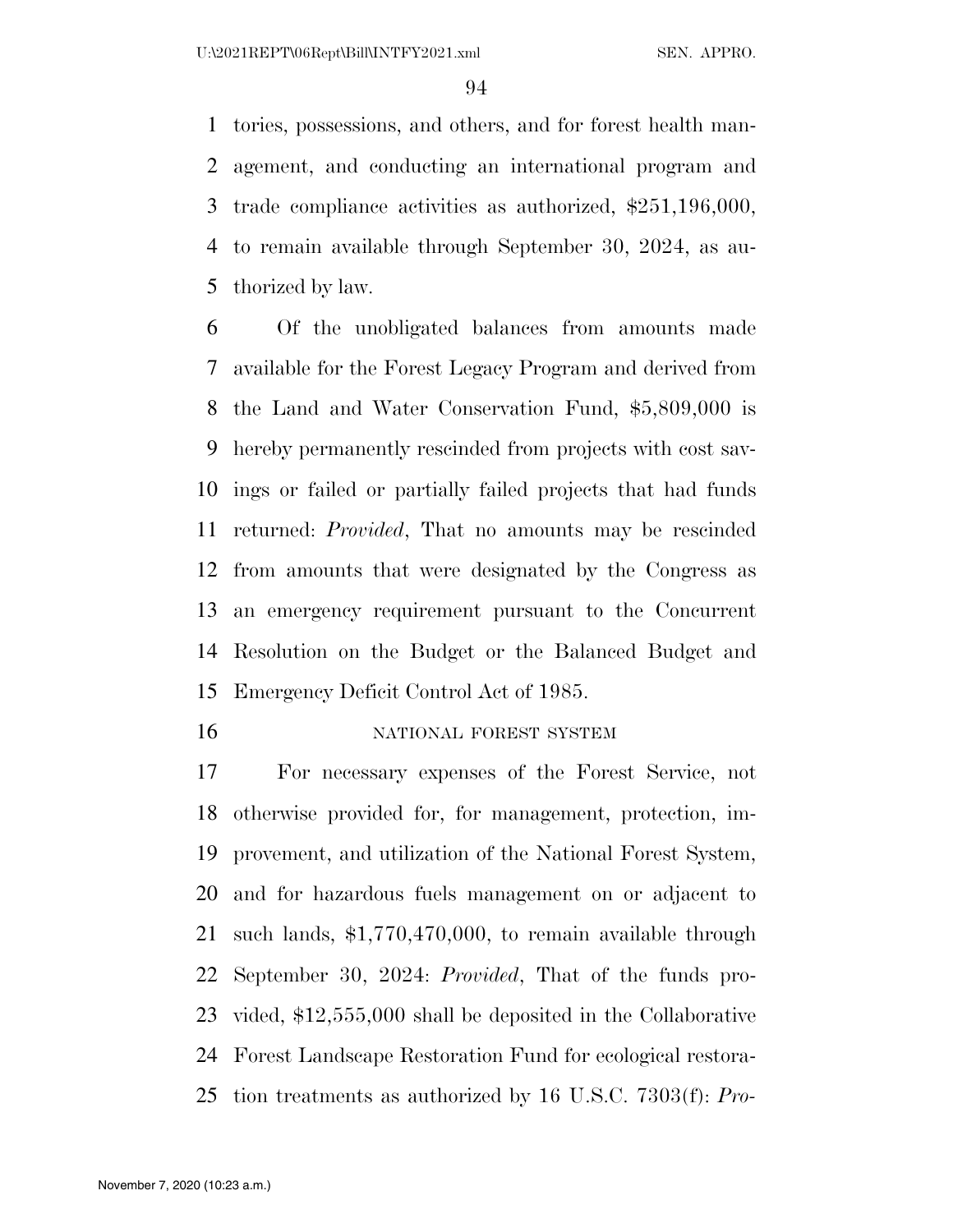*vided further*, That of the funds provided, \$37,017,000 shall be for forest products: *Provided further*, That of the funds provided, \$157,268,000 shall be for hazardous fuels management activities, of which not to exceed \$12,454,000 may be used to make grants, using any au- thorities available to the Forest Service under the ''State and Private Forestry'' appropriation, for the purpose of creating incentives for increased use of biomass from Na- tional Forest System lands: *Provided further*, That \$20,000,000 may be used by the Secretary of Agriculture to enter into procurement contracts or cooperative agree- ments or to issue grants for hazardous fuels management activities, and for training or monitoring associated with such hazardous fuels management activities on Federal land, or on non-Federal land if the Secretary determines such activities benefit resources on Federal land: *Provided further*, That funds made available to implement the Com- munity Forestry Restoration Act, Public Law 106–393, title VI, shall be available for use on non-Federal lands in accordance with authorities made available to the For- est Service under the ''State and Private Forestry'' appro- priations: *Provided further*, That notwithstanding section 33 of the Bankhead Jones Farm Tenant Act (7 U.S.C. 1012), the Secretary of Agriculture, in calculating a fee for grazing on a National Grassland, may provide a credit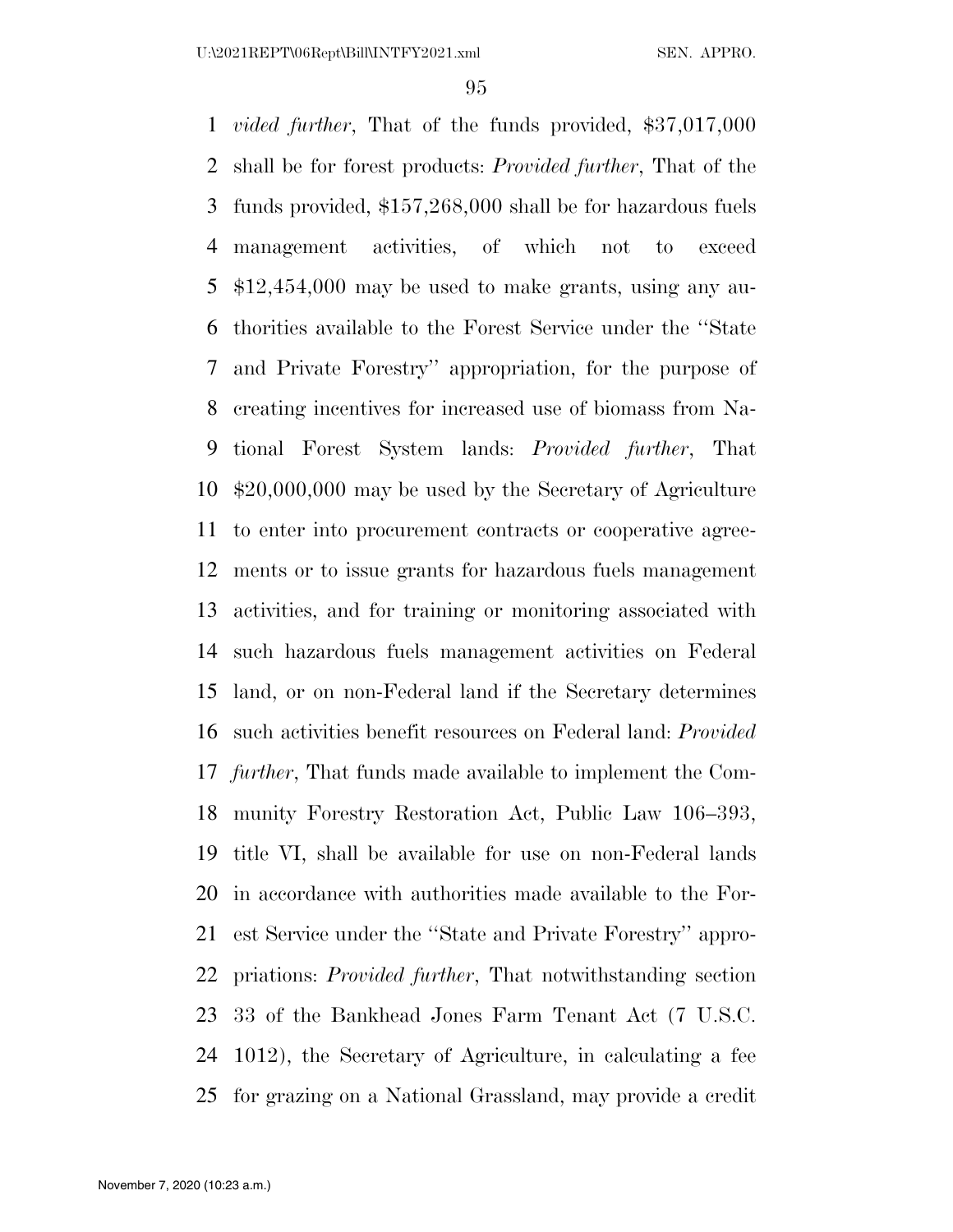of up to 50 percent of the calculated fee to a Grazing As- sociation or direct permittee for a conservation practice approved by the Secretary in advance of the fiscal year in which the cost of the conservation practice is incurred, and that the amount credited shall remain available to the Grazing Association or the direct permittee, as appro- priate, in the fiscal year in which the credit is made and each fiscal year thereafter for use on the project for con- servation practices approved by the Secretary: *Provided further*, That funds appropriated to this account shall be available for the base salary and expenses of employees that carry out the functions funded by the ''Capital Im- provement and Maintenance'' account, the ''Range Better- ment Fund'' account, and the ''Management of National Forests for Subsistence Uses'' account.

CAPITAL IMPROVEMENT AND MAINTENANCE

(INCLUDING TRANSFER OF FUNDS)

 For necessary expenses of the Forest Service, not otherwise provided for, \$138,065,000, to remain available through September 30, 2024, for construction, capital im- provement, maintenance, and acquisition of buildings and other facilities and infrastructure; and for construction, reconstruction, decommissioning of roads that are no longer needed, including unauthorized roads that are not part of the transportation system, and maintenance of for-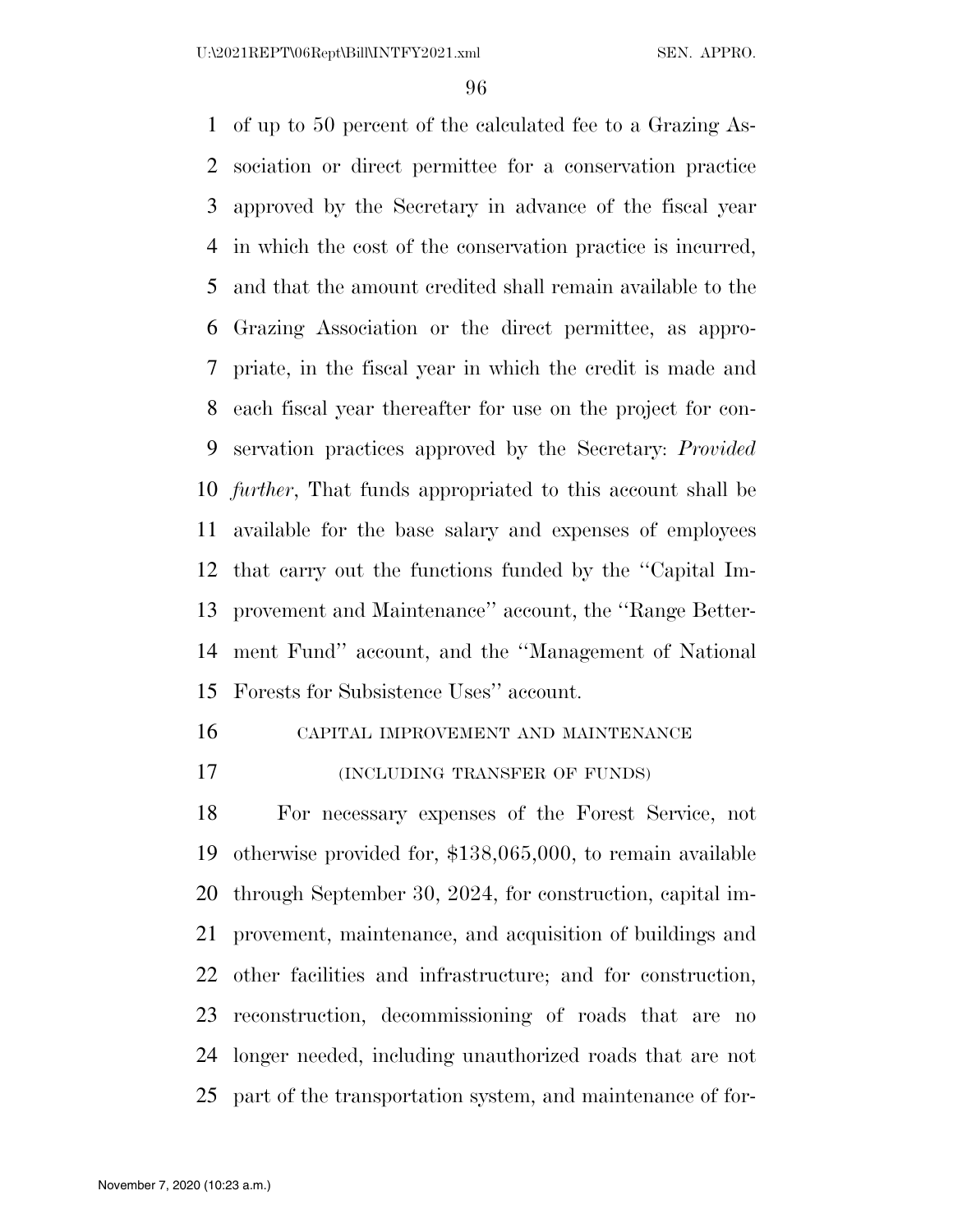est roads and trails by the Forest Service as authorized by 16 U.S.C. 532–538 and 23 U.S.C. 101 and 205: *Pro- vided*, That funds becoming available in fiscal year 2020 under the Act of March 4, 1913 (16 U.S.C. 501) shall be transferred to the General Fund of the Treasury and shall not be available for transfer or obligation for any other purpose unless the funds are appropriated.

#### 8 LAND ACQUISITION

(RESCISSION OF FUNDS)

 Of the unobligated balances from amounts made available for Land Acquisition and derived from the Land and Water Conservation Fund, \$5,619,000 is hereby per- manently rescinded from projects with cost savings or failed or partially failed projects that had funds returned: *Provided*, That no amounts may be rescinded from amounts that were designated by the Congress as an emergency requirement pursuant to the Concurrent Reso- lution on the Budget or the Balanced Budget and Emer-gency Deficit Control Act of 1985.

- ACQUISITION OF LANDS FOR NATIONAL FORESTS SPECIAL
- 

# 21 ACTS

 For acquisition of lands within the exterior bound- aries of the Cache, Uinta, and Wasatch National Forests, Utah; the Toiyabe National Forest, Nevada; and the An-geles, San Bernardino, Sequoia, and Cleveland National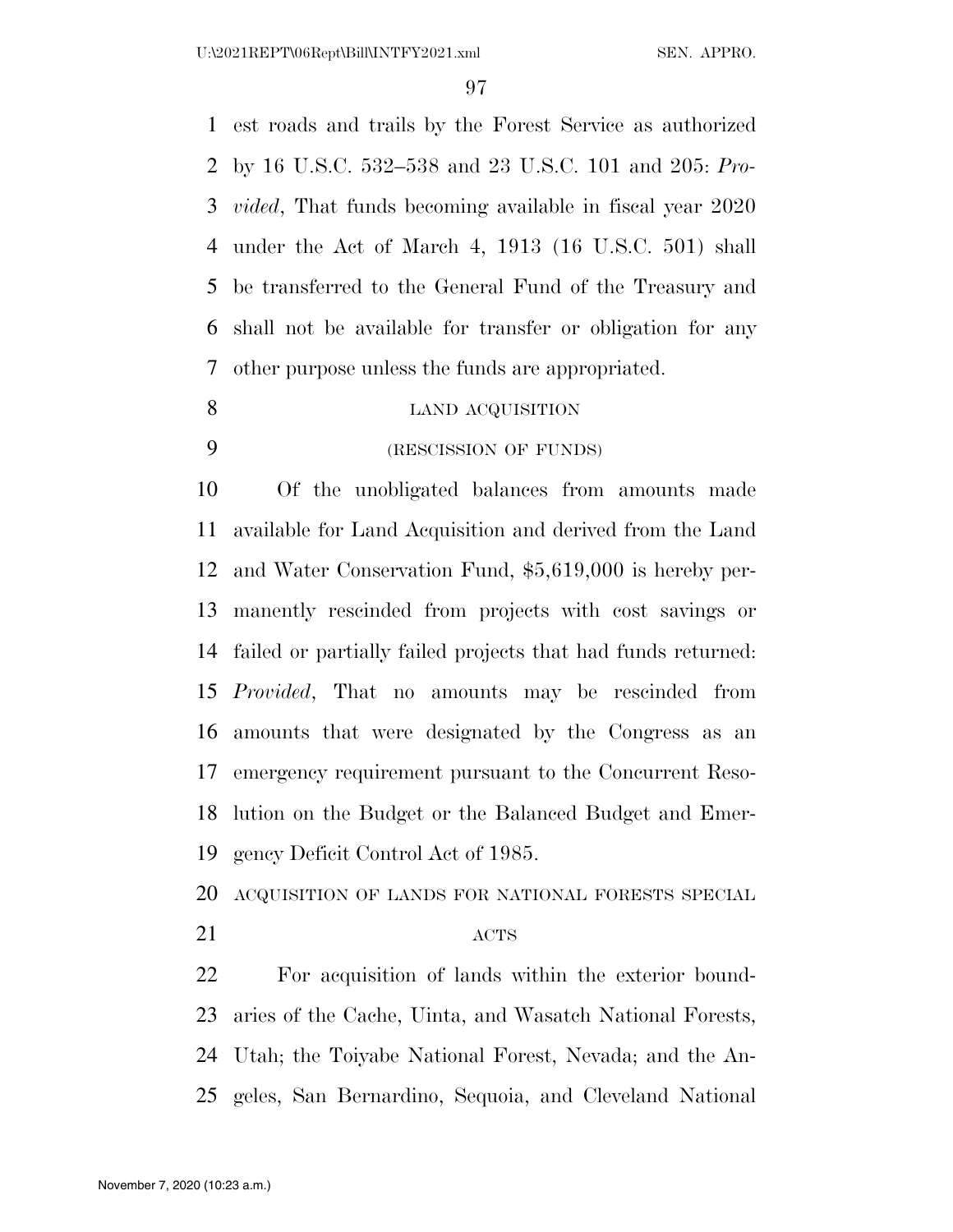Forests, California; and the Ozark-St. Francis and Ouachita National Forests, Arkansas; as authorized by law, \$664,000, to be derived from forest receipts.

ACQUISITION OF LANDS TO COMPLETE LAND EXCHANGES

 For acquisition of lands, such sums, to be derived from funds deposited by State, county, or municipal gov- ernments, public school districts, or other public school au- thorities, and for authorized expenditures from funds de- posited by non-Federal parties pursuant to Land Sale and Exchange Acts, pursuant to the Act of December 4, 1967 (16 U.S.C. 484a), to remain available through September 30, 2024, (16 U.S.C. 516–617a, 555a; Public Law 96– 586; Public Law 76–589, 76–591; and Public Law 78– 310).

15 RANGE BETTERMENT FUND

 For necessary expenses of range rehabilitation, pro- tection, and improvement, 50 percent of all moneys re- ceived during the prior fiscal year, as fees for grazing do- mestic livestock on lands in National Forests in the 16 Western States, pursuant to section 401(b)(1) of Public Law 94–579, to remain available through September 30, 2024, of which not to exceed 6 percent shall be available for administrative expenses associated with on-the-ground range rehabilitation, protection, and improvements.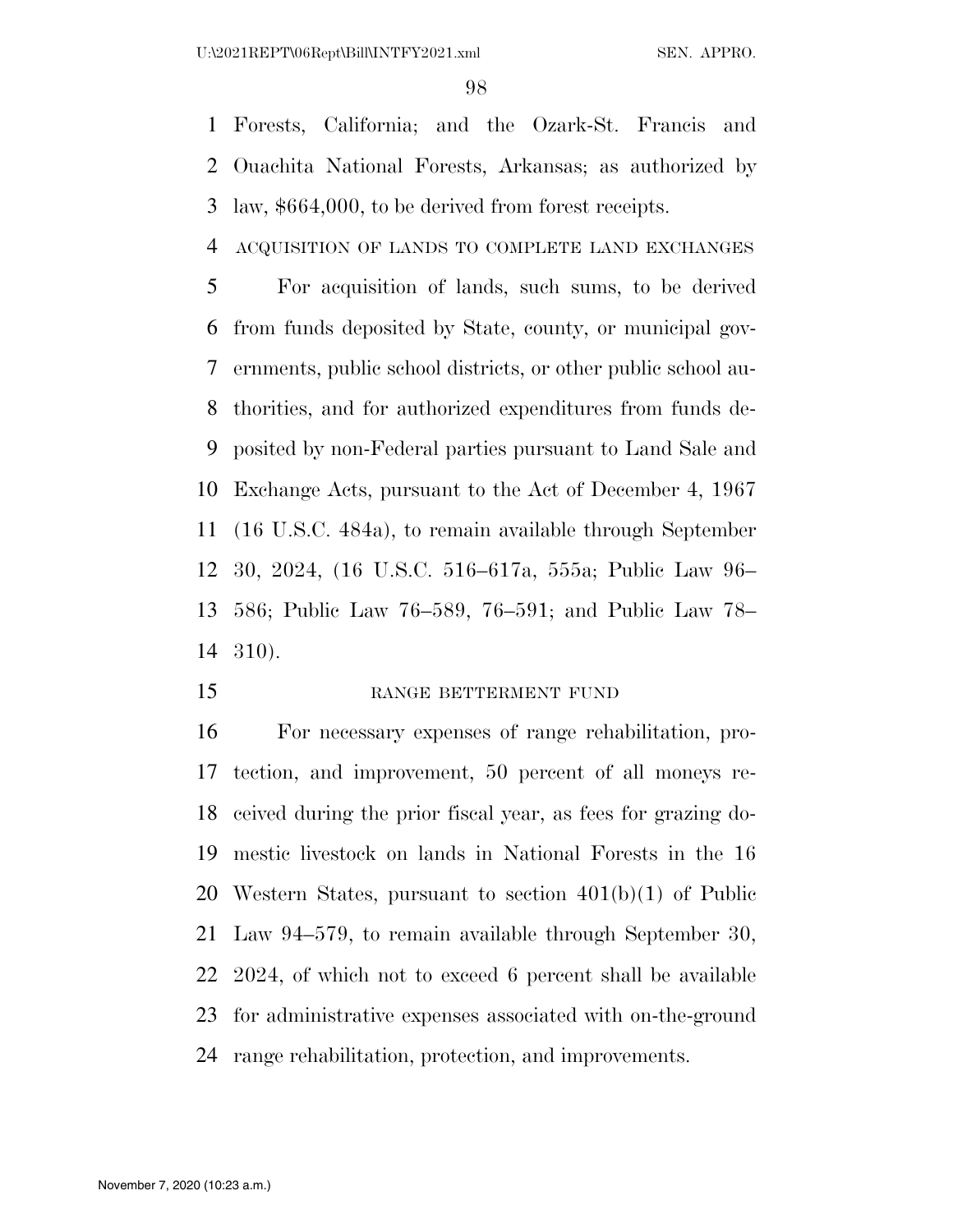| $\mathbf{1}$   | GIFTS, DONATIONS AND BEQUESTS FOR FOREST AND                     |
|----------------|------------------------------------------------------------------|
| $\overline{2}$ | RANGELAND RESEARCH                                               |
| 3              | For expenses authorized by $16$ U.S.C. $1643(b)$ ,               |
| 4              | $$45,000$ , to remain available through September 30, 2024,      |
| 5              | to be derived from the fund established pursuant to the          |
| 6              | above Act.                                                       |
| $\overline{7}$ | MANAGEMENT OF NATIONAL FOREST LANDS FOR                          |
| 8              | SUBSISTENCE USES                                                 |
| 9              | For necessary expenses of the Forest Service to man-             |
| 10             | age Federal lands in Alaska for subsistence uses under           |
| 11             | title VIII of the Alaska National Interest Lands Conserva-       |
| 12             | tion Act (16 U.S.C. 3111 et seq.), \$1,134,000, to remain        |
| 13             | available through September 30, 2024.                            |
| 14             | WILDLAND FIRE MANAGEMENT                                         |
| 15             | (INCLUDING TRANSFERS OF FUNDS)                                   |
| 16             | For necessary expenses for forest fire presuppression            |
| 17             | activities on National Forest System lands, for emergency        |
| 18             | wildland fire suppression on or adjacent to such lands or        |
| 19             | other lands under fire protection agreement, and for emer-       |
| 20             | gency rehabilitation of burned-over National Forest Sys-         |
| 21             | tem lands and water, $$1,974,529,000$ , to remain available      |
| 22             | until expended: <i>Provided</i> , That of the funds provided, up |
| 23             | to $$50,000,000$ is available for burned area rehabilitation:    |
| 24             | <i>Provided further</i> , That such funds including unobligated  |
| 25             | balances under this heading, are available for repayment         |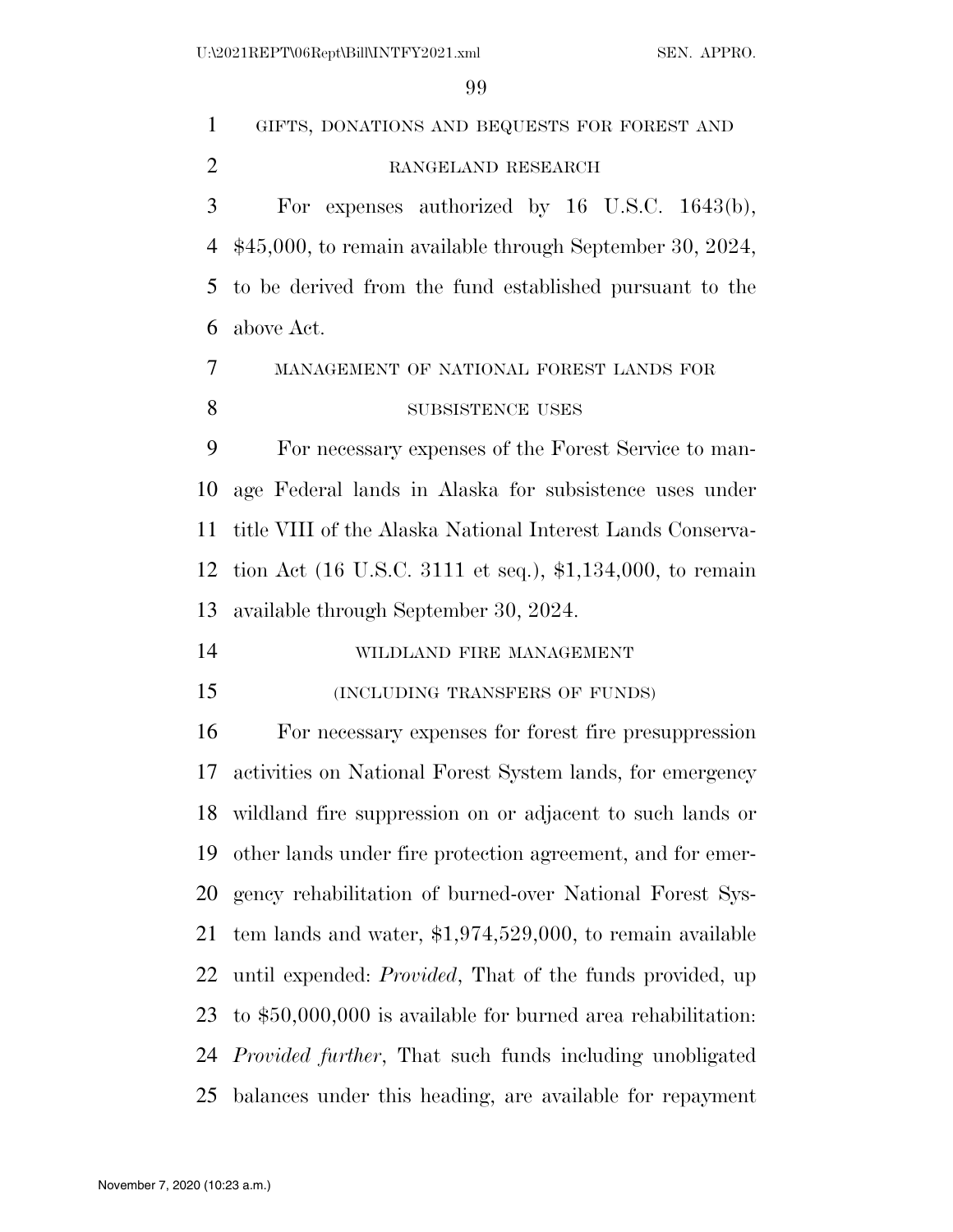of advances from other appropriations accounts previously transferred for such purposes: *Provided further*, That any unobligated funds appropriated in a previous fiscal year for hazardous fuels management may be transferred to the ''National Forest System'' account: *Provided further*, That such funds shall be available to reimburse State and other cooperating entities for services provided in response to wildfire and other emergencies or disasters to the extent such reimbursements by the Forest Service for non-fire emergencies are fully repaid by the responsible emergency management agency: *Provided further*, That funds pro- vided shall be available for support to Federal emergency response: *Provided further*, That the costs of implementing any cooperative agreement between the Federal Govern- ment and any non-Federal entity may be shared, as mutu- ally agreed on by the affected parties: *Provided further*, That of the funds provided under this heading, \$1,011,000,000 shall be available for wildfire suppression operations, and is provided to the meet the terms of sec-20 tion  $251(b)(2)(F)(ii)(I)$  of the Balanced Budget and Emergency Deficit Control Act of 1985, as amended. WILDFIRE SUPPRESSION OPERATIONS RESERVE FUND 23 (INCLUDING TRANSFERS OF FUNDS)

 In addition to the amounts provided under the head-ing ''Department of Agriculture—Forest Service—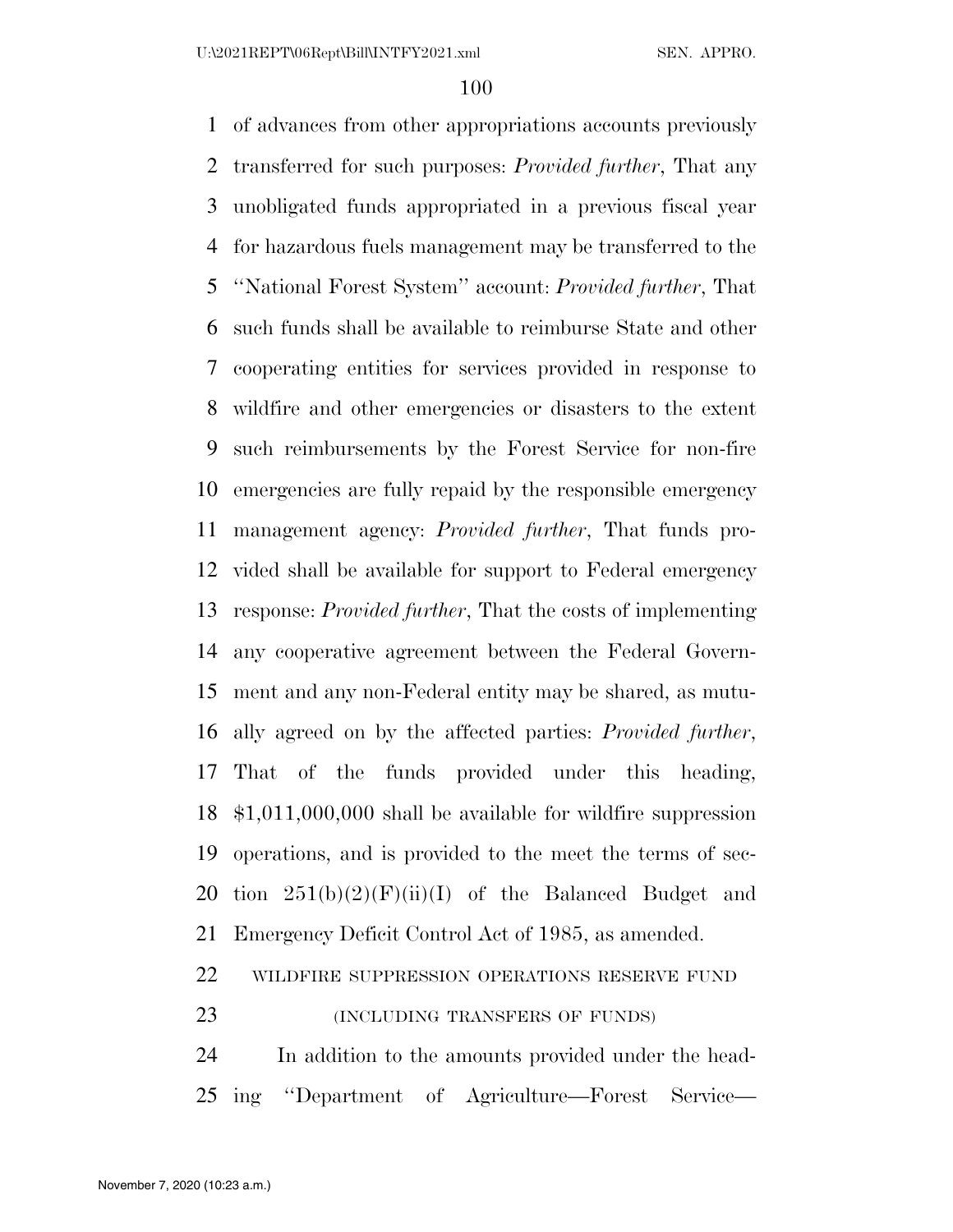Wildland Fire Management'' for wildfire suppression oper- ations, \$2,040,000,000, to remain available until trans- ferred, is additional new budget authority as specified for 4 purposes of section  $251(b)(2)(F)$  of the Balanced Budget and Emergency Deficit Control Act of 1985: *Provided*, That such amounts may be transferred to and merged with amounts made available under the headings ''Depart- ment of the Interior—Department-Wide Programs— Wildland Fire Management'' and ''Department of Agri- culture—Forest Service—Wildland Fire Management'' for wildfire suppression operations in the fiscal year in which such amounts are transferred: *Provided further*, That amounts may be transferred to the ''Wildland Fire Man- agement'' accounts in the Department of the Interior or the Department of Agriculture only upon the notification of the House and Senate Committees on Appropriations that all wildfire suppression operations funds appropriated under that heading in this and prior appropriations Acts to the agency to which the funds will be transferred will be obligated within 30 days: *Provided further*, That the transfer authority provided under this heading is in addi- tion to any other transfer authority provided by law: *Pro- vided further*, That, in determining whether all wildfire suppression operations funds appropriated under the heading ''Wildland Fire Management'' in this and prior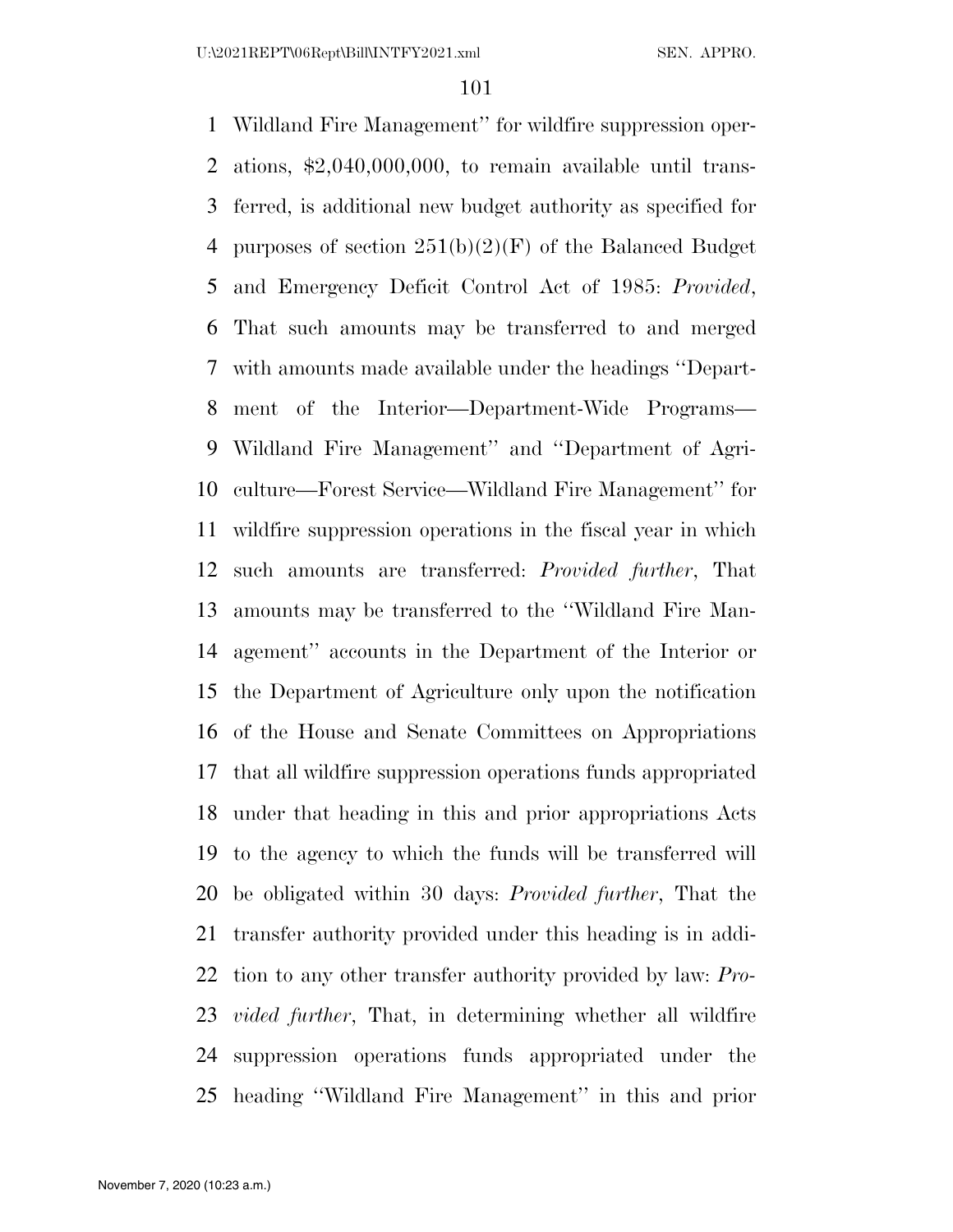appropriations Acts to either the Department of Agri- culture or the Department of the Interior will be obligated within 30 days pursuant to the previous proviso, any funds transferred or permitted to be transferred pursuant to any other transfer authority provided by law shall be excluded.

# COMMUNICATIONS SITE ADMINISTRATION

### (INCLUDING TRANSFER OF FUNDS)

 Amounts collected in this fiscal year pursuant to sec- tion 8705(f)(2) of the Agriculture Improvement Act of 2018 (Public Law 115–334), as amended, shall be depos- ited in the special account established by section  $8705(f)(1)$  of such Act, shall be available to cover the costs described in subsection (c)(3) of such section of such Act, and shall remain available until expended: Provided, That amounts made available under this heading shall be trans-ferred to the ''National Forest System'' account.

ADMINISTRATIVE PROVISIONS—FOREST SERVICE

# 18 (INCLUDING TRANSFERS OF FUNDS)

 Appropriations to the Forest Service for the current fiscal year shall be available for: (1) purchase of passenger motor vehicles; acquisition of passenger motor vehicles from excess sources, and hire of such vehicles; purchase, lease, operation, maintenance, and acquisition of aircraft to maintain the operable fleet for use in Forest Service wildland fire programs and other Forest Service programs;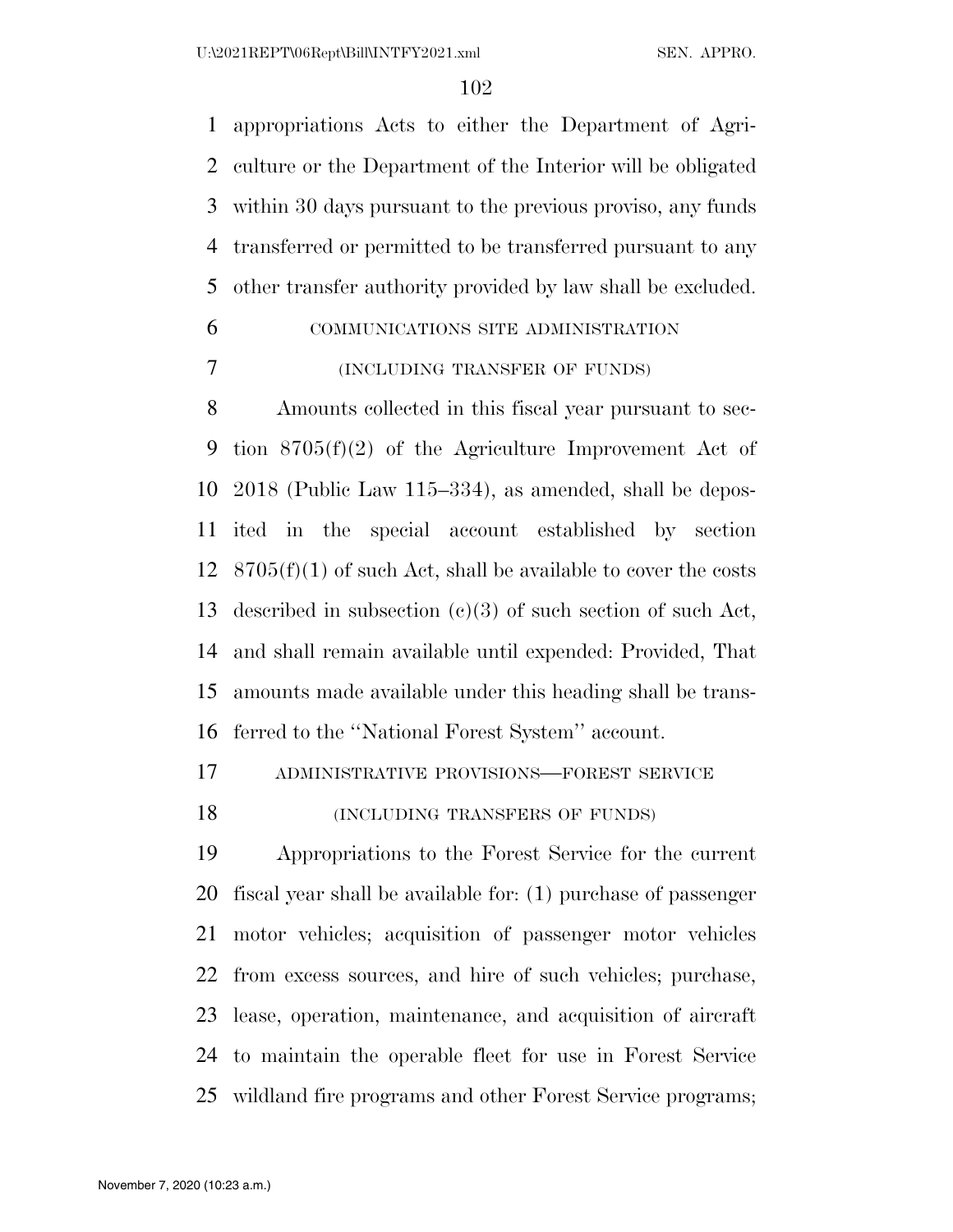notwithstanding other provisions of law, existing aircraft being replaced may be sold, with proceeds derived or trade-in value used to offset the purchase price for the replacement aircraft; (2) services pursuant to 7 U.S.C. 2225, and not to exceed \$100,000 for employment under 5 U.S.C. 3109; (3) purchase, erection, and alteration of buildings and other public improvements (7 U.S.C. 2250); (4) acquisition of land, waters, and interests therein pur- suant to 7 U.S.C. 428a; (5) for expenses pursuant to the Volunteers in the National Forest Act of 1972 (16 U.S.C. 558a, 558d, and 558a note); (6) the cost of uniforms as authorized by 5 U.S.C. 5901–5902; and (7) for debt col- lection contracts in accordance with 31 U.S.C. 3718(c). Commensurate with the modernized budget structure included in this Act, the Forest Service shall realign its Deputy Chief Areas to conform to the appropriations pro- vided herein, including the creation of a Deputy Chief for Fire and Aviation to administer the Wildland Fire Man- agement appropriation, within one year of enactment of this Act. Funds made available to the Forest Service in this Act may be transferred between accounts affected by the Forest Service budget restructure outlined in section 435 of division D of the Further Consolidated Appropria-

- tions Act, 2020 (Public Law 116-94): *Provided*, That any
- transfer of funds pursuant to this paragraph shall not in-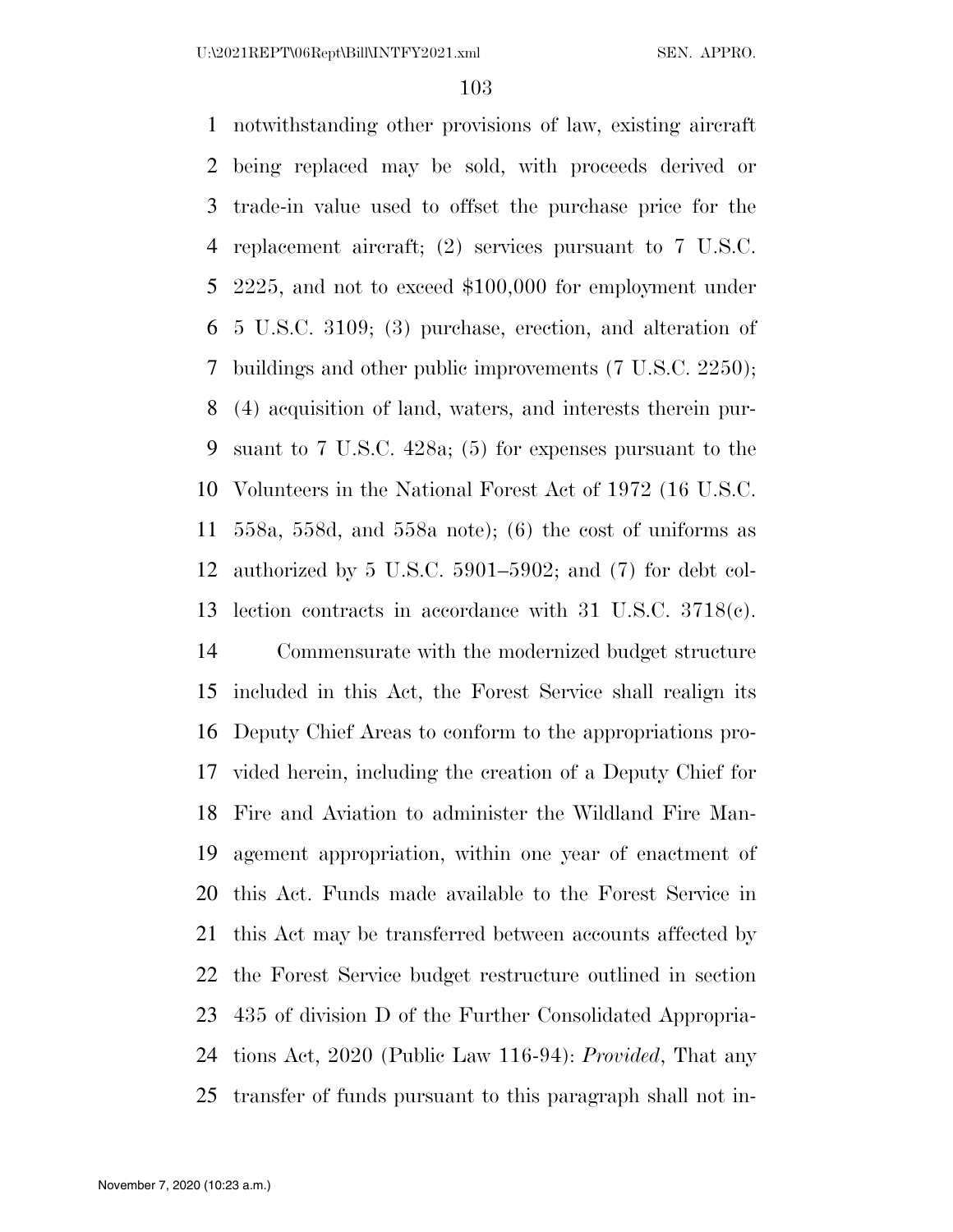crease or decrease the funds appropriated to any account in this fiscal year by more than ten percent: *Provided fur- ther*, That such transfer authority is in addition to any other transfer authority provided by law.

 Any appropriations or funds available to the Forest Service may be transferred to the Wildland Fire Manage- ment appropriation for forest firefighting, emergency re- habilitation of burned-over or damaged lands or waters under its jurisdiction, and fire preparedness due to severe burning conditions upon the Secretary of Agriculture's no- tification of the House and Senate Committees on Appro- priations that all fire suppression funds appropriated under the heading ''Wildland Fire Management'' will be obligated within 30 days: *Provided*, That all funds used pursuant to this paragraph must be replenished by a sup- plemental appropriation which must be requested as promptly as possible.

 Not more than \$50,000,000 of funds appropriated to the Forest Service shall be available for expenditure or transfer to the Department of the Interior for wildland fire management, hazardous fuels management, and State fire assistance when such transfers would facilitate and expedite wildland fire management programs and projects. Notwithstanding any other provision of this Act, the Forest Service may transfer unobligated balances of dis-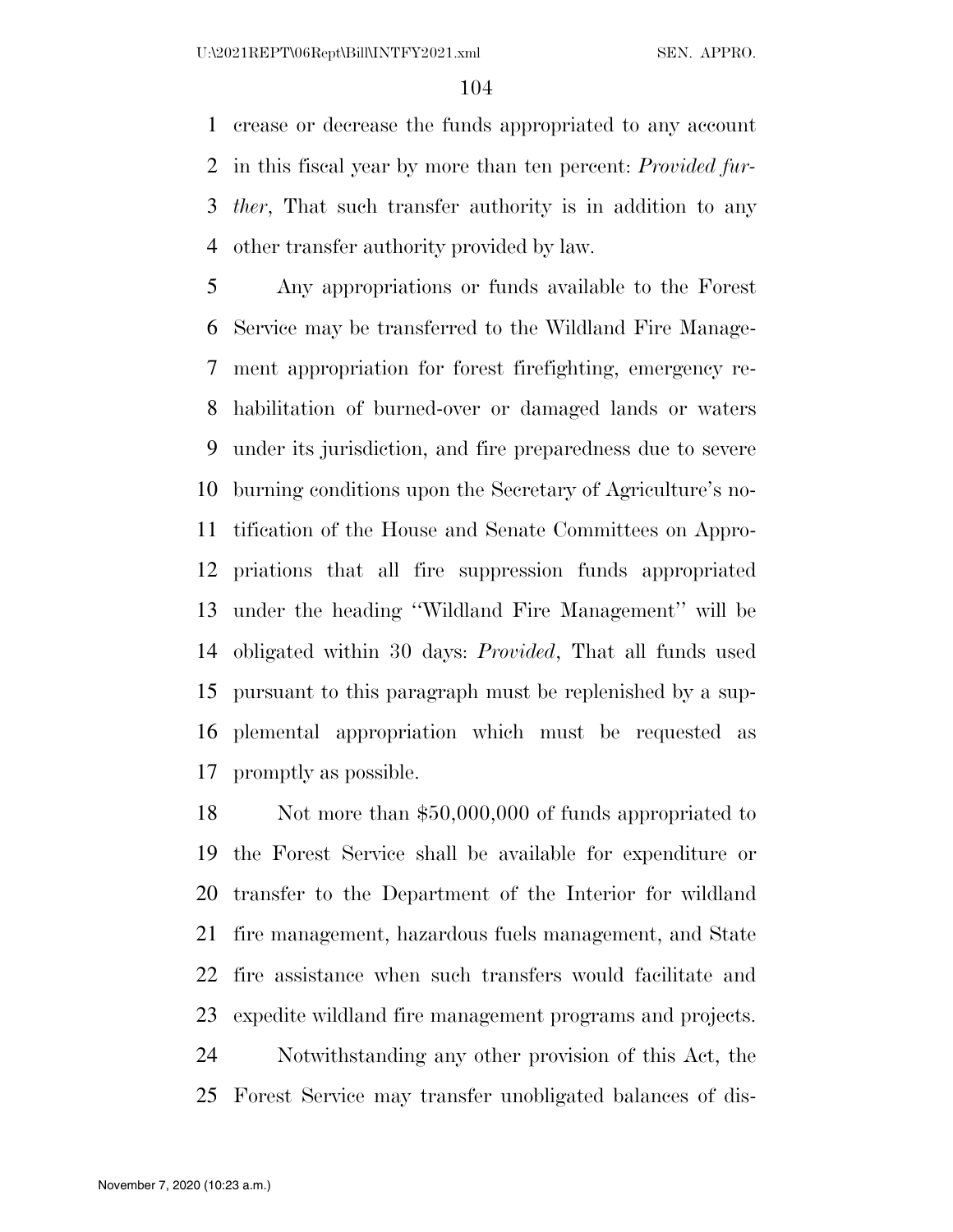cretionary funds appropriated to the Forest Service by this Act to or within the National Forest System Account, or reprogram funds to be used for the purposes of haz- ardous fuels management and urgent rehabilitation of burned-over National Forest System lands and water, such transferred funds shall remain available through Sep- tember 30, 2023: *Provided*, That none of the funds trans- ferred pursuant to this section shall be available for obli- gation without written notification to and the prior ap- proval of the Committees on Appropriations of both Houses of Congress.

 Funds appropriated to the Forest Service shall be available for assistance to or through the Agency for Inter- national Development in connection with forest and range- land research, technical information, and assistance in for- eign countries, and shall be available to support forestry and related natural resource activities outside the United States and its territories and possessions, including tech- nical assistance, education and training, and cooperation with U.S., private, and international organizations. The Forest Service, acting for the International Program, may sign direct funding agreements with foreign governments and institutions as well as other domestic agencies (includ- ing the U.S. Agency for International Development, the Department of State, and the Millennium Challenge Cor-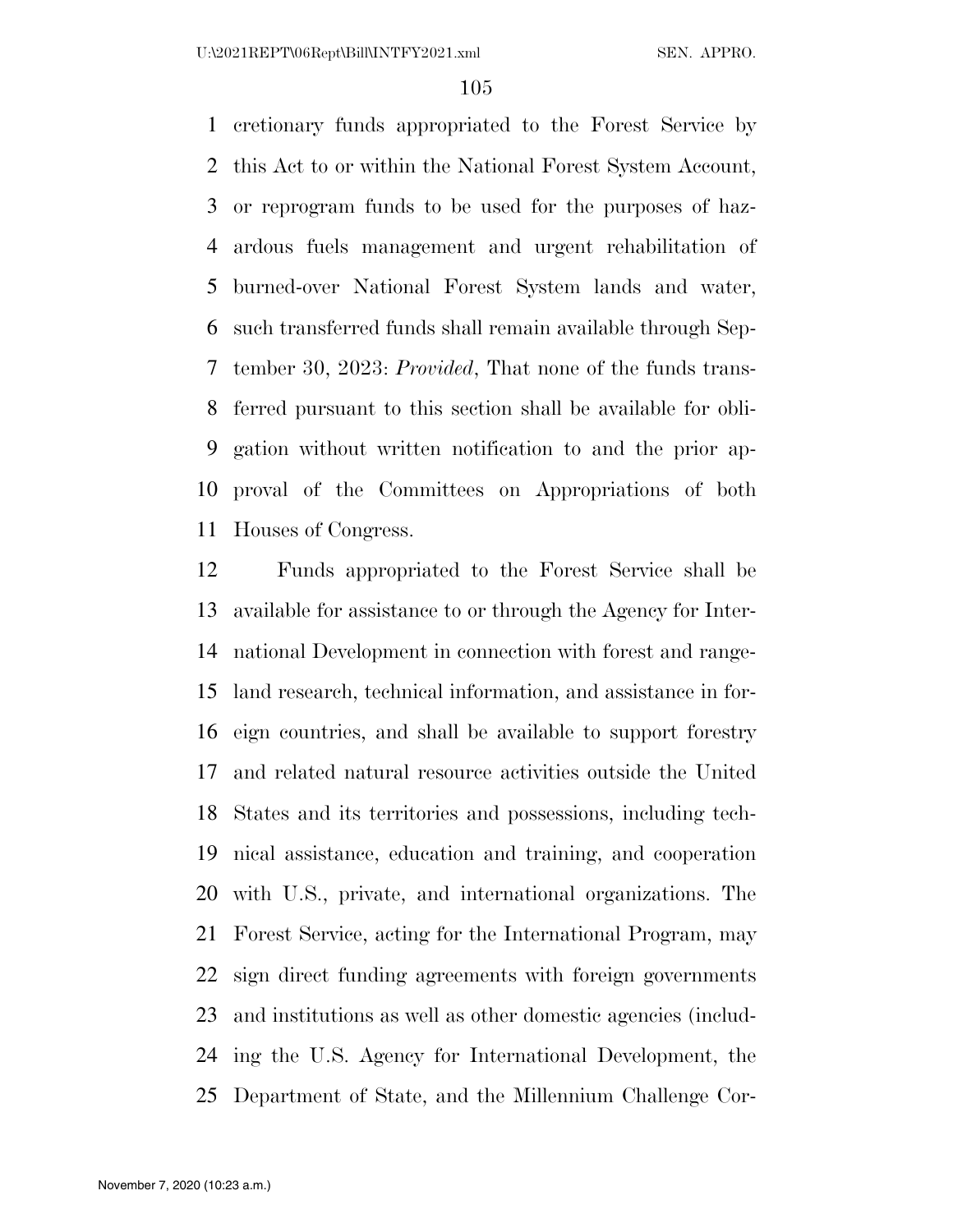poration), U.S. private sector firms, institutions and orga- nizations to provide technical assistance and training pro- grams overseas on forestry and rangeland management. Funds appropriated to the Forest Service shall be available for expenditure or transfer to the Department of the Interior, Bureau of Land Management, for removal, preparation, and adoption of excess wild horses and burros from National Forest System lands, and for the perform- ance of cadastral surveys to designate the boundaries of such lands.

 None of the funds made available to the Forest Serv- ice in this Act or any other Act with respect to any fiscal year shall be subject to transfer under the provisions of section 702(b) of the Department of Agriculture Organic Act of 1944 (7 U.S.C. 2257), section 442 of Public Law 106–224 (7 U.S.C. 7772), or section 10417(b) of Public Law 107–171 (7 U.S.C. 8316(b)).

 Not more than \$82,000,000 of funds available to the Forest Service shall be transferred to the Working Capital Fund of the Department of Agriculture and not more than \$14,500,000 of funds available to the Forest Service shall be transferred to the Department of Agriculture for De- partment Reimbursable Programs, commonly referred to as Greenbook charges. Nothing in this paragraph shall prohibit or limit the use of reimbursable agreements re-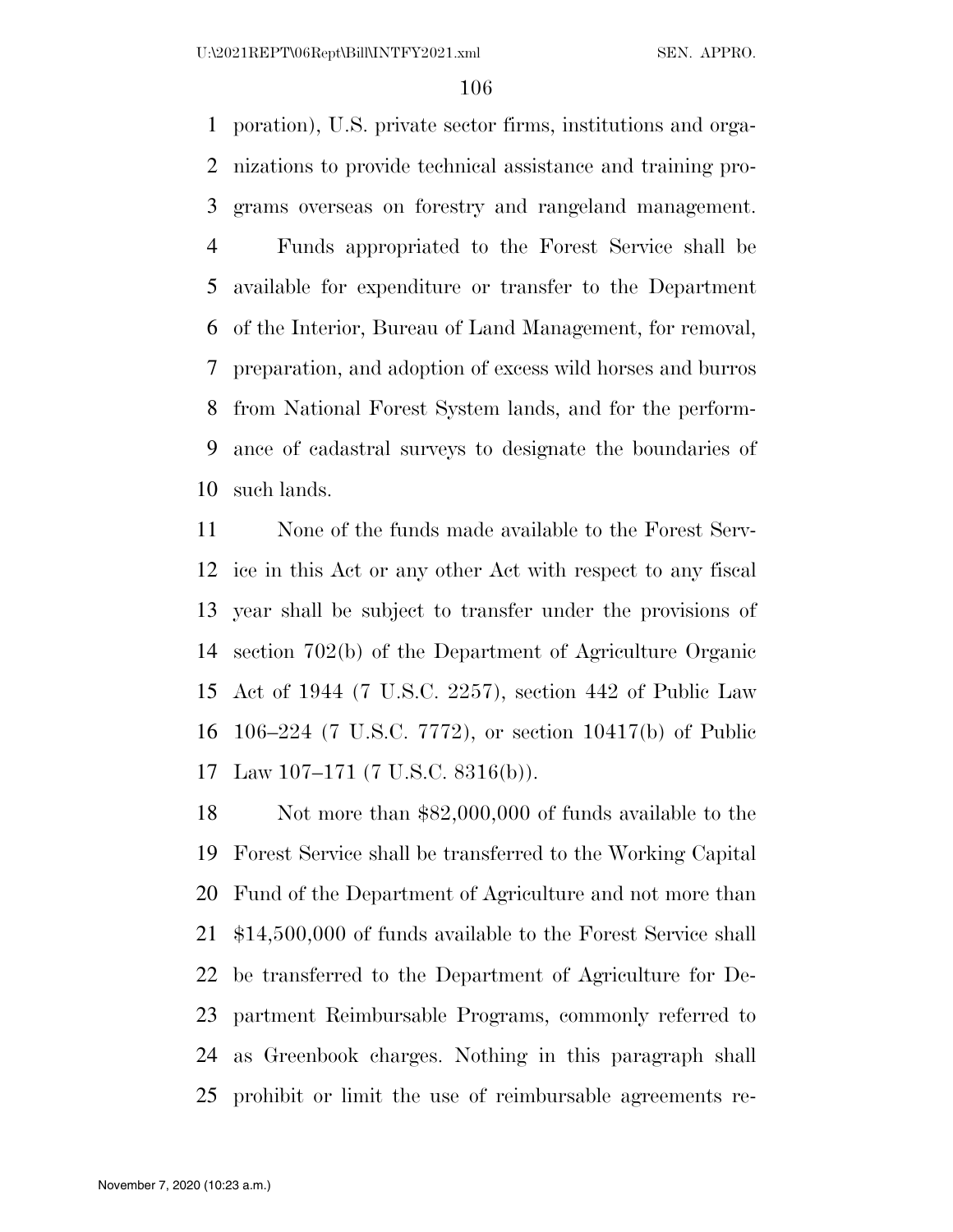quested by the Forest Service in order to obtain informa- tion technology services, including telecommunications and system modifications or enhancements, from the Working Capital Fund of the Department of Agriculture.

 Of the funds available to the Forest Service, up to \$5,000,000 shall be available for priority projects within the scope of the approved budget, which shall be carried out by the Youth Conservation Corps and shall be carried out under the authority of the Public Lands Corps Act of 1993 (16 U.S.C. 1721 et seq.).

 Of the funds available to the Forest Service, \$4,000 is available to the Chief of the Forest Service for official reception and representation expenses.

 Pursuant to sections 405(b) and 410(b) of Public Law 101–593, of the funds available to the Forest Service, up to \$3,000,000 may be advanced in a lump sum to the National Forest Foundation to aid conservation partner- ship projects in support of the Forest Service mission, without regard to when the Foundation incurs expenses, for projects on or benefitting National Forest System lands or related to Forest Service programs: *Provided*, That of the Federal funds made available to the Founda- tion, no more than \$300,000 shall be available for admin- istrative expenses: *Provided further*, That the Foundation shall obtain, by the end of the period of Federal financial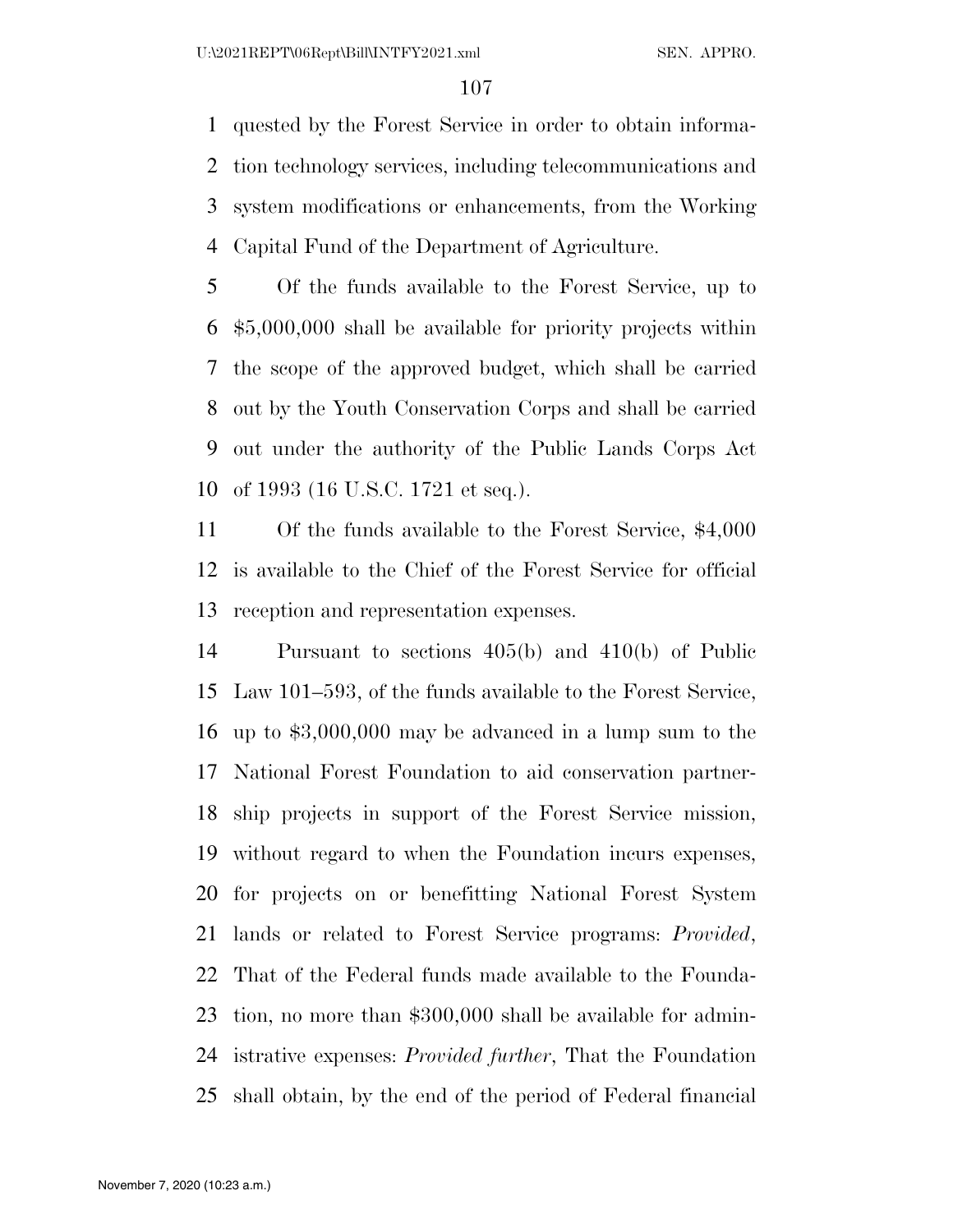assistance, private contributions to match funds made available by the Forest Service on at least a one-for-one basis: *Provided further*, That the Foundation may transfer Federal funds to a Federal or a non-Federal recipient for a project at the same rate that the recipient has obtained the non-Federal matching funds.

 Pursuant to section 2(b)(2) of Public Law 98–244, up to \$3,000,000 of the funds available to the Forest Service may be advanced to the National Fish and Wildlife Foundation in a lump sum to aid cost-share conservation projects, without regard to when expenses are incurred, on or benefitting National Forest System lands or related to Forest Service programs: *Provided*, That such funds shall be matched on at least a one-for-one basis by the Foundation or its sub-recipients: *Provided further*, That the Foundation may transfer Federal funds to a Federal or non-Federal recipient for a project at the same rate that the recipient has obtained the non-Federal matching funds.

 Funds appropriated to the Forest Service shall be available for interactions with and providing technical as- sistance to rural communities and natural resource-based businesses for sustainable rural development purposes.

 Funds appropriated to the Forest Service shall be available for payments to counties within the Columbia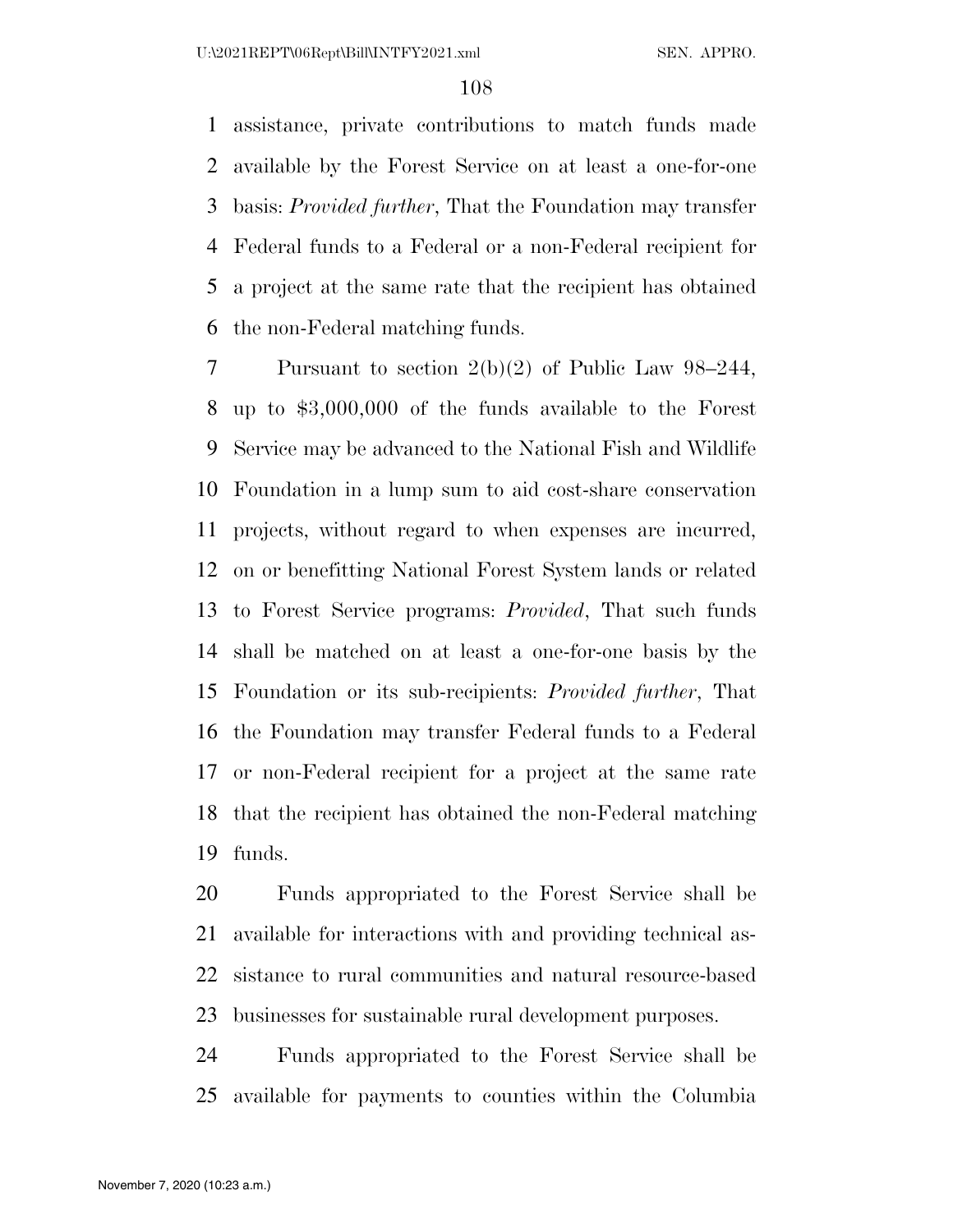River Gorge National Scenic Area, pursuant to section 2 14(e)(1) and (2), and section 16(a)(2) of Public Law 99– 663.

 Any funds appropriated to the Forest Service may be used to meet the non-Federal share requirement in sec- tion 502(c) of the Older Americans Act of 1965 (42 7 U.S.C.  $3056(e)(2)$ ).

 The Forest Service shall not assess funds for the pur- pose of performing fire, administrative, and other facilities maintenance and decommissioning.

 Notwithstanding any other provision of law, of any appropriations or funds available to the Forest Service, not to exceed \$500,000 may be used to reimburse the Of- fice of the General Counsel (OGC), Department of Agri- culture, for travel and related expenses incurred as a re- sult of OGC assistance or participation requested by the Forest Service at meetings, training sessions, management reviews, land purchase negotiations, and similar matters unrelated to civil litigation. Future budget justifications for both the Forest Service and the Department of Agri- culture should clearly display the sums previously trans-ferred and the sums requested for transfer.

 An eligible individual who is employed in any project funded under title V of the Older Americans Act of 1965 (42 U.S.C. 3056 et seq.) and administered by the Forest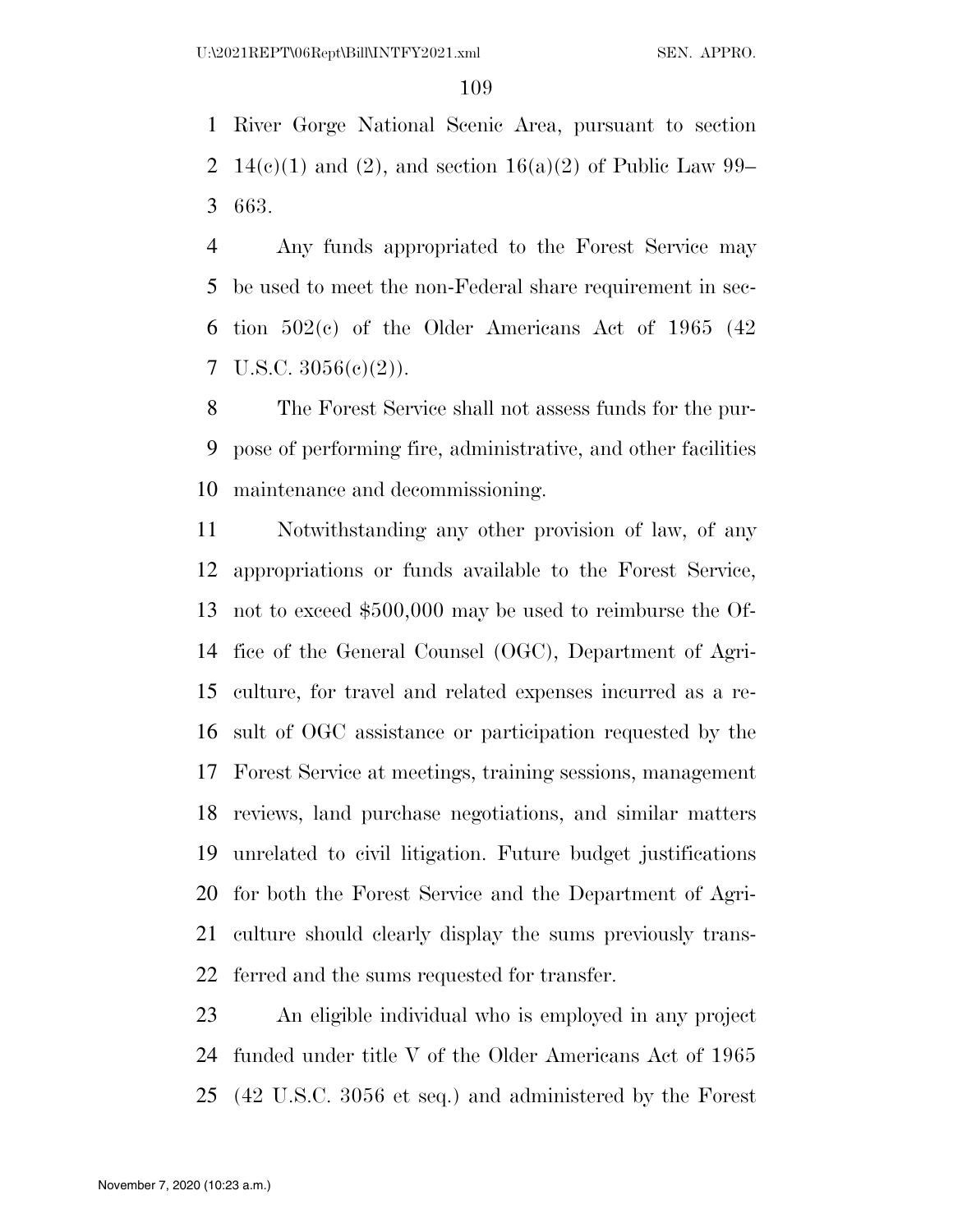Service shall be considered to be a Federal employee for purposes of chapter 171 of title 28, United States Code. DEPARTMENT OF HEALTH AND HUMAN SERVICES INDIAN HEALTH SERVICE INDIAN HEALTH SERVICES

 For expenses necessary to carry out the Act of Au- gust 5, 1954 (68 Stat. 674), the Indian Self-Determina- tion and Education Assistance Act, the Indian Health Care Improvement Act, and titles II and III of the Public Health Service Act with respect to the Indian Health Serv- ice, \$4,266,085,000 to remain available until September 30, 2022, except as otherwise provided herein, together with payments received during the fiscal year pursuant to sections 231(b) and 233 of the Public Health Service Act (42 U.S.C. 238(b) and 238b), for services furnished by the Indian Health Service: *Provided*, That funds made available to tribes and tribal organizations through con- tracts, grant agreements, or any other agreements or com- pacts authorized by the Indian Self-Determination and Education Assistance Act of 1975 (25 U.S.C. 450), shall be deemed to be obligated at the time of the grant or con- tract award and thereafter shall remain available to the tribe or tribal organization without fiscal year limitation: *Provided further*, That \$2,500,000 shall be available for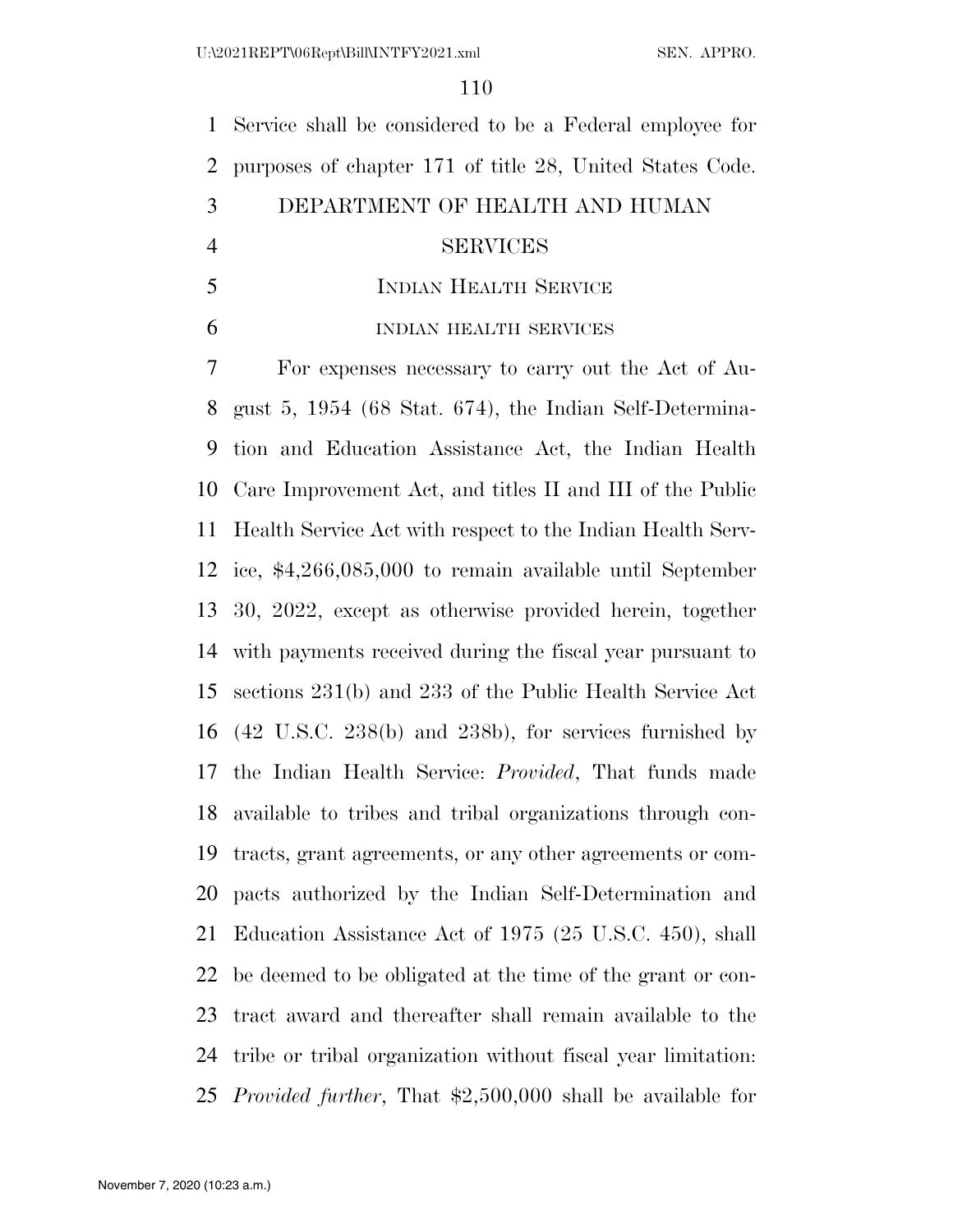grants or contracts with public or private institutions to provide alcohol or drug treatment services to Indians, in- cluding alcohol detoxification services: *Provided further*, That \$977,174,000 for Purchased/Referred Care, includ- ing \$53,000,000 for the Indian Catastrophic Health Emergency Fund, shall remain available until expended: *Provided further*, That of the funds provided, up to \$40,000,000 shall remain available until expended for im- plementation of the loan repayment program under section 108 of the Indian Health Care Improvement Act: *Provided further*, That of the funds provided, \$58,000,000 shall be for costs related to or resulting from accreditation emer- gencies, including supplementing activities funded under the heading ''Indian Health Facilities,'' of which up to \$4,000,000 may be used to supplement amounts otherwise available for Purchased/Referred Care: *Provided further*, That the amounts collected by the Federal Government as authorized by sections 104 and 108 of the Indian Health Care Improvement Act (25 U.S.C. 1613a and 1616a) during the preceding fiscal year for breach of con- tracts shall be deposited in the Fund authorized by section 108A of that Act (25 U.S.C. 1616a–1) and shall remain available until expended and, notwithstanding section 24 108A(c) of that Act  $(25 \text{ U.S.C. } 1616a-1(c))$ , funds shall be available to make new awards under the loan repay-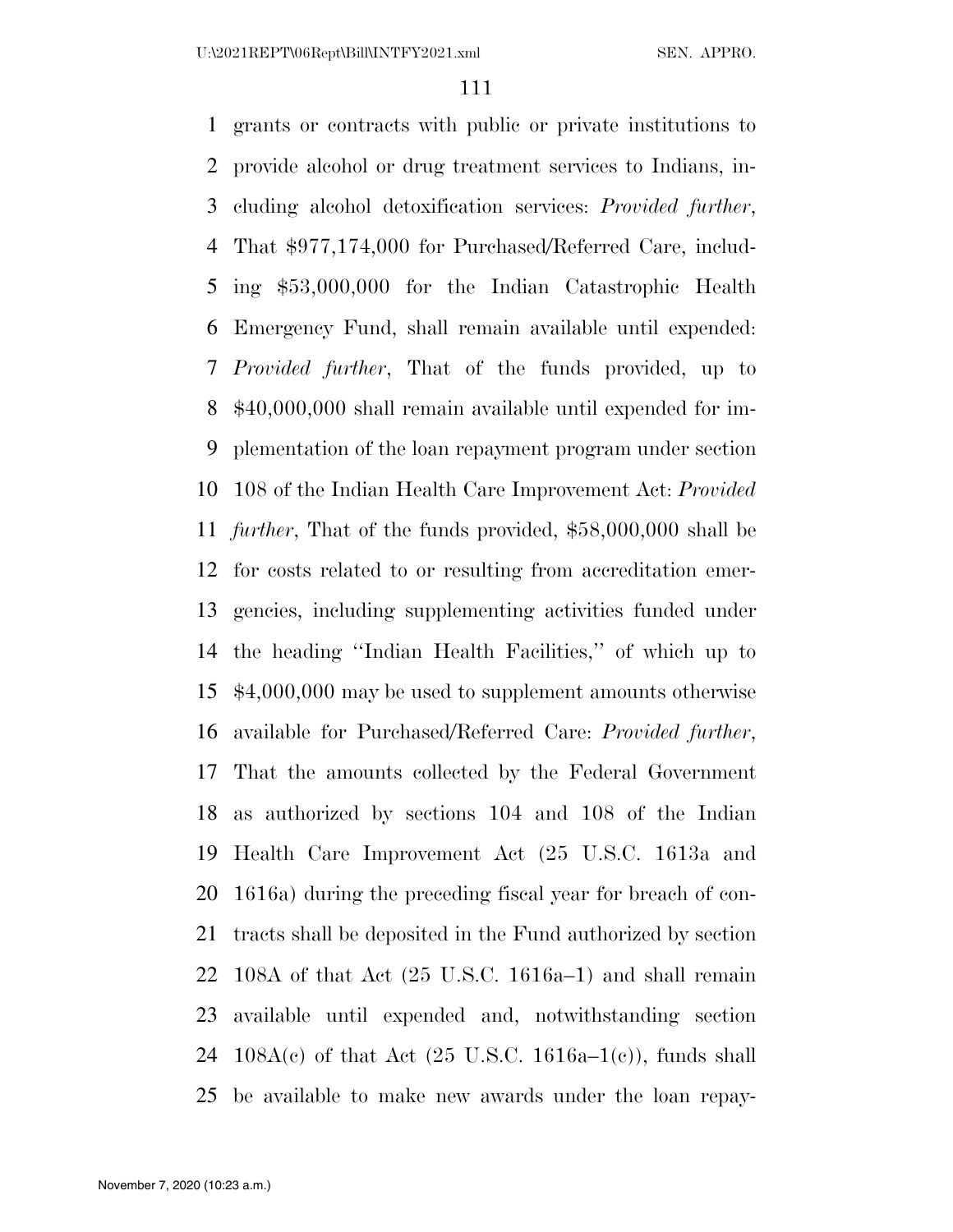ment and scholarship programs under sections 104 and 108 of that Act (25 U.S.C. 1613a and 1616a): *Provided further*, That the amounts made available within this ac- count for the Substance Abuse and Suicide Prevention Program, for Opioid Prevention, Treatment and Recovery Services, for the Domestic Violence Prevention Program, for the Zero Suicide Initiative, for recruitment and reten- tion , including a housing subsidy authority for civilian employees, for Aftercare Pilot Programs at Youth Re- gional Treatment Centers, for transformation and mod- ernization costs of the Indian Health Service Electronic Health Record system, for national quality and oversight activities, for Village Built Clinics, to improve collections from public and private insurance at Indian Health Serv- ice and tribally operated facilities, for a maternal health initiative, and for accreditation emergencies shall be allo- cated at the discretion of the Director of the Indian Health Service and shall remain available until expended: *Provided further*, That funds provided in this Act may be used for annual contracts and grants that fall within 2 fiscal years, provided the total obligation is recorded in the year the funds are appropriated: *Provided further*, That the amounts collected by the Secretary of Health and Human Services under the authority of title IV of the In-dian Health Care Improvement Act (25 U.S.C. 1613)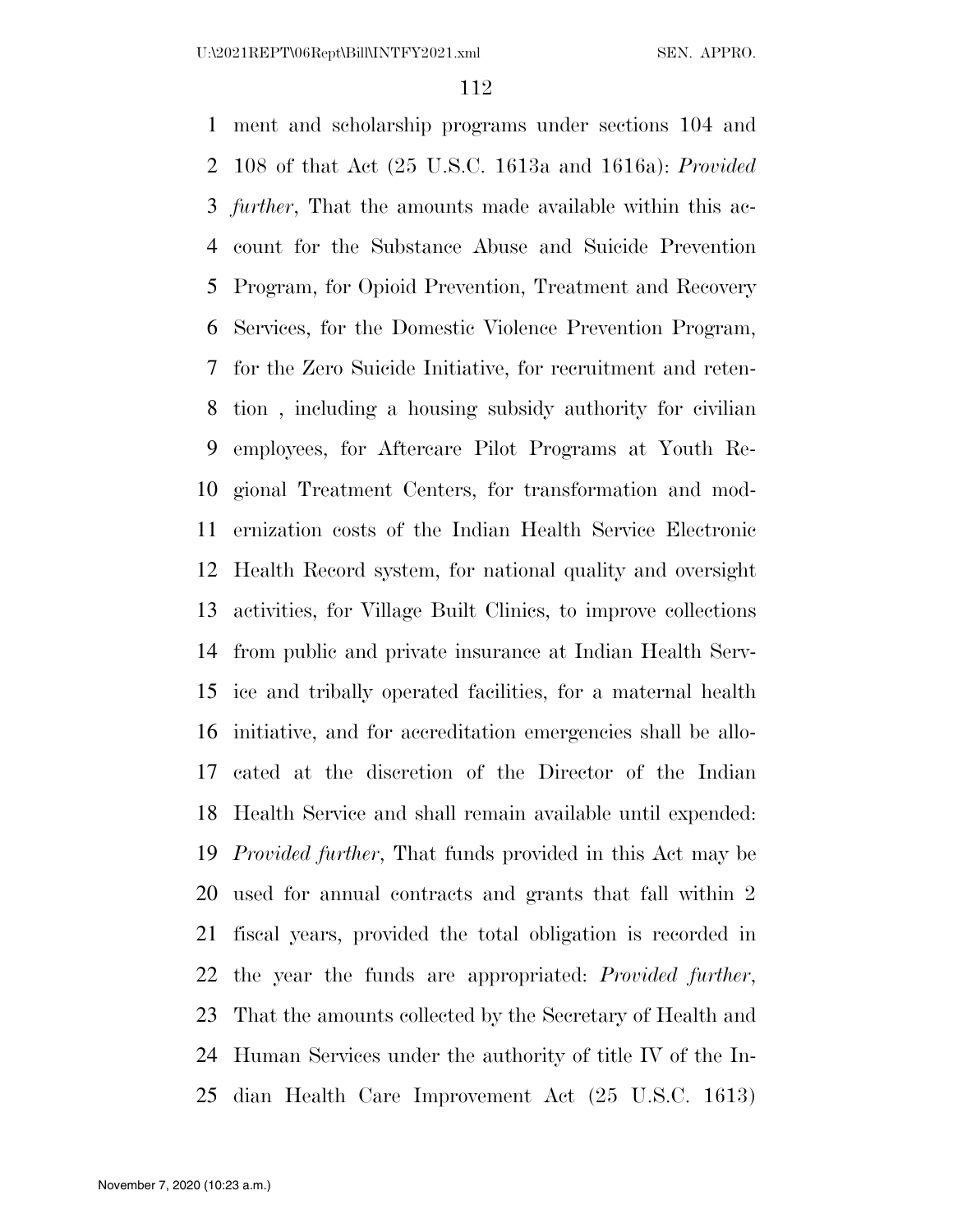shall remain available until expended for the purpose of achieving compliance with the applicable conditions and requirements of titles XVIII and XIX of the Social Secu- rity Act, except for those related to the planning, design, or construction of new facilities: *Provided further*, That funding contained herein for scholarship programs under the Indian Health Care Improvement Act (25 U.S.C. 1613) shall remain available until expended: *Provided fur- ther*, That amounts received by tribes and tribal organiza- tions under title IV of the Indian Health Care Improve- ment Act shall be reported and accounted for and available to the receiving tribes and tribal organizations until ex- pended: *Provided further*, That the Bureau of Indian Af- fairs may collect from the Indian Health Service, and from tribes and tribal organizations operating health facilities pursuant to Public Law 93–638, such individually identifi- able health information relating to disabled children as may be necessary for the purpose of carrying out its func- tions under the Individuals with Disabilities Education Act (20 U.S.C. 1400 et seq.): *Provided further*, That of the funds provided, \$72,999,000 is for the Indian Health Care Improvement Fund and may be used, as needed, to carry out activities typically funded under the Indian Health Facilities account: *Provided further*, That none of the funds appropriated by this Act, or any other Act, to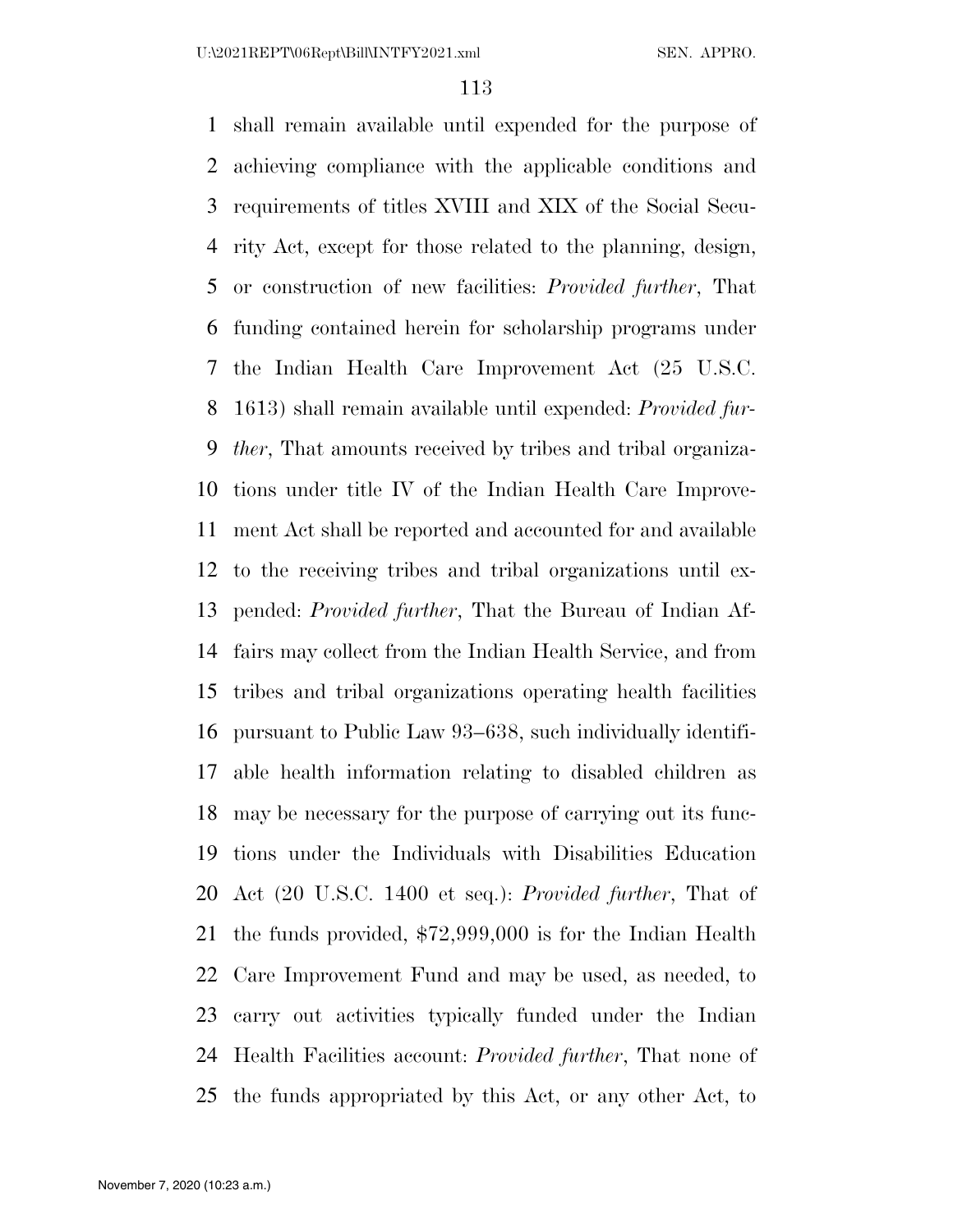the Indian Health Service for the Electronic Health Record system shall be available for obligation or expendi- ture for the selection or implementation of a new Informa- tion Technology infrastructure system, unless the Com- mittees on Appropriations of the House of Representatives and the Senate are consulted 90 days in advance of such obligation.

8 CONTRACT SUPPORT COSTS

 For payments to tribes and tribal organizations for contract support costs associated with Indian Self-Deter- mination and Education Assistance Act agreements with the Indian Health Service for fiscal year 2020, such sums as may be necessary: *Provided*, That notwithstanding any other provision of law, no amounts made available under this heading shall be available for transfer to another budget account.

## PAYMENTS FOR TRIBAL LEASES

 For payments to tribes and tribal organizations for leases pursuant to section 105 (l) of the Indian Self Deter- mination and Education Assistance Act (25 U.S.C. 5324(l)) for fiscal year 2021, such sums as may be nec- essary: *Provided*, That notwithstanding any other provi- sion of law, no amounts made available under this heading shall be available for transfer to another budget account.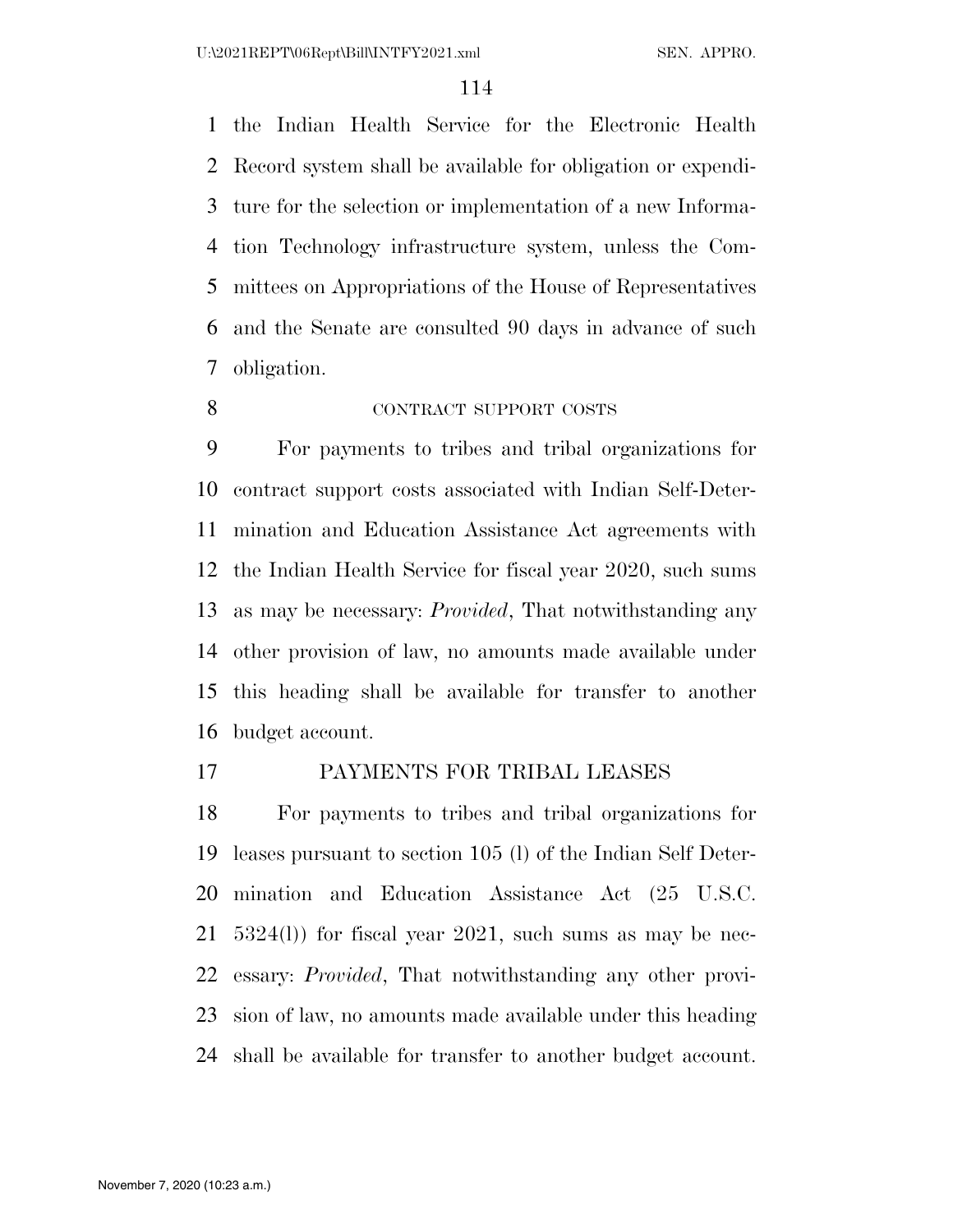## **INDIAN HEALTH FACILITIES**

 For construction, repair, maintenance, improvement, and equipment of health and related auxiliary facilities, including quarters for personnel; preparation of plans, specifications, and drawings; acquisition of sites, purchase and erection of modular buildings, and purchases of trail- ers; and for provision of domestic and community sanita- tion facilities for Indians, as authorized by section 7 of the Act of August 5, 1954 (42 U.S.C. 2004a), the Indian Self-Determination Act, and the Indian Health Care Im- provement Act, and for expenses necessary to carry out such Acts and titles II and III of the Public Health Serv- ice Act with respect to environmental health and facilities support activities of the Indian Health Service, \$927,113,000 to remain available until expended: *Pro- vided*, That notwithstanding any other provision of law, funds appropriated for the planning, design, construction, renovation, or expansion of health facilities for the benefit of an Indian tribe or tribes may be used to purchase land on which such facilities will be located: *Provided further*, That not to exceed \$500,000 may be used by the Indian Health Service to purchase TRANSAM equipment from the Department of Defense for distribution to the Indian Health Service and tribal facilities: *Provided further*, That none of the funds appropriated to the Indian Health Serv-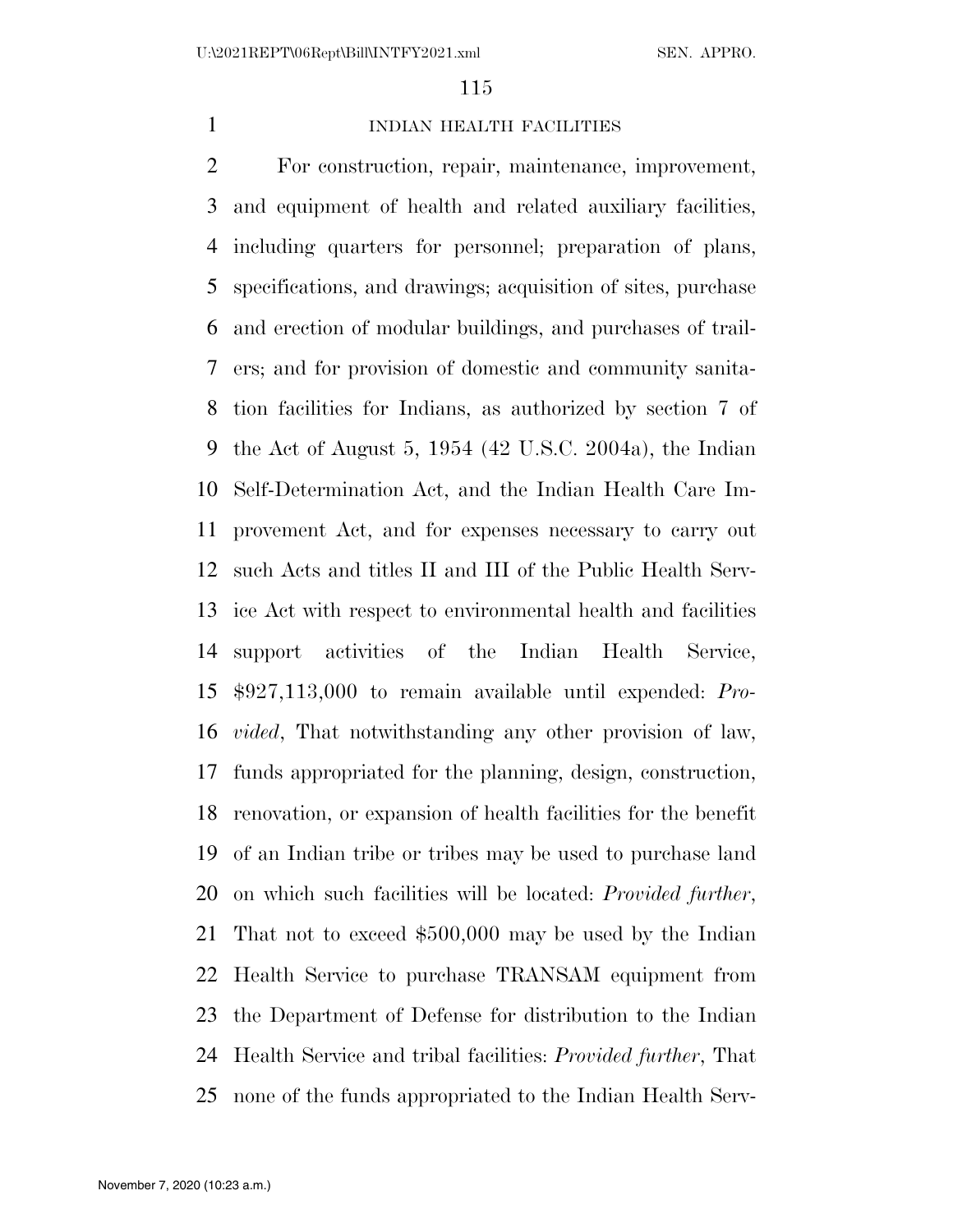ice may be used for sanitation facilities construction for new homes funded with grants by the housing programs of the United States Department of Housing and Urban Development: *Provided further*, That not to exceed \$2,700,000 from this account and the ''Indian Health Services'' account may be used by the Indian Health Serv- ice to obtain ambulances for the Indian Health Service and tribal facilities in conjunction with an existing inter- agency agreement between the Indian Health Service and the General Services Administration:

ADMINISTRATIVE PROVISIONS—INDIAN HEALTH SERVICE

 Appropriations provided in this Act to the Indian Health Service shall be available for services as authorized by 5 U.S.C. 3109 at rates not to exceed the per diem rate equivalent to the maximum rate payable for senior-level positions under 5 U.S.C. 5376; hire of passenger motor vehicles and aircraft; purchase of medical equipment; pur- chase of reprints; purchase, renovation, and erection of modular buildings and renovation of existing facilities; payments for telephone service in private residences in the field, when authorized under regulations approved by the Secretary of Health and Human Services; uniforms, or al- lowances therefor as authorized by 5 U.S.C. 5901–5902; and for expenses of attendance at meetings that relate to the functions or activities of the Indian Health Service: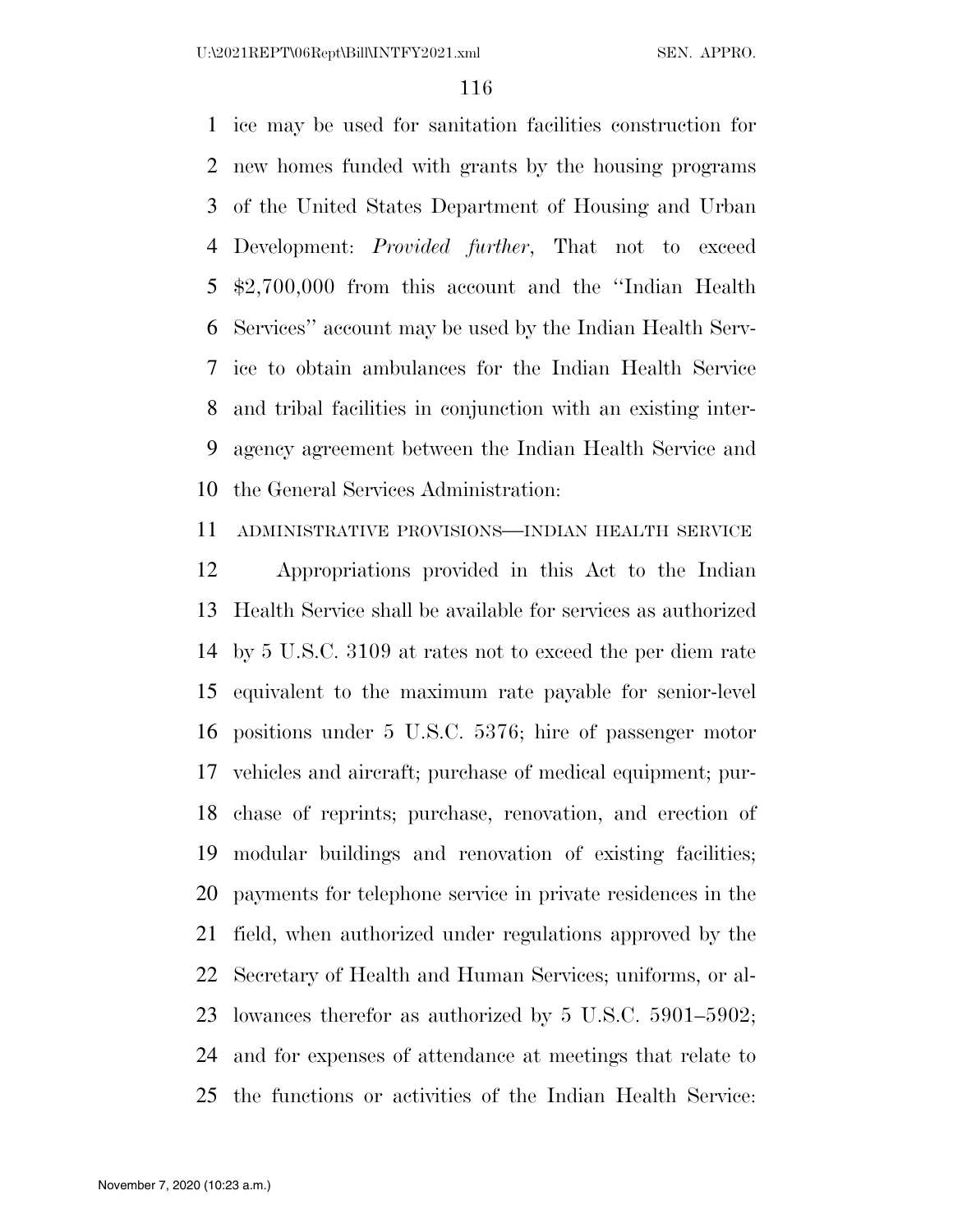*Provided*, That in accordance with the provisions of the Indian Health Care Improvement Act, non-Indian patients may be extended health care at all tribally administered or Indian Health Service facilities, subject to charges, and the proceeds along with funds recovered under the Federal Medical Care Recovery Act (42 U.S.C. 2651–2653) shall be credited to the account of the facility providing the service and shall be available without fiscal year limitation: *Provided further*, That notwithstanding any other law or regulation, funds transferred from the Department of Housing and Urban Development to the Indian Health Service shall be administered under Public Law 86–121, the Indian Sanitation Facilities Act and Public Law 93– 638: *Provided further*, That funds appropriated to the In- dian Health Service in this Act, except those used for ad- ministrative and program direction purposes, shall not be subject to limitations directed at curtailing Federal travel and transportation: *Provided further*, That none of the funds made available to the Indian Health Service in this Act shall be used for any assessments or charges by the Department of Health and Human Services unless identi- fied in the budget justification and provided in this Act, or approved by the House and Senate Committees on Ap- propriations through the reprogramming process: *Pro-vided further*, That notwithstanding any other provision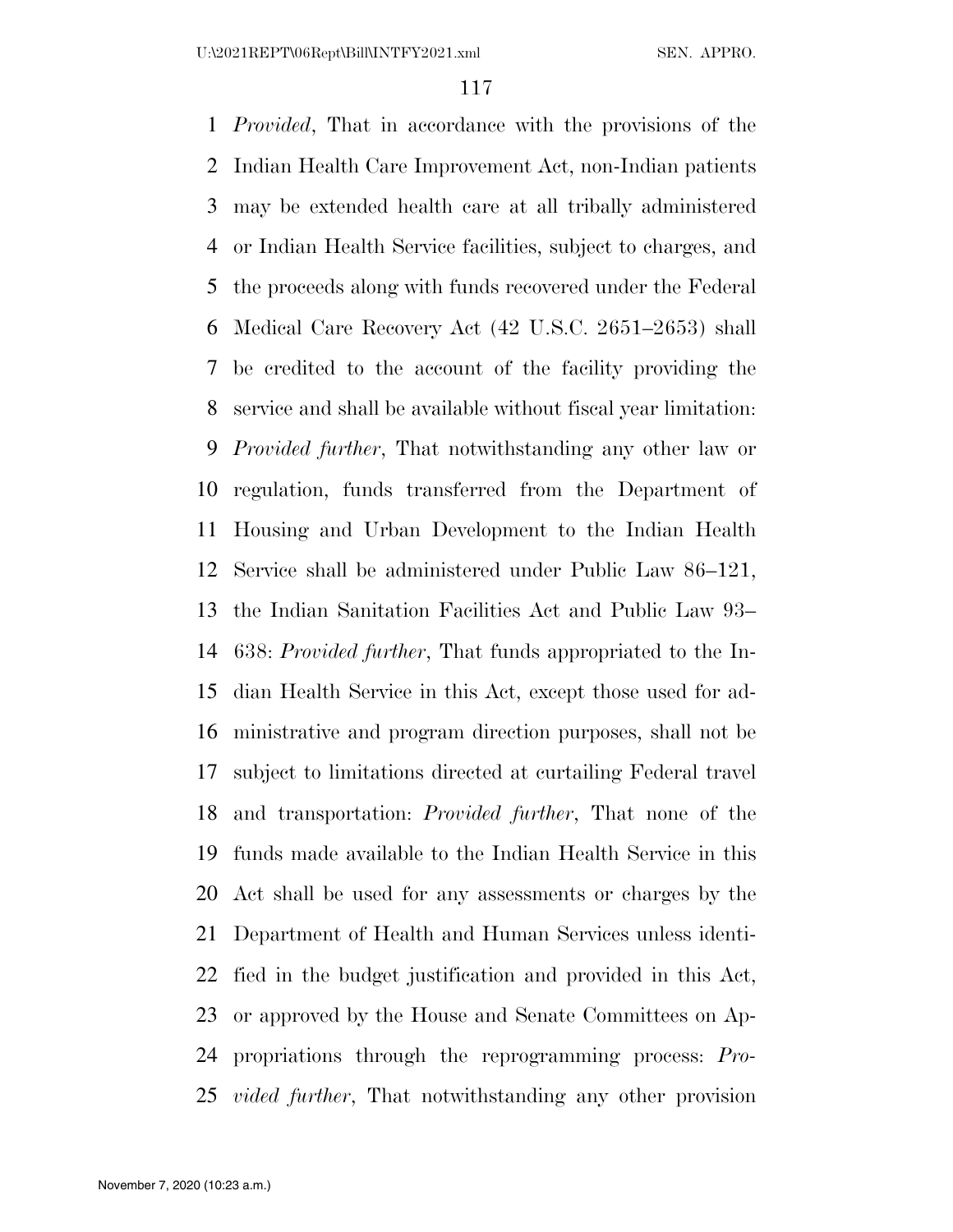U:\2021REPT\06Rept\Bill\INTFY2021.xml SEN. APPRO.

 of law, funds previously or herein made available to a tribe or tribal organization through a contract, grant, or agree- ment authorized by title I or title V of the Indian Self- Determination and Education Assistance Act of 1975 (25 U.S.C. 450 et seq.), may be deobligated and reobligated to a self-determination contract under title I, or a self- governance agreement under title V of such Act and there- after shall remain available to the tribe or tribal organiza- tion without fiscal year limitation: *Provided further*, That none of the funds made available to the Indian Health Service in this Act shall be used to implement the final rule published in the Federal Register on September 16, 1987, by the Department of Health and Human Services, relating to the eligibility for the health care services of the Indian Health Service until the Indian Health Service has submitted a budget request reflecting the increased costs associated with the proposed final rule, and such re- quest has been included in an appropriations Act and en- acted into law: *Provided further*, That with respect to func- tions transferred by the Indian Health Service to tribes or tribal organizations, the Indian Health Service is au- thorized to provide goods and services to those entities on a reimbursable basis, including payments in advance with subsequent adjustment, and the reimbursements received therefrom, along with the funds received from those enti-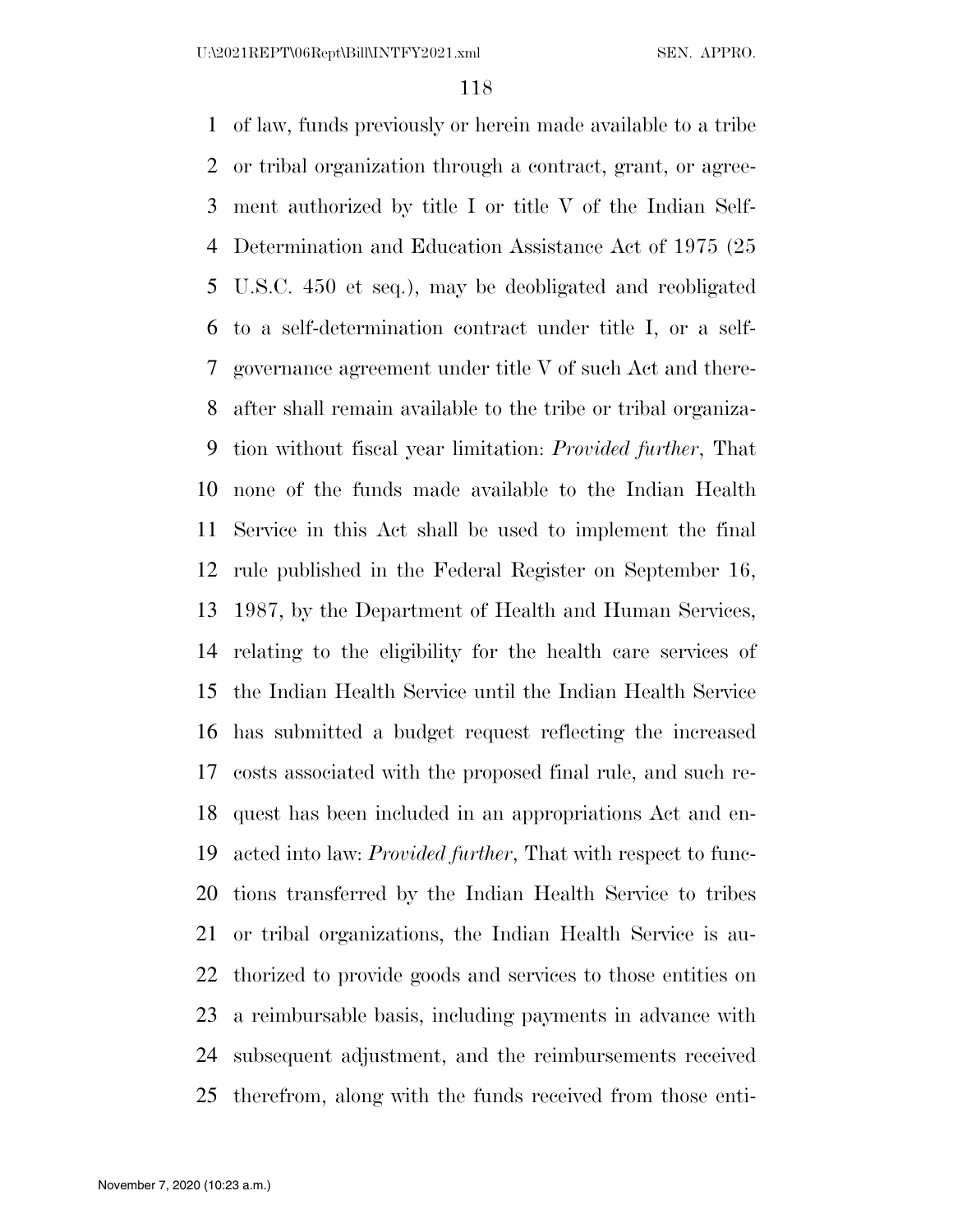ties pursuant to the Indian Self-Determination Act, may be credited to the same or subsequent appropriation ac- count from which the funds were originally derived, with such amounts to remain available until expended: *Provided further*, That reimbursements for training, technical as- sistance, or services provided by the Indian Health Service will contain total costs, including direct, administrative, and overhead costs associated with the provision of goods, services, or technical assistance: *Provided further*, That the Indian Health Service may provide to civilian medical personnel serving in hospitals operated by the Indian Health Service housing allowances equivalent to those that would be provided to members of the Commissioned Corps of the United States Public Health Service serving in simi- lar positions at such hospitals: *Provided further*, That the appropriation structure for the Indian Health Service may not be altered without advance notification to the House and Senate Committees on Appropriations. NATIONAL INSTITUTES OF HEALTH

- 
- NATIONAL INSTITUTE OF ENVIRONMENTAL HEALTH
- 

#### 21 SCIENCES

 For necessary expenses for the National Institute of Environmental Health Sciences in carrying out activities set forth in section 311(a) of the Comprehensive Environ-mental Response, Compensation, and Liability Act of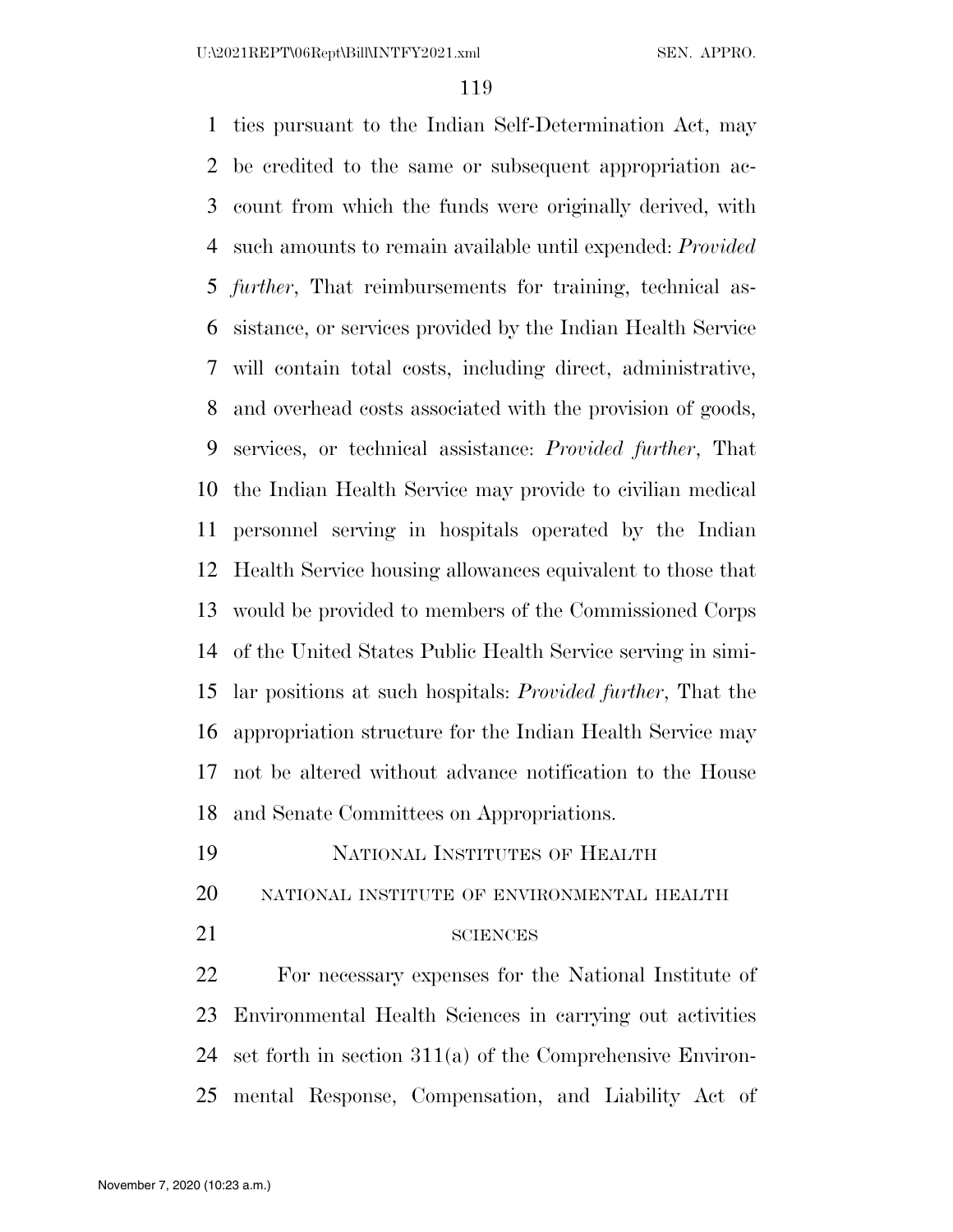1980 (42 U.S.C. 9660(a)) and section 126(g) of the Superfund Amendments and Reauthorization Act of 1986, \$81,500,000.

 AGENCY FOR TOXIC SUBSTANCES AND DISEASE 5 REGISTRY

TOXIC SUBSTANCES AND ENVIRONMENTAL PUBLIC

#### HEALTH

 For necessary expenses for the Agency for Toxic Sub- stances and Disease Registry (ATSDR) in carrying out 10 activities set forth in sections  $104(i)$  and  $111(e)(4)$  of the Comprehensive Environmental Response, Compensation, and Liability Act of 1980 (CERCLA) and section 3019 of the Solid Waste Disposal Act, \$76,691,000: *Provided*, That notwithstanding any other provision of law, in lieu 15 of performing a health assessment under section  $104(i)(6)$  of CERCLA, the Administrator of ATSDR may conduct other appropriate health studies, evaluations, or activities, including, without limitation, biomedical testing, clinical evaluations, medical monitoring, and referral to accredited healthcare providers: *Provided further*, That in performing any such health assessment or health study, evaluation, or activity, the Administrator of ATSDR shall not be 23 bound by the deadlines in section  $104(i)(6)(A)$  of CERCLA: *Provided further*, That none of the funds appro-priated under this heading shall be available for ATSDR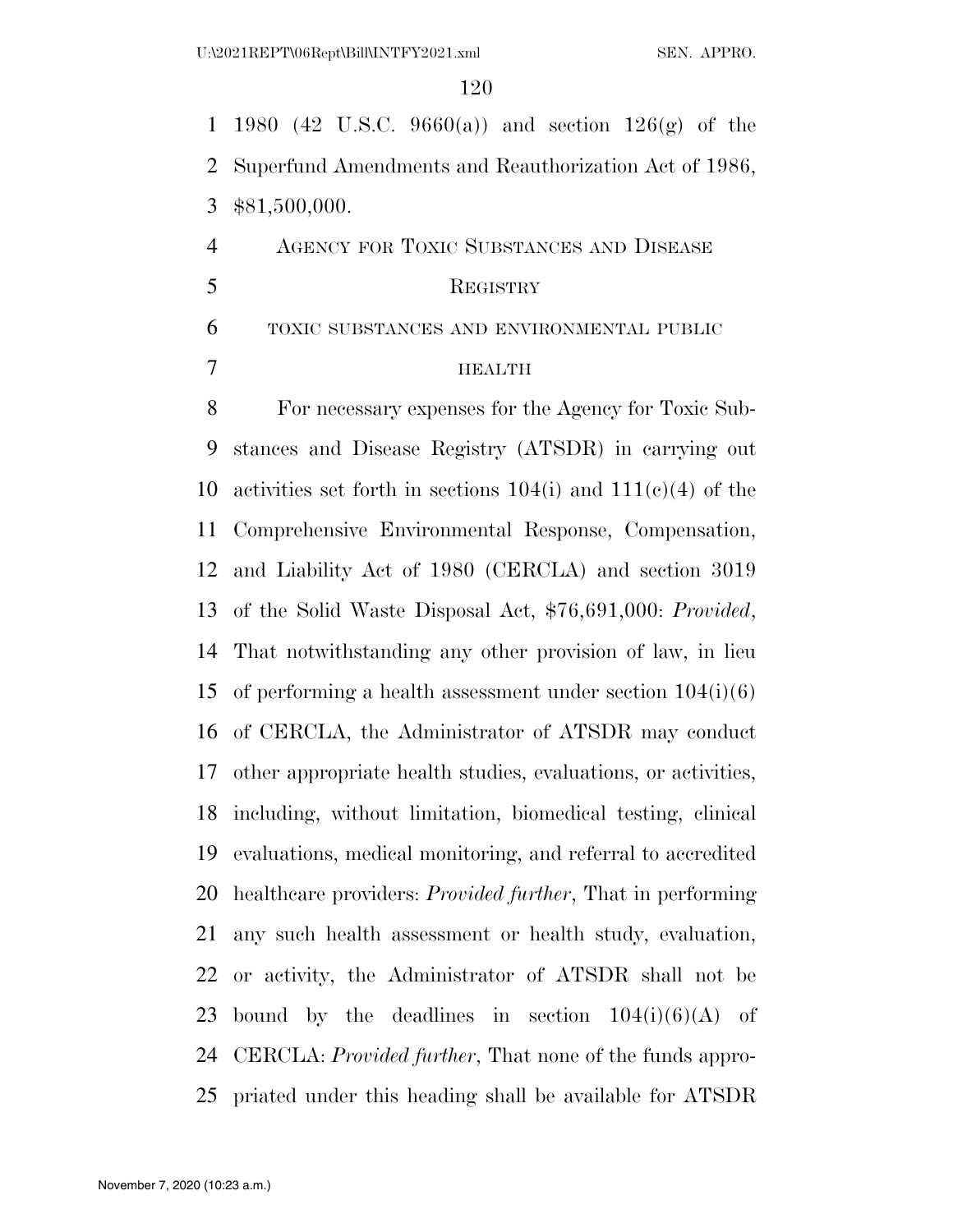to issue in excess of 40 toxicological profiles pursuant to section 104(i) of CERCLA during fiscal year 2021, and existing profiles may be updated as necessary.

#### OTHER RELATED AGENCIES

EXECUTIVE OFFICE OF THE PRESIDENT

COUNCIL ON ENVIRONMENTAL QUALITY AND OFFICE OF

ENVIRONMENTAL QUALITY

 For necessary expenses to continue functions as- signed to the Council on Environmental Quality and Office of Environmental Quality pursuant to the National Envi- ronmental Policy Act of 1969, the Environmental Quality Improvement Act of 1970, and Reorganization Plan No. 1 of 1977, and not to exceed \$750 for official reception and representation expenses, \$3,500,000: *Provided*, That notwithstanding section 202 of the National Environ- mental Policy Act of 1970, the Council shall consist of one member, appointed by the President, by and with the advice and consent of the Senate, serving as chairman and exercising all powers, functions, and duties of the Council. CHEMICAL SAFETY AND HAZARD INVESTIGATION BOARD

## 21 SALARIES AND EXPENSES

 For necessary expenses in carrying out activities pur-23 suant to section  $112(r)(6)$  of the Clean Air Act, including hire of passenger vehicles, uniforms or allowances there-for, as authorized by 5 U.S.C. 5901–5902, and for serv-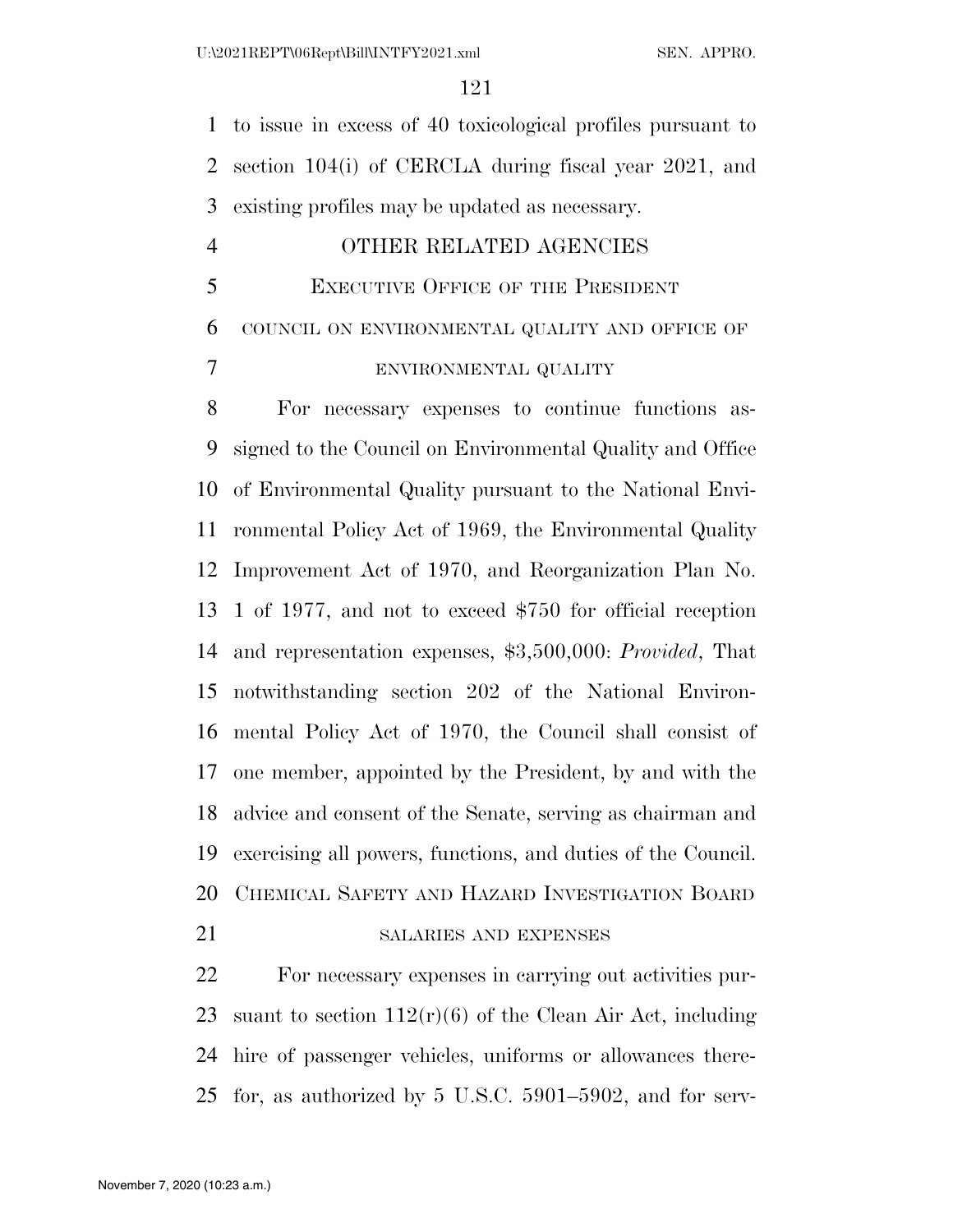ices authorized by 5 U.S.C. 3109 but at rates for individ- uals not to exceed the per diem equivalent to the maximum rate payable for senior level positions under 5 U.S.C. 5376, \$12,000,000: *Provided*, That the Chemical Safety and Hazard Investigation Board (Board) shall have not more than three career Senior Executive Service positions: *Provided further*, That notwithstanding any other provi- sion of law, the individual appointed to the position of In- spector General of the Environmental Protection Agency (EPA) shall, by virtue of such appointment, also hold the position of Inspector General of the Board: *Provided fur- ther*, That notwithstanding any other provision of law, the Inspector General of the Board shall utilize personnel of the Office of Inspector General of EPA in performing the duties of the Inspector General of the Board, and shall not appoint any individuals to positions within the Board. OFFICE OF NAVAJO AND HOPI INDIAN RELOCATION 18 SALARIES AND EXPENSES

 For necessary expenses of the Office of Navajo and Hopi Indian Relocation as authorized by Public Law 93– 531, \$4,000,000, to remain available until expended: *Pro- vided*, That funds provided in this or any other appropria- tions Act are to be used to relocate eligible individuals and groups including evictees from District 6, Hopi-partitioned lands residents, those in significantly substandard hous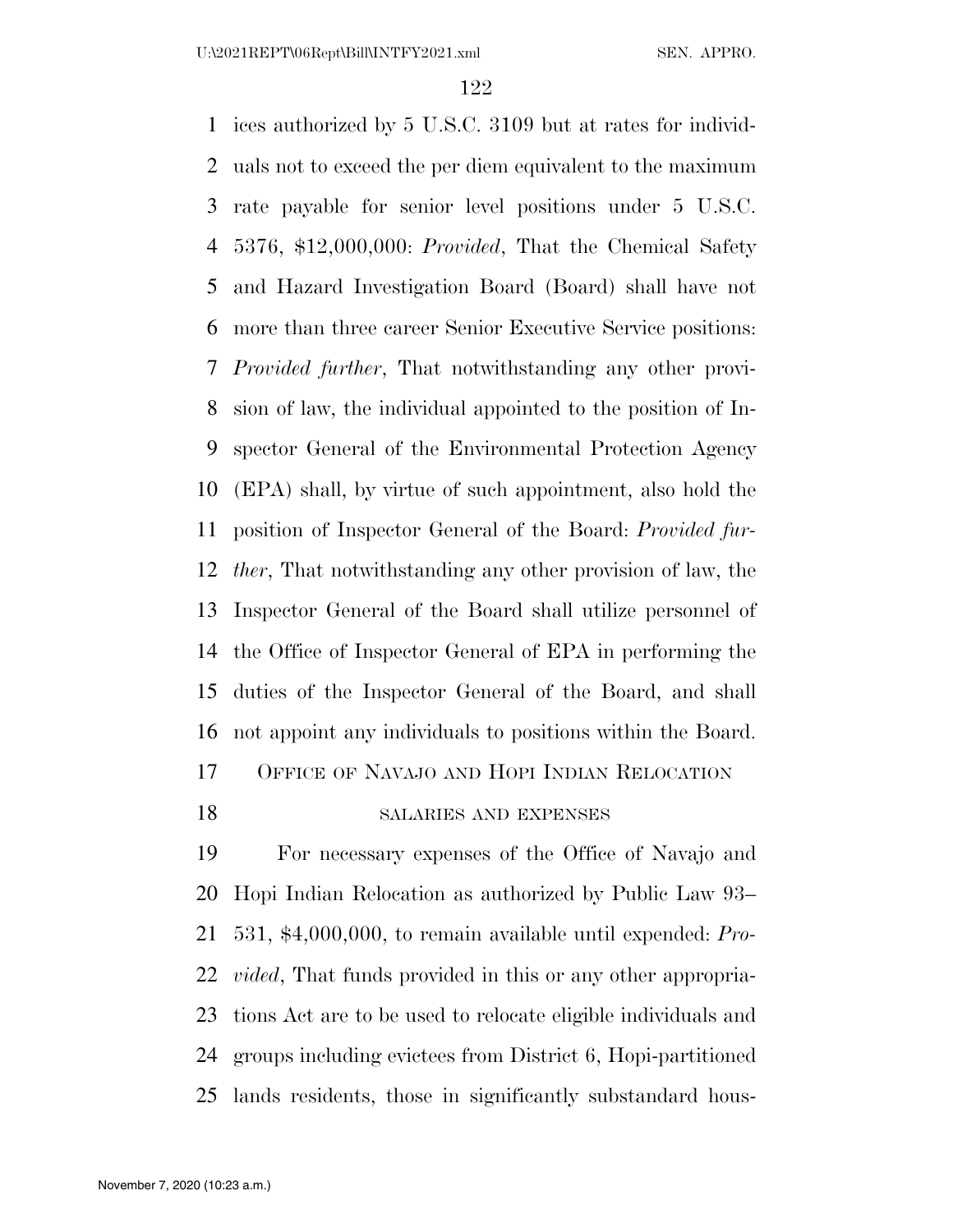U:\2021REPT\06Rept\Bill\INTFY2021.xml SEN. APPRO.

 ing, and all others certified as eligible and not included in the preceding categories: *Provided further*, That none of the funds contained in this or any other Act may be used by the Office of Navajo and Hopi Indian Relocation to evict any single Navajo or Navajo family who, as of November 30, 1985, was physically domiciled on the lands partitioned to the Hopi Tribe unless a new or replacement home is provided for such household: *Provided further*, That no relocatee will be provided with more than one new or replacement home: *Provided further*, That the Office shall relocate any certified eligible relocatees who have se- lected and received an approved homesite on the Navajo reservation or selected a replacement residence off the Navajo reservation or on the land acquired pursuant to section 11 of Public Law 93–531 (88 Stat. 1716).

INSTITUTE OF AMERICAN INDIAN AND ALASKA NATIVE

- CULTURE AND ARTS DEVELOPMENT
- 18 PAYMENT TO THE INSTITUTE

 For payment to the Institute of American Indian and Alaska Native Culture and Arts Development, as author- ized by part A of title XV of Public Law 99–498 (20 U.S.C. 4411 et seq.), \$10,710,000, which shall become available on July 1, 2021, and shall remain available until September 30, 2022.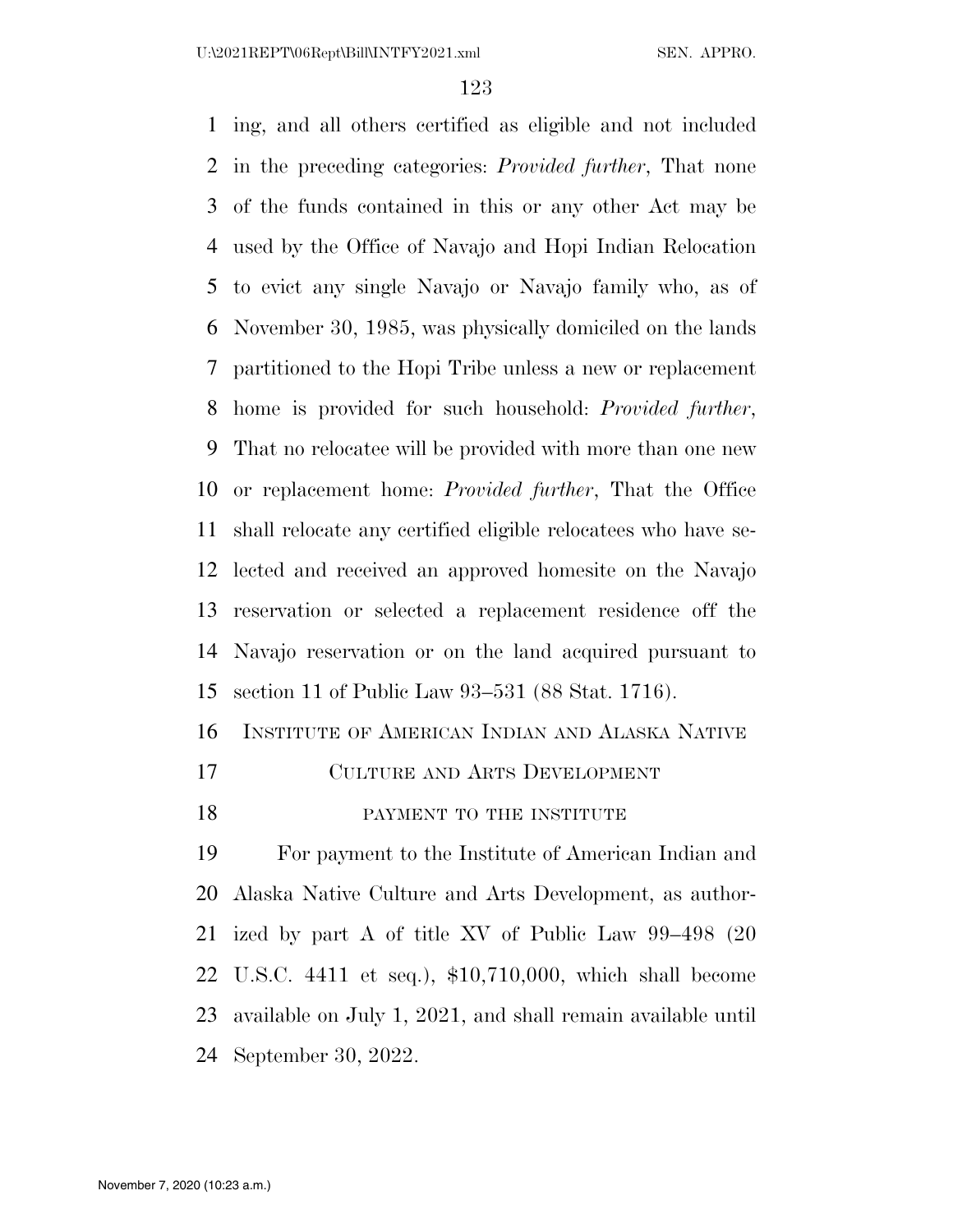#### SMITHSONIAN INSTITUTION

#### SALARIES AND EXPENSES

 For necessary expenses of the Smithsonian Institu- tion, as authorized by law, including research in the fields of art, science, and history; development, preservation, and documentation of the National Collections; presentation of public exhibits and performances; collection, preparation, dissemination, and exchange of information and publica- tions; conduct of education, training, and museum assist- ance programs; maintenance, alteration, operation, lease agreements of no more than 30 years, and protection of buildings, facilities, and approaches; not to exceed \$100,000 for services as authorized by 5 U.S.C. 3109; and purchase, rental, repair, and cleaning of uniforms for em- ployees, \$798,521,000 to remain available until September 30, 2022, except as otherwise provided herein; of which not to exceed \$6,957,000 for the instrumentation pro- gram, collections acquisition, exhibition reinstallation, and the repatriation of skeletal remains program shall remain available until expended; and including such funds as may be necessary to support American overseas research cen- ters: *Provided*, That funds appropriated herein are avail- able for advance payments to independent contractors per- forming research services or participating in official Smithsonian presentations: *Provided further*, That the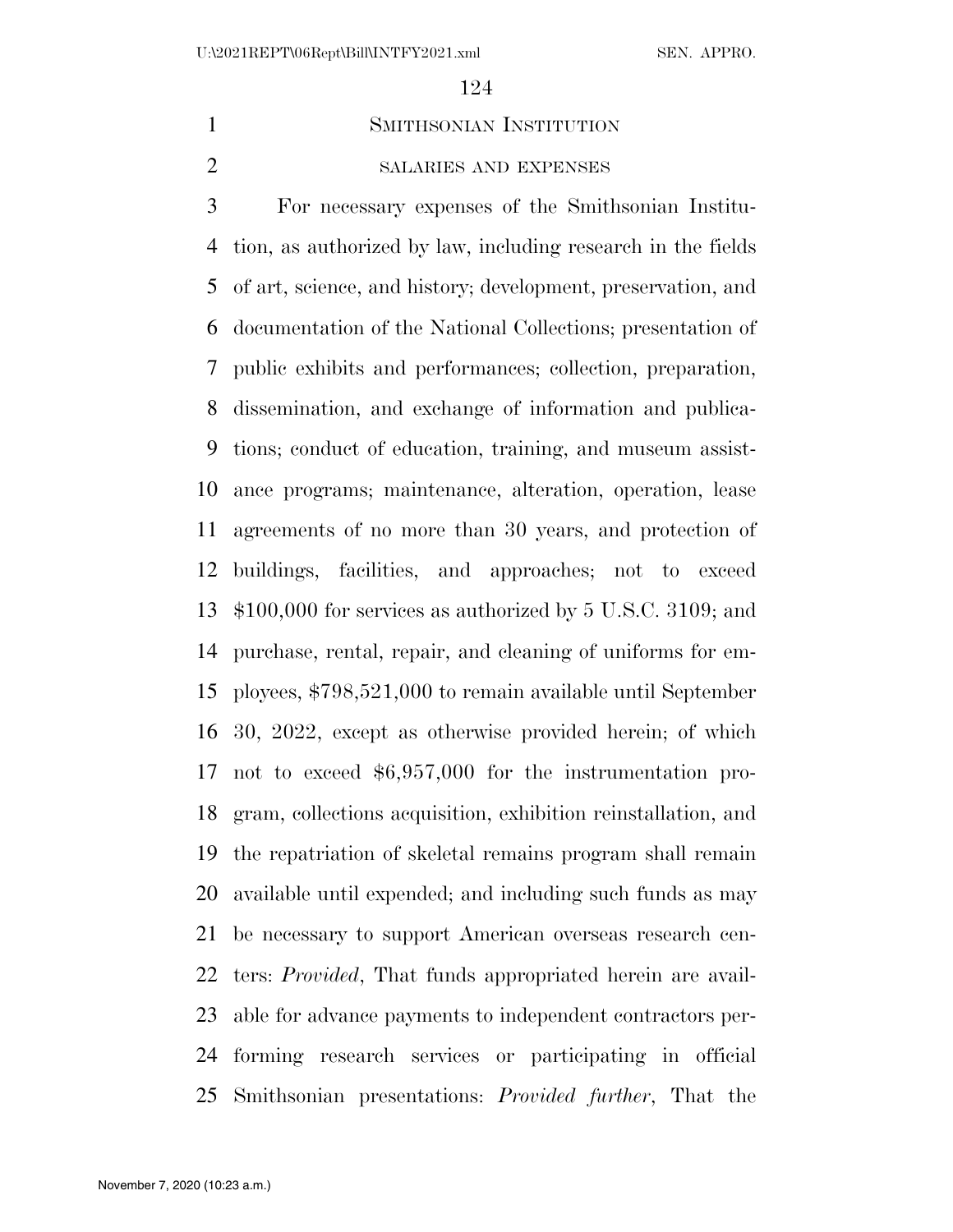Smithsonian Institution may expend Federal appropria- tions designated in this Act for lease or rent payments, as rent payable to the Smithsonian Institution, and such rent payments may be deposited into the general trust funds of the Institution to be available as trust funds for expenses associated with the purchase of a portion of the building at 600 Maryland Avenue, SW, Washington, DC to the extent that federally supported activities will be housed there: *Provided further*, That the use of such amounts in the general trust funds of the Institution for such purpose shall not be construed as Federal debt serv- ice for, a Federal guarantee of, a transfer of risk to, or an obligation of the Federal Government: *Provided further*, That no appropriated funds may be used directly to serv- ice debt which is incurred to finance the costs of acquiring a portion of the building at 600 Maryland Avenue, SW, Washington, DC, or of planning, designing, and con- structing improvements to such building: *Provided further*, That any agreement entered into by the Smithsonian In- stitution for the sale of its ownership interest, or any por- tion thereof, in such building so acquired may not take effect until the expiration of a 30 day period which begins on the date on which the Secretary of the Smithsonian submits to the Committees on Appropriations of the House of Representatives and Senate, the Committees on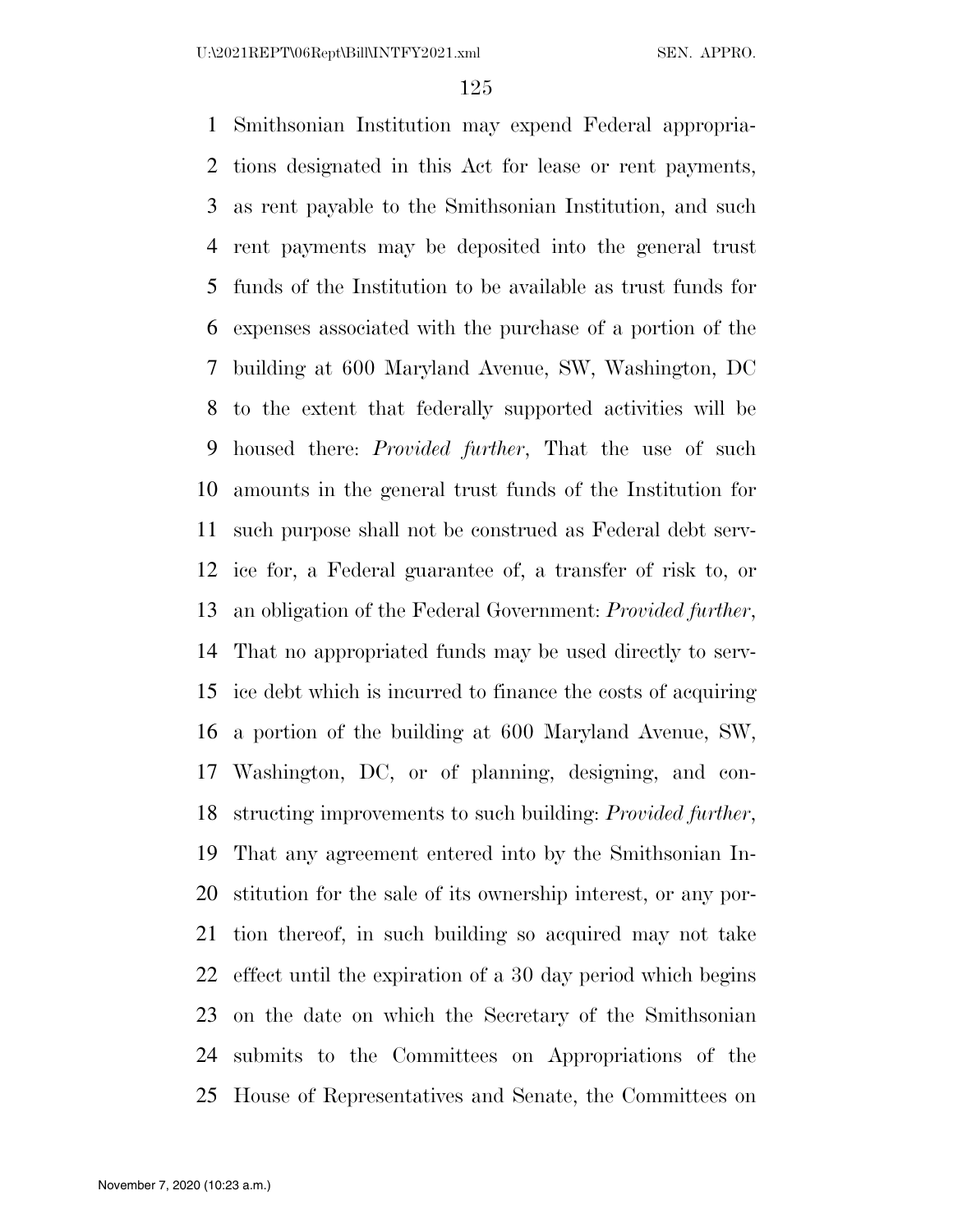House Administration and Transportation and Infrastruc- ture of the House of Representatives, and the Committee on Rules and Administration of the Senate a report, as outlined in the explanatory statement described in section 4 in the matter preceding division A of Public Law 116- 94, on the intended sale.

#### FACILITIES CAPITAL

 For necessary expenses of repair, revitalization, and alteration of facilities owned or occupied by the Smithso- nian Institution, by contract or otherwise, as authorized by section 2 of the Act of August 22, 1949 (63 Stat. 623), and for construction, including necessary personnel, \$183,700,000, to remain available until expended, of which not to exceed \$10,000 shall be for services as au-thorized by 5 U.S.C. 3109.

- NATIONAL GALLERY OF ART
- SALARIES AND EXPENSES

 For the upkeep and operations of the National Gal- lery of Art, the protection and care of the works of art therein, and administrative expenses incident thereto, as authorized by the Act of March 24, 1937 (50 Stat. 51), as amended by the public resolution of April 13, 1939 (Public Resolution 9, 76th Congress), including services as authorized by 5 U.S.C. 3109; payment in advance when authorized by the treasurer of the Gallery for membership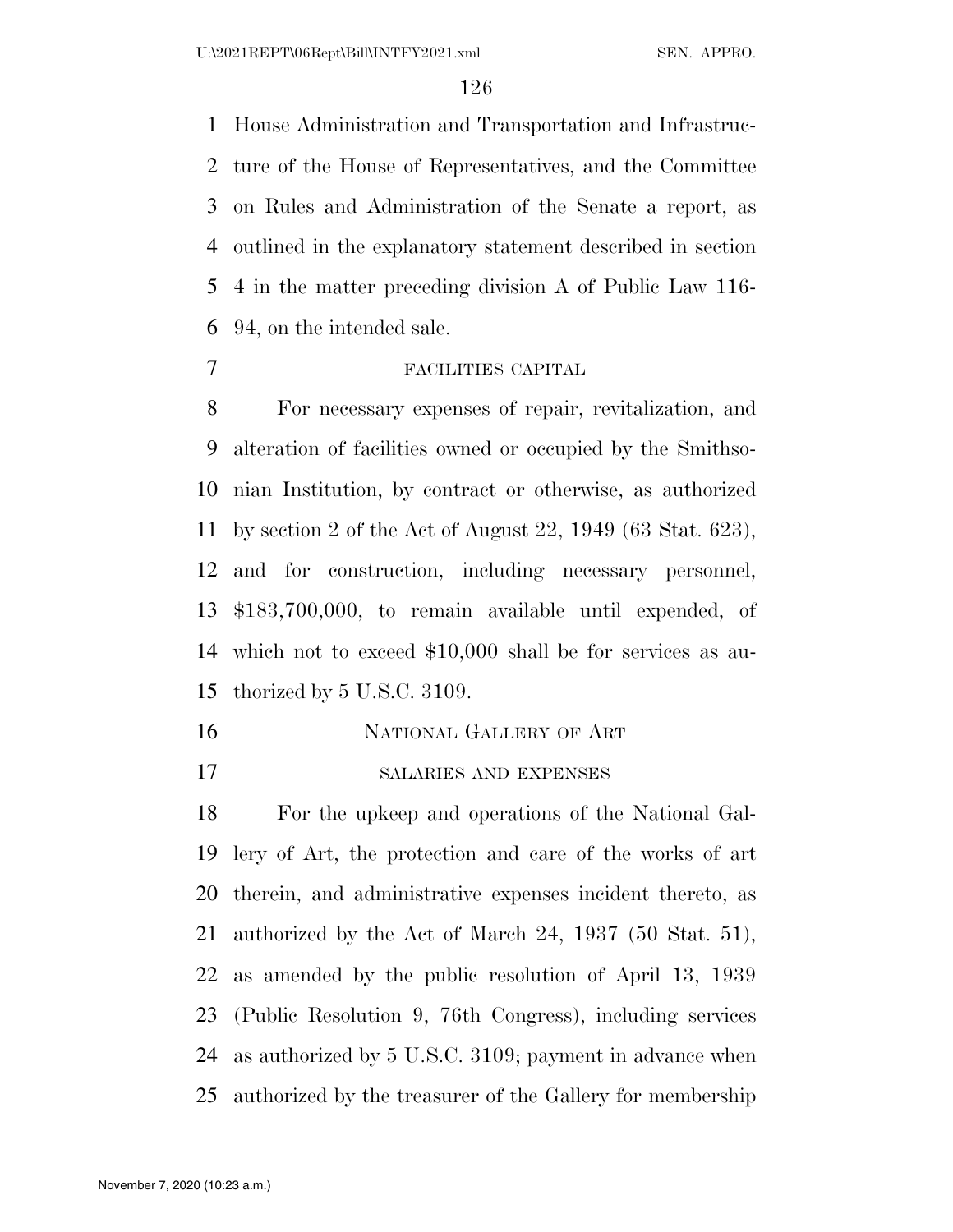in library, museum, and art associations or societies whose publications or services are available to members only, or to members at a price lower than to the general public; purchase, repair, and cleaning of uniforms for guards, and uniforms, or allowances therefor, for other employees as authorized by law (5 U.S.C. 5901–5902); purchase or rental of devices and services for protecting buildings and contents thereof, and maintenance, alteration, improve- ment, and repair of buildings, approaches, and grounds; and purchase of services for restoration and repair of works of art for the National Gallery of Art by contracts made, without advertising, with individuals, firms, or or- ganizations at such rates or prices and under such terms and conditions as the Gallery may deem proper, \$150,622,000, to remain available until September 30, 2022, of which not to exceed \$3,700,000 for the special exhibition program shall remain available until expended. REPAIR, RESTORATION AND RENOVATION OF BUILDINGS

 For necessary expenses of repair, restoration, and renovation of buildings, grounds and facilities owned or occupied by the National Gallery of Art, by contract or otherwise, for operating lease agreements of no more than 10 years, with no extensions or renewals beyond the 10 years, that address space needs created by the ongoing renovations in the Master Facilities Plan, as authorized,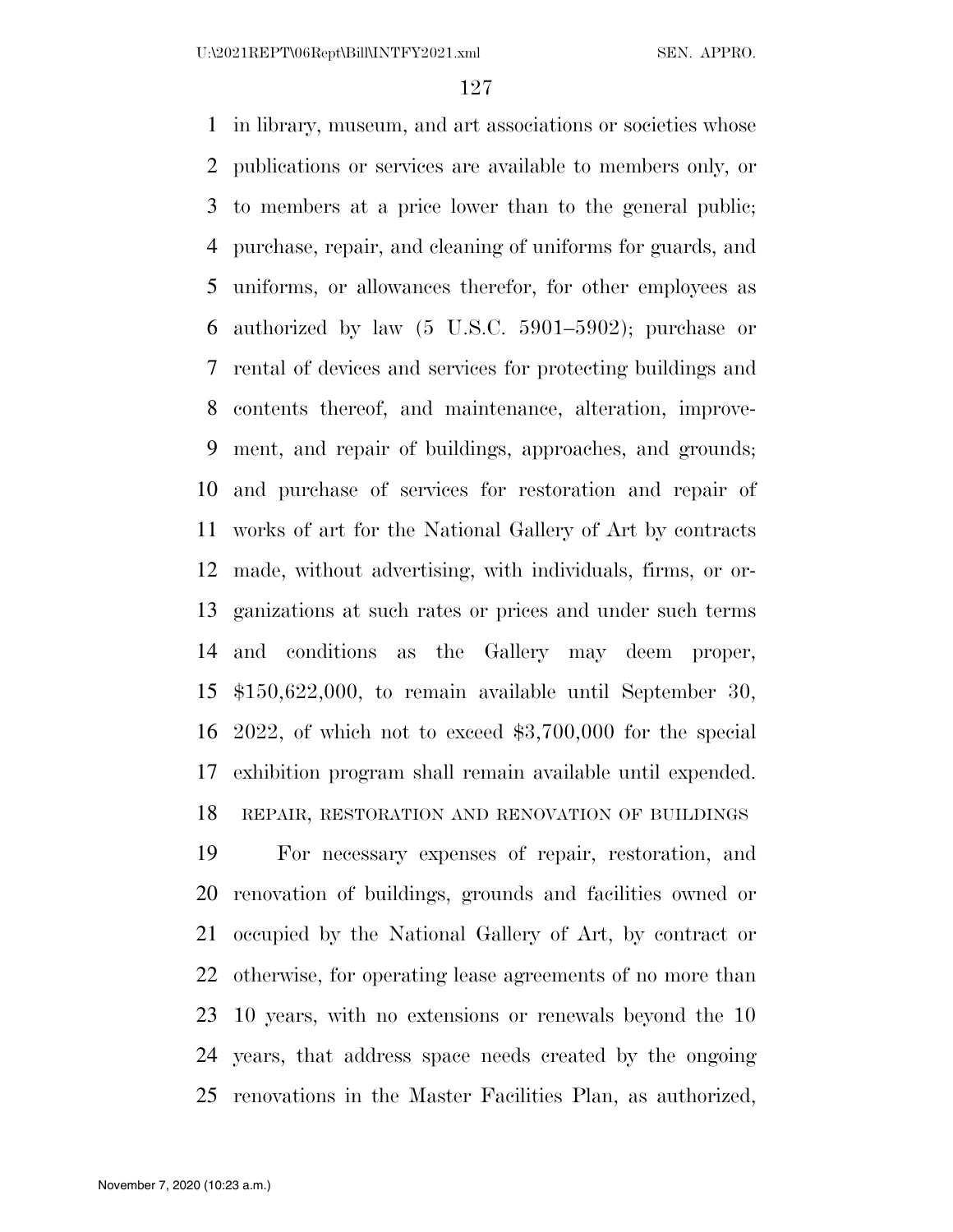\$25,203,000, to remain available until expended: *Pro- vided*, That of this amount, \$1,510,000 shall be available for design of an off-site art storage facility in partnership with the Smithsonian Institution: *Provided further*, That contracts awarded for environmental systems, protection systems, and exterior repair or renovation of buildings of the National Gallery of Art may be negotiated with se- lected contractors and awarded on the basis of contractor qualifications as well as price. JOHN F. KENNEDY CENTER FOR THE PERFORMING ARTS 12 OPERATIONS AND MAINTENANCE For necessary expenses for the operation, mainte- nance, and security of the John F. Kennedy Center for the Performing Arts, \$26,400,000, to remain available until September, 30, 2022. CAPITAL REPAIR AND RESTORATION For necessary expenses for capital repair and restora- tion of the existing features of the building and site of the John F. Kennedy Center for the Performing Arts, \$17,090,000, to remain available until expended.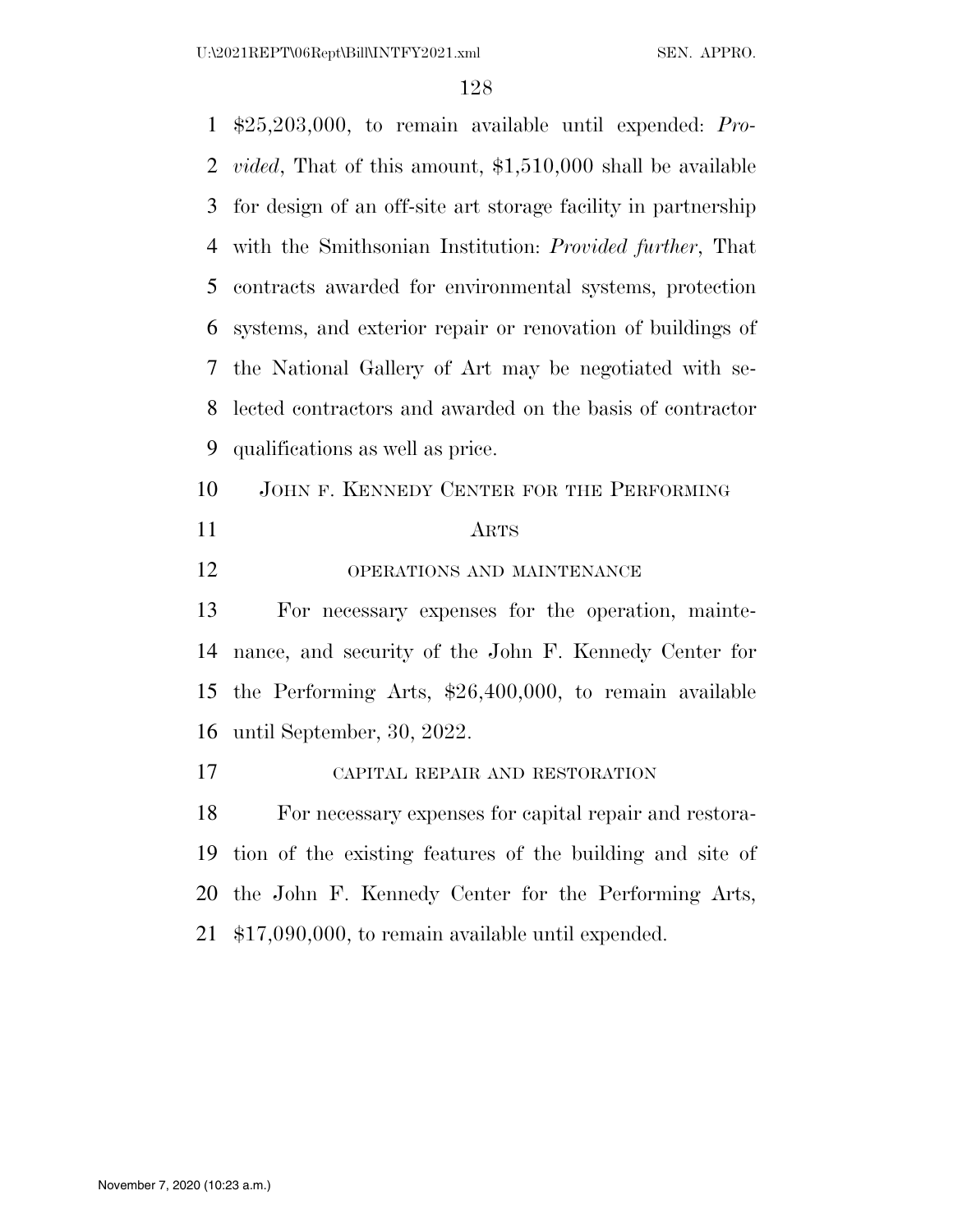| $\mathbf{1}$   | WOODROW WILSON INTERNATIONAL CENTER FOR                      |
|----------------|--------------------------------------------------------------|
| $\overline{2}$ | <b>SCHOLARS</b>                                              |
| 3              | <b>SALARIES AND EXPENSES</b>                                 |
| $\overline{4}$ | For expenses necessary in carrying out the provisions        |
| 5              | of the Woodrow Wilson Memorial Act of 1968 (82 Stat.         |
| 6              | 1356) including hire of passenger vehicles and services as   |
| 7              | authorized by 5 U.S.C. 3109, $$14,000,000$ , to remain       |
| 8              | available until September 30, 2022.                          |
| 9              | NATIONAL FOUNDATION ON THE ARTS AND THE                      |
| 10             | <b>HUMANITIES</b>                                            |
| 11             | NATIONAL ENDOWMENT FOR THE ARTS                              |
| 12             | GRANTS AND ADMINISTRATION                                    |
| 13             | For necessary expenses to carry out the National             |
| 14             | Foundation on the Arts and the Humanities Act of 1965,       |
| 15             | $$162,250,000$ shall be available to the National Endow-     |
| 16             | ment for the Arts for the support of projects and produc-    |
| 17             | tions in the arts, including arts education and public out-  |
|                | 18 reach activities, through assistance to organizations and |
| 19             | individuals pursuant to section 5 of the Act, for program    |
| 20             | support, and for administering the functions of the Act,     |
| 21             | to remain available until expended.                          |
| 22             | NATIONAL ENDOWMENT FOR THE HUMANITIES                        |
| 23             | GRANTS AND ADMINISTRATION                                    |
| 24             | For necessary expenses to carry out the National             |
| 25             | Foundation on the Arts and the Humanities Act of 1965,       |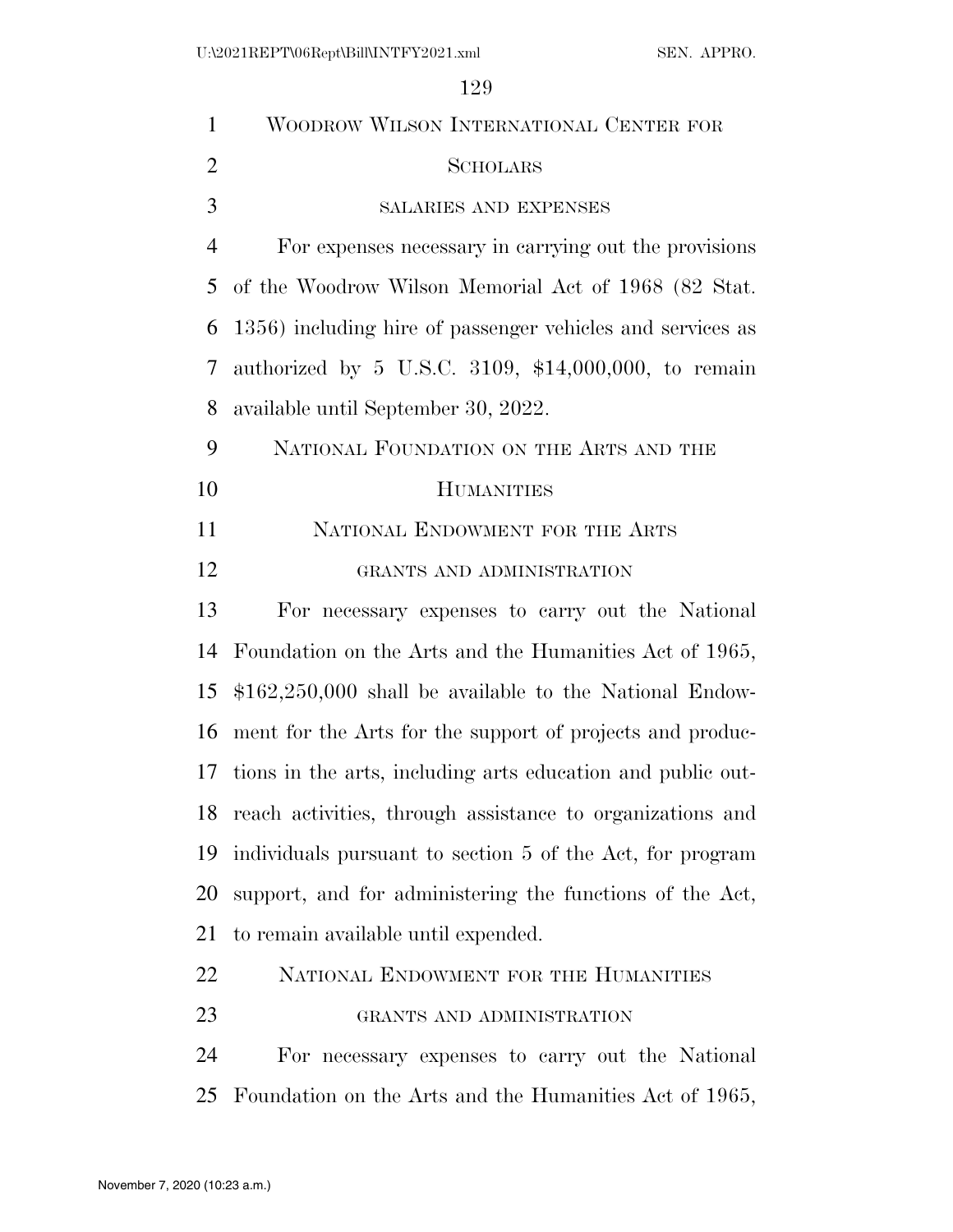\$162,250,000 to remain available until expended, of which \$147,750,000 shall be available for support of activities in the humanities, pursuant to section 7(c) of the Act and for administering the functions of the Act; and \$14,500,000 shall be available to carry out the matching 6 grants program pursuant to section  $10(a)(2)$  of the Act, including \$12,500,000 for the purposes of section 7(h): *Provided*, That appropriations for carrying out section 10(a)(2) shall be available for obligation only in such amounts as may be equal to the total amounts of gifts, bequests, devises of money, and other property accepted by the chairman or by grantees of the National Endow- ment for the Humanities under the provisions of sections 14 11(a)(2)(B) and 11(a)(3)(B) during the current and pre- ceding fiscal years for which equal amounts have not pre-viously been appropriated.

ADMINISTRATIVE PROVISIONS

 None of the funds appropriated to the National Foundation on the Arts and the Humanities may be used to process any grant or contract documents which do not include the text of 18 U.S.C. 1913: *Provided*, That none of the funds appropriated to the National Foundation on the Arts and the Humanities may be used for official re- ception and representation expenses: *Provided further*, That funds from nonappropriated sources may be used as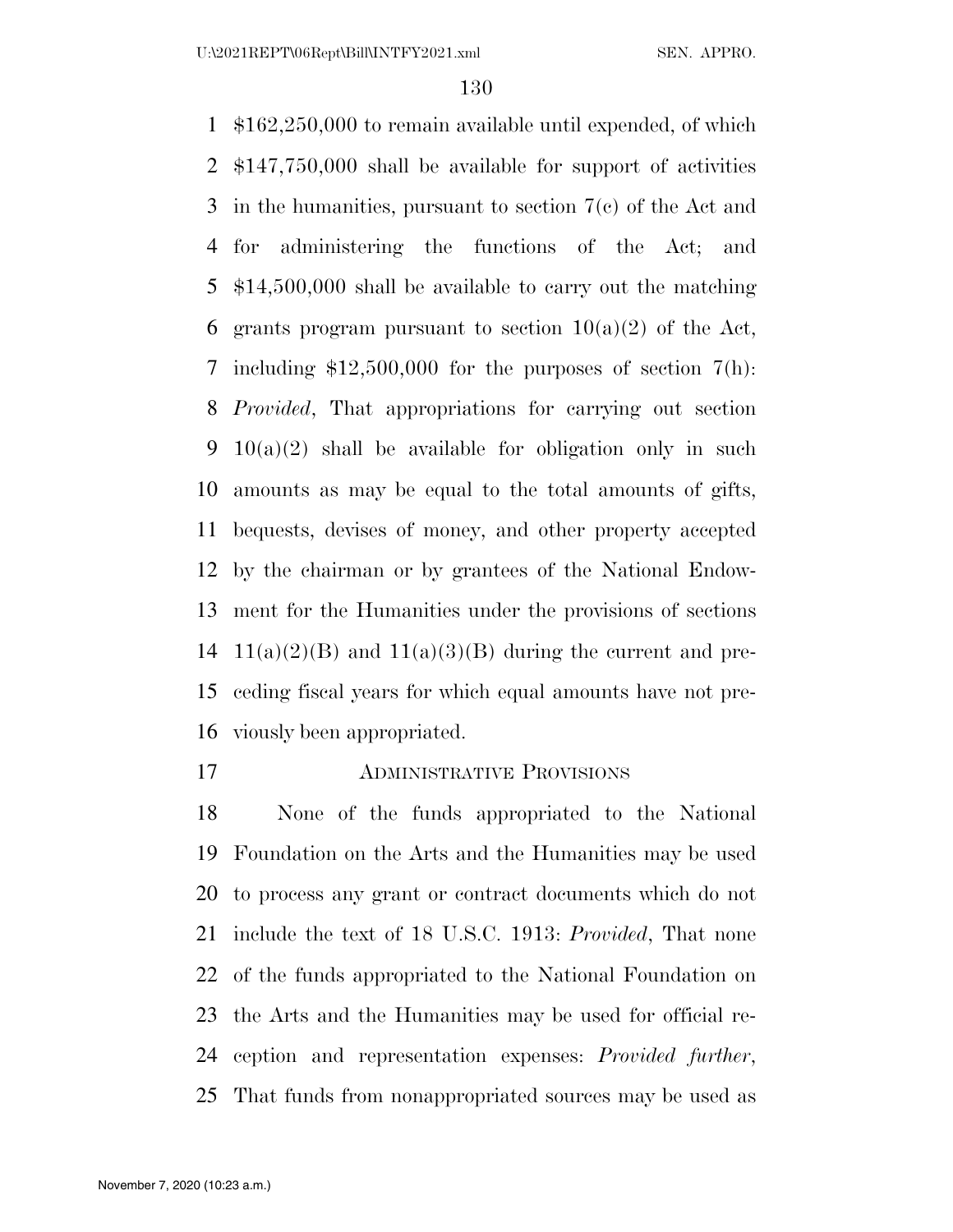necessary for official reception and representation ex- penses: *Provided further*, That the Chairperson of the Na- tional Endowment for the Arts may approve grants of up to \$10,000, if in the aggregate the amount of such grants does not exceed 5 percent of the sums appropriated for grantmaking purposes per year: *Provided further*, That such small grant actions are taken pursuant to the terms of an expressed and direct delegation of authority from the National Council on the Arts to the Chairperson.

- 10 COMMISSION OF FINE ARTS
- SALARIES AND EXPENSES

 For expenses of the Commission of Fine Arts under chapter 91 of title 40, United States Code, \$3,240,000: *Provided*, That the Commission is authorized to charge fees to cover the full costs of its publications, and such fees shall be credited to this account as an offsetting col- lection, to remain available until expended without further appropriation: *Provided further*, That the Commission is authorized to accept gifts, including objects, papers, art- work, drawings, and artifacts, that pertain to the history and design of the Nation's Capital or the history and ac- tivities of the Commission of Fine Arts, for the purpose of artistic display, study, or education: *Provided further*, That one-tenth of one percent of the funds provided under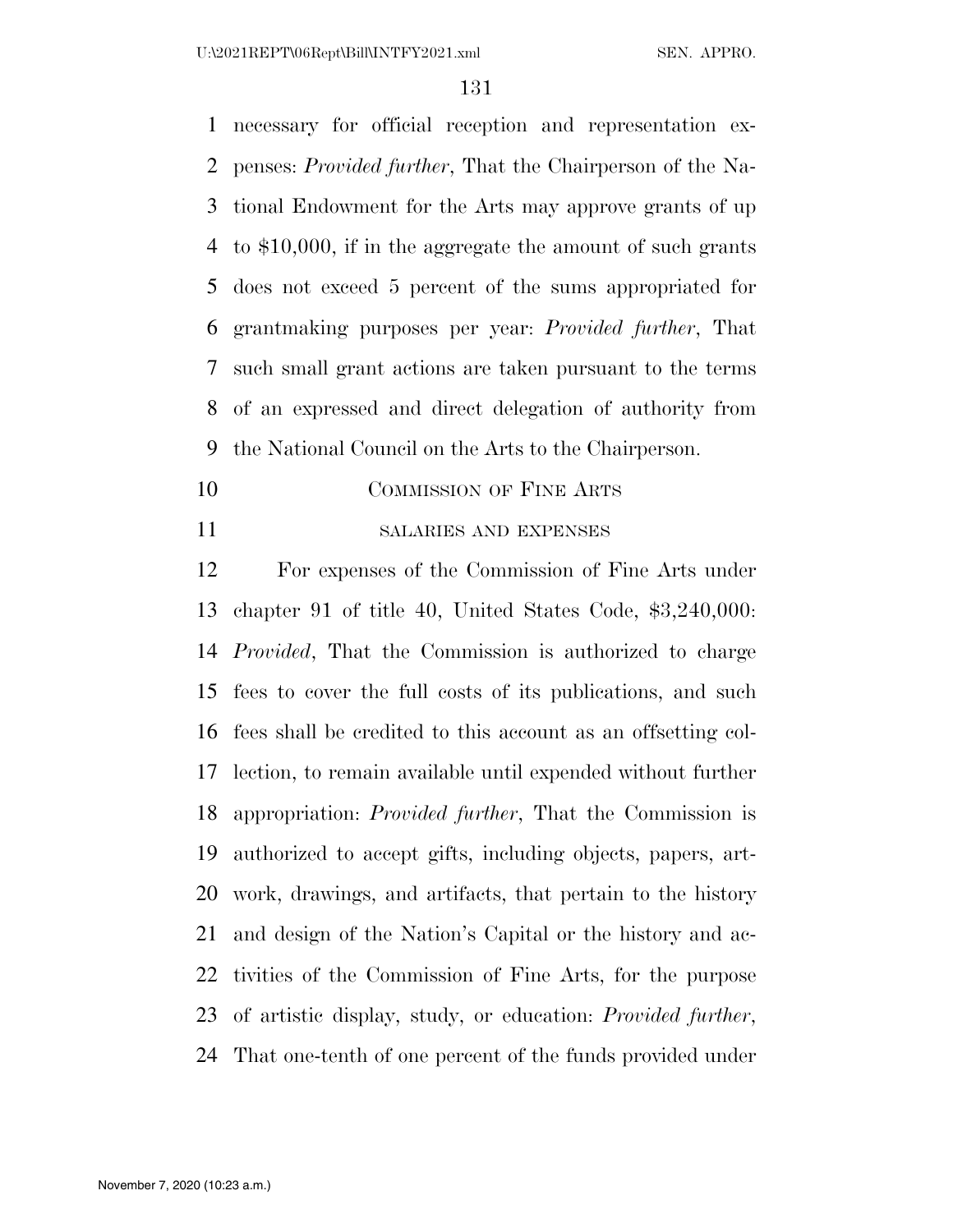this heading may be used for official reception and rep- resentation expenses. NATIONAL CAPITAL ARTS AND CULTURAL AFFAIRS For necessary expenses as authorized by Public Law 99–190 (20 U.S.C. 956a), \$5,000,000. ADVISORY COUNCIL ON HISTORIC PRESERVATION SALARIES AND EXPENSES For necessary expenses of the Advisory Council on Historic Preservation (Public Law 89–665), \$7,400,000. NATIONAL CAPITAL PLANNING COMMISSION SALARIES AND EXPENSES For necessary expenses of the National Capital Plan- ning Commission under chapter 87 of title 40, United States Code, including services as authorized by 5 U.S.C. 3109, \$8,124,000: *Provided*, That one-quarter of 1 per- cent of the funds provided under this heading may be used for official reception and representational expenses associ- ated with hosting international visitors engaged in the planning and physical development of world capitals. UNITED STATES HOLOCAUST MEMORIAL MUSEUM **HOLOCAUST MEMORIAL MUSEUM**  For expenses of the Holocaust Memorial Museum, as authorized by Public Law 106–292 (36 U.S.C. 2301– 2310), \$60,888,000, of which \$715,000 shall remain available until September 30, 2023, for the Museum's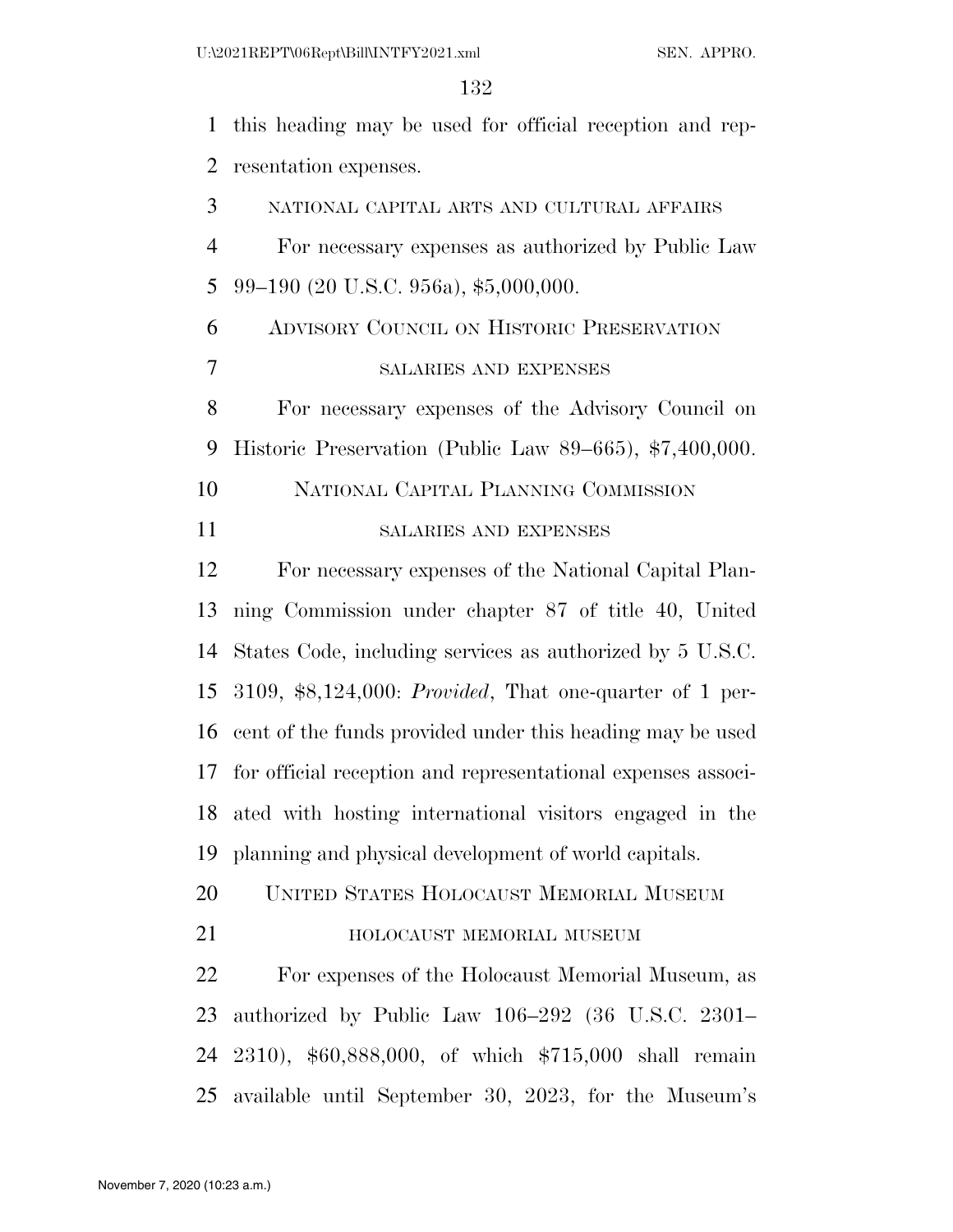equipment replacement program; and of which \$2,000,000 for the Museum's repair and rehabilitation program and \$1,264,000 for the Museum's outreach initiatives program shall remain available until expended. DWIGHT D. EISENHOWER MEMORIAL COMMISSION SALARIES AND EXPENSES For necessary expenses of the Dwight D. Eisenhower Memorial Commission, \$1,000,000, to remain available until expended. WORLD WAR I CENTENNIAL COMMISSION SALARIES AND EXPENSES Notwithstanding section 9 of the World War I Cen- tennial Commission Act, as authorized by the World War I Centennial Commission Act (Public Law 112–272) and the Carl Levin and Howard P. ''Buck'' McKeon National Defense Authorization Act for Fiscal Year 2015 (Public Law 113–291), for necessary expenses of the World War I Centennial Commission, \$7,000,000, to remain available until September 30, 2022: *Provided*, That in addition to 20 the authority provided by section  $6(g)$  of such Act, the World War I Commission may accept money, in-kind per- sonnel services, contractual support, or any appropriate support from any executive branch agency for activities of the Commission.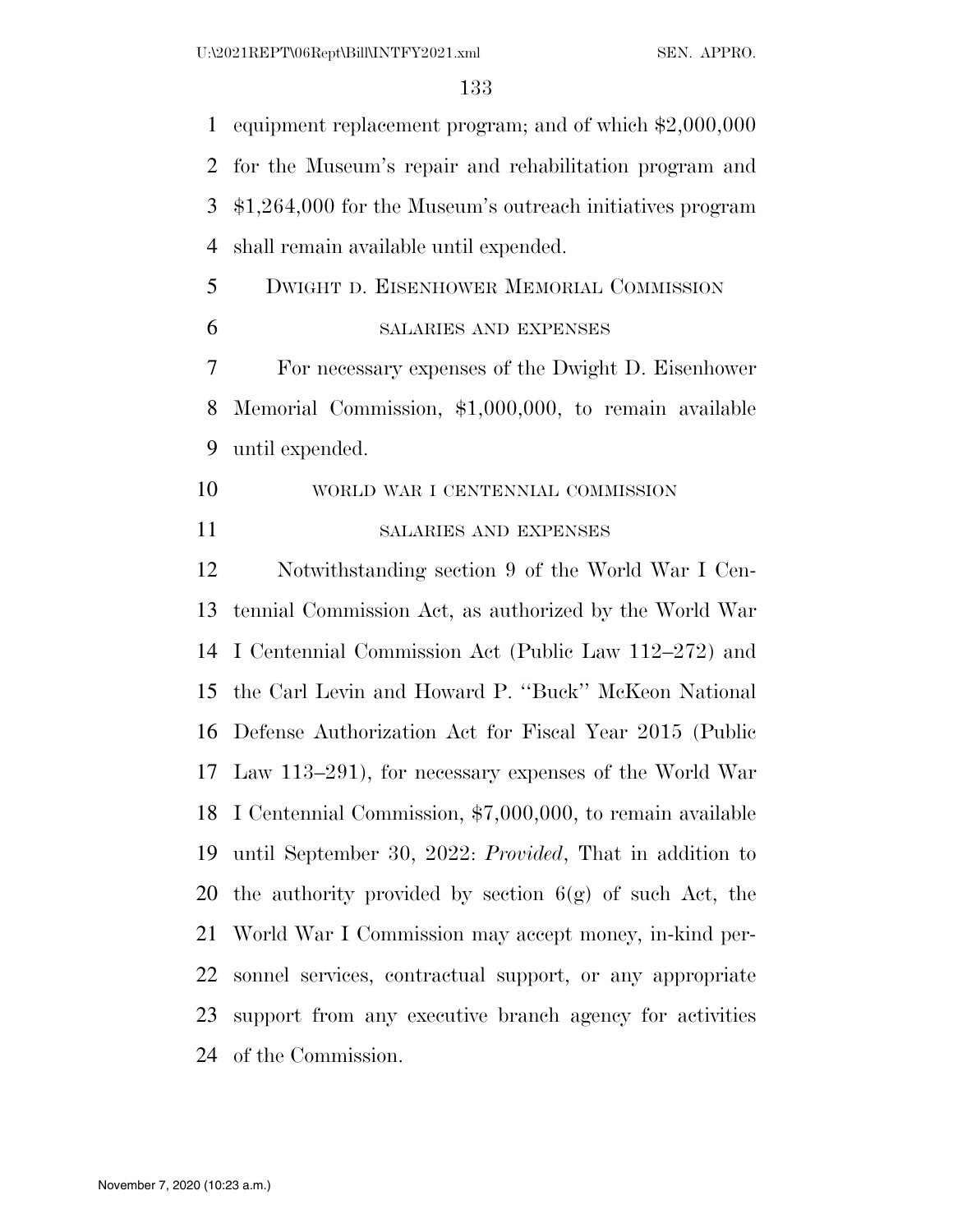# ALYCE SPOTTED BEAR AND WALTER SOBOLEFF 2 COMMISSION ON NATIVE CHILDREN

 For necessary expenses of the Alyce Spotted Bear and Walter Soboleff Commission on Native Children (re- ferred to in this paragraph as the ''Commission''), \$500,000, to remain available until September 30, 2022: *Provided further*, That in addition to the authority pro-8 vided by section  $3(g)(5)$  and  $3(h)$  of Public Law 114–244, the Commission may hereafter accept in-kind personnel services, contractual support, or any appropriate support from any executive branch agency for activities of the Commission.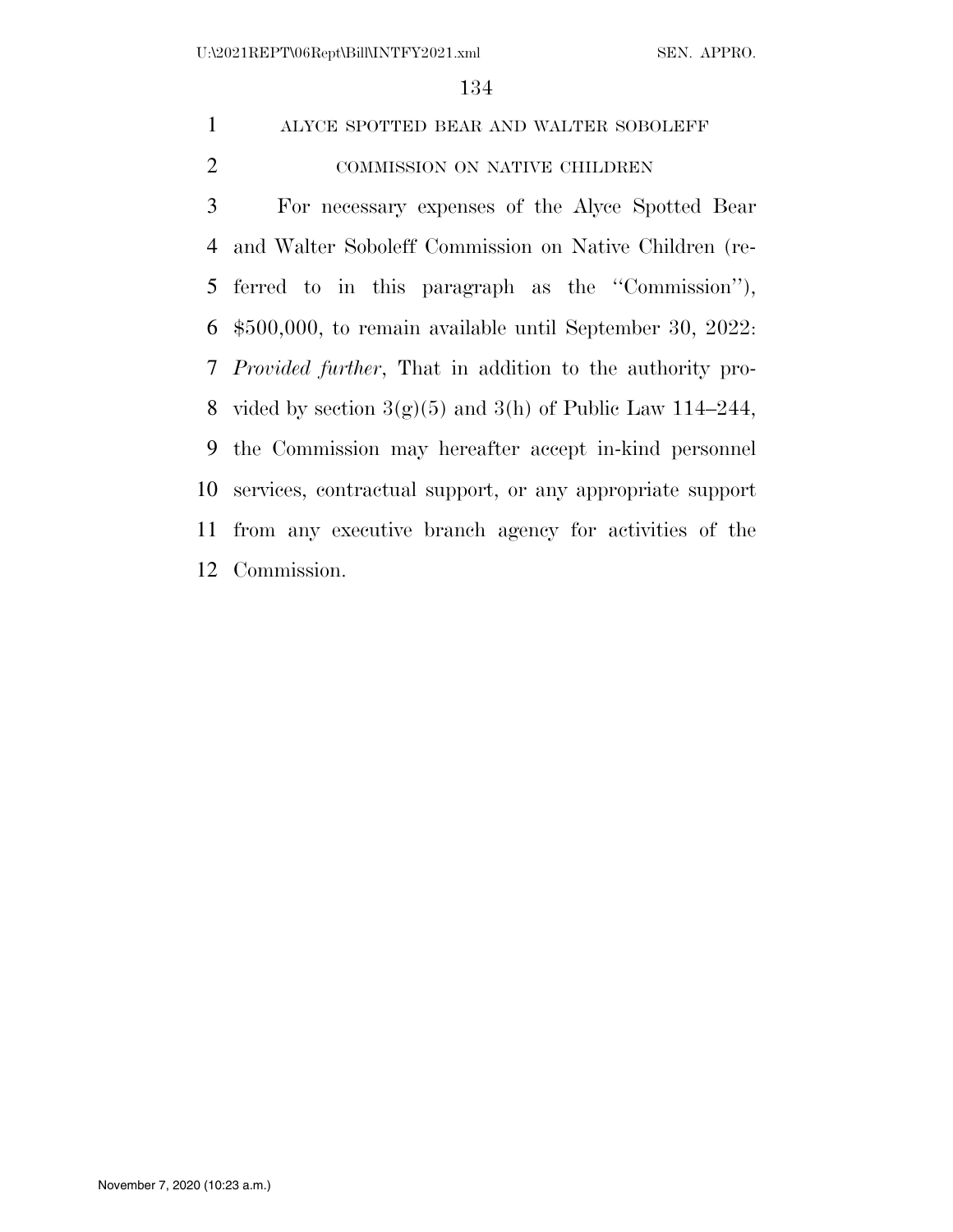| $\mathbf{1}$   | <b>TITLE IV</b>                                                |
|----------------|----------------------------------------------------------------|
| $\overline{2}$ | <b>GENERAL PROVISIONS</b>                                      |
| 3              | (INCLUDING TRANSFERS OF FUNDS)                                 |
| $\overline{4}$ | RESTRICTION ON USE OF FUNDS                                    |
| 5              | SEC. 401. No part of any appropriation contained in            |
| 6              | this Act shall be available for any activity or the publica-   |
| 7              | tion or distribution of literature that in any way tends to    |
| 8              | promote public support or opposition to any legislative        |
| 9              | proposal on which Congressional action is not complete         |
| 10             | other than to communicate to Members of Congress as            |
| 11             | described in 18 U.S.C. 1913.                                   |
| 12             | OBLIGATION OF APPROPRIATIONS                                   |
| 13             | SEC. 402. No part of any appropriation contained in            |
| 14             | this Act shall remain available for obligation beyond the      |
| 15             | current fiscal year unless expressly so provided herein.       |
| 16             | DISCLOSURE OF ADMINISTRATIVE EXPENSES                          |
| 17             | SEC. 403. The amount and basis of estimated over-              |
|                | 18 head charges, deductions, reserves, or holdbacks, including |
| 19             | working capital fund and cost pool charges, from pro-          |
| 20             | grams, projects, activities and subactivities to support gov-  |
| 21             | ernment-wide, departmental, agency, or bureau adminis-         |
| 22             | trative functions or headquarters, regional, or central op-    |
| 23             | erations shall be presented in annual budget justifications    |
| 24             | and subject to approval by the Committees on Appropria-        |
| 25             | tions of the House of Representatives and the Senate.          |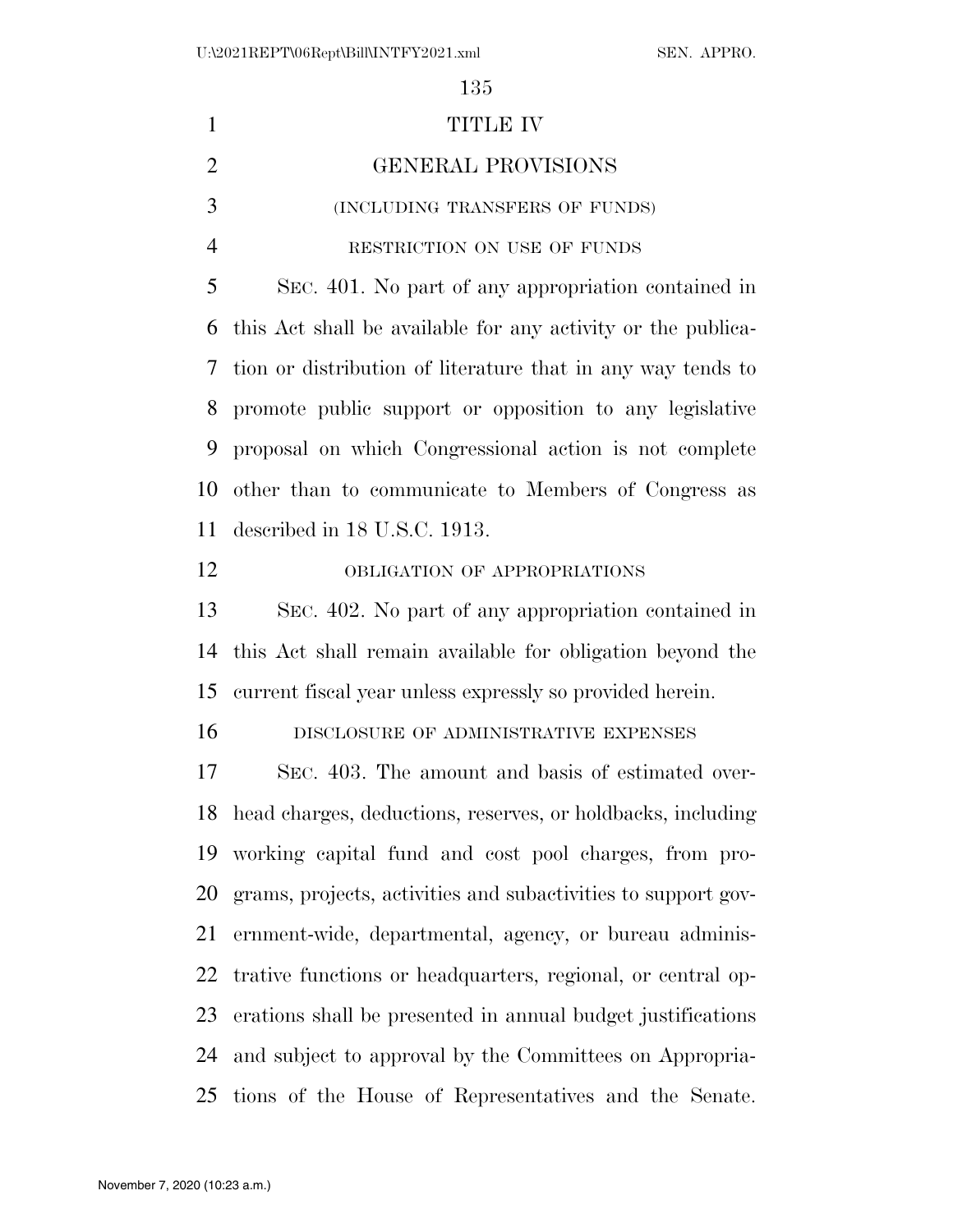Changes to such estimates shall be presented to the Com-mittees on Appropriations for approval.

MINING APPLICATIONS

 SEC. 404. (a) LIMITATION OF FUNDS.—None of the funds appropriated or otherwise made available pursuant to this Act shall be obligated or expended to accept or process applications for a patent for any mining or mill site claim located under the general mining laws.

 (b) EXCEPTIONS.—Subsection (a) shall not apply if the Secretary of the Interior determines that, for the claim concerned: (1) a patent application was filed with the Sec- retary on or before September 30, 1994; and (2) all re- quirements established under sections 2325 and 2326 of the Revised Statutes (30 U.S.C. 29 and 30) for vein or lode claims, sections 2329, 2330, 2331, and 2333 of the Revised Statutes (30 U.S.C. 35, 36, and 37) for placer claims, and section 2337 of the Revised Statutes (30 U.S.C. 42) for mill site claims, as the case may be, were fully complied with by the applicant by that date.

 (c) REPORT.—On September 30, 2022, the Secretary of the Interior shall file with the House and Senate Com- mittees on Appropriations and the Committee on Natural Resources of the House and the Committee on Energy and Natural Resources of the Senate a report on actions taken by the Department under the plan submitted pursuant to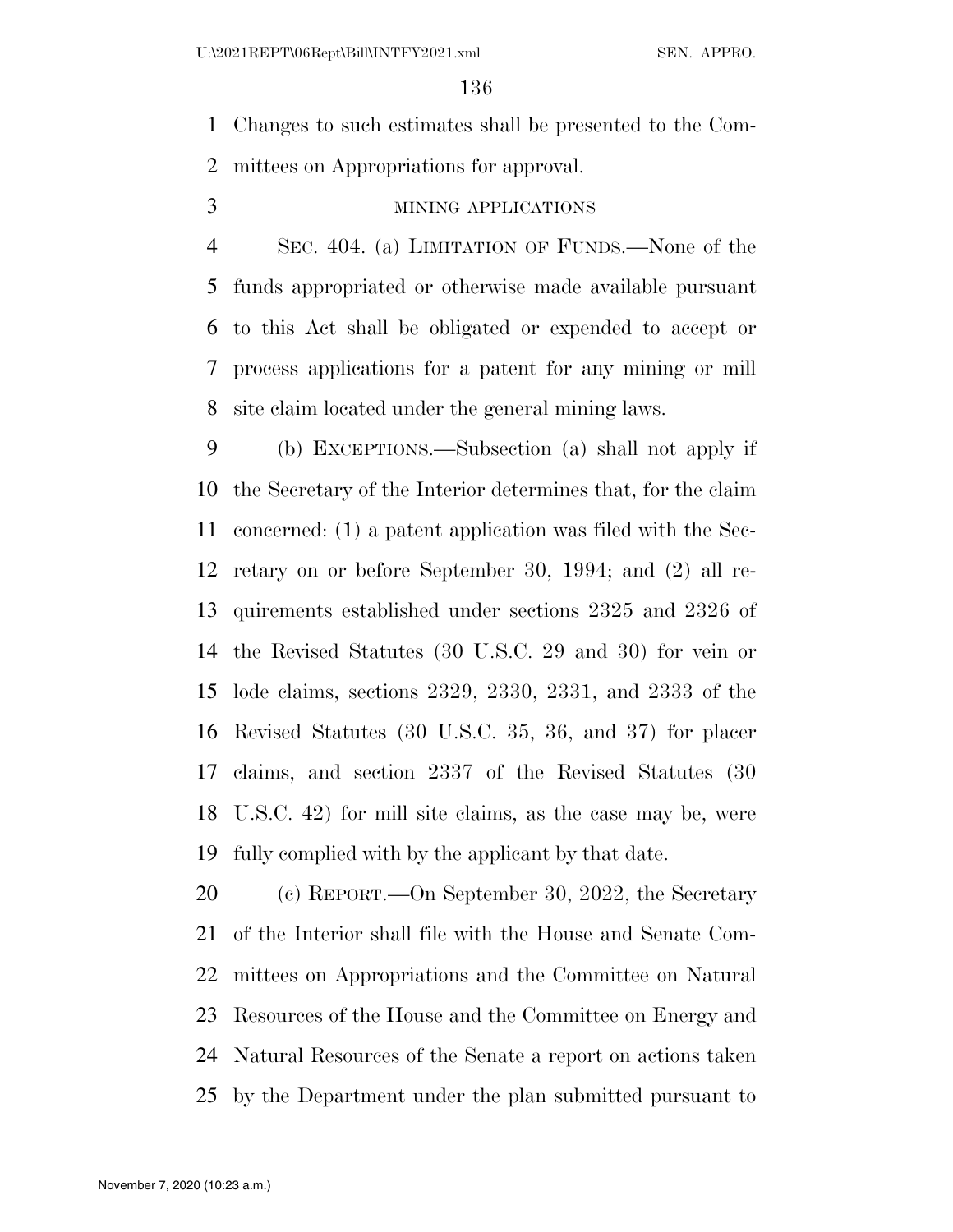section 314(c) of the Department of the Interior and Re- lated Agencies Appropriations Act, 1997 (Public Law 104–208).

 (d) MINERAL EXAMINATIONS.—In order to process patent applications in a timely and responsible manner, upon the request of a patent applicant, the Secretary of the Interior shall allow the applicant to fund a qualified third-party contractor to be selected by the Director of the Bureau of Land Management to conduct a mineral exam- ination of the mining claims or mill sites contained in a patent application as set forth in subsection (b). The Bu- reau of Land Management shall have the sole responsi- bility to choose and pay the third-party contractor in ac- cordance with the standard procedures employed by the Bureau of Land Management in the retention of third-party contractors.

CONTRACT SUPPORT COSTS, PRIOR YEAR LIMITATION

 SEC. 405. Sections 405 and 406 of division F of the Consolidated and Further Continuing Appropriations Act, 2015 (Public Law 113–235) shall continue in effect in fis-cal year 2021.

CONTRACT SUPPORT COSTS, FISCAL YEAR 2021

LIMITATION

 SEC. 406. Amounts provided by this Act for fiscal year 2021 under the headings ''Department of Health and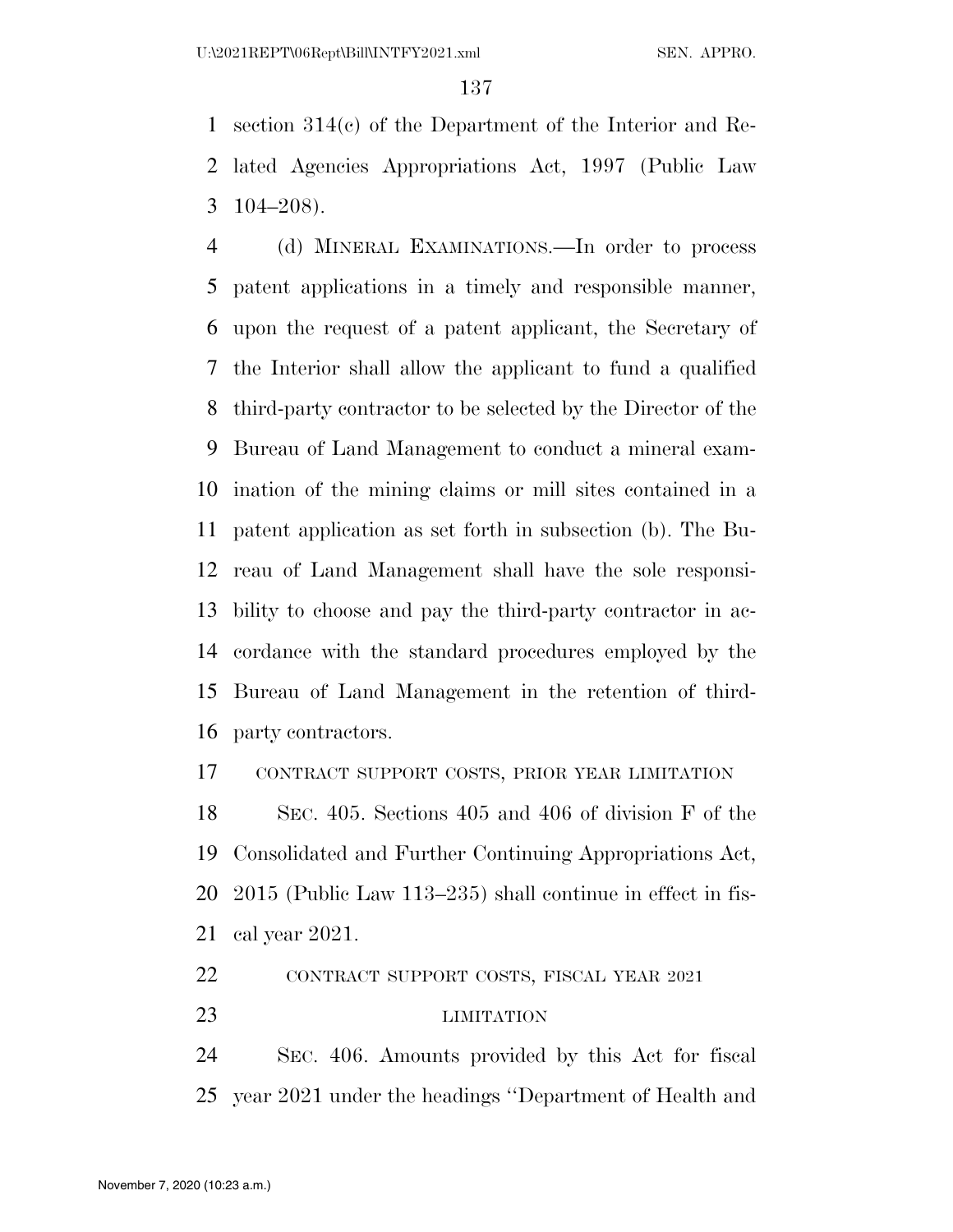Human Services, Indian Health Service, Contract Support Costs'' and ''Department of the Interior, Bureau of Indian Affairs and Bureau of Indian Education, Contract Sup- port Costs'' are the only amounts available for contract support costs arising out of self-determination or self-gov- ernance contracts, grants, compacts, or annual funding agreements for fiscal year 2021 with the Bureau of Indian Affairs, Bureau of Indian Education, and the Indian Health Service: *Provided*, That such amounts provided by this Act are not available for payment of claims for con- tract support costs for prior years, or for repayments of payments for settlements or judgments awarding contract support costs for prior years.

## FOREST MANAGEMENT PLANS

 SEC. 407. The Secretary of Agriculture shall not be 16 considered to be in violation of subparagraph  $6(f)(5)(A)$  of the Forest and Rangeland Renewable Resources Plan-18 ning Act of 1974 (16 U.S.C. 1604 $(f)(5)(A)$ ) solely because more than 15 years have passed without revision of the plan for a unit of the National Forest System. Nothing in this section exempts the Secretary from any other re- quirement of the Forest and Rangeland Renewable Re- sources Planning Act (16 U.S.C. 1600 et seq.) or any other law: *Provided*, That if the Secretary is not acting expeditiously and in good faith, within the funding avail-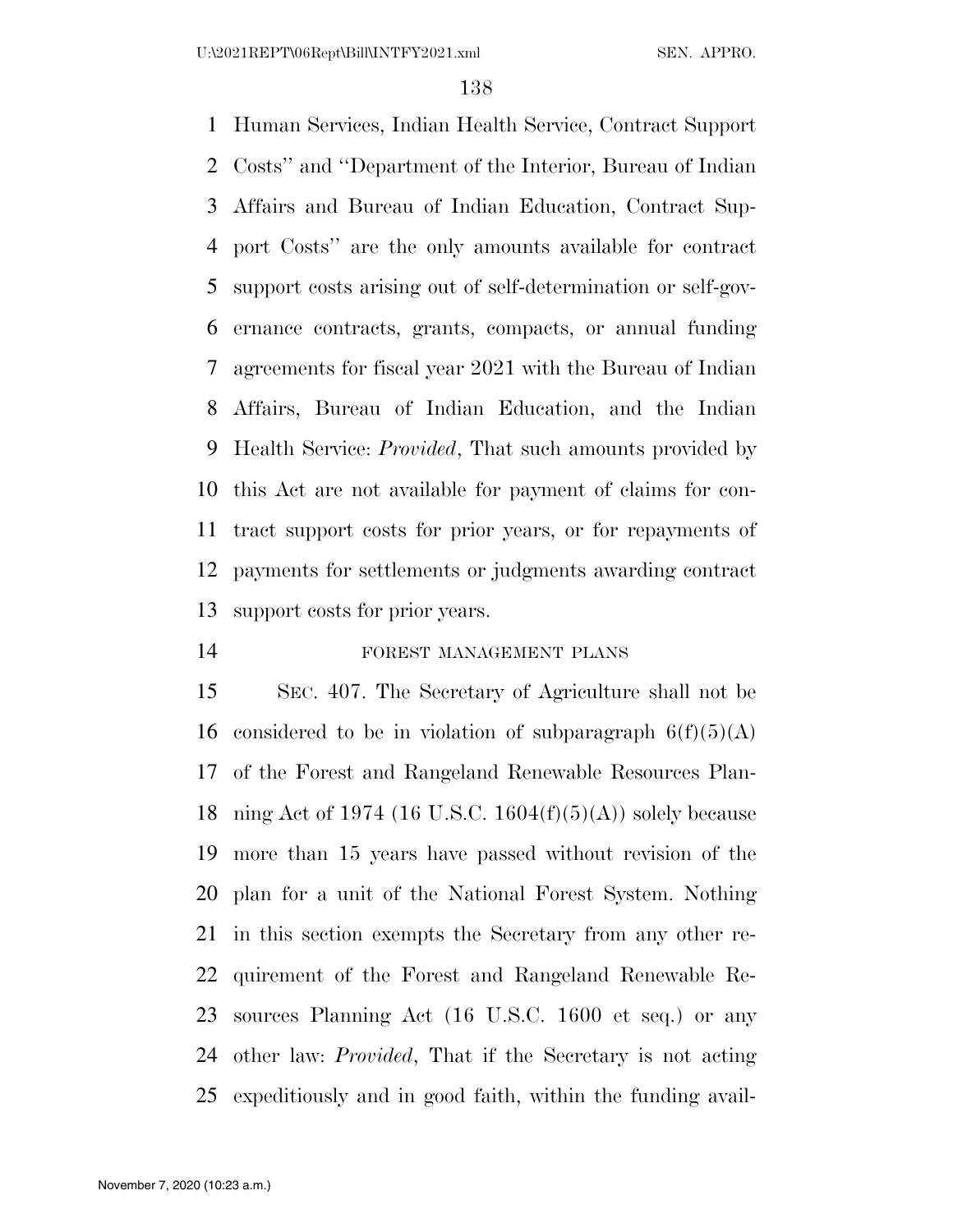able, to revise a plan for a unit of the National Forest System, this section shall be void with respect to such plan and a court of proper jurisdiction may order completion of the plan on an accelerated basis.

PROHIBITION WITHIN NATIONAL MONUMENTS

 SEC. 408. No funds provided in this Act may be ex- pended to conduct preleasing, leasing and related activities under either the Mineral Leasing Act (30 U.S.C. 181 et seq.) or the Outer Continental Shelf Lands Act (43 U.S.C. 1331 et seq.) within the boundaries of a National Monu- ment established pursuant to the Act of June 8, 1906 (16 U.S.C. 431 et seq.) as such boundary existed on January 20, 2001, except where such activities are allowed under the Presidential proclamation establishing such monu-ment.

#### **LIMITATION ON TAKINGS**

 SEC. 409. Unless otherwise provided herein, no funds appropriated in this Act for the acquisition of lands or interests in lands may be expended for the filing of dec- larations of taking or complaints in condemnation without the approval of the House and Senate Committees on Ap- propriations: *Provided*, That this provision shall not apply to funds appropriated to implement the Everglades Na- tional Park Protection and Expansion Act of 1989, or to funds appropriated for Federal assistance to the State of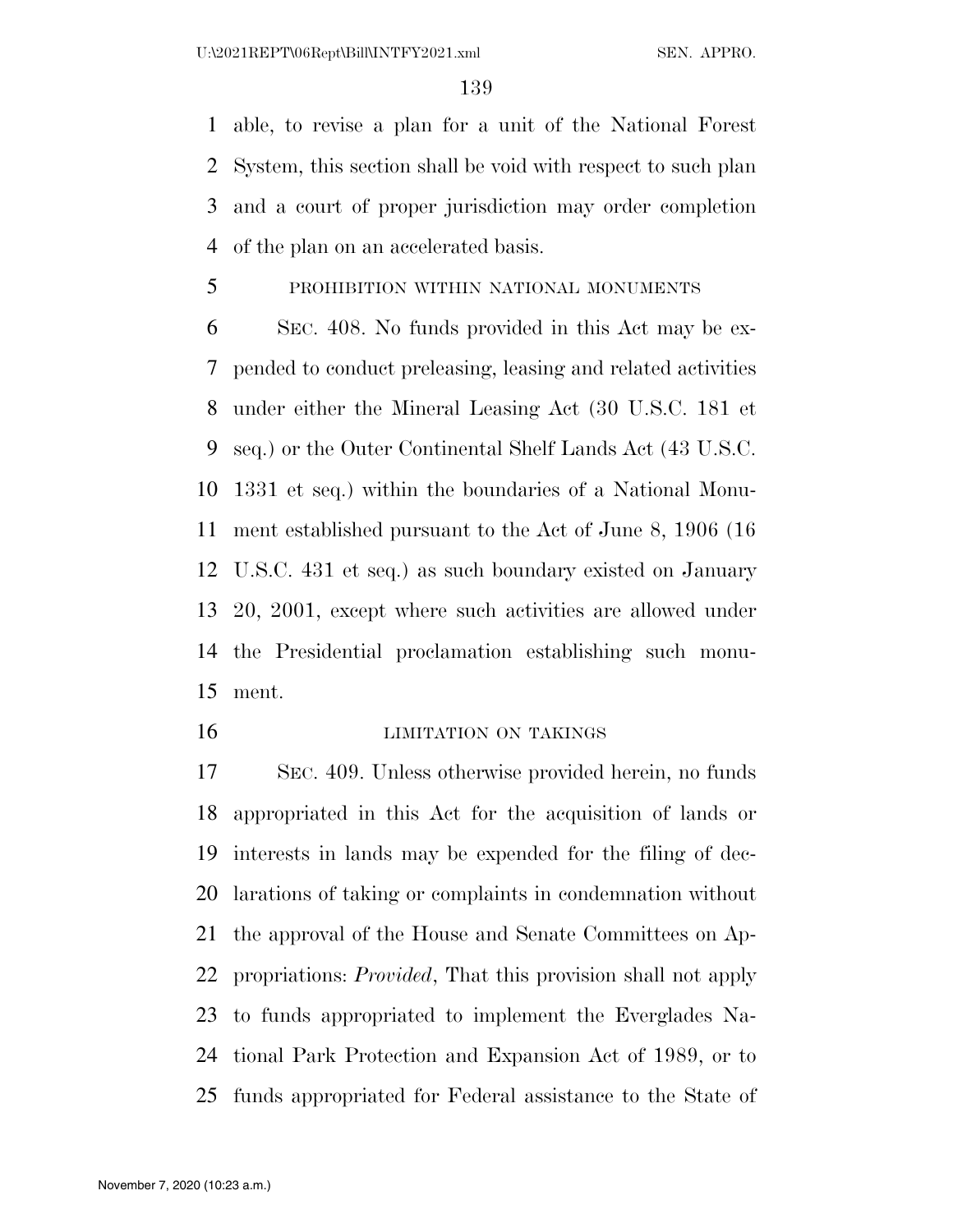Florida to acquire lands for Everglades restoration pur-poses.

PROHIBITION ON NO-BID CONTRACTS

 SEC. 410. None of the funds appropriated or other- wise made available by this Act to executive branch agen- cies may be used to enter into any Federal contract unless such contract is entered into in accordance with the re- quirements of Chapter 33 of title 41, United States Code, or Chapter 137 of title 10, United States Code, and the Federal Acquisition Regulation, unless—

 (1) Federal law specifically authorizes a con- tract to be entered into without regard for these re- quirements, including formula grants for States, or federally recognized Indian tribes;

 (2) such contract is authorized by the Indian Self-Determination and Education Assistance Act (Public Law 93–638, 25 U.S.C. 450 et seq.) or by any other Federal laws that specifically authorize a contract within an Indian tribe as defined in section  $4(e)$  of that Act  $(25 \text{ U.S.C. } 450b(e))$ ; or

 (3) such contract was awarded prior to the date of enactment of this Act.

23 POSTING OF REPORTS

 SEC. 411. (a) Any agency receiving funds made avail-able in this Act shall, subject to subsections (b) and (c),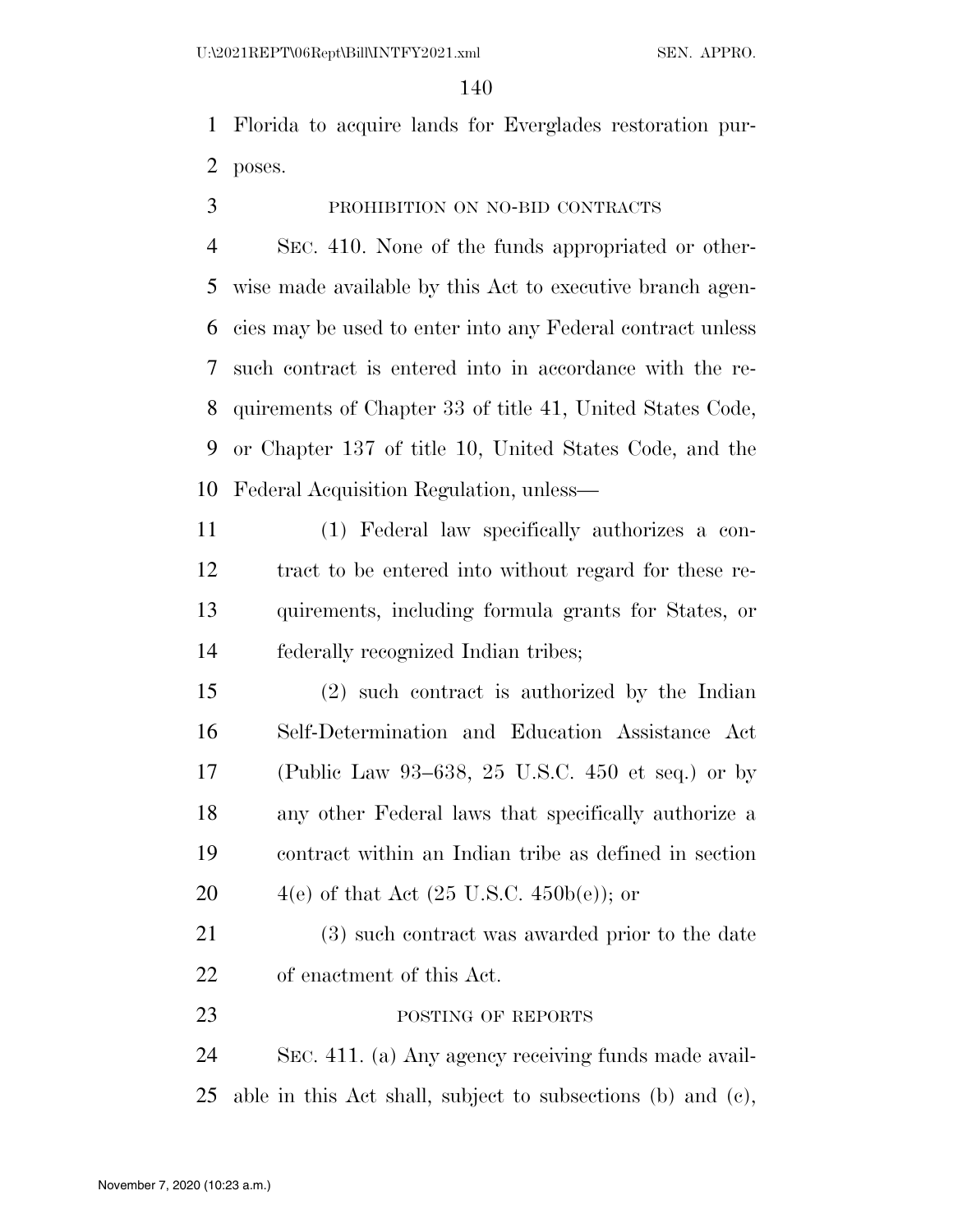post on the public website of that agency any report re- quired to be submitted by the Congress in this or any other Act, upon the determination by the head of the agen-cy that it shall serve the national interest.

 (b) Subsection (a) shall not apply to a report if— (1) the public posting of the report com-promises national security; or

 (2) the report contains proprietary information. (c) The head of the agency posting such report shall do so only after such report has been made available to the requesting Committee or Committees of Congress for no less than 45 days.

NATIONAL ENDOWMENT FOR THE ARTS GRANT

GUIDELINES

 SEC. 412. Of the funds provided to the National En-dowment for the Arts—

 (1) The Chairperson shall only award a grant to an individual if such grant is awarded to such in- dividual for a literature fellowship, National Herit- age Fellowship, or American Jazz Masters Fellow-ship.

 (2) The Chairperson shall establish procedures to ensure that no funding provided through a grant, except a grant made to a State or local arts agency, or regional group, may be used to make a grant to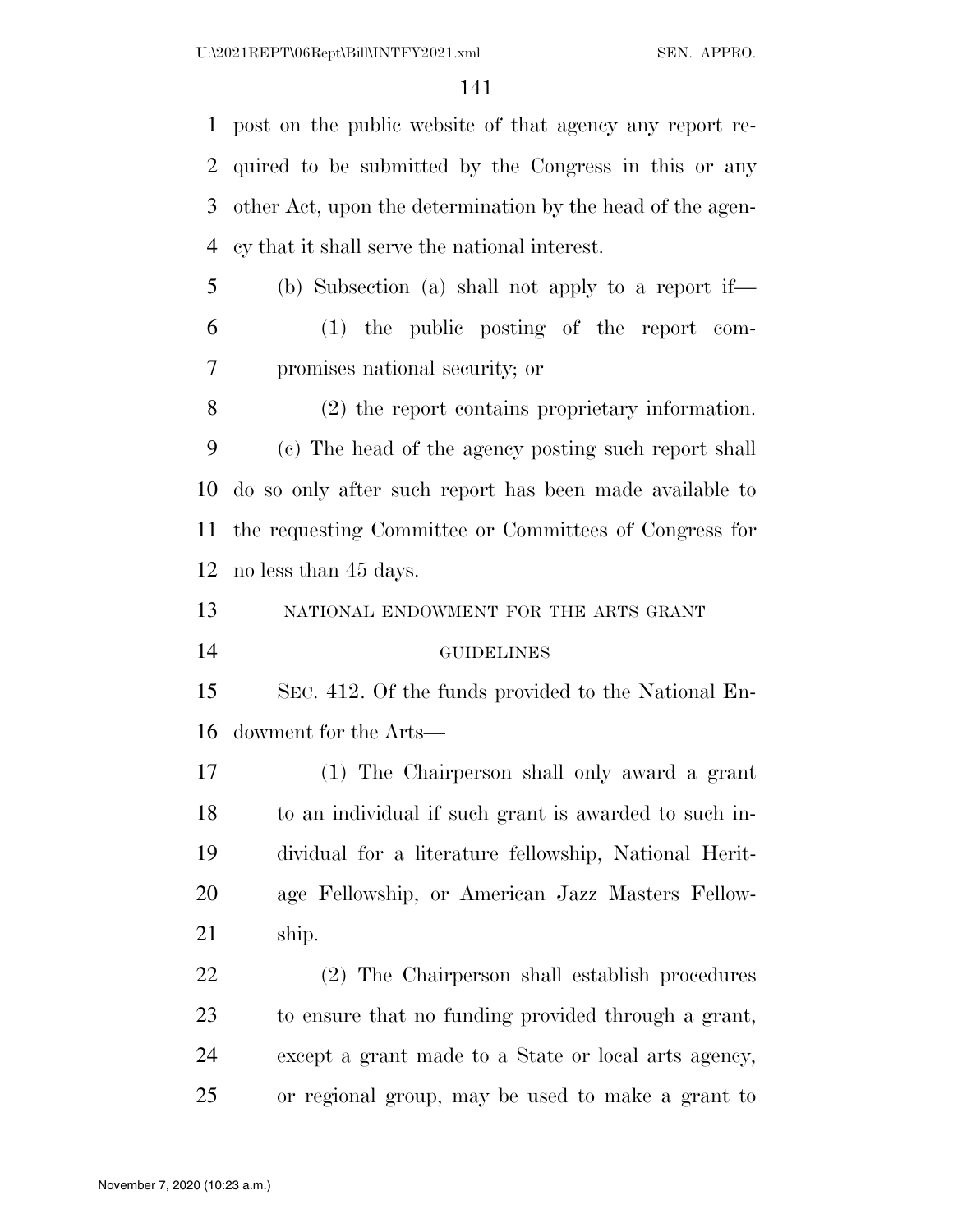any other organization or individual to conduct ac- tivity independent of the direct grant recipient. Nothing in this subsection shall prohibit payments made in exchange for goods and services.

 (3) No grant shall be used for seasonal support to a group, unless the application is specific to the contents of the season, including identified programs or projects.

NATIONAL ENDOWMENT FOR THE ARTS PROGRAM

## PRIORITIES

 SEC. 413. (a) In providing services or awarding fi- nancial assistance under the National Foundation on the Arts and the Humanities Act of 1965 from funds appro- priated under this Act, the Chairperson of the National Endowment for the Arts shall ensure that priority is given to providing services or awarding financial assistance for projects, productions, workshops, or programs that serve underserved populations.

(b) In this section:

 (1) The term ''underserved population'' means a population of individuals, including urban minori- ties, who have historically been outside the purview of arts and humanities programs due to factors such as a high incidence of income below the poverty line or to geographic isolation.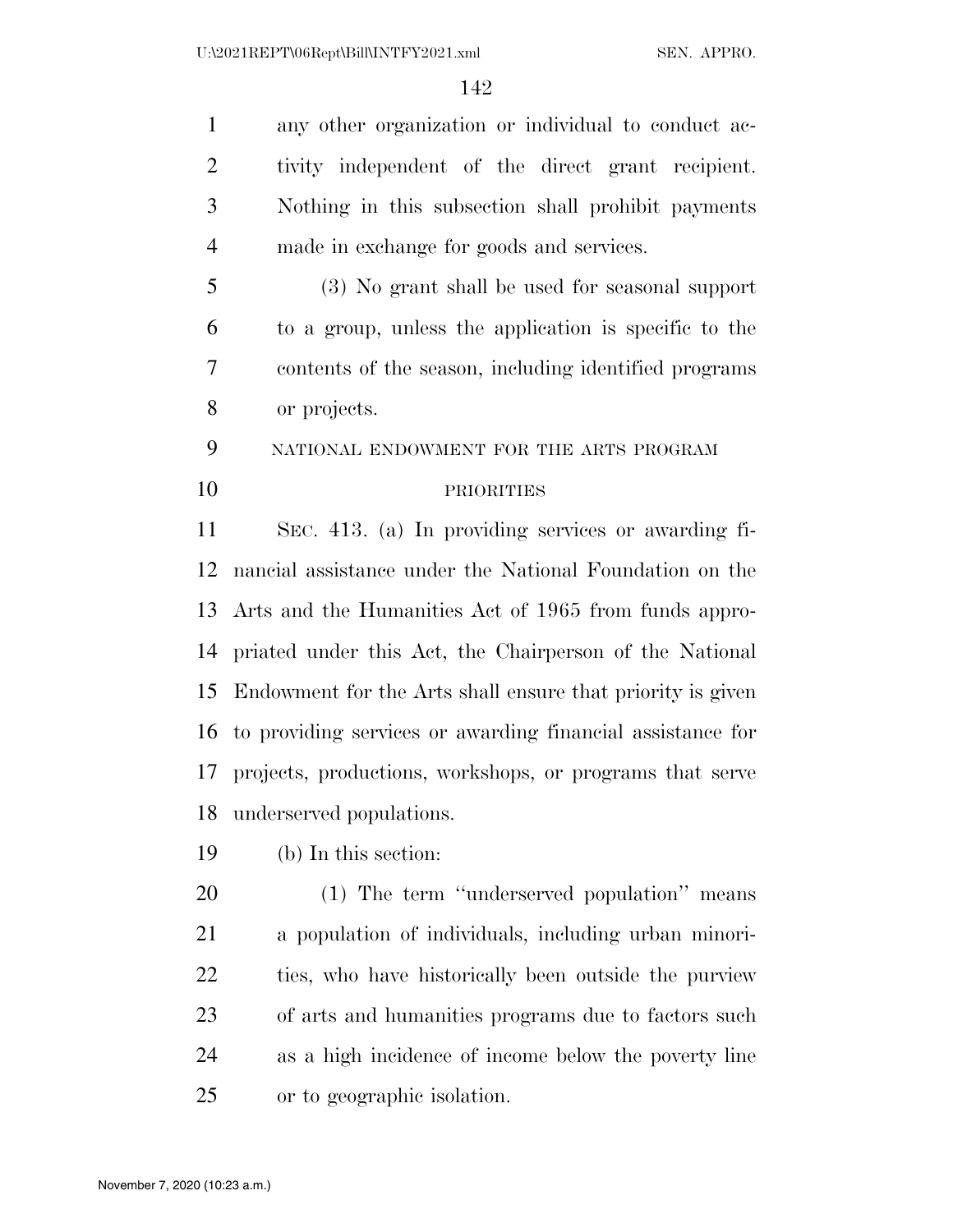(2) The term ''poverty line'' means the poverty line (as defined by the Office of Management and Budget, and revised annually in accordance with sec- tion 673(2) of the Community Services Block Grant 5 Act  $(42 \text{ U.S.C. } 9902(2))$  applicable to a family of the size involved.

 (c) In providing services and awarding financial as- sistance under the National Foundation on the Arts and Humanities Act of 1965 with funds appropriated by this Act, the Chairperson of the National Endowment for the Arts shall ensure that priority is given to providing serv- ices or awarding financial assistance for projects, produc- tions, workshops, or programs that will encourage public knowledge, education, understanding, and appreciation of the arts.

 (d) With funds appropriated by this Act to carry out section 5 of the National Foundation on the Arts and Hu-manities Act of 1965—

 (1) the Chairperson shall establish a grant cat- egory for projects, productions, workshops, or pro- grams that are of national impact or availability or are able to tour several States;

 (2) the Chairperson shall not make grants ex-ceeding 15 percent, in the aggregate, of such funds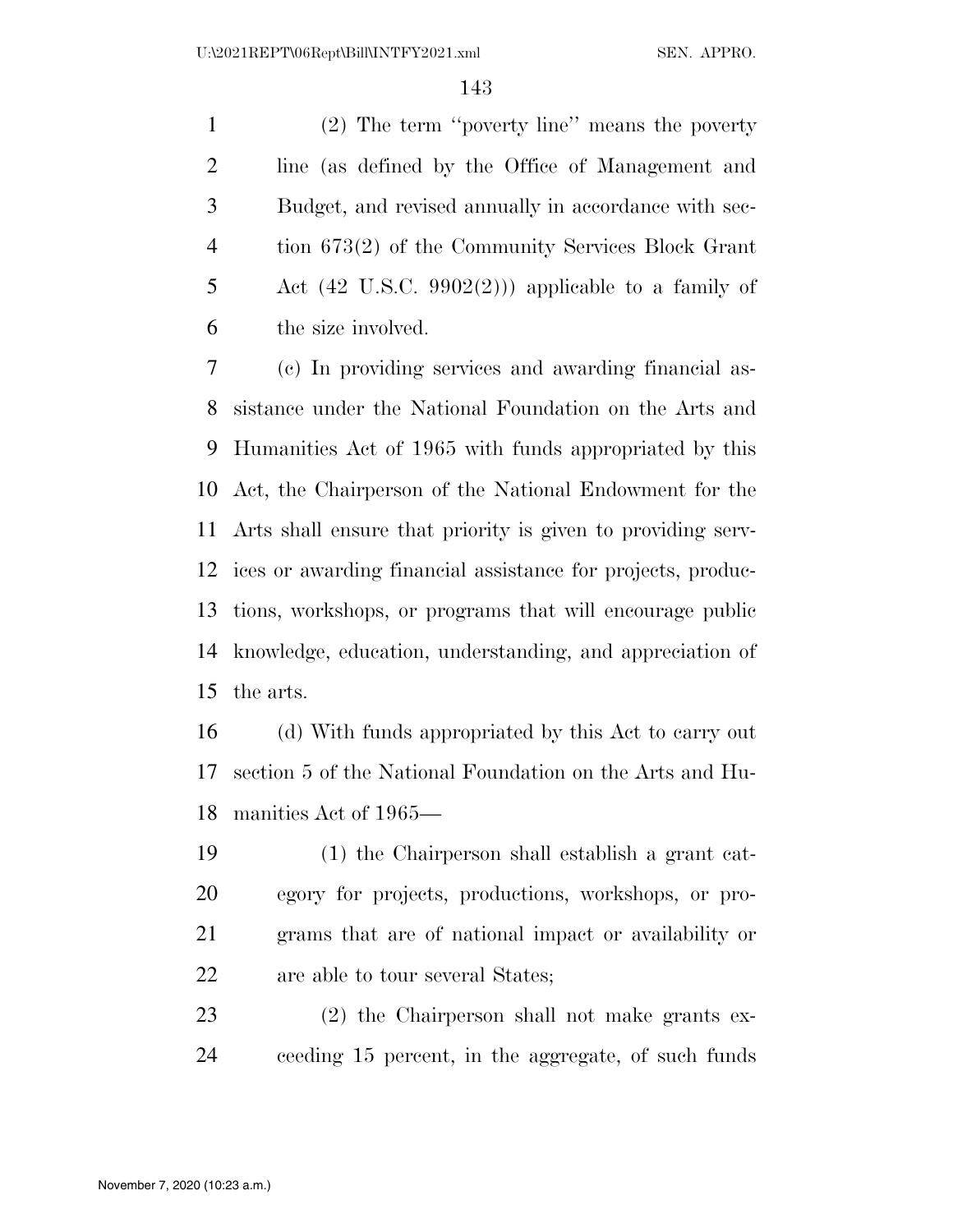| $\mathbf{1}$   | to any single State, excluding grants made under the       |
|----------------|------------------------------------------------------------|
| $\overline{2}$ | authority of paragraph $(1)$ ;                             |
| 3              | (3) the Chairperson shall report to the Con-               |
| $\overline{4}$ | gress annually and by State, on grants awarded by          |
| 5              | the Chairperson in each grant category under sec-          |
| 6              | tion 5 of such Act; and                                    |
| 7              | (4) the Chairperson shall encourage the use of             |
| 8              | grants to improve and support community-based              |
| 9              | music performance and education.                           |
| 10             | STATUS OF BALANCES OF APPROPRIATIONS                       |
| 11             | SEC. 414. The Department of the Interior, the Envi-        |
| 12             | ronmental Protection Agency, the Forest Service, and the   |
| 13             | Indian Health Service shall provide the Committees on      |
| 14             | Appropriations of the House of Representatives and Sen-    |
| 15             | ate quarterly reports on the status of balances of appro-  |
| 16             | priations including all uncommitted, committed, and unob-  |
| 17             | ligated funds in each program and activity within 60 days  |
| 18             | of enactment of this Act.                                  |
| 19             | EXTENSION OF GRAZING PERMITS                               |
| 20             | SEC. 415. The terms and conditions of section 325          |
| 21             | of Public Law 108–108 (117 Stat. 1307), regarding graz-    |
| 22             | ing permits issued by the Forest Service on any lands not  |
| 23             | subject to administration under section 402 of the Federal |
| 24             | Lands Policy and Management Act (43 U.S.C. 1752),          |
| 25             | shall remain in effect for fiscal year 2021.               |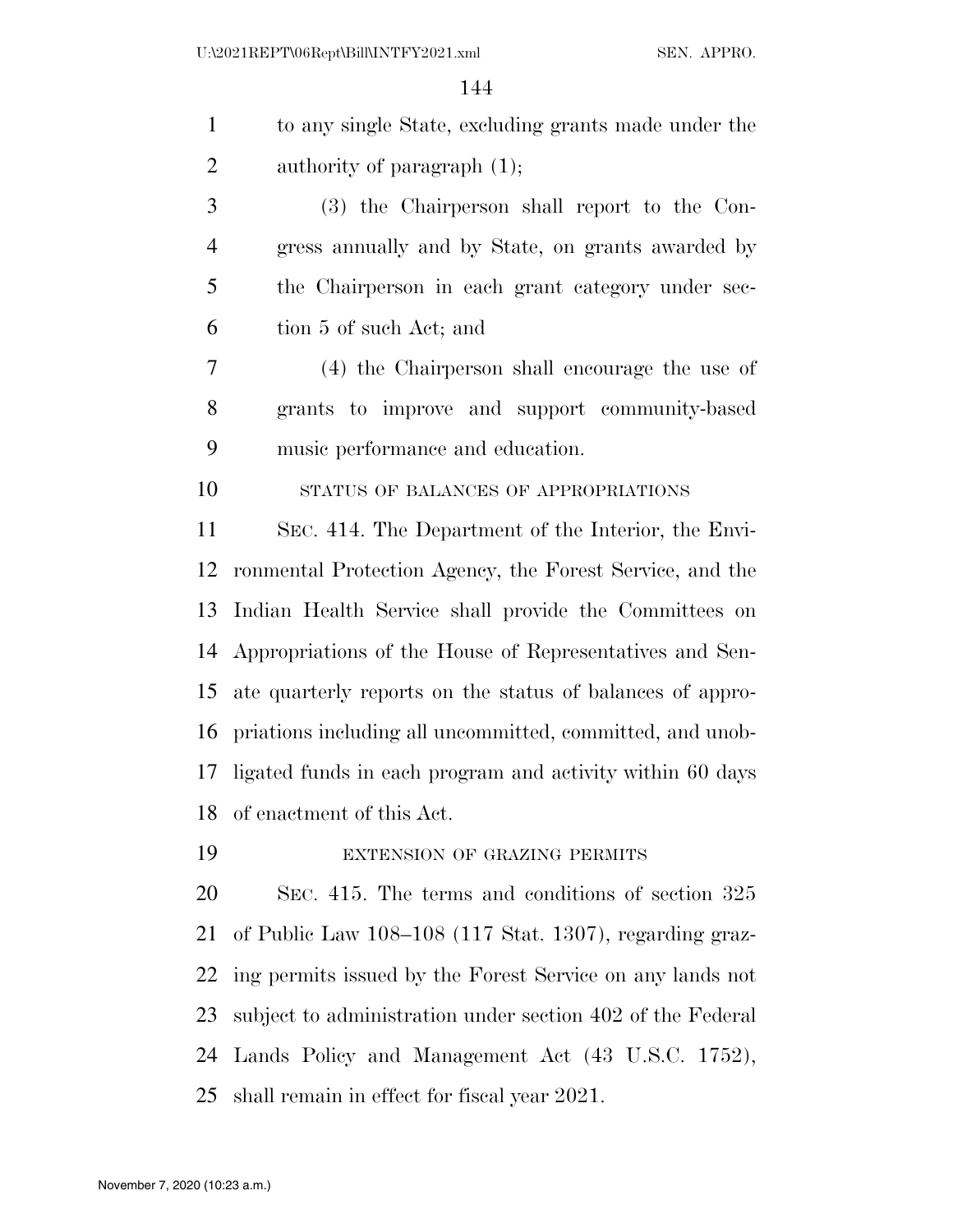### FUNDING PROHIBITION

 SEC. 416. (a) None of the funds made available in this Act may be used to maintain or establish a computer network unless such network is designed to block access to pornography websites.

 (b) Nothing in subsection (a) shall limit the use of funds necessary for any Federal, State, tribal, or local law enforcement agency or any other entity carrying out crimi-nal investigations, prosecution, or adjudication activities.

HUMANE TRANSFER AND TREATMENT OF ANIMALS

 SEC. 417. (a) Notwithstanding any other provision of law, the Secretary of the Interior, with respect to land administered by the Bureau of Land Management, or the Secretary of Agriculture, with respect to land adminis- tered by the Forest Service (referred to in this section as the ''Secretary concerned''), may transfer excess wild horses and burros that have been removed from land ad- ministered by the Secretary concerned to other Federal, State, and local government agencies for use as work ani-mals.

 (b) The Secretary concerned may make a transfer under subsection (a) immediately on the request of a Fed-eral, State, or local government agency.

 (c) An excess wild horse or burro transferred under subsection (a) shall lose status as a wild free-roaming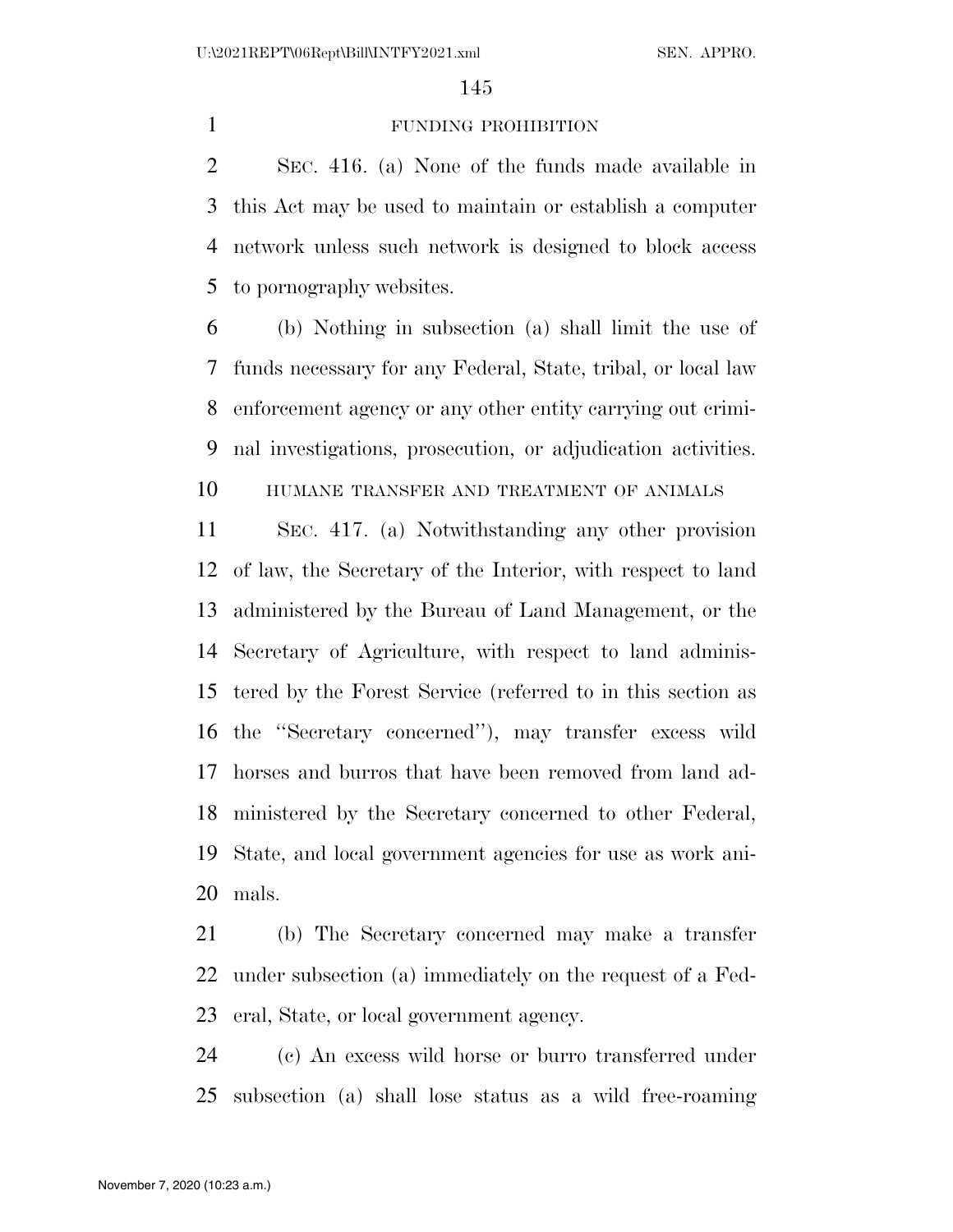horse or burro (as defined in section 2 of Public Law 92– 195 (commonly known as the ''Wild Free-Roaming Horses and Burros Act'') (16 U.S.C. 1332)).

 (d) A Federal, State, or local government agency re- ceiving an excess wild horse or burro pursuant to sub-section (a) shall not—

 (1) destroy the horse or burro in a manner that results in the destruction of the horse or burro into a commercial product;

 (2) sell or otherwise transfer the horse or burro in a manner that results in the destruction of the horse or burro for processing into a commercial product; or

 (3) euthanize the horse or burro, except on the recommendation of a licensed veterinarian in a case of severe injury, illness, or advanced age.

 (e) Amounts appropriated by this Act shall not be available for—

 (1) the destruction of any healthy, unadopted, and wild horse or burro under the jurisdiction of the Secretary concerned (including a contractor); or

 (2) the sale of a wild horse or burro that results in the destruction of the wild horse or burro for processing into a commercial product.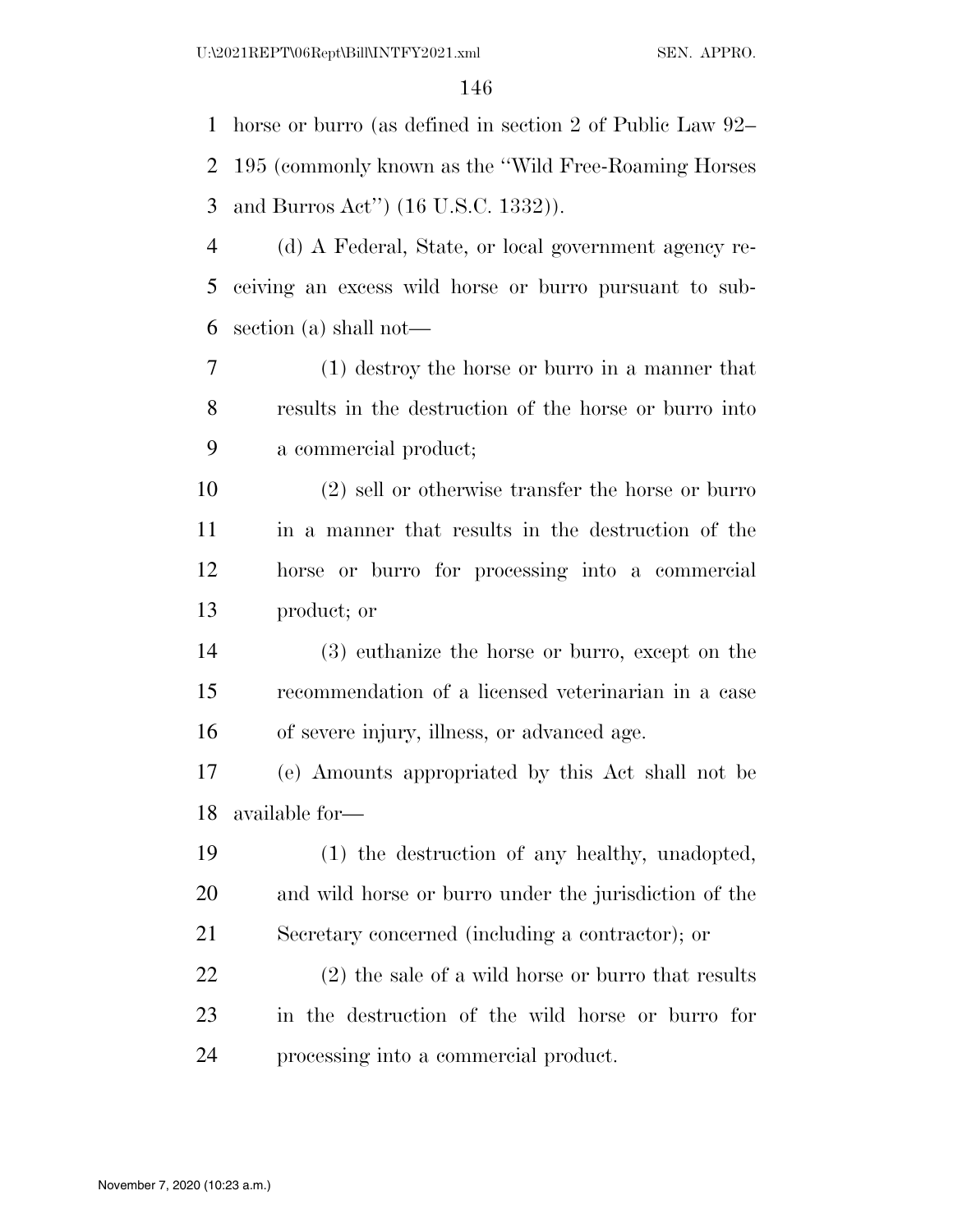FOREST SERVICE FACILITY REALIGNMENT AND ENHANCEMENT AUTHORIZATION EXTENSION SEC. 418. Section 503(f) of Public Law 109–54 (16 U.S.C. 580d note) shall be applied by substituting ''Sep- tember 30, 2021'' for ''September 30, 2019''. USE OF AMERICAN IRON AND STEEL SEC. 419. (a)(1) None of the funds made available by a State water pollution control revolving fund as au- thorized by section 1452 of the Safe Drinking Water Act (42 U.S.C. 300j–12) shall be used for a project for the construction, alteration, maintenance, or repair of a public water system or treatment works unless all of the iron and steel products used in the project are produced in the

United States.

 (2) In this section, the term ''iron and steel'' products means the following products made primarily of iron or steel: lined or unlined pipes and fittings, manhole covers and other municipal castings, hydrants, tanks, flanges, pipe clamps and restraints, valves, structural steel, rein-forced precast concrete, and construction materials.

 (b) Subsection (a) shall not apply in any case or cat- egory of cases in which the Administrator of the Environ- mental Protection Agency (in this section referred to as the ''Administrator'') finds that—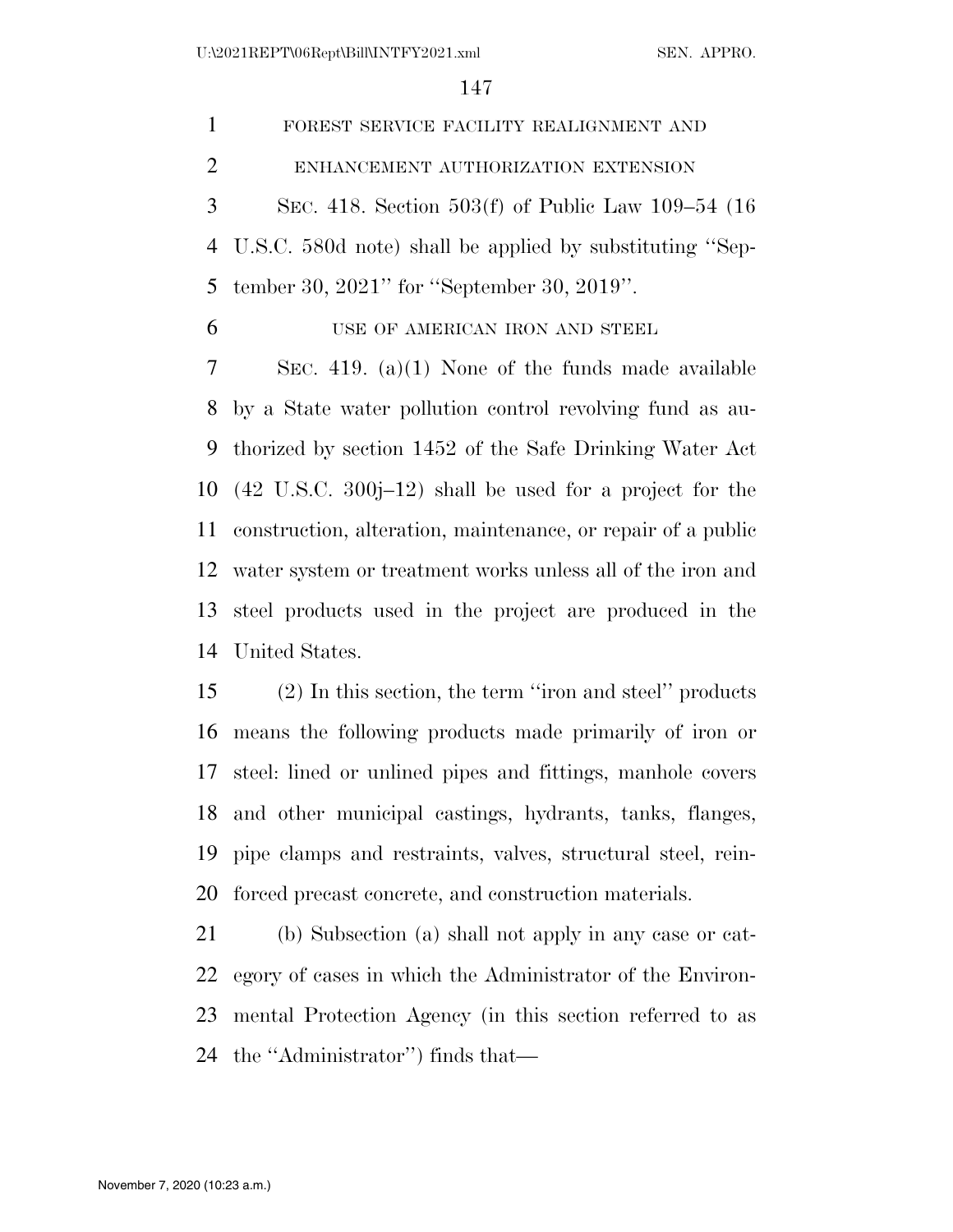(1) applying subsection (a) would be incon-sistent with the public interest;

 (2) iron and steel products are not produced in the United States in sufficient and reasonably avail-able quantities and of a satisfactory quality; or

 (3) inclusion of iron and steel products pro- duced in the United States will increase the cost of the overall project by more than 25 percent.

 (c) If the Administrator receives a request for a waiv- er under this section, the Administrator shall make avail- able to the public on an informal basis a copy of the re- quest and information available to the Administrator con- cerning the request, and shall allow for informal public input on the request for at least 15 days prior to making a finding based on the request. The Administrator shall make the request and accompanying information available by electronic means, including on the official public Inter-net Web site of the Environmental Protection Agency.

 (d) This section shall be applied in a manner con- sistent with United States obligations under international agreements.

 (e) The Administrator may retain up to 0.25 percent of the funds appropriated in this Act for the Clean and Drinking Water State Revolving Funds for carrying out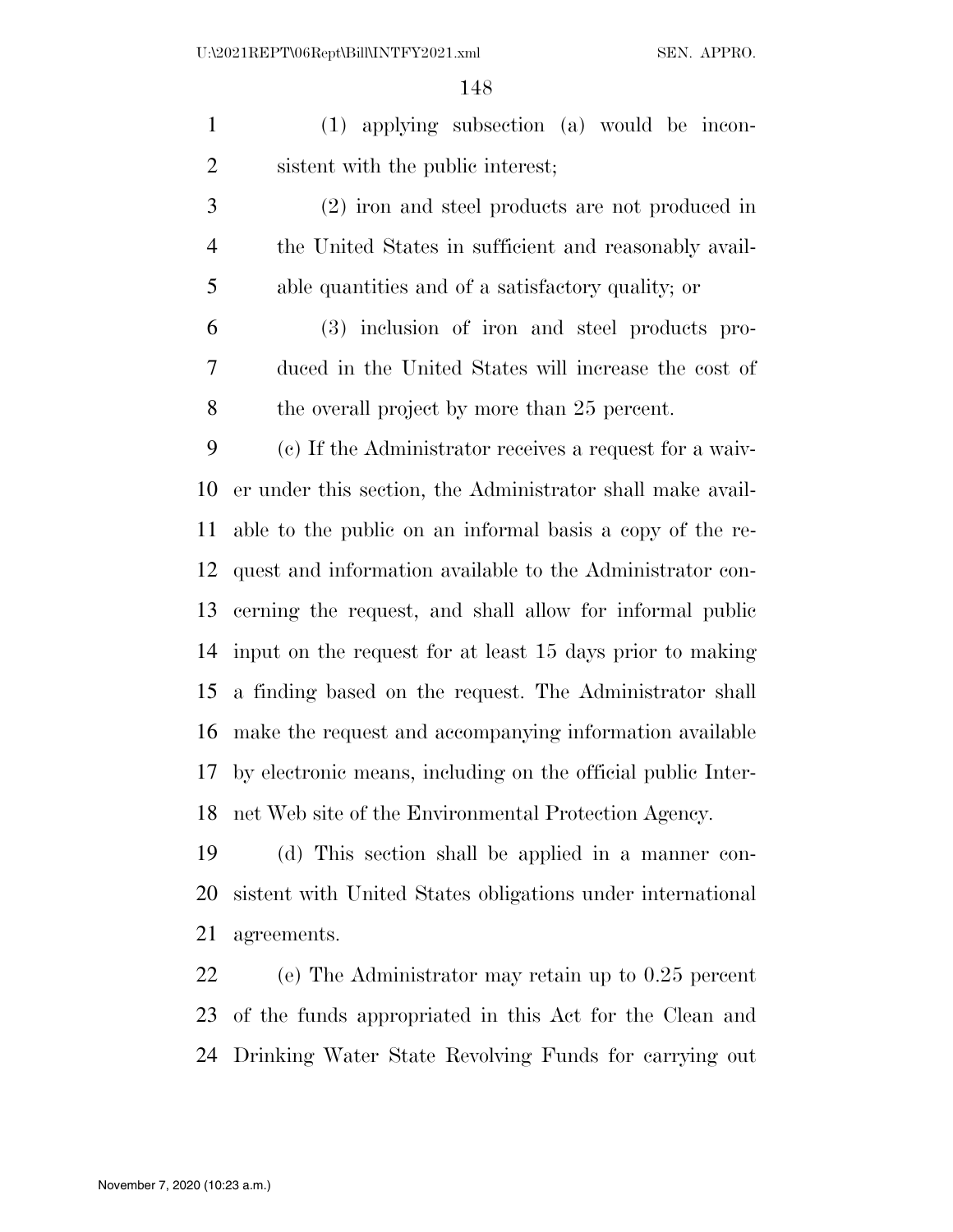the provisions described in subsection (a)(1) for manage- ment and oversight of the requirements of this section. LOCAL COOPERATOR TRAINING AGREEMENTS AND TRANS- FERS OF EXCESS EQUIPMENT AND SUPPLIES FOR WILDFIRES

 SEC. 420. The Secretary of the Interior is authorized to enter into grants and cooperative agreements with vol- unteer fire departments, rural fire departments, rangeland fire protection associations, and similar organizations to provide for wildland fire training and equipment, including supplies and communication devices. Notwithstanding sec- tion 121(c) of title 40, United States Code, or section 521 of title 40, United States Code, the Secretary is further authorized to transfer title to excess Department of the Interior firefighting equipment no longer needed to carry out the functions of the Department's wildland fire man-agement program to such organizations.

18 RECREATION FEES

 SEC. 421. Section 810 of the Federal Lands Recre- ation Enhancement Act (16 U.S.C. 6809) shall be applied by substituting ''October 1, 2022'' for ''September 30, 2019''.

 SEC. 422. None of the funds made available in this Act, in this and prior fiscal years, may be reprogrammed

23 REPROGRAMMING GUIDELINES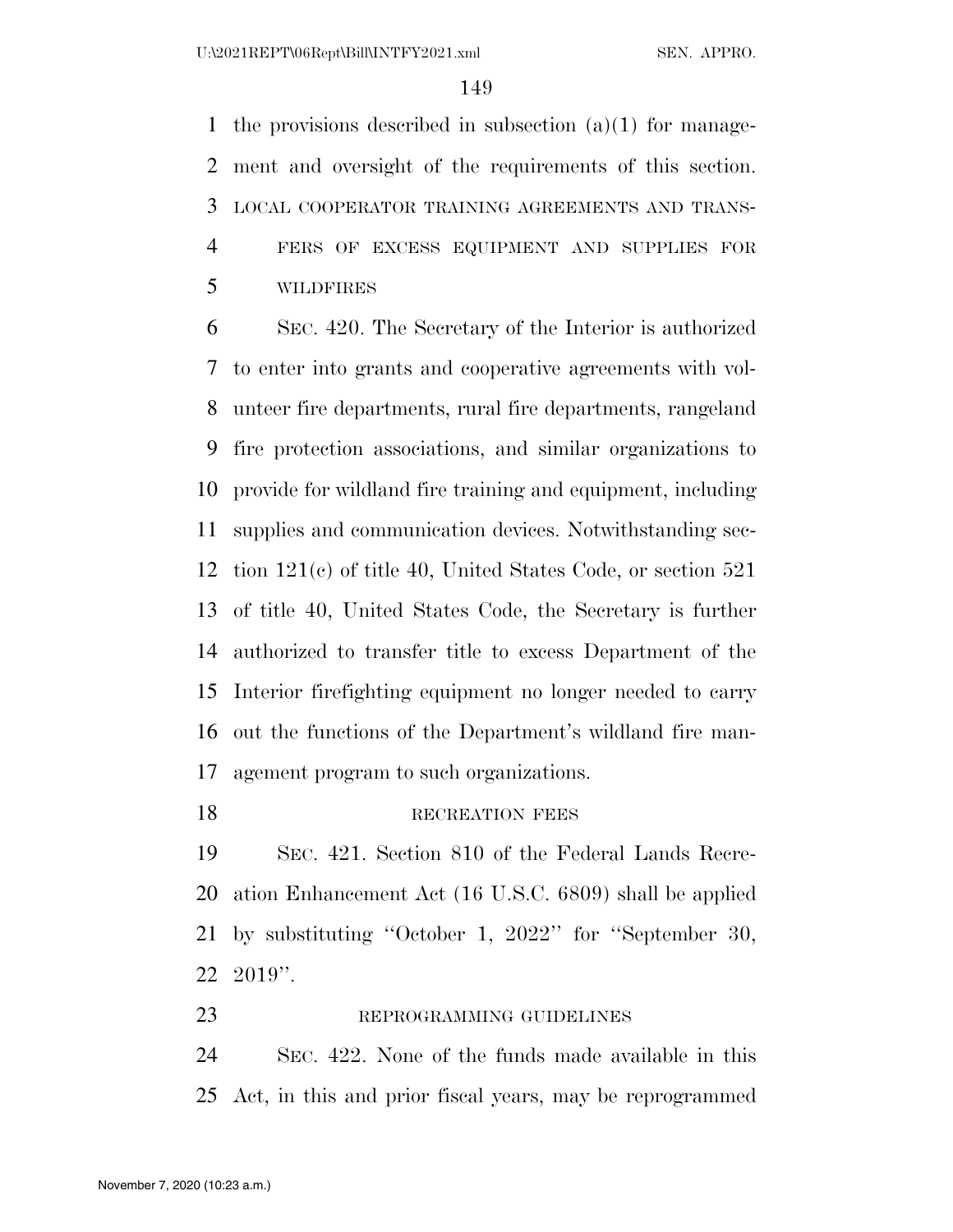without the advance approval of the House and Senate Committees on Appropriations in accordance with the re- programming procedures contained in the explanatory statement accompanying this Act.

LOCAL CONTRACTORS

 SEC. 423. Section 412 of Division E of Public Law 112–74 shall be applied by substituting ''fiscal year 2021'' for ''fiscal year 2019''.

SHASTA-TRINITY MARINA FEE AUTHORITY

## AUTHORIZATION EXTENSION

 SEC. 424. Section 422 of division F of Public Law 110–161 (121 Stat 1844), as amended, shall be applied by substituting ''fiscal year 2021'' for ''fiscal year 2019''. INTERPRETIVE ASSOCIATION AUTHORIZATION EXTENSION SEC. 425. Section 426 of division G of Public Law 113–76 (16 U.S.C. 565a–1 note) shall be applied by sub- stituting ''September 30, 2021'' for ''September 30, 2019''.

PUERTO RICO SCHOOLING AUTHORIZATION EXTENSION

 SEC. 426. The authority provided by the 19th un- numbered paragraph under heading ''Administrative Pro- visions, Forest Service'' in title III of Public Law 109– 54, as amended, shall be applied by substituting ''fiscal year 2021'' for ''fiscal year 2019''.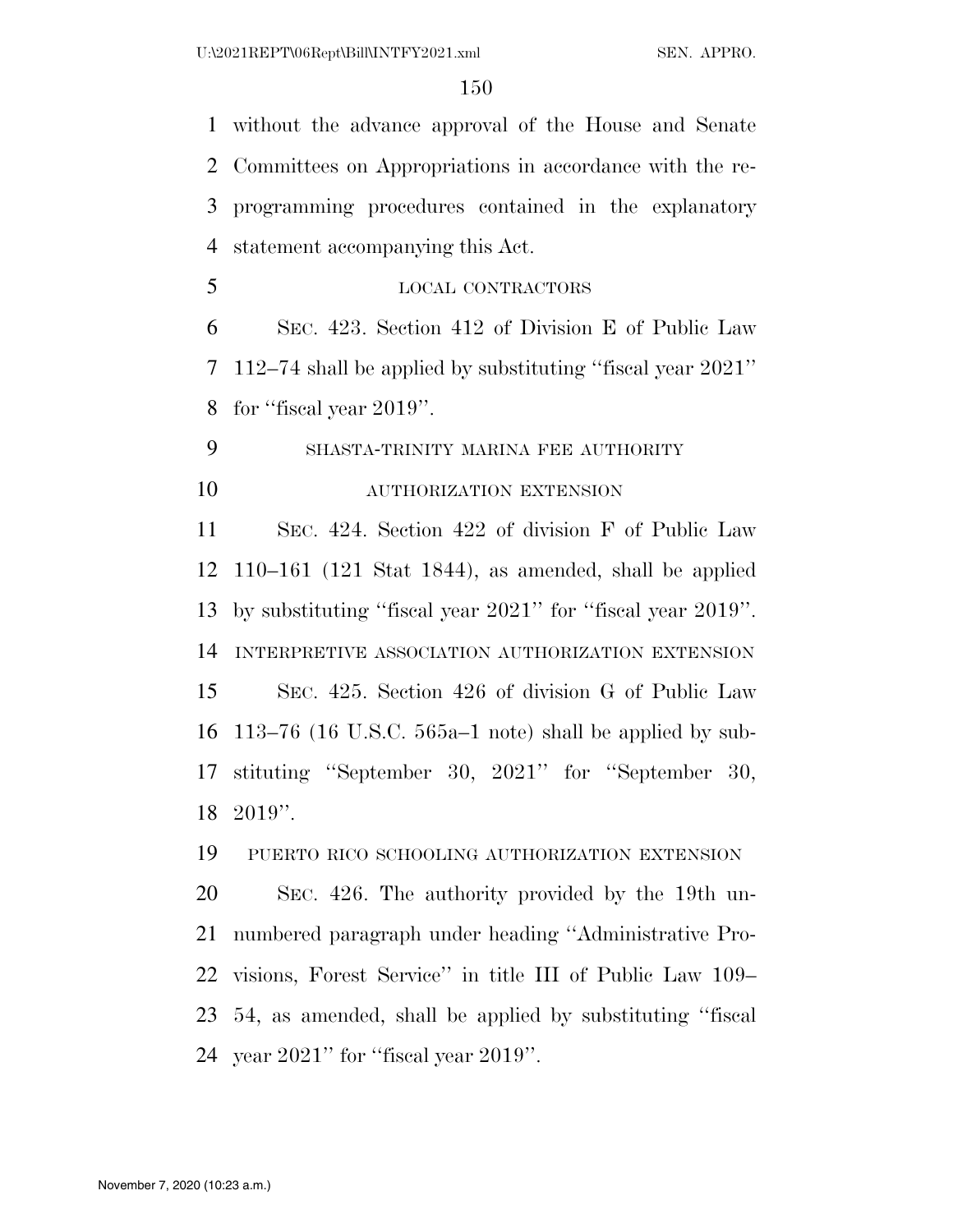| $\mathbf{1}$   | FOREST BOTANICAL PRODUCTS FEE COLLECTION                       |
|----------------|----------------------------------------------------------------|
| $\overline{2}$ | AUTHORIZATION EXTENSION                                        |
| 3              | SEC. 427. Section 339 of the Department of the Inte-           |
| $\overline{4}$ | rior and Related Agencies Appropriations Act, 2000 (as         |
| 5              | enacted into law by Public Law 106–113; 16 U.S.C. 528          |
| 6              | note), as amended by section $335(6)$ of Public Law 108–       |
| 7              | 108 and section 432 of Public Law 113–76, shall be ap-         |
| 8              | plied by substituting "fiscal year 2021" for "fiscal year      |
| 9              | $2019$ ".                                                      |
| 10             | ALASKA NATIVE REGIONAL HEALTH ENTITIES                         |
| 11             | AUTHORIZATION EXTENSION                                        |
| 12             | SEC. 428. Section $424(a)$ of the Consolidated Appro-          |
| 13             | priations Act, $2014$ (Public Law 113–76), as amended by       |
| 14             | section 428 of the Consolidated Appropriations Act, 2018       |
| 15             | (Public Law 115–141), shall be applied by substituting         |
| 16             | "October 1, 2021" for "October 1, 2019".                       |
| 17             | CHESAPEAKE BAY INITIATIVE                                      |
| 18             | SEC. 429. Section $502(c)$ of the Chesapeake Bay Ini-          |
| 19             | tiative Act of $1998$ (Public Law $105-312$ ; 54 U.S.C.        |
| 20             | 320101 note) shall be applied by substituting "fiscal year     |
| 21             | $2021$ " for "fiscal year $2019$ ".                            |
| 22             | TIMBER SALE REQUIREMENTS                                       |
| 23             | SEC. 430. No timber sale in Alaska's Region 10 shall           |
| 24             | be advertised if the indicated rate is deficit (defined as     |
| 25             | the value of the timber is not sufficient to cover all logging |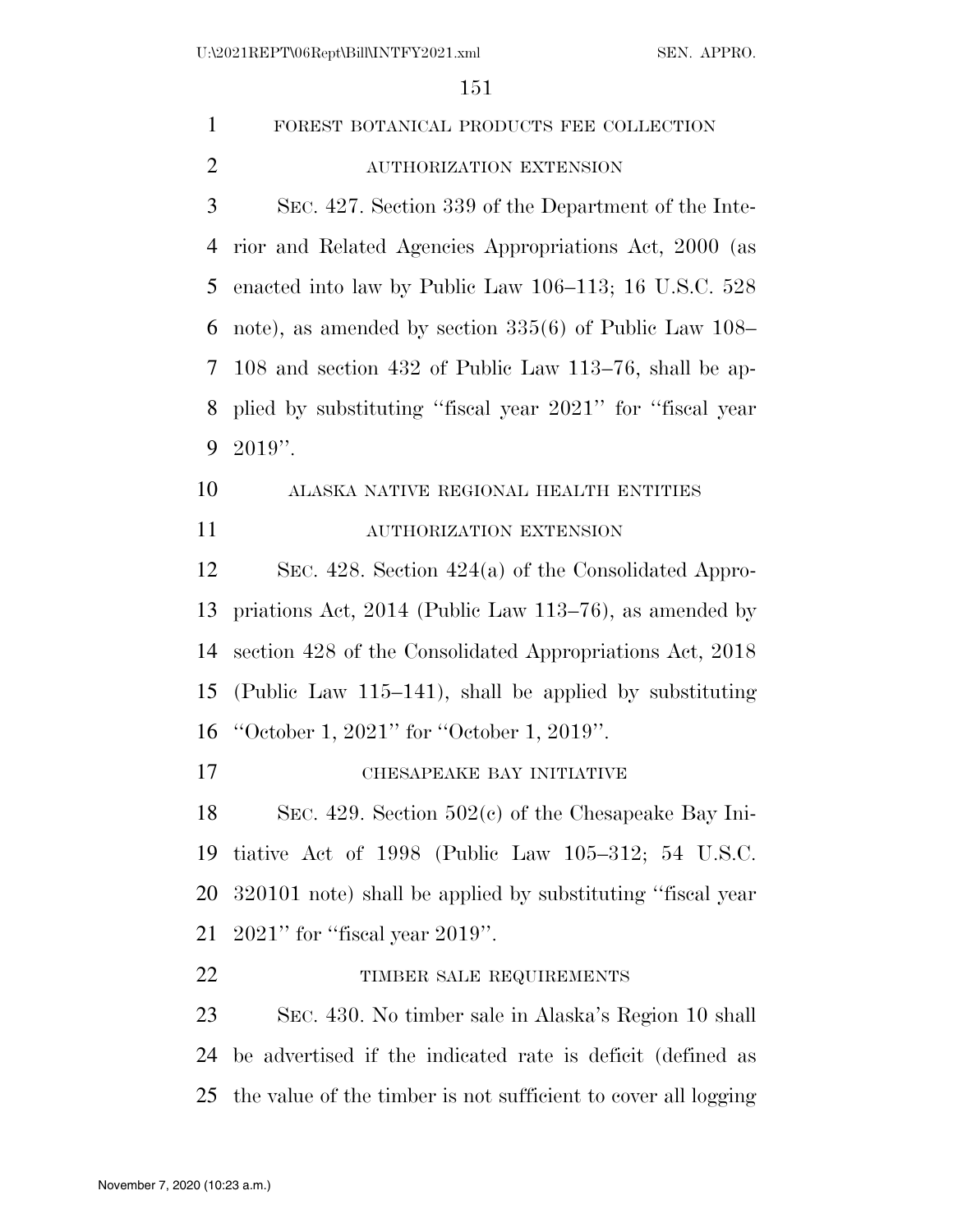and stumpage costs and provide a normal profit and risk allowance under the Forest Service's appraisal process) when appraised using a residual value appraisal. The west- ern red cedar timber from those sales which is surplus to the needs of the domestic processors in Alaska, shall be made available to domestic processors in the contiguous 48 United States at prevailing domestic prices. All addi- tional western red cedar volume not sold to Alaska or con- tiguous 48 United States domestic processors may be ex- ported to foreign markets at the election of the timber sale holder. All Alaska yellow cedar may be sold at prevailing export prices at the election of the timber sale holder.

## 13 PROHIBITION ON USE OF FUNDS

 SEC. 431. Notwithstanding any other provision of law, none of the funds made available in this Act or any other Act may be used to promulgate or implement any regulation requiring the issuance of permits under title V of the Clean Air Act (42 U.S.C. 7661 et seq.) for carbon dioxide, nitrous oxide, water vapor, or methane emissions resulting from biological processes associated with live-stock production.

GREENHOUSE GAS REPORTING RESTRICTIONS

 SEC. 432. Notwithstanding any other provision of law, none of the funds made available in this or any other Act may be used to implement any provision in a rule,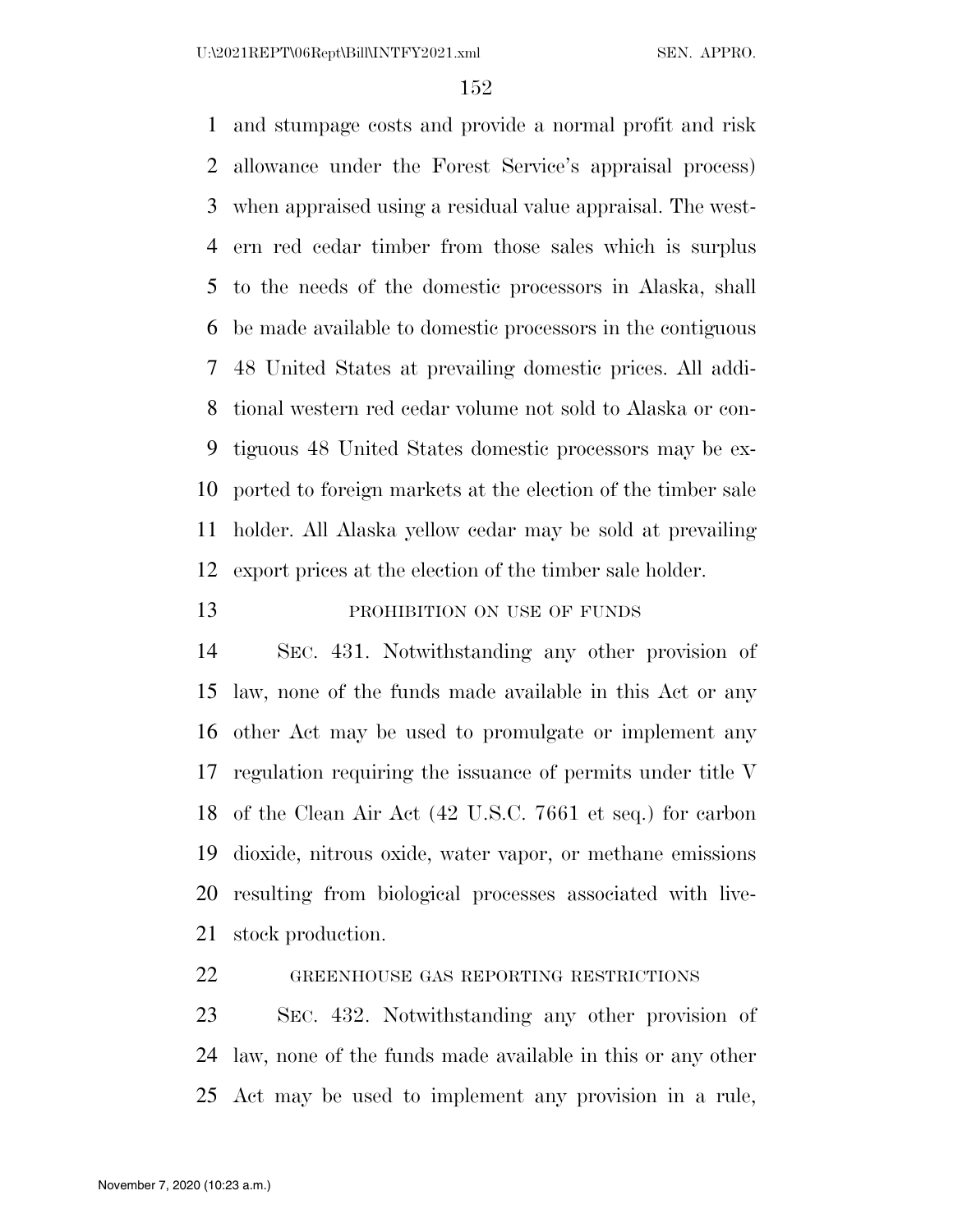if that provision requires mandatory reporting of green- house gas emissions from manure management systems. FUNDING PROHIBITION SEC. 433. None of the funds made available by this or any other Act may be used to regulate the lead content of ammunition, ammunition components, or fishing tackle under the Toxic Substances Control Act (15 U.S.C. 2601 et seq.) or any other law. POLICIES RELATING TO BIOMASS ENERGY SEC. 434. To support the key role that forests in the United States can play in addressing the energy needs of the United States, the Secretary of Energy, the Secretary of Agriculture, and the Administrator of the Environ- mental Protection Agency shall, consistent with their mis- sions, jointly— (1) ensure that Federal policy relating to forest bioenergy— (A) is consistent across all Federal depart- ments and agencies; and (B) recognizes the full benefits of the use of forest biomass for energy, conservation, and responsible forest management; and (2) establish clear and simple policies for the use of forest biomass as an energy solution, includ-ing policies that—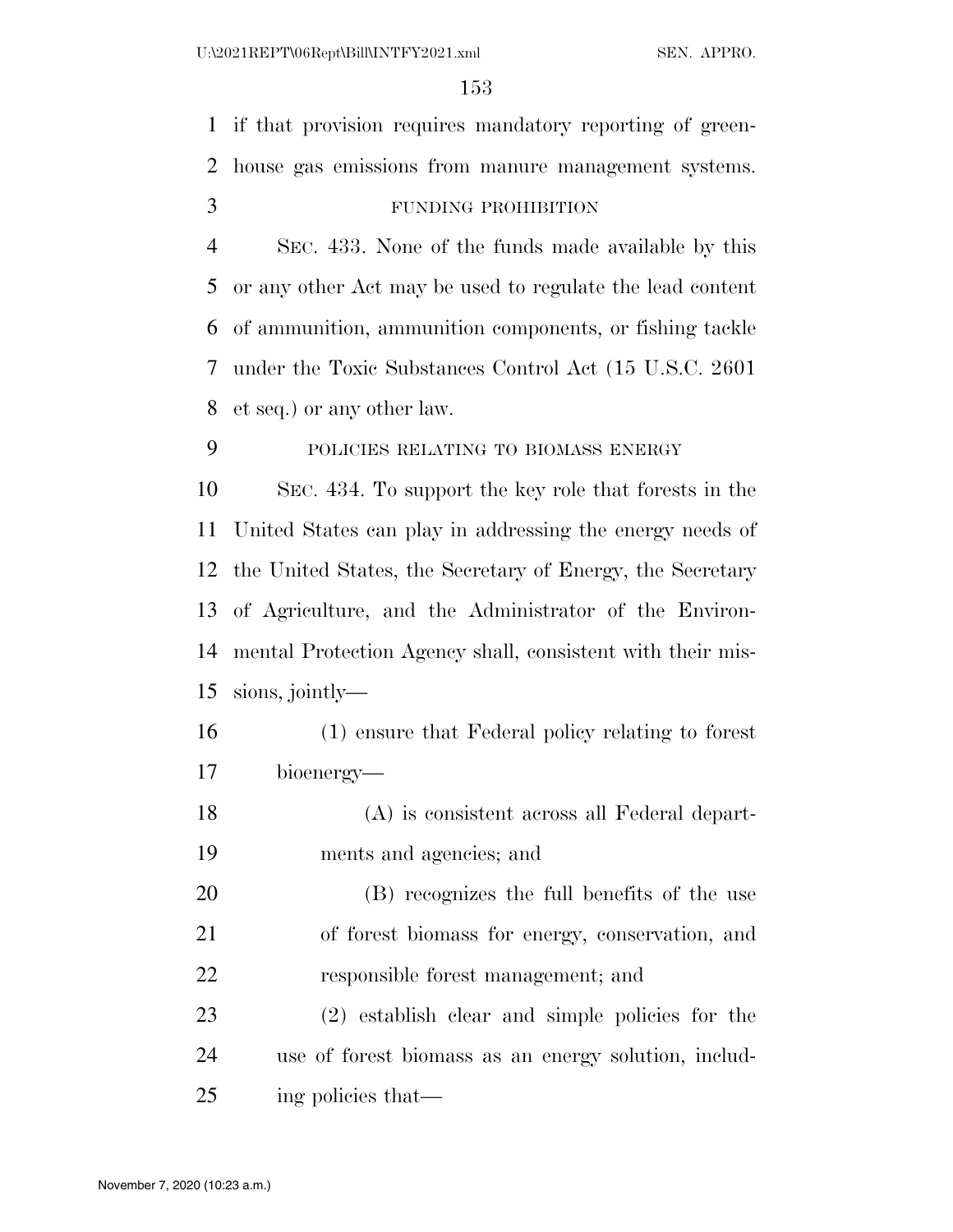| $\mathbf{1}$   | (A) reflect the carbon-neutrality of forest                |
|----------------|------------------------------------------------------------|
| $\overline{2}$ | bioenergy and recognize biomass as a renewable             |
| 3              | energy source, provided the use of forest bio-             |
| $\overline{4}$ | mass for energy production does not cause con-             |
| 5              | version of forests to non-forest use;                      |
| 6              | (B) encourage private investment through-                  |
| $\overline{7}$ | out the forest biomass supply chain, including             |
| 8              | $in-$                                                      |
| 9              | (i) working forests;                                       |
| 10             | (ii) harvesting operations;                                |
| 11             | (iii) forest improvement operations;                       |
| 12             | (iv) forest bioenergy production;                          |
| 13             | (v) wood products manufacturing; or                        |
| 14             | (vi) paper manufacturing;                                  |
| 15             | (C) encourage forest management to im-                     |
| 16             | prove forest health; and                                   |
| 17             | (D) recognize State initiatives to produce                 |
| 18             | and use forest biomass.                                    |
| 19             | SMALL REMOTE INCINERATORS                                  |
| 20             | SEC. 435. None of the funds made available in this         |
| 21             | Act may be used to implement or enforce the regulation     |
| 22             | issued on March 21, 2011 at 40 CFR part 60 subparts        |
| 23             | CCCC and DDDD with respect to units in the State of        |
| 24             | Alaska that are defined as "small, remote incinerator"     |
| 25             | units in those regulations and, until a subsequent regula- |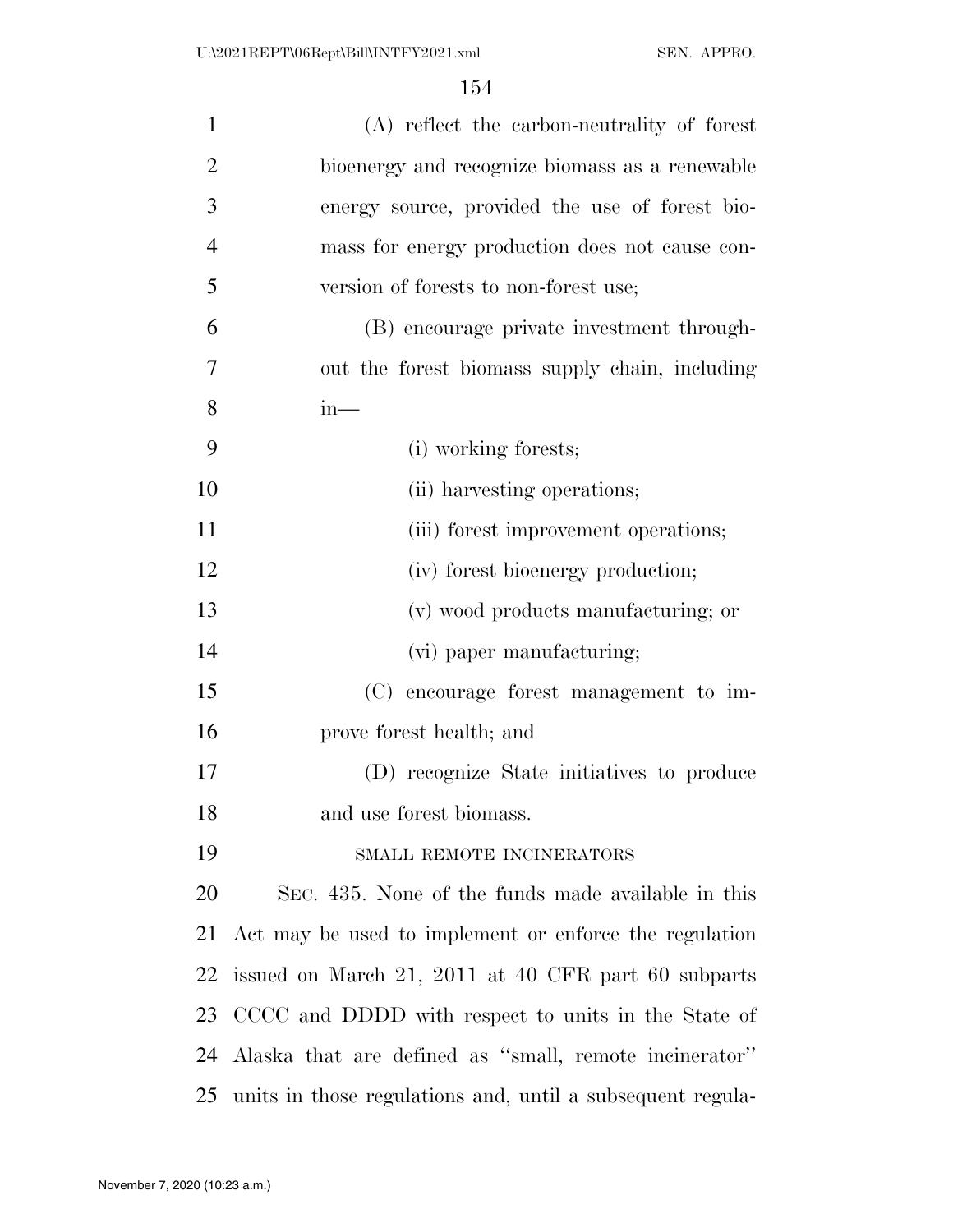tion is issued, the Administrator shall implement the law and regulations in effect prior to such date.

3 105(L) LEASE CONSULTATION

 SEC. 436. The Secretaries of the Interior and Health and Human Services shall, jointly or separately, during fiscal year 2021, consult with tribes and tribal organiza- tions through publication in the Unified Regulatory Agen- da and other means of public solicitation regarding the requirements for leases under section 105(l) of the Indian Self-Determination and Education Assistance Act (25 U.S.C. 5324(l)) on how to implement a consistent and transparent process for the payment of such leases.

# ALLOCATION OF PROJECTS

 SEC. 437. (a) Within 45 days of enactment of this Act, the Secretary of the Interior shall allocate amounts available from the National Parks and Public Land Leg- acy Restoration Fund for fiscal year 2021 pursuant to subsection (c) of section 200402 of title 54, United States Code, and as provided in subsection (e) of such section of such title, to the agencies of the Department of the Interior and the Department of Agriculture specified, in the list of projects to be funded for fiscal year 2021 sub- mitted pursuant to subsection (g) of Section 200402 of title 54, United States Code, as requested to be modified under the heading ''Allocation of Funds: National Parks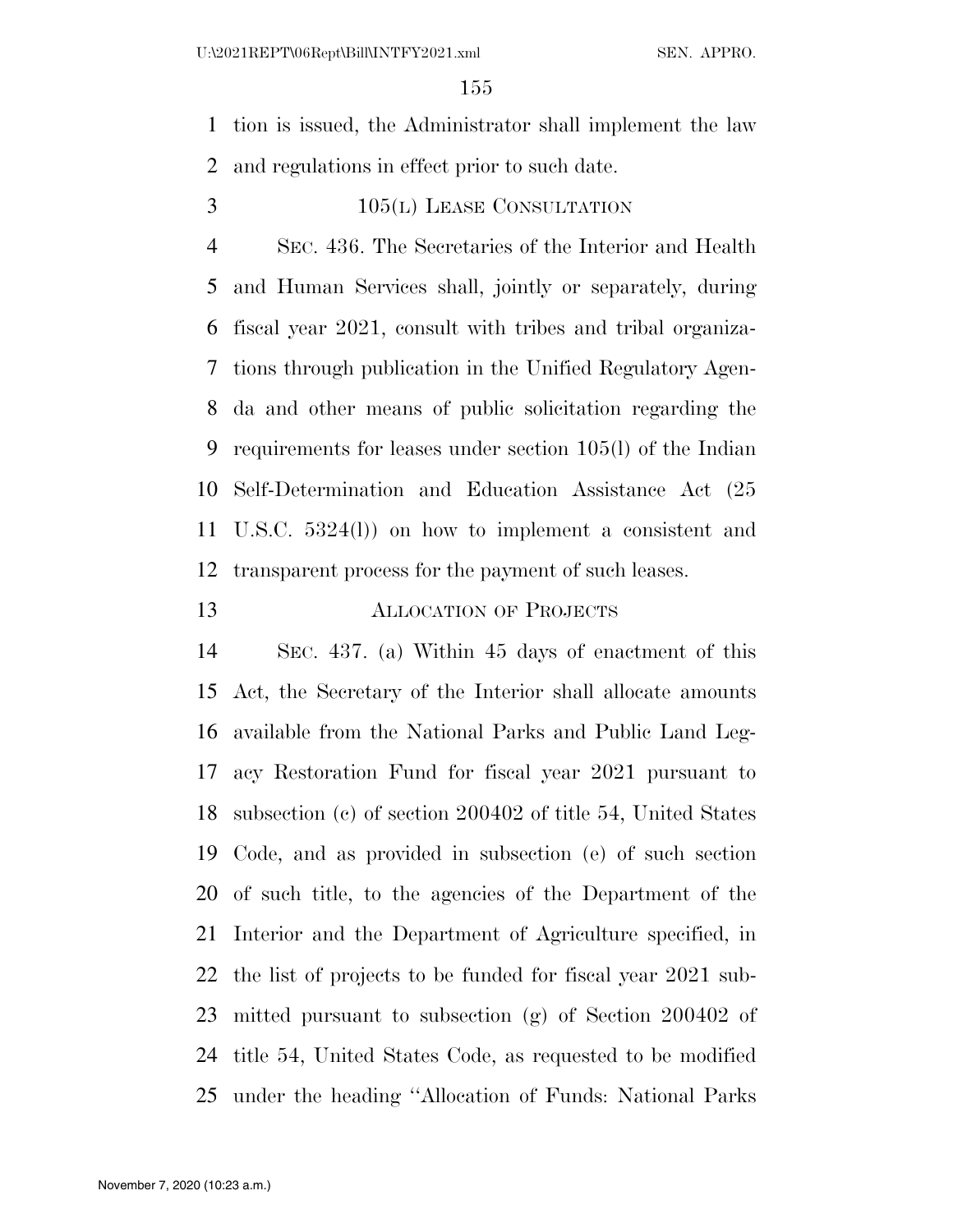and Public Land Legacy Restoration Fund'' in the explan-atory statement accompanying this Act.

 (b) Within 45 days of enactment of this Act, the Sec- retary of the Interior and the Secretary of Agriculture, as appropriate, shall allocate amounts made available for expenditure from the Land and Water Conservation Fund for fiscal year 2021 pursuant to subsection (a) of section 200303 of title 54, United States Code, to the agencies and accounts specified, in the amounts specified, and for the activities specified in the table titled ''Allocation of Funds from the Land and Water Conservation Fund— Fiscal Year 2021'' in the explanatory statement accom-panying this Act.

 (c)(1) Neither the President nor his designee may al- locate any amounts that are made available for any fiscal year under subsection (c) of section 200402 of title 54, United States Code, or subsection (a) of section 200303 of title 54, United States Code, other than amounts that are allocated by subsections (a) and (b) of this section of this Act.

21 (2) If any funds made available by section  $200402(c)$  or section 200303(a) of title 54, United States Code, were allocated or obligated in advance of the enactment of a fiscal year 2021 Act making full-year appropriations for the Department of the Interior, Environment, and Related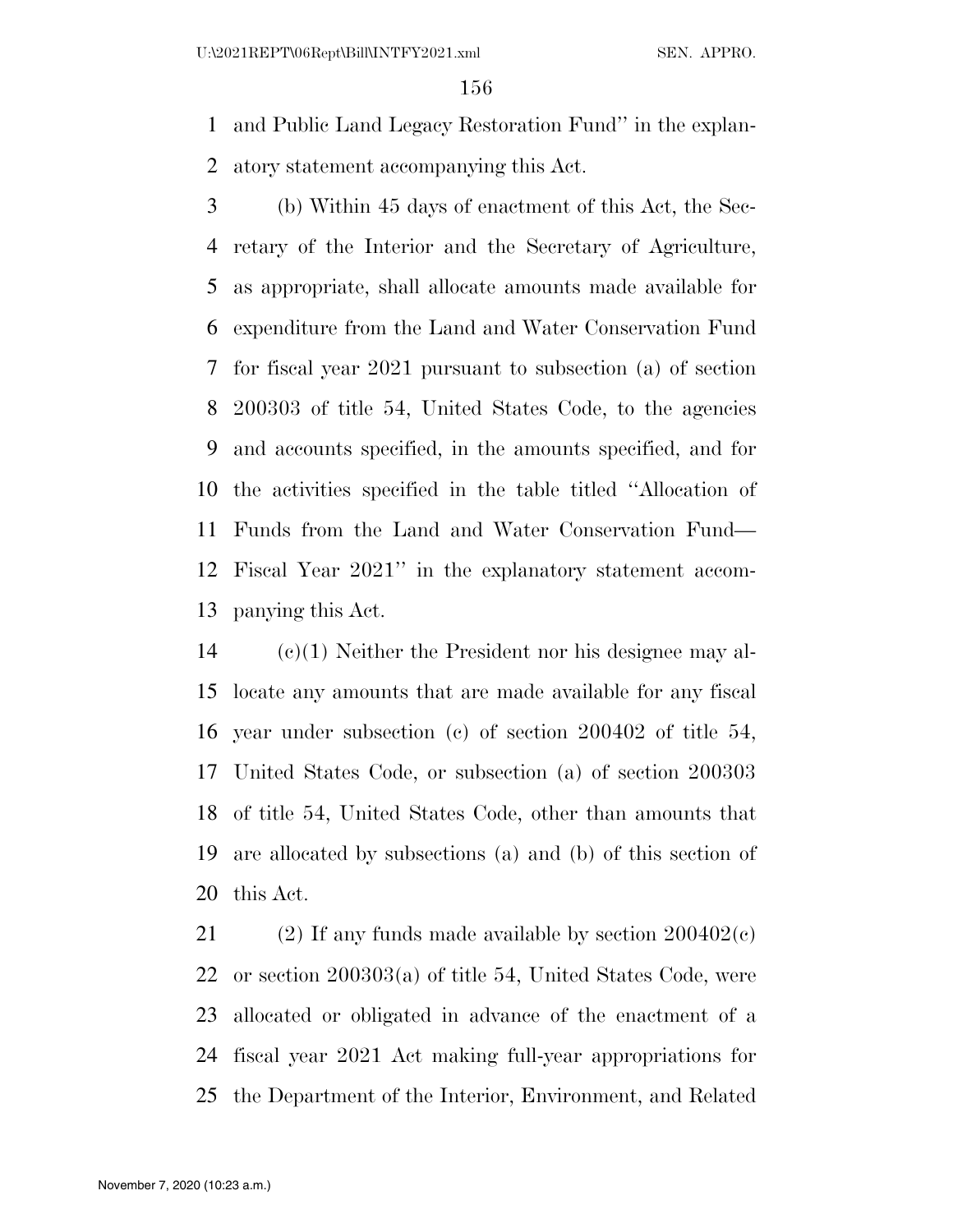Agencies, then within 30 days of enactment of this Act, the Office of Management and Budget, in consultation with the Department of the Interior and the Department of Agriculture, shall submit to the Committees on Appro- priations of the House of Representatives and the Senate a report from the General Counsel analyzing how the au- thority in section 200402 and in section 200303 of title 54, United States Code, permitted the Administration to allocate funding for projects for a fiscal year pursuant those sections, particularly the language in sections 200402(i) and 200303(c)(2), in advance of the date of en-actment of such fiscal year 2021 Act.

 (d) None of the amounts made available under sub- section (c) of section 200402 of title 54, United States Code, or subsection (a) of section 200303 of title 54, United States Code, may be used for physical signage indi-cating that a project is funded by such amounts.

 (e)(1) Concurrent with the annual budget submission of the President, the Secretary of the Interior and the Sec- retary of Agriculture shall each submit to the Committees on Appropriations of the House of Representatives and the Senate a list of supplementary allocations that are in addi- tion to the ''Submission of Cost Estimates'' required by 24 section  $200303(c)(1)$  of title 54, United States Code, that are prioritized and detailed by account, program, and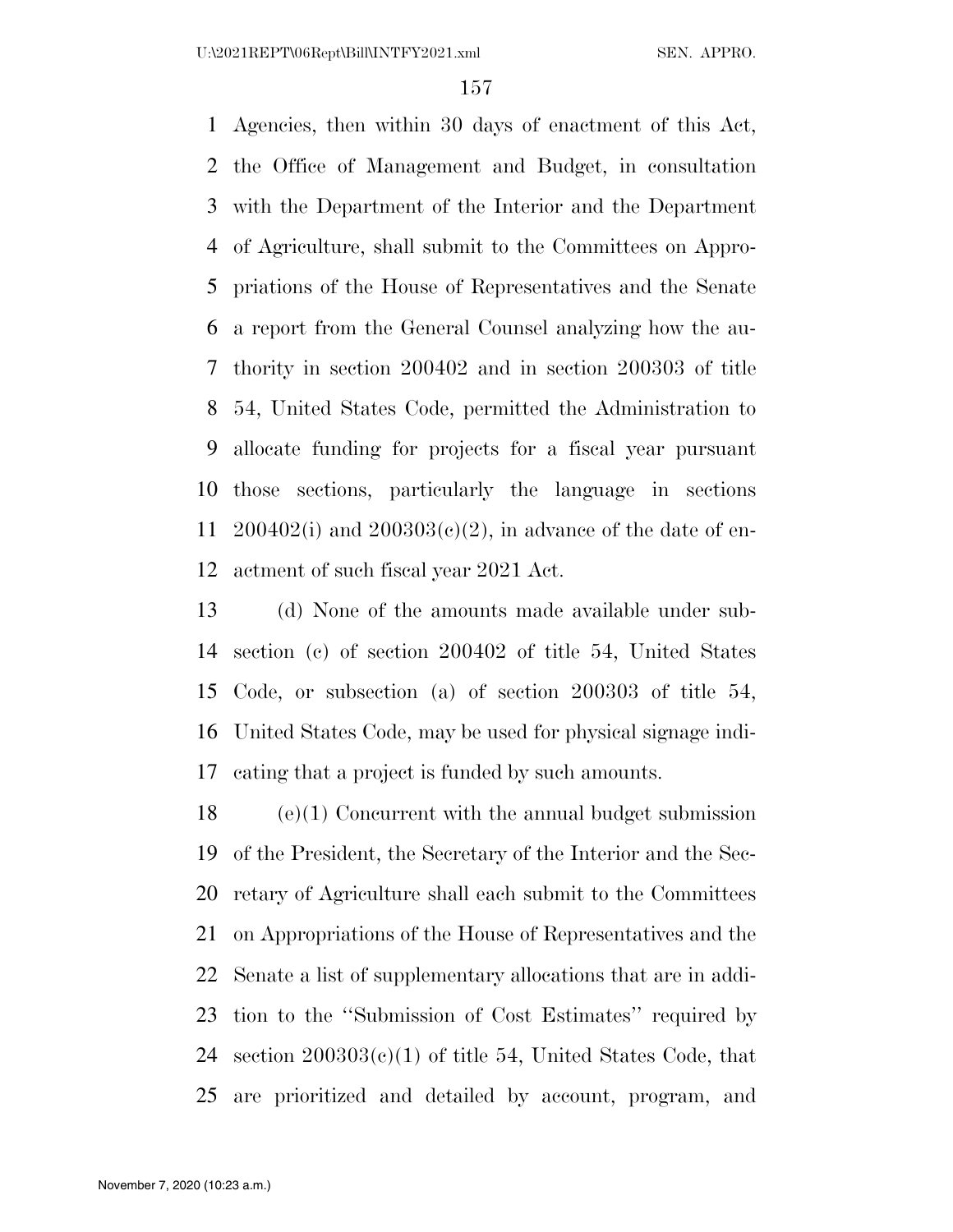project for Federal land acquisition and Forest Legacy projects at the National Park Service, the U.S. Fish and Wildlife Service, the Bureau of Land Management, and the U.S. Forest Service, and that total no less than the full amount allocated to each account for that land man- agement Agency under the allocations submitted under section 200303(c)(1) of title 54, United States Code.

 (2) The Federal land acquisition and Forest Legacy projects in the ''Submission of Cost Estimates'' required 10 by  $200303(c)(1)$  of title 54, United States Code, and on the list of supplementary allocations required by para- graph (1) shall be comprised only of projects for which a willing seller has been identified and for which an ap-praisal or market research has been initiated.

 (f) Expenditures made or obligations incurred under the heading ''United States Fish and Wildlife Service— Land Acquisition'' and for the Appraisal and Valuation Services Office under the heading ''Departmental Of- fices—Office of the Secretary—Departmental Operations'' pursuant to the Continuing Appropriations Act, 2021 (Public Law 116–159) shall be charged to the applicable appropriation, account allocation, fund, or authorization pursuant to section 200303 of title 54, United States Code.